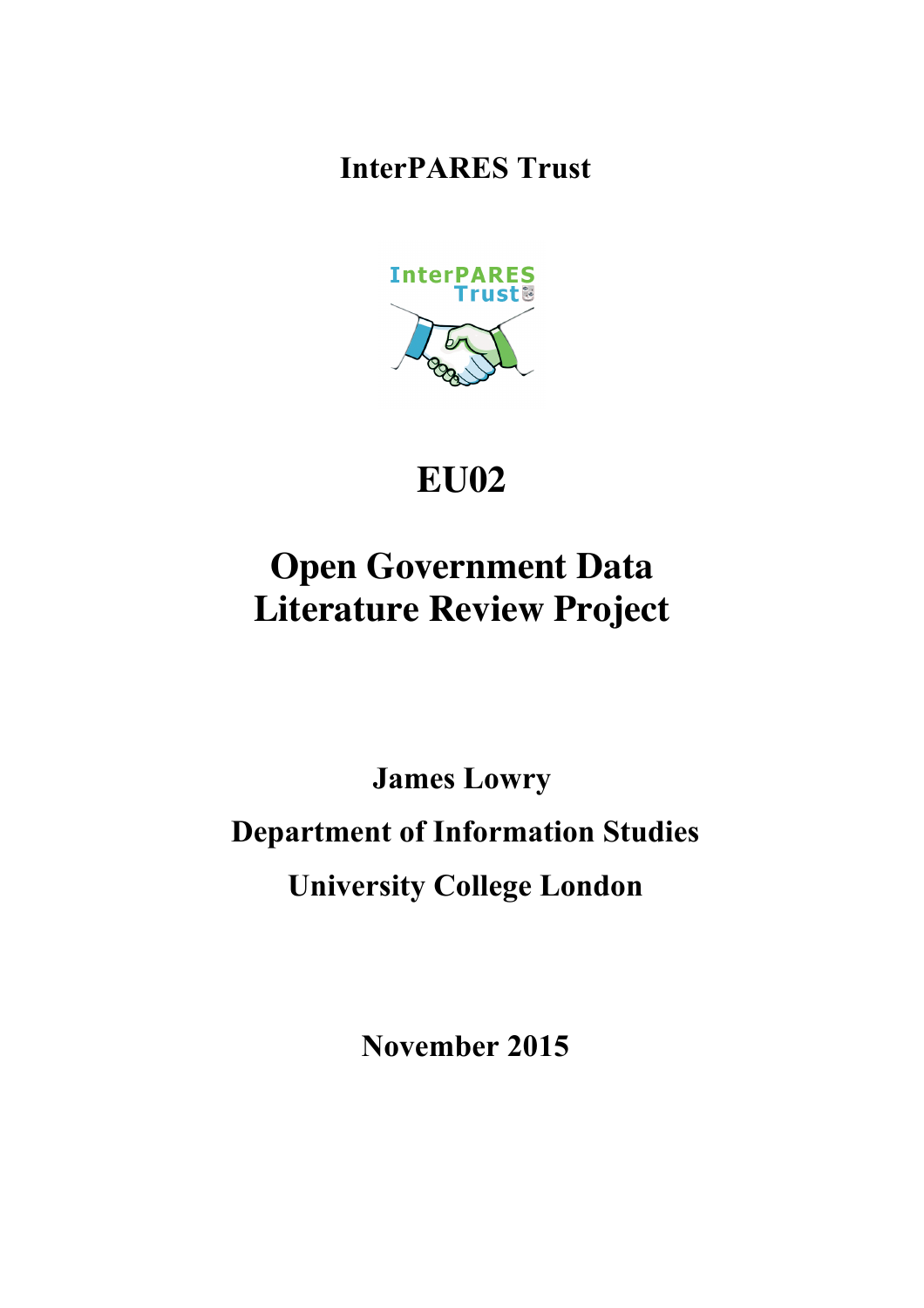### **Acknowledgements**

I am grateful to the Project Director, Professor Elizabeth Shepherd, for her oversight and guidance, to Helen Sumping for her assistance with the annotated bibliography, and Megan Venter for her assistance with research into civic technologies.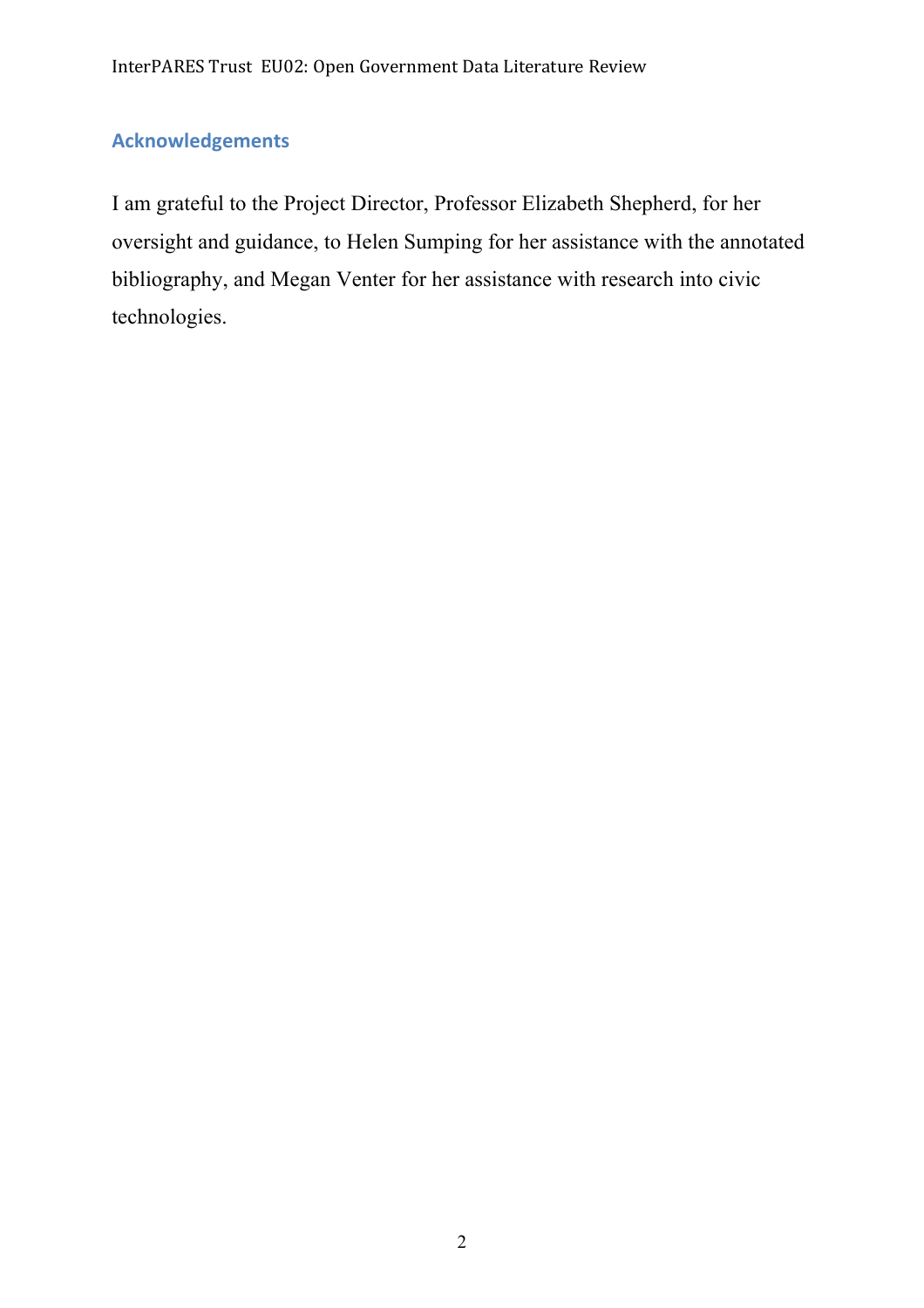### **Table of Contents**

| <b>Acknowledgements</b>     | $\overline{2}$          |
|-----------------------------|-------------------------|
| 1. Introduction             | $\overline{\mathbf{4}}$ |
| 2. Literature Search        | $\overline{7}$          |
| 3. Annotated Bibliography   | 30                      |
| <b>4. Literature Review</b> | 72                      |
| <b>References</b>           | 79                      |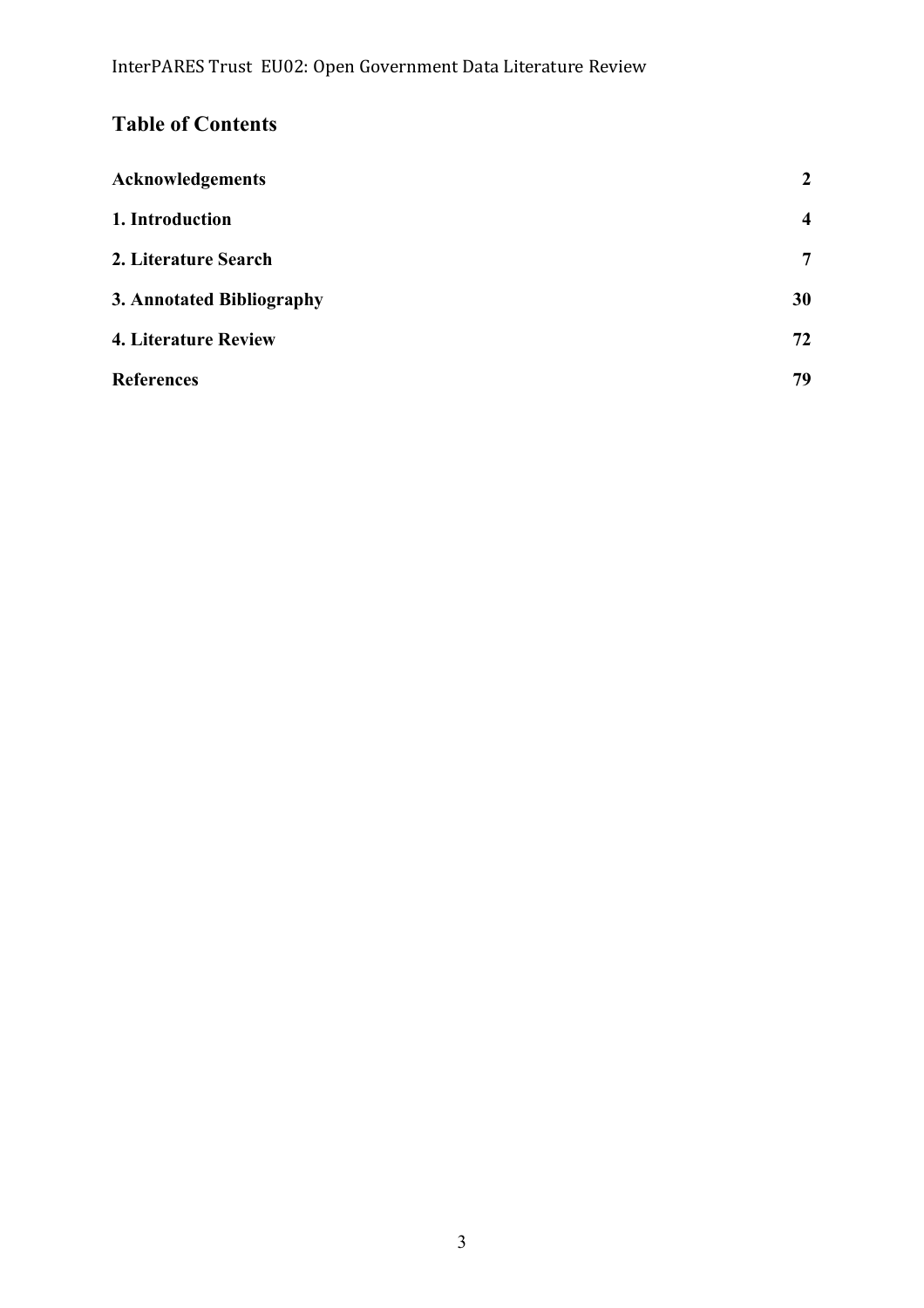#### **1. Introduction**

The *Open Government Data Literature Review* project produced an analysis of key literature about open government data and the recordkeeper's role in order to establish a framework for further research.

The area of open government data is fairly new for recordkeepers and it is important that we understand the issues better than is the case at present. Although related to freedom of information/access to information and to public information and records management, open data has some distinct characteristics which merit investigation. For example, the relationships between open government data, public records, freedom of information, linked data and the role of recordkeepers and of data scientists is not fully understood; issues of provenance and co-creation as government functions are increasingly delivered by commercial and third sector bodies in partnership with the public sector; and the consequences for the recordkeepers need to be examined. A first step towards such new research is a systematic literature review.

The literature review produced by the *Open Government Data Literature Review* project consists of three separate elements:

#### *Literature search*

The literature search comprises a list of the published works related to the scope of this project. The search strategy included searches of the following search engines and databases:

- Google and Google Scholar
- University of London Library catalogue
- Web of Science
- SCOPUS

The following search terms were used in each:

- 'open government data'
- 'open data'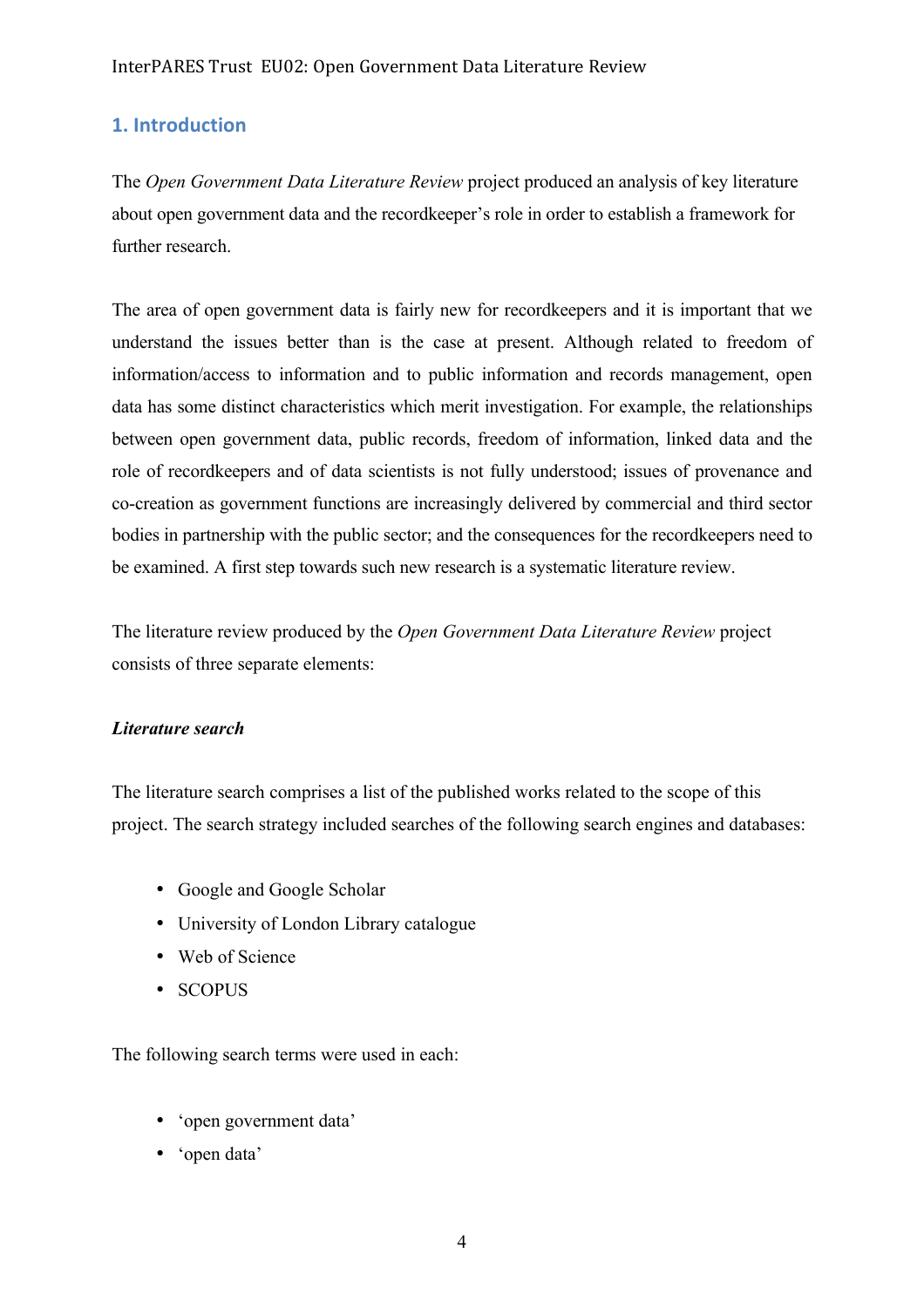#### InterPARES Trust EU02: Open Government Data Literature Review

- open government data + records management
- open data + records management
- open government data  $+$  archives
- open data  $+$  archives
- open government data  $+$  information management
- open data  $+$  information management

A specific review of the Journal of Community Informatics was also conducted, given its profile for publishing significant works on open government data.

Additionally, the websites of a number of organisations were reviewed for relevant publications. These were:

- The Open Government Partnership
- The Open Data Institute
- The Open Knowledge Foundation
- The Sunlight Foundation

Finally, a Google search for civic technologies revealed a number of relevant sites, of which the following are described in the Literature Review as examples:

- GotToVote: http://gottovote.cc/
- Fix my Street: https://www.fixmystreet.com
- They Work For You: http://www.theyworkforyou.com
- Transparent Chennai: http://www.transparentchennai.com/
- NHS Citizen: https://www.nhscitizen.org.uk
- Quién te financia: http://quientefinancia.cl/

#### *Annotated bibliography*

The annotated bibliography presents significant contributions to the formally published scholarly literature, together with their published abstracts.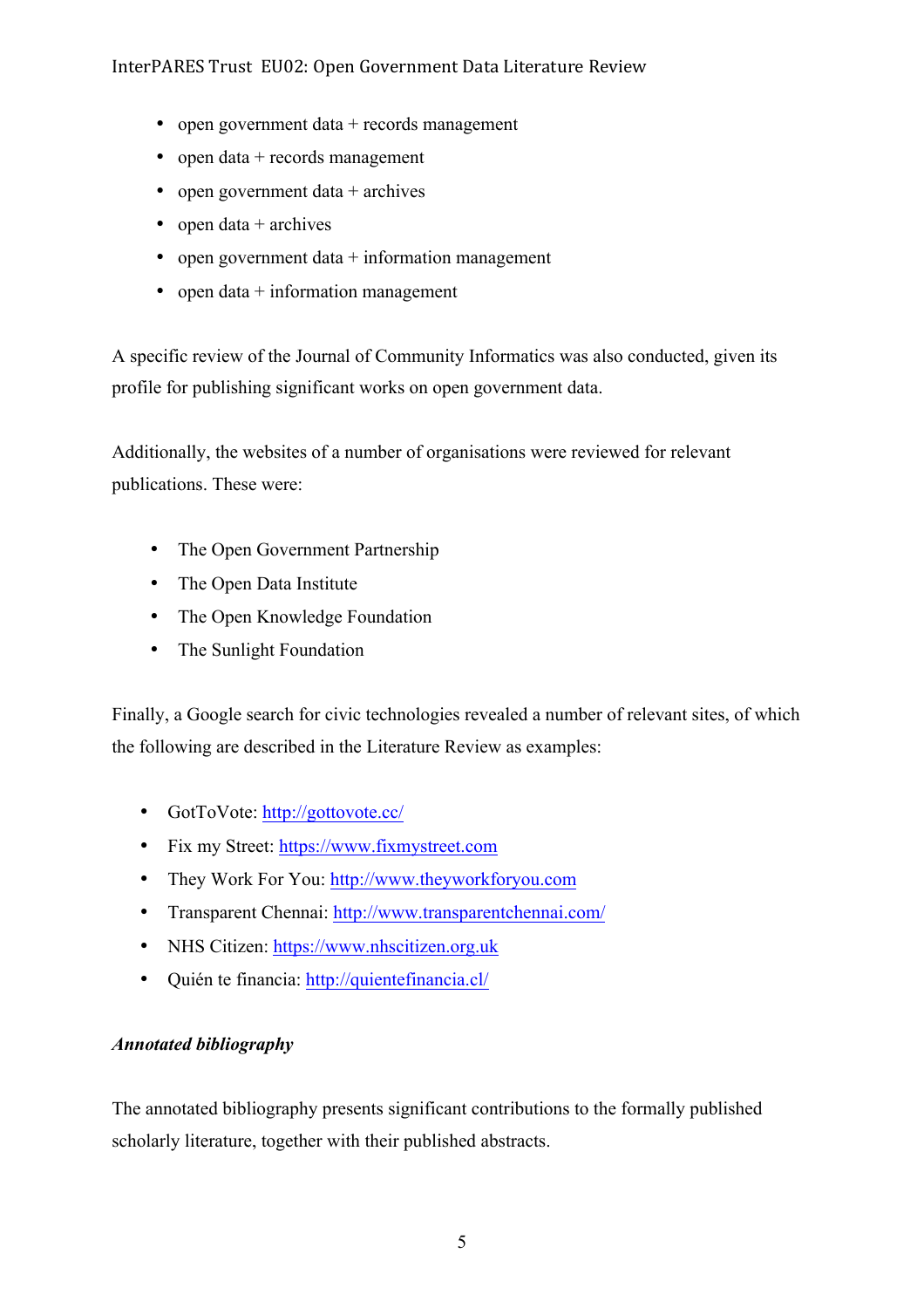#### *Literature review proper*

The literature review proper is an analysis of the key works from the literature search. This review covers books, journals, official reports, guides and civic technology sites, but cannot track all relevant media, such as social media.

Given that open government data is a rapidly expanding area of practice and scholarship, it is recommended that the literature search and bibliography should be used as the basis for a wiki style resource that can continue to develop over time.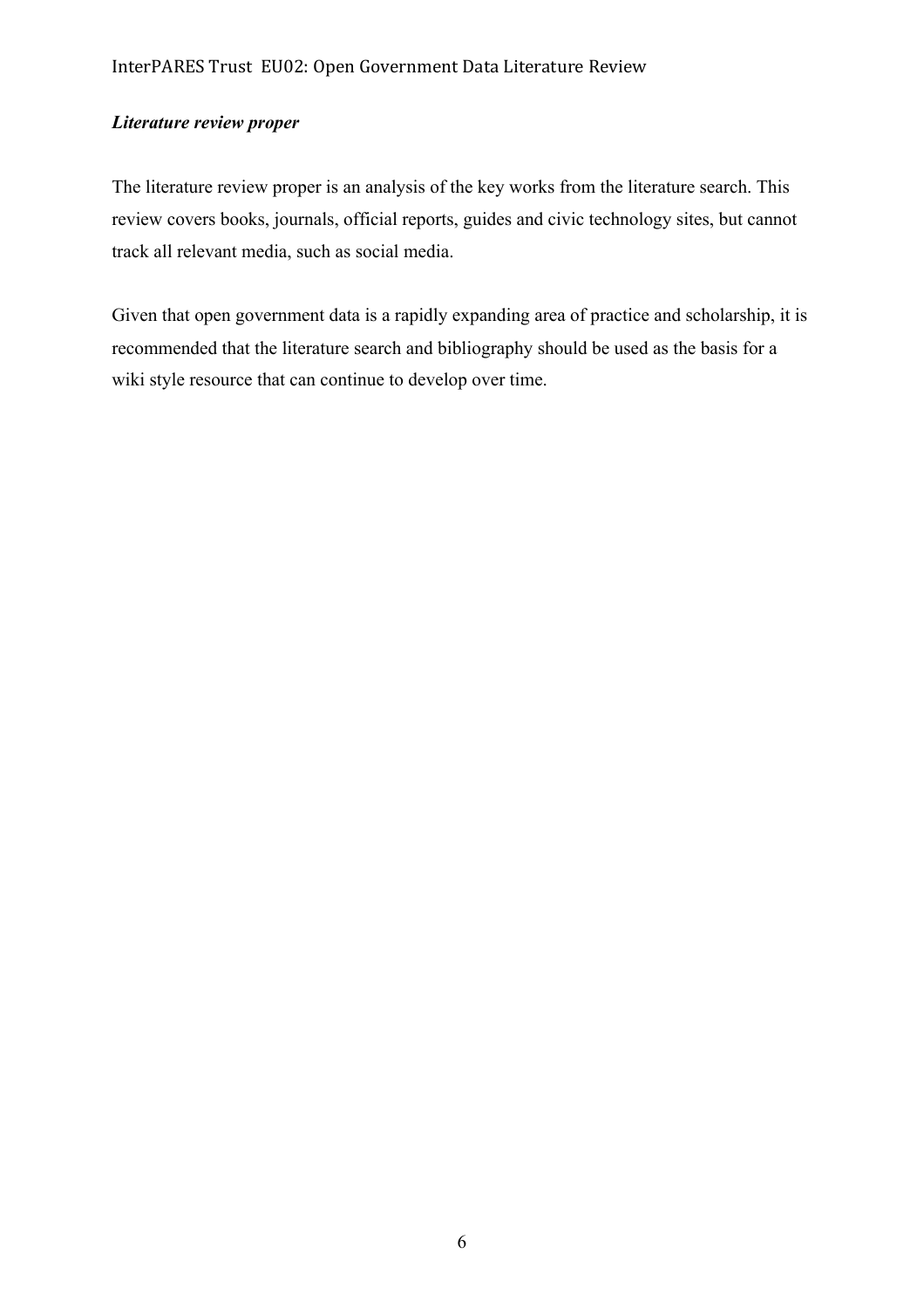#### **2. Literature Search**

- Albano, C.S. 2013. "Open Government Data: A Value Chain Model Proposal." In *Proceedings of the 14th Annual International Conference on Digital Government Research*, 285-86. ACM Press. doi:10.1145/2479724.2479775.
- Albano, C.S., and N. Reinhard. 2014. *Open Government Data: Facilitating and Motivating Factors for Coping with Potential Barriers in the Brazilian Context*. Vol. 8653 LNCS. Lecture Notes in Computer Science (including Subseries Lecture Notes in Artificial Intelligence and Lecture Notes in Bioinformatics). http://www.scopus.com/inward/record.url?eid=2-s2.0- 84906336072&partnerID=40&md5=eac3d25e6d5d1d4970a89f1471e3d747.
- Alexopoulos, C., E. Loukis, Y. Charalabidis, and I. Tagkopoulos. 2012. "A Methodology for Evaluating PSI E-Infrastructures Based on Multiple Value Models." In *2012 16th Panhellenic Conference on Informatics (PCI)*, 37–43. IEEE. doi:10.1109/PCi.2012.80.
- Alexopoulos, C., L. Spiliotopoulou, and Y. Charalabidis. 2013. "Open Data Movement in Greece: A Case Study on Open Government Data Sources." In *Proceedings of the 17th Panhellenic Conference on Informatics*, 279–86. doi:10.1145/2491845.2491857.
- Alexopoulos, C., A. Zuiderwijk, Y. Charapabidis, E. Loukis, and M. Janssen. 2014. *Designing a Second Generation of Open Data Platforms: Integrating Open Data and Social Media*. Vol. 8653 LNCS. Lecture Notes in Computer Science (including Subseries Lecture Notes in Artificial Intelligence and Lecture Notes in Bioinformatics). http://www.scopus.com/inward/record.url?eid=2-s2.0- 84906344191&partnerID=40&md5=736e2234016f34e409c8fb99570eed5b.
- Al-Khalifa, Hend S. 2013. "A Lightweight Approach to Semantify Saudi Open Government Data." In *2013 16th International Conference on Network-Based Information Systems (nbis 2013)*, edited by L. Barolli, T. Enokido, F. Xhafa, M. Takizawa, and J. J. Park, 594–96.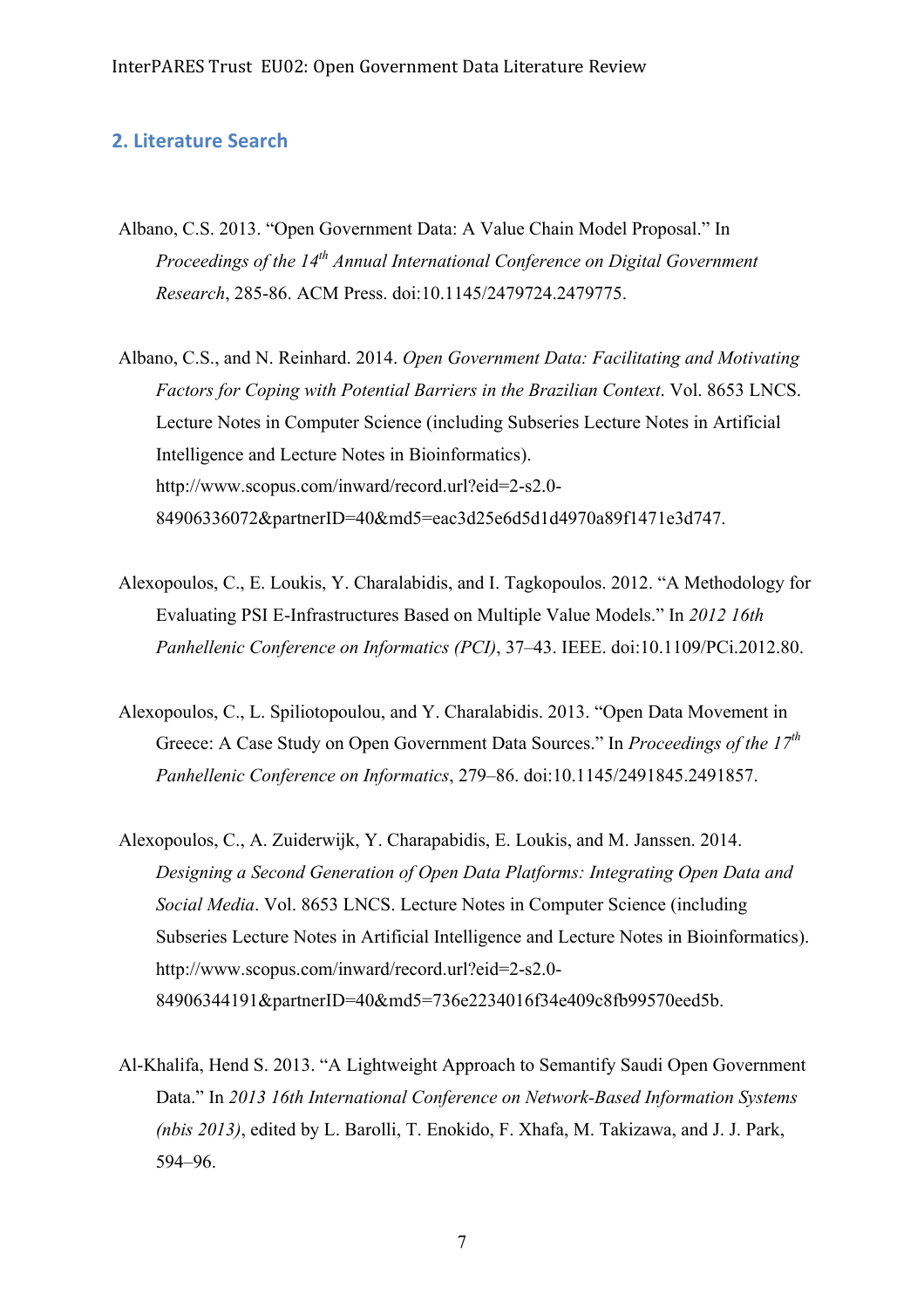- Armstrong, Cory L. 2011. "Providing a Clearer View: An Examination of Transparency on Local Government Websites." *Government Information Quarterly* 28 (1): 11–16. doi:10.1016/j.giq.2010.07.006.
- Arzberger, Peter, Peter Schroeder, Anne Beaulieu, Geof Bowker, Kathleen Casey, Leif Laaksonen, David Moorman, Paul Uhlir, and Paul Wouters. 2004. "An International Framework to Promote Access to Data." *Science* 303 (5665): 1777–78.
- Bates, Jo. 2012. "'This Is What Modern Deregulation Looks Like' : Co-Optation and Contestation in the Shaping of the UK's Open Government Data Initiative." *The Journal of Community Informatics* 8 (2). http://cijournal.net/index.php/ciej/article/view/845.
- ———. 2013. "The Domestication of Open Government Data Advocacy in the United Kingdom: A Neo‐Gramscian Analysis." *Policy & Internet* 5 (1): 118–37. doi:10.1002/poi3.25.
	- ———. 2014. "The Strategic Importance of Information Policy for the Contemporary Neoliberal State: The Case of Open Government Data in the United Kingdom." *Government Information Quarterly* 31 (3): 388–95. doi:10.1016/j.giq.2014.02.009.
- Batini, Carlo, Cinzia Cappiello, Chiara Francalanci, and Andrea Maurino. 2009. "Methodologies for Data Quality Assessment and Improvement." *ACM Computing Surveys* 41 (3): 1–52. doi:10.1145/1541880.1541883.
- Bellamy, Christine. 1998. *Governing in the Information Age / Christine Bellamy and John A. Taylor.* Public Policy and Management. Buckingham: Open University Press.
- Birchall, C. 2015. "'Data.gov-in-a-Box': Delimiting Transparency." *European Journal of Social Theory* 18 (2): 185–202. doi:10.1177/1368431014555259.
- "BMI: Studie "Open Government Data Deutschland." 2012. *Datenschutz und Datensicherheit - DuD* 36 (10): 779–779. doi:10.1007/s11623-012-0255-7.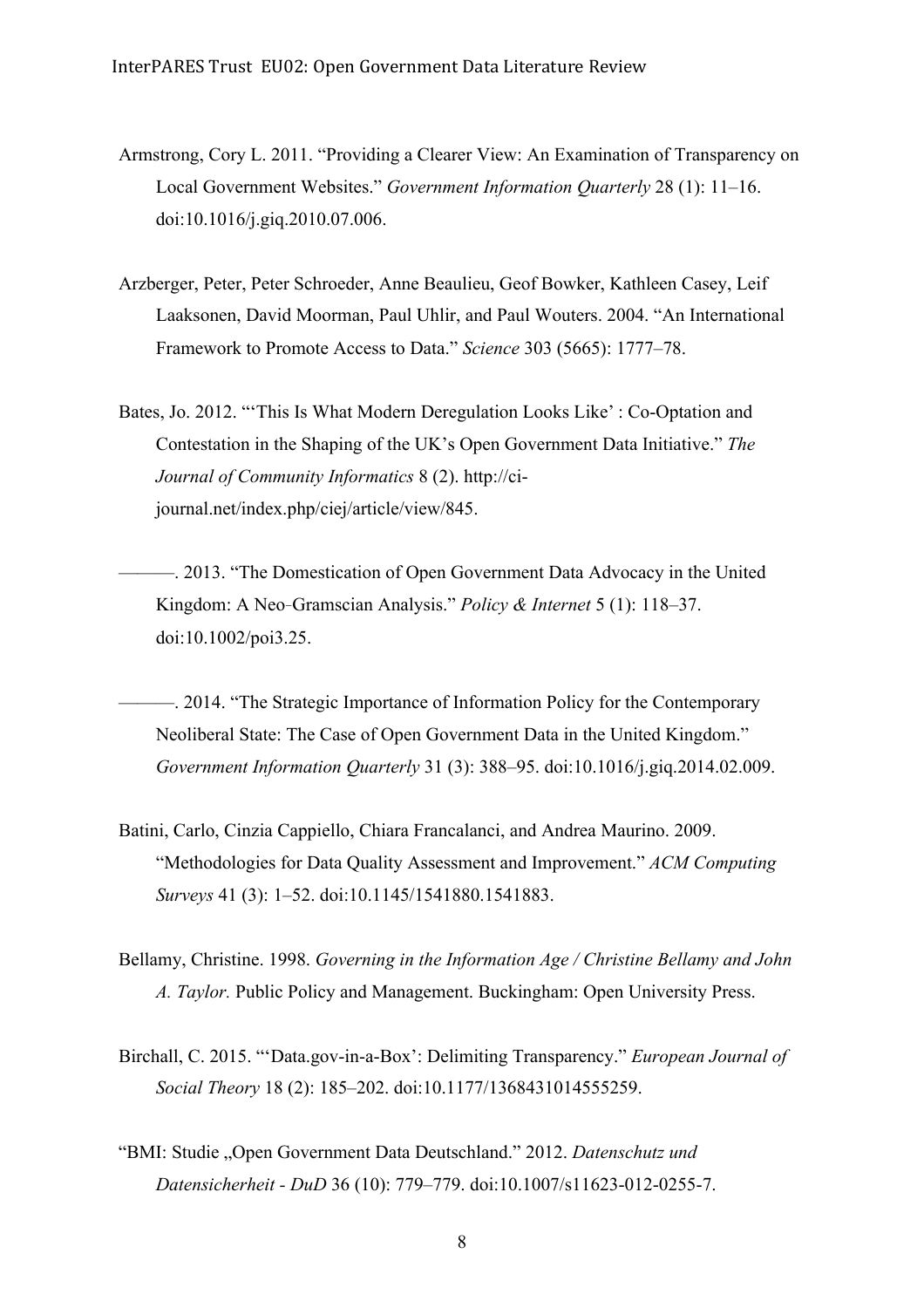- Böhm, C, Naumann, F, Freitag, M, George, S, Höfler, N, Köppelmann, M, Lehmann, C, Mascher, A, Schmidt, T. 2010. "Linking Open Government Data: What Journalists Wish They Had Known." In *Proceedings of the 6th International Conference on Semantic Systems, September 01-03, 2010, Graz, Austria*, 1. ACM Press. doi:10.1145/1839707.1839751.
- Bojārs, Uldis, and Renārs Liepiņš. 20140619. "The State of Open Data in Latvia: 2014", *Modern Computing*, Vol. 2, No. 3, 160-170.
- Borglund, Erik, and Tove Engvall. 2014. "Open Data?: Data, Information, Document or Record?" *Records Management Journal* 24 (2): 163–80. doi:10.1108/RMJ-01-2014- 0012.
- Both, Wolfgang. 2012. "Open Data What the Citizens Really Want." *The Journal of Community Informatics* 8 (2). http://ci-journal.net/index.php/ciej/article/view/814.
- Breitman, Karin, Percy Salas, Marco Antonio Casanova, Daniel Saraiva, José Viterbo, Regis Pires MagalhãEs, Ednylton Franzosi, and Miriam Chaves. 2012. "Open Government Data in Brazil." *Intelligent Systems, IEEE* 27 (3): 45–49. doi:10.1109/MIS.2012.25.
- Brito, Kellyton dos Santos, Marcos Antonio Silva Costa, Vinicius Cardoso Garcia, and Silvio Romero de Lemos Meira. 2014. "Experiences Integrating Heterogeneous Government Open Data Sources to Deliver Services and Promote Transparency in Brazil." In *Computer Software and Applications Conference (COMPSAC), 2014 IEEE 38th Annual*, 606–7. IEEE. doi:10.1109/COMPSAC.2014.87.
- Burdon, Mark. 2009. "Commercializing Public Sector Information Privacy and Security Concerns." *IEEE Technology and Society Magazine* 28 (1): 34–40. doi:10.1109/MTS.2009.931860.
- Ceolin, Davide, Luc Moreau, Kieron O'Hara, Wan Fokkink, Willem Robert van Hage, Valentina Maccatrozzo, Alistair Sackley, Guus Schreiber, and Nigel Shadbolt. 2014. "Two Procedures for Analyzing the Reliability of Open Government Data." In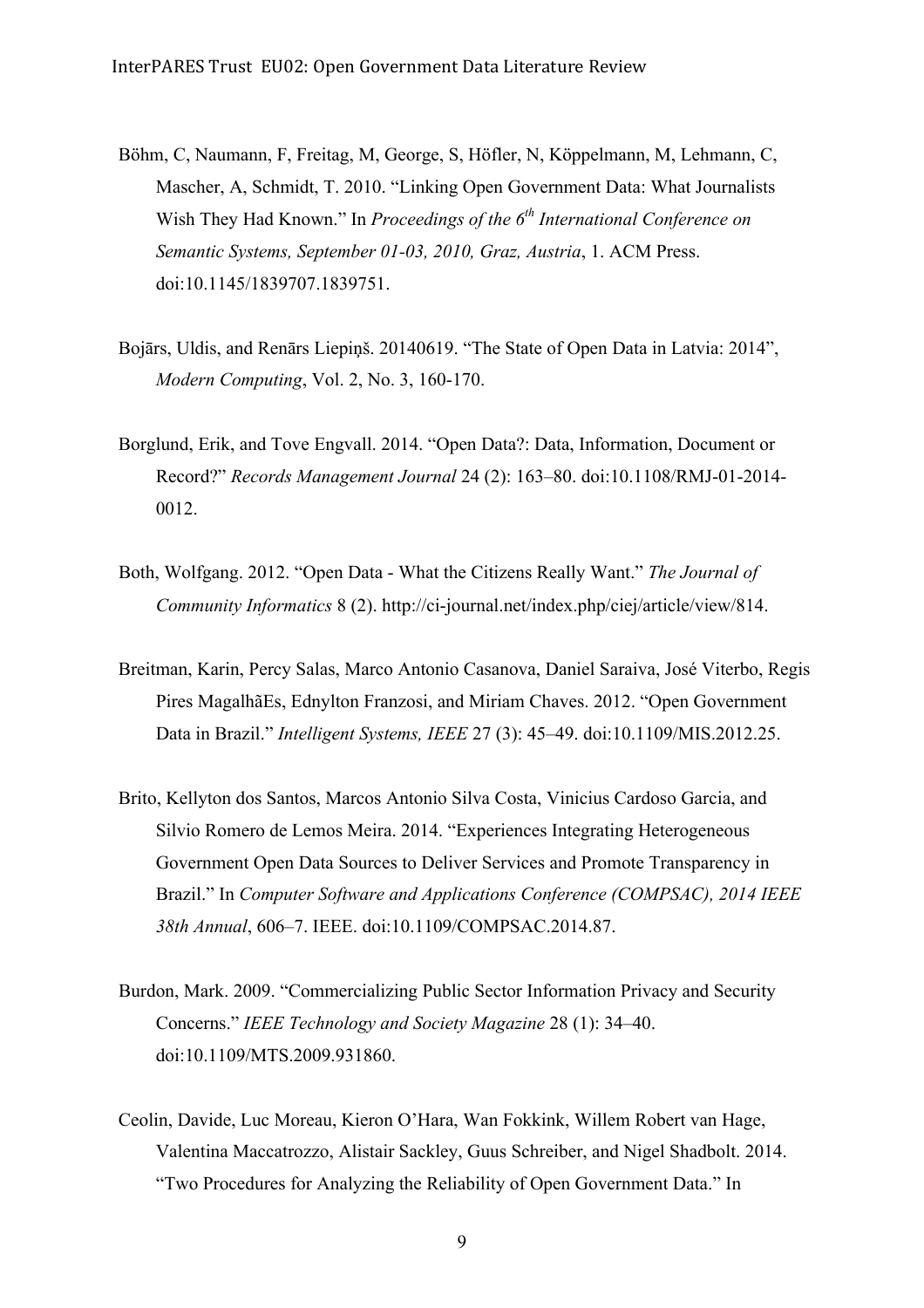*Information Processing and Management of Uncertainty in Knowledge-Based Systems*, edited by Anne Laurent, Olivier Strauss, Bernadette Bouchon-Meunier, and Ronald R. Yager, 442:15–24. Cham: Springer International Publishing. http://link.springer.com/10.1007/978-3-319-08795-5\_3.

- Ceolin, D., L. Moreau, K. O'Hara, G. Schreiber, A. Sackley, W. Fokkink, W.R. Van Hage, and N. Shadbolt. 2013. "Reliability Analyses of Open Government Data." In *CEUR Workshop Proceedings*, 1073:34–39. http://www.scopus.com/inward/record.url?eid=2 s2.0-84924742944&partnerID=40&md5=36af14737da954db53dbbde67cb1ff96.
- Cerdeña Hernández, T., F. Fumero Batista, L.M. Moreno De Antonio, D. Pérez Barbudo, and J.L. Roda García. 2011. "Publication and Reuse of Open Government Data: A Practical Approach." In WEBIST 2011, Proceedings of the 7th International Conference on Web Information Systems and Technologies, Noordwijkerhout, The Netherlands, 6-9 May, 2011, 547–50. http://www.scopus.com/inward/record.url?eid=2 s2.0-80052567296&partnerID=40&md5=a4340a1eff7a31aec568a6a6549fa9c4.
- Charalabidis, Yannis, Euripides Loukis, and Charalampos Alexopoulos. 2014. "Evaluating Second Generation Open Government Data Infrastructures Using Value Models." Edited by R. H. Sprague. *2014 47th Hawaii International Conference on System Sciences (hicss)*, 2114–26. doi:10.1109/HICSS.2014.267.
- Charalampos, Alexopoulos, Euripides Loukis, Yannis Charalabidis, and Anneke Zuiderwijk. 2013. "An Evaluation Framework for Traditional and Advanced Open Public Data E-Infrastructures." Edited by W. Castelnovo and E. Ferrari. *Proceedings of the 13th European Conference on Egovernment*, 102–11.
- Childs, Sue, Julie McLeod, Elizabeth Lomas, and Glenda Cook. 2014. "Opening Research Data: Issues and Opportunities." *Records Management Journal* 24 (2): 142–62. doi:10.1108/RMJ-01-2014-0005.
- CiudadanoInteligente.org. 2015. "Quien Te Financia?" *Quien Te Financia?* Accessed 23 November 2015. http://casopenta.cl.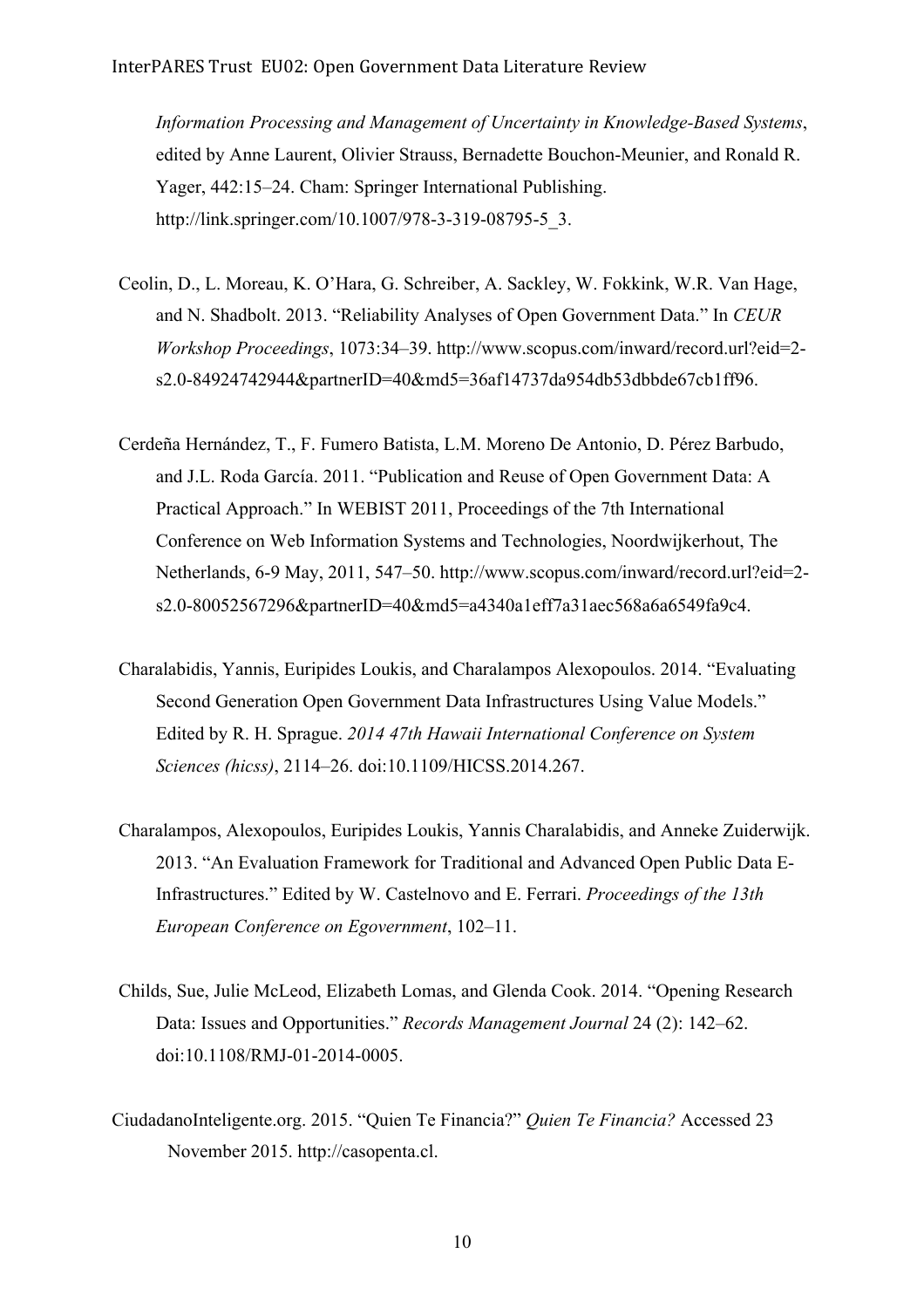- Corrêa, Andreiwid Sheffer, Pedro L.P. Correa, Daniel L. Silva, and Flavio Soares Correa Da Silva. 2014. "Really Opened Government Data: A Collaborative Transparency at Sight." In *2014 IEEE International Congress on Big Data (BigData Congress)*, 806–7. IEEE. doi:10.1109/BigData.Congress.2014.131.
- Corrêa, Andreiwid Sheffer, Pedro Luiz Pizzigatti Corrêa, and Flávio Soares Corrêa da Silva. 2014. "Transparency Portals versus Open Government Data: An Assessment of Openness in Brazilian Municipalities." In *Proceedings of the 15th Annual International Conference on Digital Government Research*, 178–85. ACM Press. doi:10.1145/2612733.2612760.
- Data.gov.uk, 2015. "Library | Data.gov.uk." Accessed 21 August 2015. http://data.gov.uk/library/odug-national-information-infrastructure-nii.
- Davies, Tim. 2015. "Open Data Barometer Global Report 2nd Edition PRINT" World Wide Web Foundation.
- Davies, Tim, and Mark Frank. 2013. "'There's No Such Thing as Raw Data': Exploring the Socio-Technical Life of a Government Dataset." In *Proceedings of the 5th Annual ACM Web Science Conference*, 75-78, ACM Press. doi:10.1145/2464464.2464472.
- Davies, Tim, and Zainab Ashraf Bawa. 2012. "The Promises and Perils of Open Government Data (OGD)." *The Journal of Community Informatics* 8 (2). http://cijournal.net/index.php/ciej/article/view/929.
- Dawes, Sharon S. 2010. "Stewardship and Usefulness: Policy Principles for Information-Based Transparency." *Government Information Quarterly*, Special Issue: Open/Transparent Government, 27 (4): 377–83. doi:10.1016/j.giq.2010.07.001.
- Denis, Jérôme, and Samuel Goëta. 2014. "Exploration, Extraction and 'Rawification'. The Shaping of Transparency in the Back Rooms of Open Data." Available at: http://dx.doi.org/10.2139/ssrn.2403069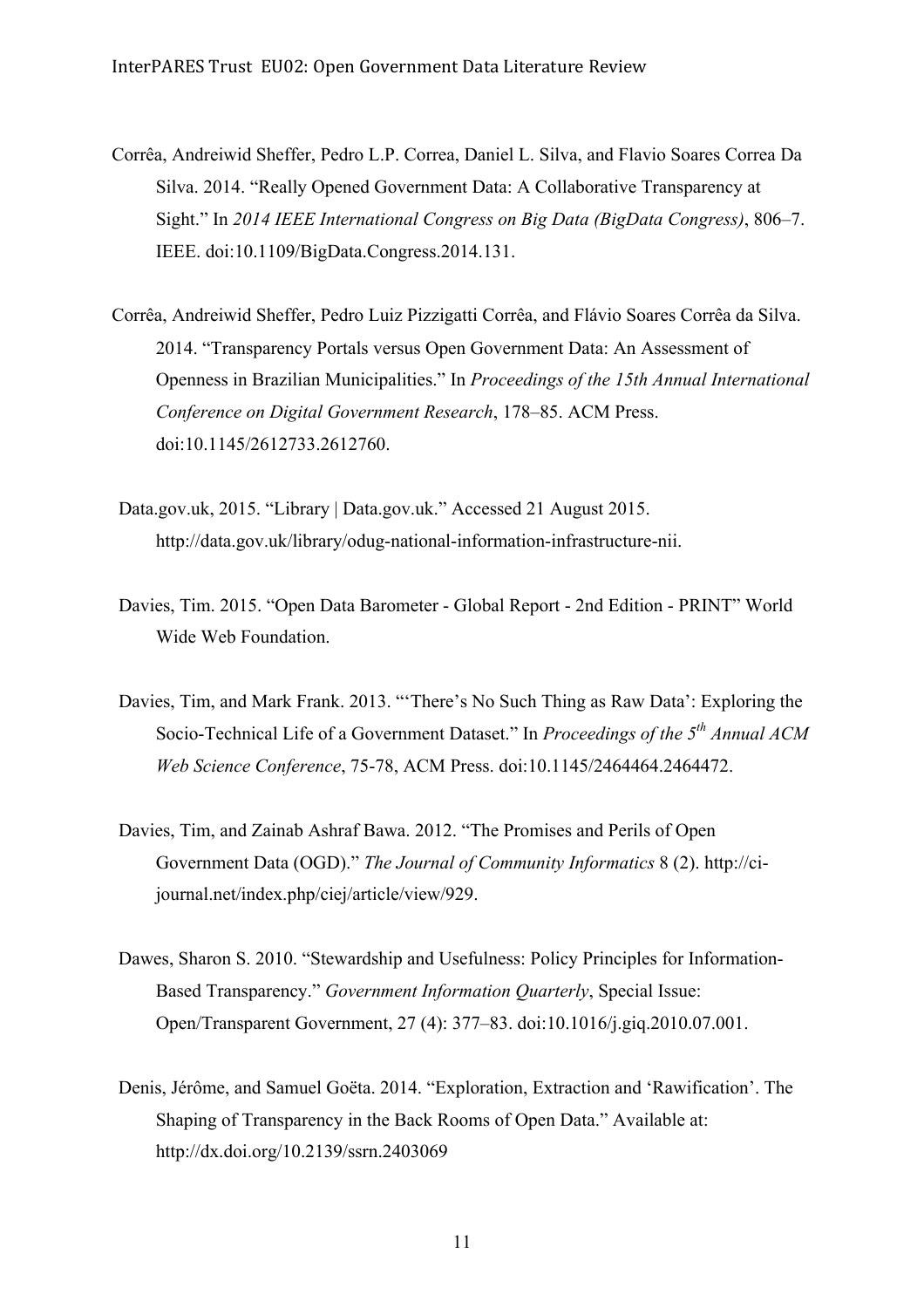- DiFranzo, Dominic, Alvaro Graves, John S. Erickson, Li Ding, James Michaelis, Timothy Lebo, Evan Patton, et al. 2011. *The Web Is My Back-End: Creating Mashups with Linked Open Government Data*. Edited by D. Wood. Springer: New York.
- Ding, Li, Timothy Lebo, John S. Erickson, Dominic DiFranzo, Gregory Todd Williams, Xian Li, James Michaelis, et al. 2011. "TWC LOGD: A Portal for Linked Open Government Data Ecosystems." *Web Semantics: Science, Services and Agents on the World Wide Web* 9 (3): 325–33. doi:10.1016/j.websem.2011.06.002.
- Dyson, Lauren. 2013. *Beyond Transparency: Open Data and the Future of Civic Innovation*. Edited by Brett Goldstein. 1<sup>st</sup> edition. San Francisco, Calif.: Code for America Press.
- Erickson, John S., Amar Viswanathan, Joshua Shinavier, James A. Yongmei Shi, and James A. Hendler. 2013. "Open Government Data: A Data Analytics Approach." *Intelligent Systems, IEEE* 28 (5): 19–23. doi:10.1109/MIS.2013.134.
- Evans, Angela M., and Adriana Campos. 2013. "Open Government Initiatives: Challenges of Citizen Participation." *Journal of Policy Analysis and Management* 32 (1): 172–85. doi:10.1002/pam.21651.
- Façanha, R.L., and M.C. Cavalcanti. 2014. "On the Road to Bring Government Legacy Systems Data Schemas to Public Access." In *CEUR Workshop Proceedings*, Volume 1301, 2014. http://www.scopus.com/inward/record.url?eid=2-s2.0- 84916232274&partnerID=40&md5=6878b127273b81dbcf32953af645e0be.
- Galiotou, Eleni, and Pavlina Fragkou. 2013. "Applying Linked Data Technologies to Greek Open Government Data: A Case Study." *Procedia - Social and Behavioral Sciences* 73: 479–86. doi:10.1016/j.sbspro.2013.02.080.
- González, Juan Carlos, Jaime Garcia, Federico Cortés, and David Carpy. 2014. "Government 2.0: A Conceptual Framework and a Case Study Using Mexican Data for Assessing the Evolution towards Open Governments." In *Proceedings of the 15th Annual International Conference on Digital Government*, 124–36. ACM Press. doi:10.1145/2612733.2612742.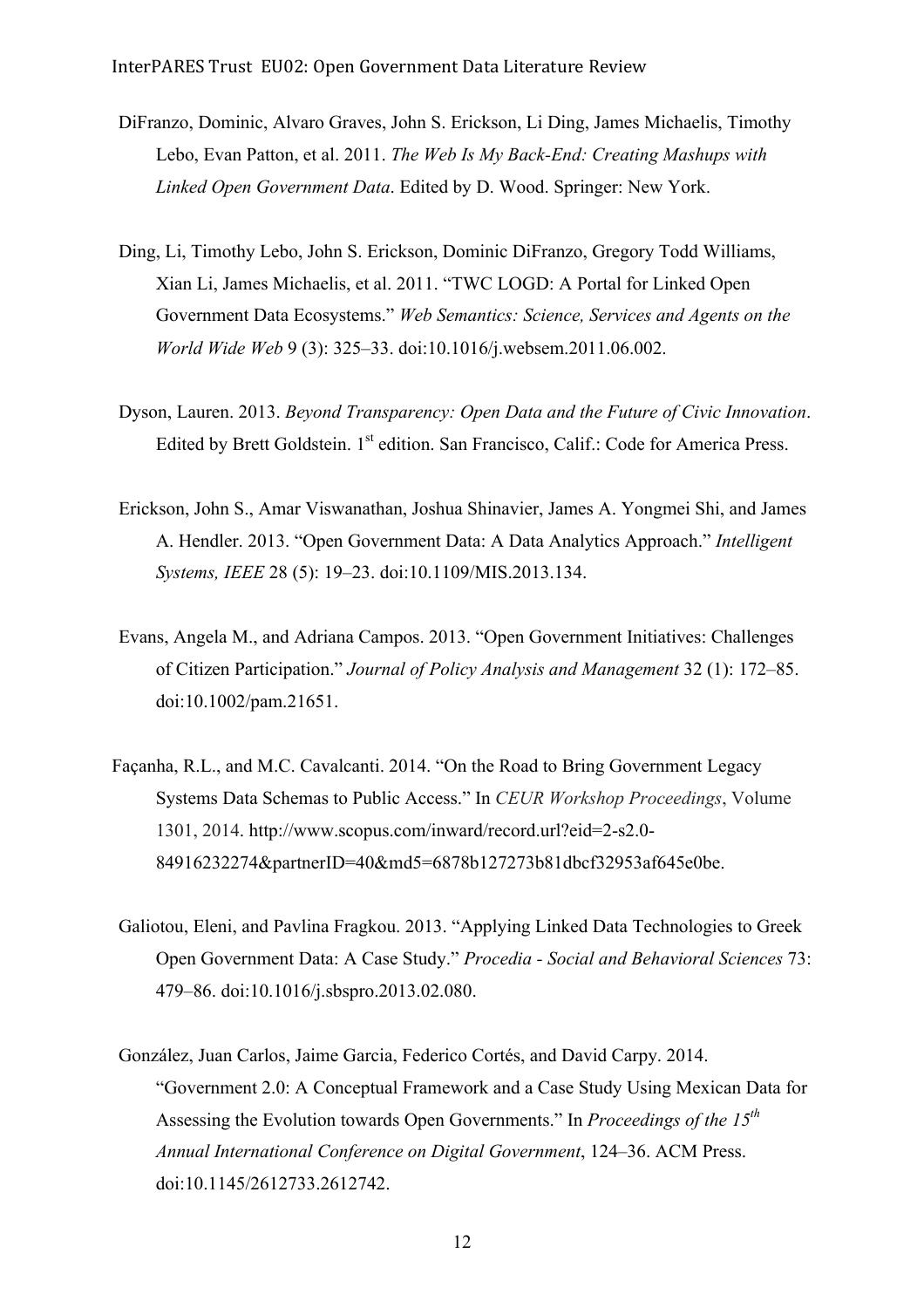GotToVote. 2015. "Http://gottovote.cc." Accessed 23 November 2015. http://gottovote.cc.

- Graves, A., and J. Hendler. 2014. "A Study on the Use of Visualizations for Open Government Data." *Information Polity* 19 (1-2): 73–91. doi:10.3233/IP-140333.
- Gurstein, Michael. 2012. "Two Worlds of Open Government Data: Getting the Lowdown on Public Toilets in Chennai and Other Matters." *The Journal of Community Informatics* 8 (2). http://ci-journal.net/index.php/ciej/article/view/927.
- Halonen, Antti. 2012. "Being Open About Data: Analysis of the UK Open Data Policies and Applicability of Open Data." Finnish Institute. http://www.finnishinstitute.org.uk/en/articles/48-reports.
- Hansen, H.S., L. Hvingel, and L. Schrøder. 2013. *Open Government Data - A Key Element in the Digital Society*. Vol. 8061 LNCS. Lecture Notes in Computer Science (including Subseries Lecture Notes in Artificial Intelligence and Lecture Notes in Bioinformatics). http://www.scopus.com/inward/record.url?eid=2-s2.0- 84886422592&partnerID=40&md5=8e5c581c6602fe44a20eb1b430bba657.
- Hayakawa, Tomomichi, Yuma Imi, and Takayuki Ito. 2014. "Towards a Sustainable Volunteered Community: An Analysis of the OpenStreetMap Community in Japan and Its Activity After the 2011 Tohoku Earthquake." Edited by D. F. Kocaoglu, T. R. Anderson, T. U. Daim, D. C. Kozanoglu, K. Niwa, and G. Perman. *2014 Portland International Conference on Management of Engineering & Technology (picmet)*, 2030–38.
- Heath, Tom. 2014. "Conceptualizing Open Data Ecosystems: A Timeline Analysis of Open Data Development in the UK." Free University Berlin, School of Business & Economics, Discussion Paper, Management 2014/12, Accessed 24 August 2015, http://edocs.fuberlin.de/docs/servlets/MCRFileNodeServlet/FUDOCS\_derivate\_000000003562/discp aper2014\_12-2.pdf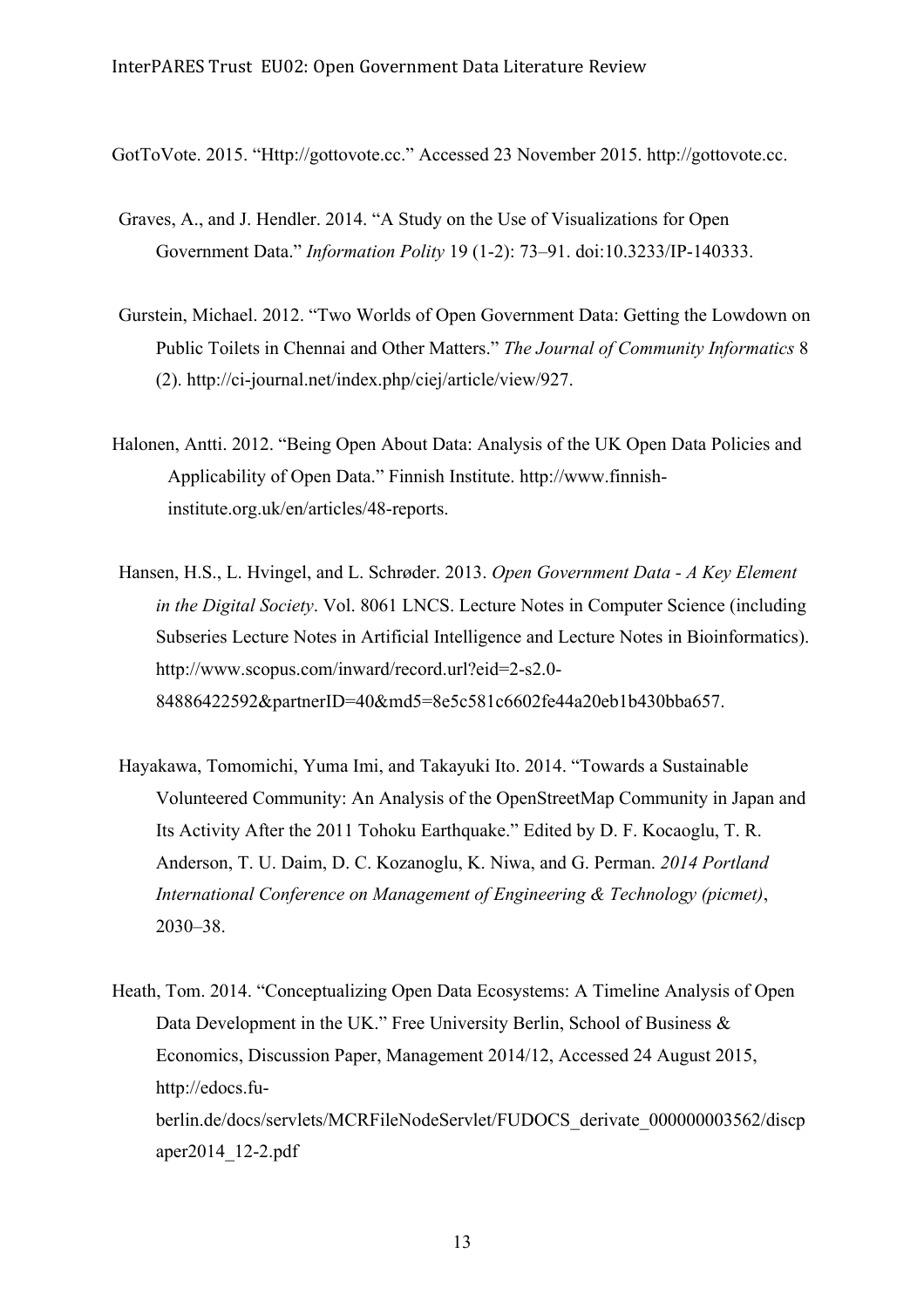- Heimstädt, Maximilian, Fredric Saunderson, Tom Heath, and Universität / Fachbereich Wirtschaftswissenschaft. 2014. "Conceptualizing Open Data Ecosystems." Free University Berlin, School of Business & Economics, Discussion Paper, Management 2014/12, Accessed 24 August 2015, http://edocs.fuberlin.de/docs/servlets/MCRFileNodeServlet/FUDOCS\_derivate\_000000003562/discp aper2014\_12-2.pdf
- Hellberg, Ann-Sofie, and Karin Hedström. 2015. "The Story of the Sixth Myth of Open Data and Open Government." *Transforming Government: People, Process and Policy* 9 (1): 35–51. doi:10.1108/TG-04-2014-0013.
- Hendler, James, Jeanne Holm, Chris Musialek, and George Thomas. 2012. "US Government Linked Open Data: Semantic.data.gov." *IEEE Intelligent Systems* 27 (3): 25–31. doi:10.1109/MIS.2012.27.
- Höchtl, Johann, and Peter Reichstädter. 2011. "Linked Open Data A Means for Public Sector Information Management." In *Electronic Government and the Information Systems Perspective*, edited by Kim Normann Andersen, Enrico Francesconi, Åke Grönlund, and Tom M. van Engers, 6866:330–43. Berlin, Heidelberg: Springer Berlin Heidelberg. http://link.springer.com/10.1007/978-3-642-22961-9\_26.
- Hoxha, Julia, and Armand Brahaj. 2011. "Open Government Data on the Web: A Semantic Approach." In *EIDWT*, Fourth International Conference on Emerging Intelligent Data and Web Technologies, 2013, pp. 107-113. IEEE. doi:10.1109/EIDWT.2011.24.
- Hoxha, Julia, Armand Brahaj, and Denny Vrandečić. 2011. "Open.data.al: Increasing the Utilization of Government Data in Albania." In Proceedings of the  $7<sup>th</sup>$  International Conference on Semantic Systems, 237-240. ACM Press. doi: 10.1145/2063518.2063558.
- Iannacci, Federico. 2010. "When Is an Information Infrastructure? Investigating the Emergence of Public Sector Information Infrastructures." *European Journal of Information Systems* 19 (1): 35–48. doi:10.1057/ejis.2010.3.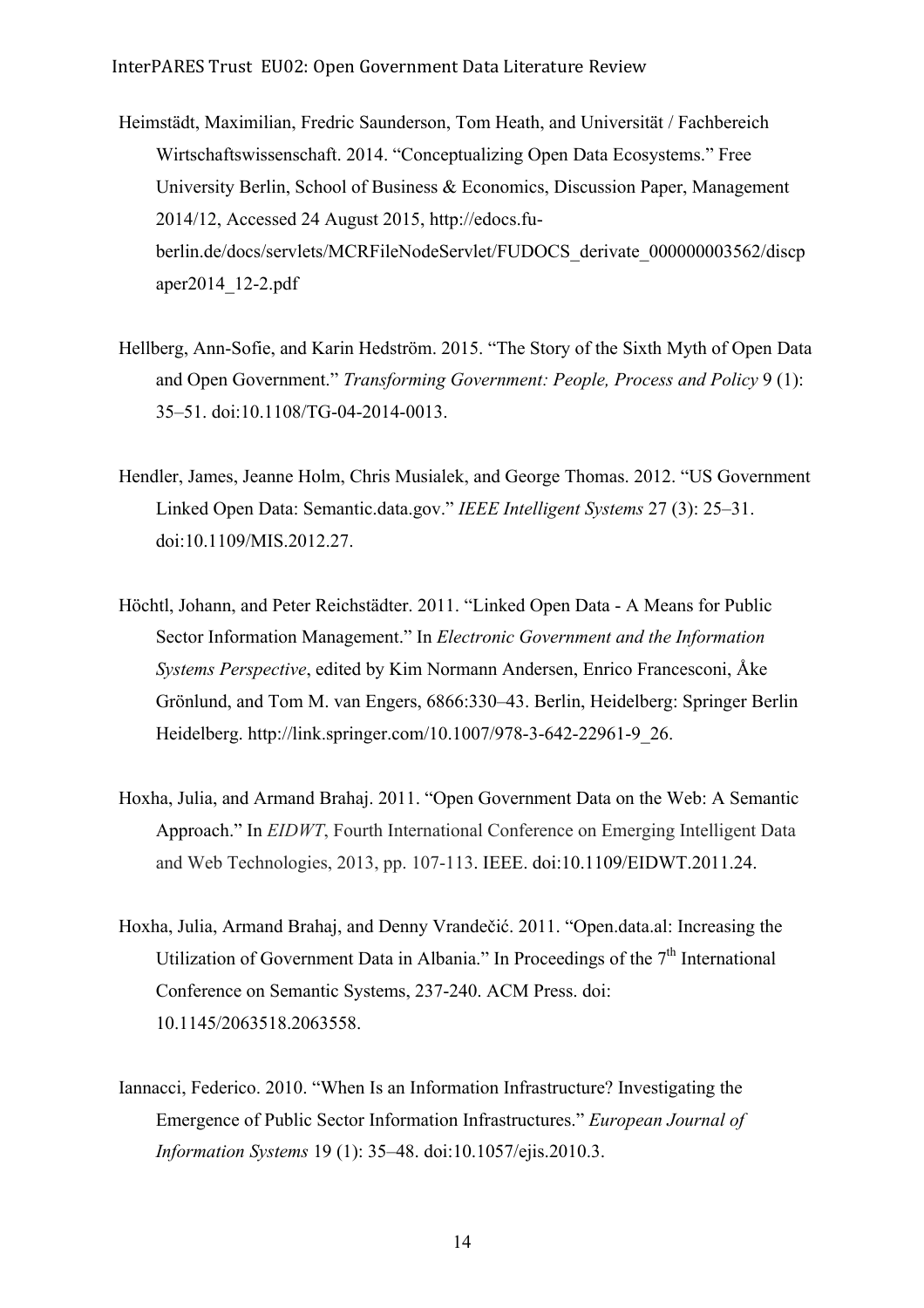- International Records Management Trust 2015. "Benchmarks for Open Government and Trustworthy Records." Accessed 24 August 2015. http://www.irmt.org/portfolio/opengovernment-trustworthy-records/attachment/benchmarks-for-open-government-andtrustworthy-records-final-2.
- Janssen, Katleen. 2011a. "The Influence of the PSI Directive on Open Government Data: An Overview of Recent Developments." *Government Information Quarterly* 28 (4): 446– 56. doi:10.1016/j.giq.2011.01.004.
- ———. 2011b. "The Role of Public Sector Information in the European Market for Online Content: A Never-Ending Story or a New Beginning?" *Info* 13 (6): 20–29. doi:10.1108/14636691111174234.
- ———. 2012. "Open Government Data and the Right to Information: Opportunities and Obstacles." *The Journal of Community Informatics* 8 (2). http://cijournal.net/index.php/ciej/article/view/952.
- Janssen, Marijn, Yannis Charalabidis, and Anneke Zuiderwijk. 2012. "Benefits, Adoption Barriers and Myths of Open Data and Open Government." *Information Systems Management* 29 (4): 258–68. doi:10.1080/10580530.2012.716740.
- Jenkins, Rob, and Anne Marie Goetz. 1999. "Accounts and Accountability: Theoretical Implications of the Right-to-Information Movement in India." *Third World Quarterly* 20 (3): 603–22. doi:10.1080/01436599913712.
- Jetzek, Thorhildur, Michel Avital, and Niels Bjorn-Andersen. 2014. "Data-Driven Innovation through Open Government Data." *Journal of Theoretical and Applied Electronic Commerce Research* 9 (2): 100–120. doi:10.4067/S0718- 18762014000200008.
- Jiříček, Zdeněk, and Francesa Di Massimo. 2011. "Microsoft Open Government Data Initiative (OGDI), Eye on Earth Case Study." In *Environmental Software Systems. Frameworks of eEnvironment*, edited by Jiří Hřebíček, Gerald Schimak, and Ralf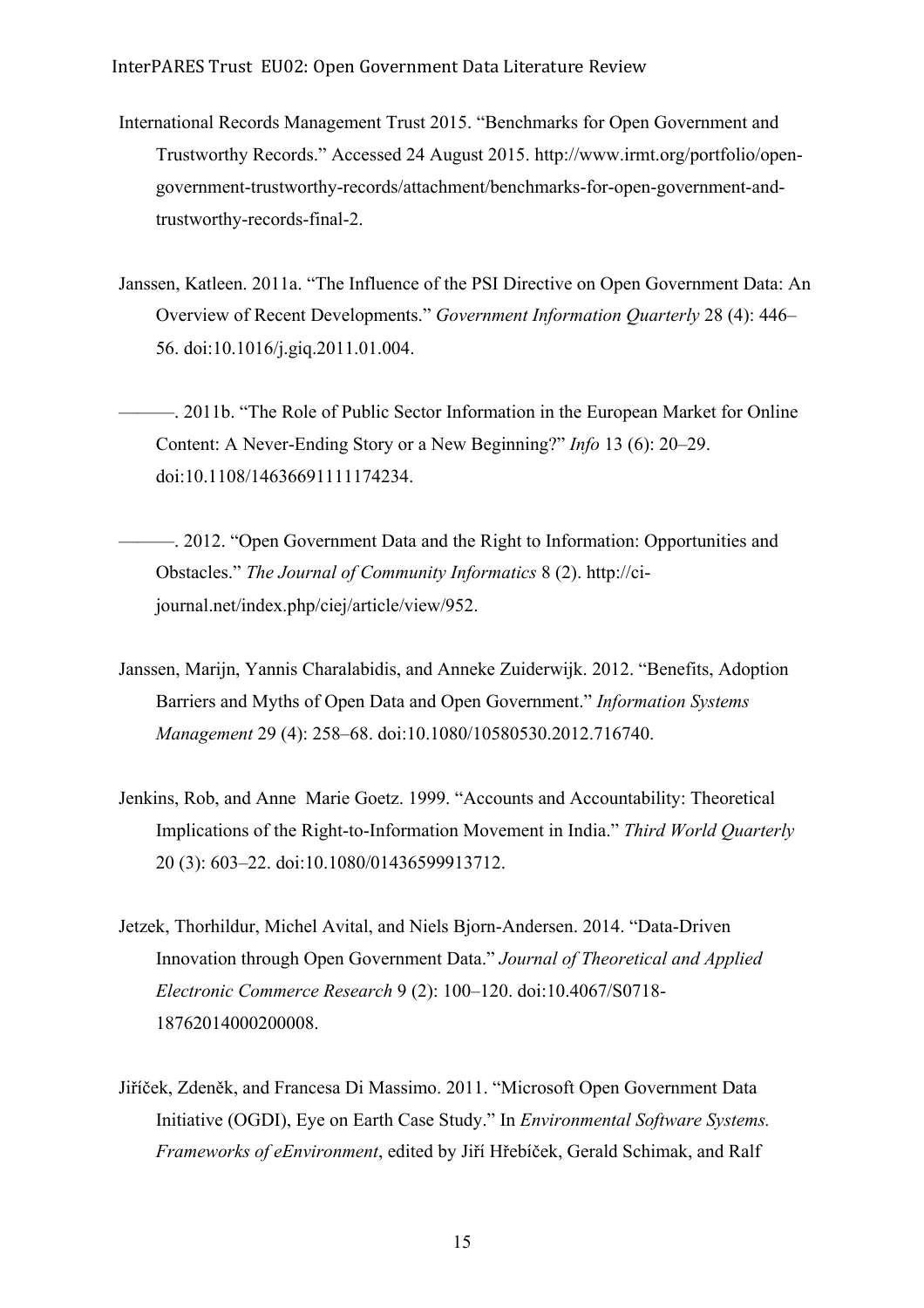InterPARES Trust EU02: Open Government Data Literature Review

Denzer, 359:26–32. Berlin, Heidelberg: Springer Berlin Heidelberg. http://link.springer.com/10.1007/978-3-642-22285-6\_3.

- Joseph, Rhoda C., and Norman A. Johnson. 2013. "Big Data and Transformational Government." *IT Professional* 15 (6): 43–48. doi:10.1109/MITP.2013.61.
- Kalampokis, Evangelos, Michael Hausenblas, and Konstantinos Tarabanis. 2011. "Combining Social and Government Open Data for Participatory Decision-Making." In *Electronic Participation*, edited by Efthimios Tambouris, Ann Macintosh, and Hans de Bruijn, 6847:36–47. Berlin, Heidelberg: Springer Berlin Heidelberg. http://link.springer.com/10.1007/978-3-642-23333-3\_4.
- Kalampokis, Evangelos, Efthimios Tambouris, and Konstantinos Tarabanis. 2011a. "A Classification Scheme for Open Government Data: Towards Linking Decentralised Data." *International Journal of Web Engineering and Technology* 6 (3): 266. doi:10.1504/IJWET.2011.040725.
	- ———. 2011b. "Open Government Data: A Stage Model." In *Electronic Government*, edited by Marijn Janssen, Hans J. Scholl, Maria A. Wimmer, and Yao-hua Tan, 6846:235–46. Berlin, Heidelberg: Springer Berlin Heidelberg. http://link.springer.com/10.1007/978-3-642-22878-0\_20.
- Kaltenböck, Martin. 2011. "OGD2011 Requirements Analysis for an Open Data Strategy (in Austria)." In *Environmental Software Systems. Frameworks of eEnvironment*, edited by Jiří Hřebíček, Gerald Schimak, and Ralf Denzer, 359:64–69. Berlin, Heidelberg: Springer Berlin Heidelberg. http://link.springer.com/10.1007/978-3-642-22285-6\_7.
- Kosinski, Michal, David Stillwell, and Thore Graepel. 2013. "Private Traits and Attributes Are Predictable from Digital Records of Human Behavior." *Proceedings of the National Academy of Sciences* 110 (15): 5802–5. doi:10.1073/pnas.1218772110.
- Kucera, Jan, and Dusan Chlapek. 2014. "Benefits and Risks of Open Government Data." *Journal of Systems Integration* 5 (1): 30.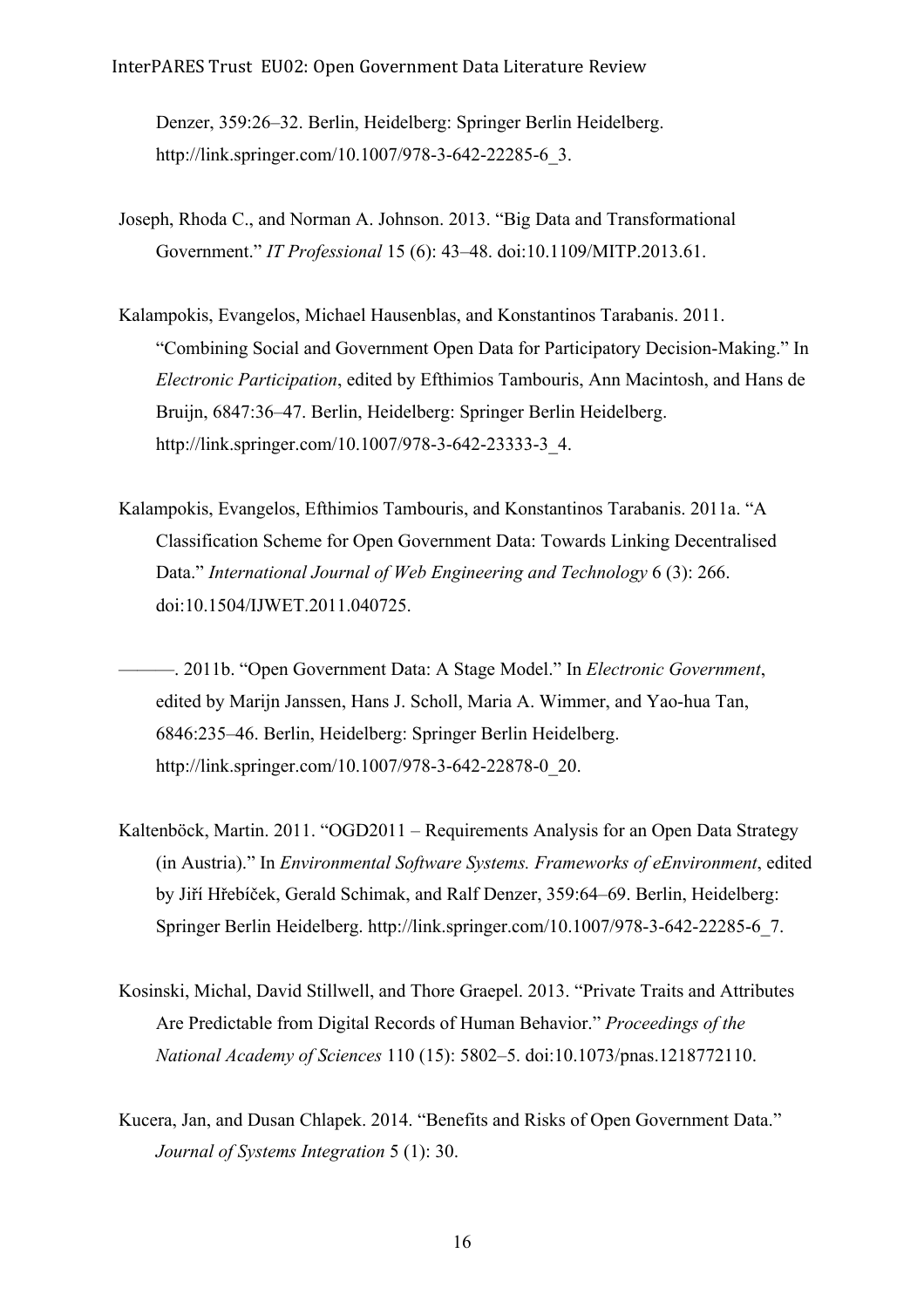- Kukimoto, Nobuyuki. 2014. "Open Government Data Visualization System to Facilitate Evidence-Based Debate Using a Large-Scale Interactive Display." Edited by L. Barolli, K. F. Li, T. Enokido, F. Xhafa, and M. Takizawa. *2014 IEEE 28th International Conference on Advanced Information Networking and Applications*, 955–60. doi:10.1109/AINA.2014.116.
- Lebo, Timothy, Ping Wang, Alvaro Graves, and Deborah L. McGuinness. 2012. "Towards Unified Provenance Granularities." In *Provenance and Annotation of Data and Processes*, edited by Paul Groth and James Frew, 7525:39–51. Berlin, Heidelberg: Springer Berlin Heidelberg. http://link.springer.com/10.1007/978-3-642-34222-6\_4.
- Lemieux, Victoria, Brianna Gormly, and Lyse Rowledge. 2014. "Meeting Big Data Challenges with Visual Analytics: The Role of Records Management." *Records Management Journal* 24 (2): 122–41. doi:10.1108/RMJ-01-2014-0009.
- Léveillé, Valerie, and Katherine Timms. 2015. "Through a Records Management Lens: Creating a Framework for Trust in Open Government and Open Government Information." *Les Objectifs Visés Par Les Systèmes de Gestion Documentaires: La Mise En Place D'un Cadre de Confiance et de La Transparence de L'information Dans Un Gouvernement Ouvert.* 39 (2): 154–90.
- Linders, Dennis. 2012. "From E-Government to We-Government: Defining a Typology for Citizen Coproduction in the Age of Social Media." *Government Information Quarterly* 29 (4): 446–54. doi:10.1016/j.giq.2012.06.003.
- Lowry, James. 2014. "Opening Government: Open Data and Access to Information." In *Integrity in Government through Records Management*. Farnham: Ashgate.
- Luna-Reyes, Luis Felipe, John C. Bertot, and Sehl Mellouli. 2014. "Open Government, Open Data and Digital Government." *Government Information Quarterly* 31 (1): 4–5. doi:10.1016/j.giq.2013.09.001.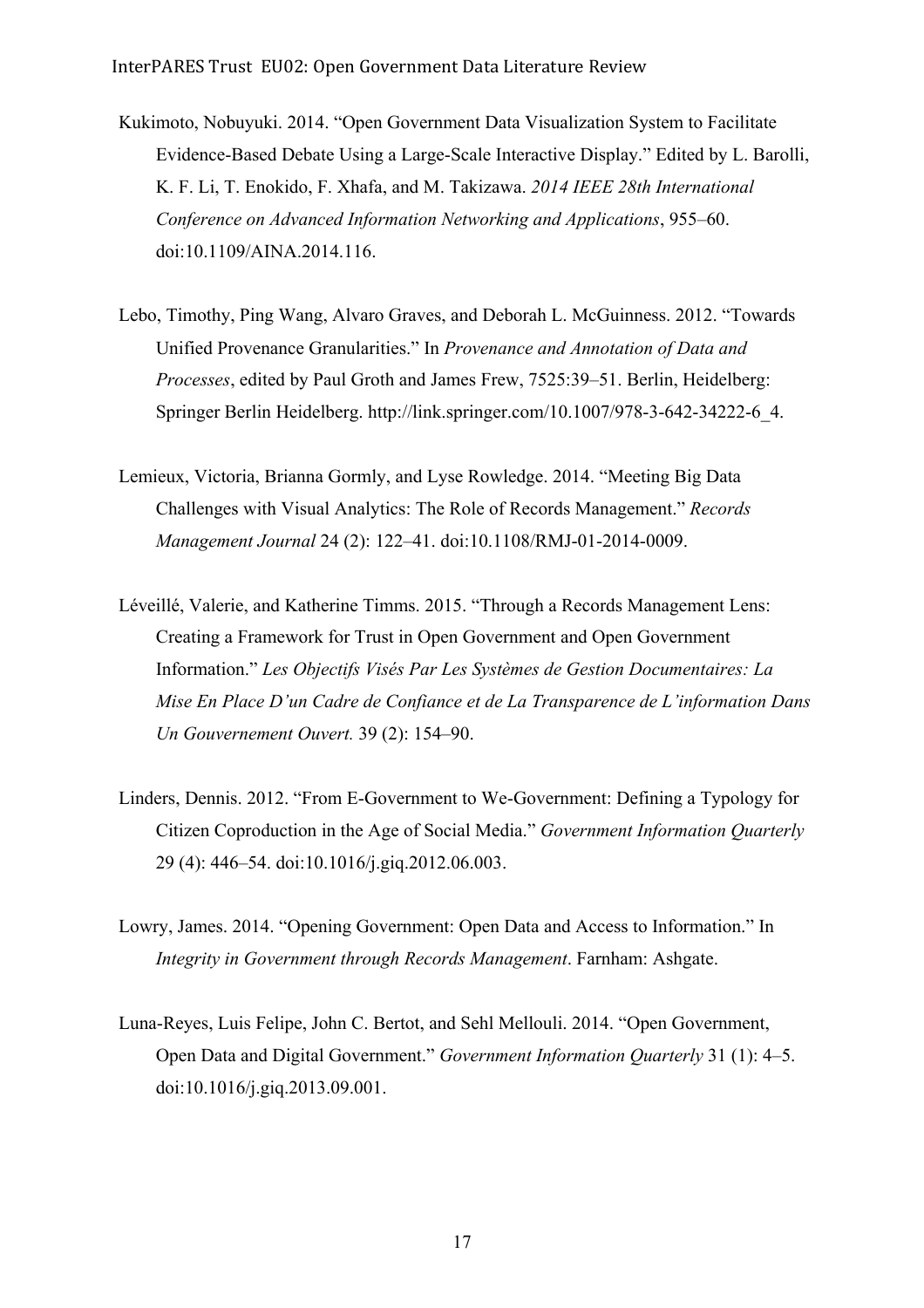- Martin, C., T. Davies, and J. Bates. 2013. "Socio-Technical Transitions Pathways for UK Open Government Data." In Proceedings of ACM Web Science 2013, ACM Web Science, May 2-4th, Paris .ACM.
- Martin, Chris. 2014. "Barriers to the Open Government Data Agenda: Taking a Multi‐Level Perspective." *Policy & Internet* 6 (3): 217–40. doi:10.1002/1944-2866.POI367.
- Martin, M., M. Kaltenböck, H. Nagy, and S. Auer. 2011. "The Open Government Data Stakeholder Survey." In *CEUR Workshop Proceedings*, Volume 739, 2011, 10p, http://www.scopus.com/inward/record.url?eid=2-s2.0- 84890668933&partnerID=40&md5=030bb1922e2755b7f144c37a2698d17c.
- Matheus, Ricardo, Manuella Maia Ribeiro, and José Carlos Vaz. 2012. "New Perspectives for Electronic Government in Brazil: The Adoption of Open Government Data in National and Subnational Governments of Brazil." In *Proceedings of the 6th International Conference on Theory and Practice of Electronic Governance*, pp. 22-29. ACM Press. doi:10.1145/2463728.2463734.
- Maureen Henninger. 2013. "The Value and Challenges of Public Sector Information." *Cosmopolitan Civil Societies: An Interdisciplinary Journal* 5 (3): 75. doi:10.5130/ccs.v5i3.3429.
- Mccusker, J. P., T. Lebo, C. Chang, D. L. Mcguiness, and P. P. Da Silva. 2012. "Parallel Identities for Managing Open Government Data." *Intelligent Systems, IEEE* 27 (3): 55– 62. doi:10.1109/MIS.2012.5.
- McDermott, Patrice. 2010. "Building Open Government." *Government Information Quarterly* 27 (4): 401–13. doi:10.1016/j.giq.2010.07.002.
- McDonald, John, and Valerie Léveillé. 2014. "Whither the Retention Schedule in the Era of Big Data and Open Data?" *Records Management Journal* 24 (2): 99–121. doi:10.1108/RMJ-01-2014-0010.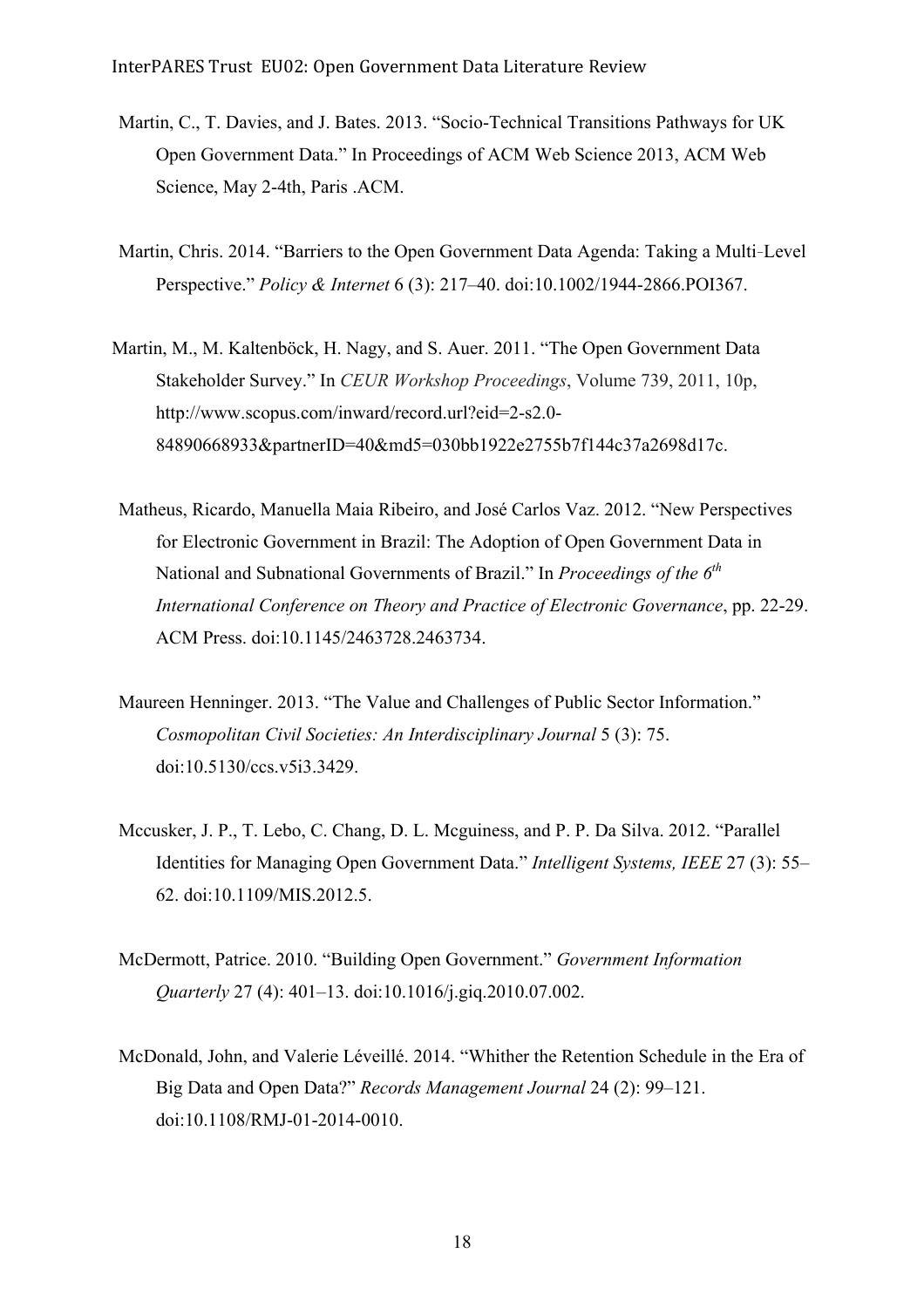- McLeod, Julie. 2014. "Editorial." *Records Management Journal* 24 (2). doi:10.1108/RMJ-06-2014-0028.
- Meijer, Ronald, Peter Conradie, and Sunil Choenni. 2014. "Reconciling Contradictions of Open Data Regarding Transparency, Privacy, Security and Trust." *Journal of Theoretical and Applied Electronic Commerce Research* 9 (3): 32–44. doi:10.4067/S0718-18762014000300004.
- Mergel, Ines. 2014. "The Long Way From Government Open Data to Mobile Health Apps: Overcoming Institutional Barriers in the US Federal Government." *JMIR mHealth and uHealth* 2 (4): e58–e58. doi:10.2196/mhealth.3694.
- Milić, Petar, Nataša Veljković, and Leonid Stoimenov. 2012. "Framework for Open Data Mining in E-Government." In *Proceedings of the 5th Balkan Conference in Informatics*, 255-258. ACM Press. doi:10.1145/2371316.2371369.
- Millar, Laurence. 2011. "Managing Open Government Data." In *Government Information Management in the 21st Century: International Perspectives*, edited by P. Garvin. Farnham: Ashgate.
- Milton, R., S. Anand, M. Batty, A. Crooks, A. Hudson-Smith, M. Jackson, and others. 2010. "Data Mash-Ups and the Future of Mapping." JISC Technology and Standards Watch. Accessed 21 August 2015 http://www.webarchive.org.uk/wayback/archive/20130607101706/http://www.jisc.ac.u k/media/documents/techwatch/jisctsw\_10\_01.pdf
- Misuraca, Gianluca, and Gianluigi Viscusi. 2014. "Is Open Data Enough?: E-Governance Challenges for Open Government." *International Journal of Electronic Government Research* 10 (1): 18–34. doi:10.4018/ijegr.2014010102.
- Morando, Federico. 2013. "Legal Interoperability: Making Open Government Data Compatible with Businesses and Communities." *JLIS.it* 4 (1).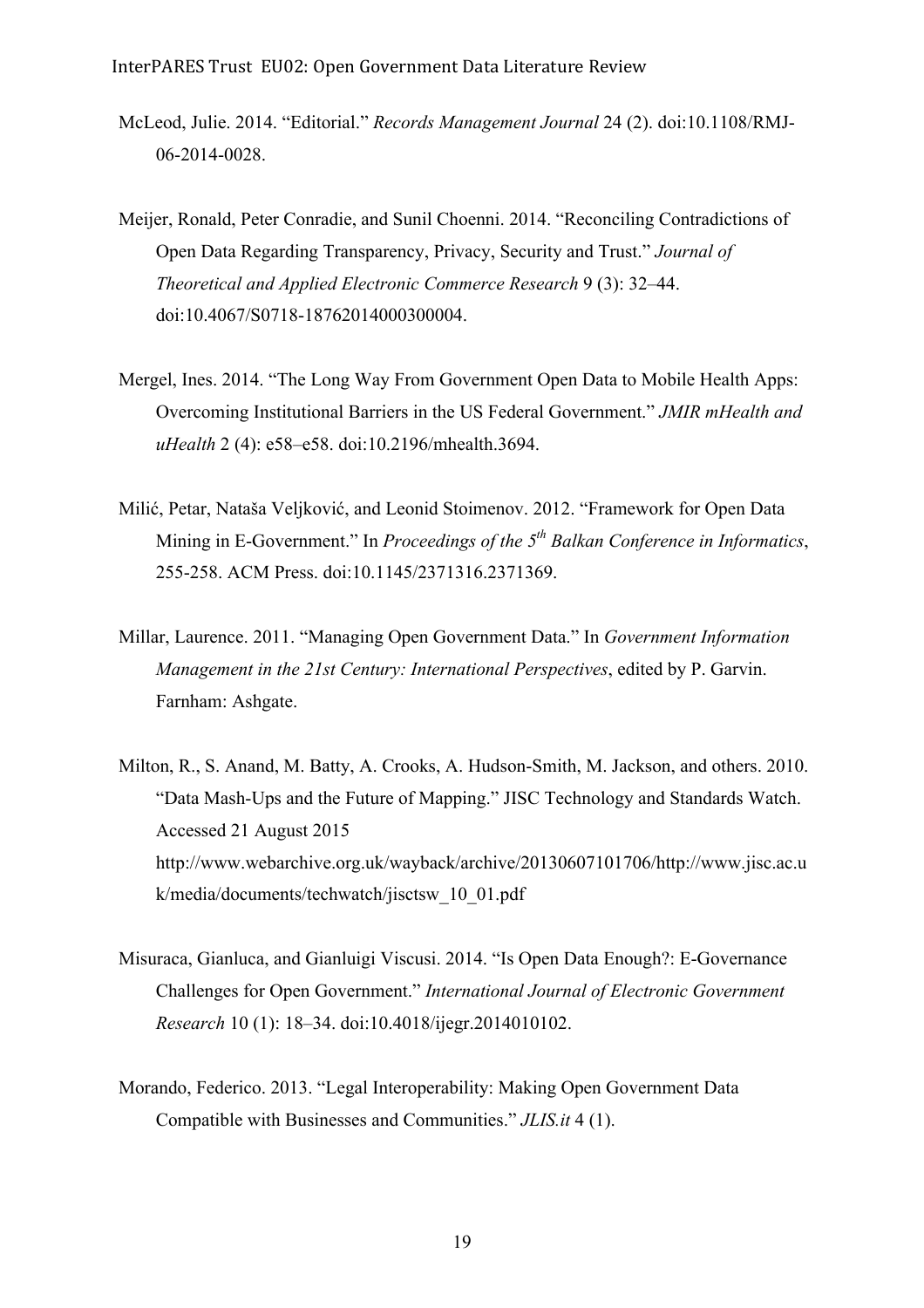Murillo, Martin J. 2015. "Evaluating the Role of Online Data Availability: The Case of Economic and Institutional Transparency in Sixteen Latin American Nations." *International Political Science Review* 36 (1): 42–59. doi:10.1177/0192512114541163.

mysociety.org. 2015a. "FixMyStreet." *FixMyStreet*. Accessed 23 November 2015. https://www.fixmystreet.com/.

———. 2015b. "TheyWorkForYou." Accessed 23 November 2015. http://www.theyworkforyou.com.

- Nahon, Karine, and Alon Peled. 2015. "Data Ships: An Empirical Examination of Open (Closed) Data." Proceedings of the 48th Annual Hawaii International Conference on System Sciences (HICSS 48).
- Napoli, Philip M., and Joe Karaganis. 2010. "On Making Public Policy with Publicly Available Data: The Case of U.S. Communications Policymaking." *Government Information Quarterly* 27 (4): 384–91. doi:10.1016/j.giq.2010.06.005.
- Ngwenya, B., S. Lubbe, and R. Klopper. 2012. "Institutionalisation, Framing, and Diffusion: The Logic of Openness in Egovernment and Implementation Decisions- a Lesson for Developing Countries." In *Handbook of Research on E-Government in Emerging Economies: Adoption, E-Participation, and Legal Frameworks*, 678–98. http://www.scopus.com/inward/record.url?eid=2-s2.0- 84900044895&partnerID=40&md5=1e1348285f8dde784a88bb7d7f5ae4ed.
- NHS England. 2015. "NHS Citizen." *NHS Citizen*. Accessed 23 November 2015. https://www.nhscitizen.org.uk/.
- Novais, T., J.P. De Albuquerque, and G.S. Craveiro. 2013. "An Account of Research on Open Government Data (2007- 2012): A Systematic Literature Review." In *Electronic Government and Electronic Participation: Joint Proceedings of Ongoing Research of IFIP EGOV and IFIP ePart 2013, Bonn : Gesellschaft für Informatik (GI), 2013*, P-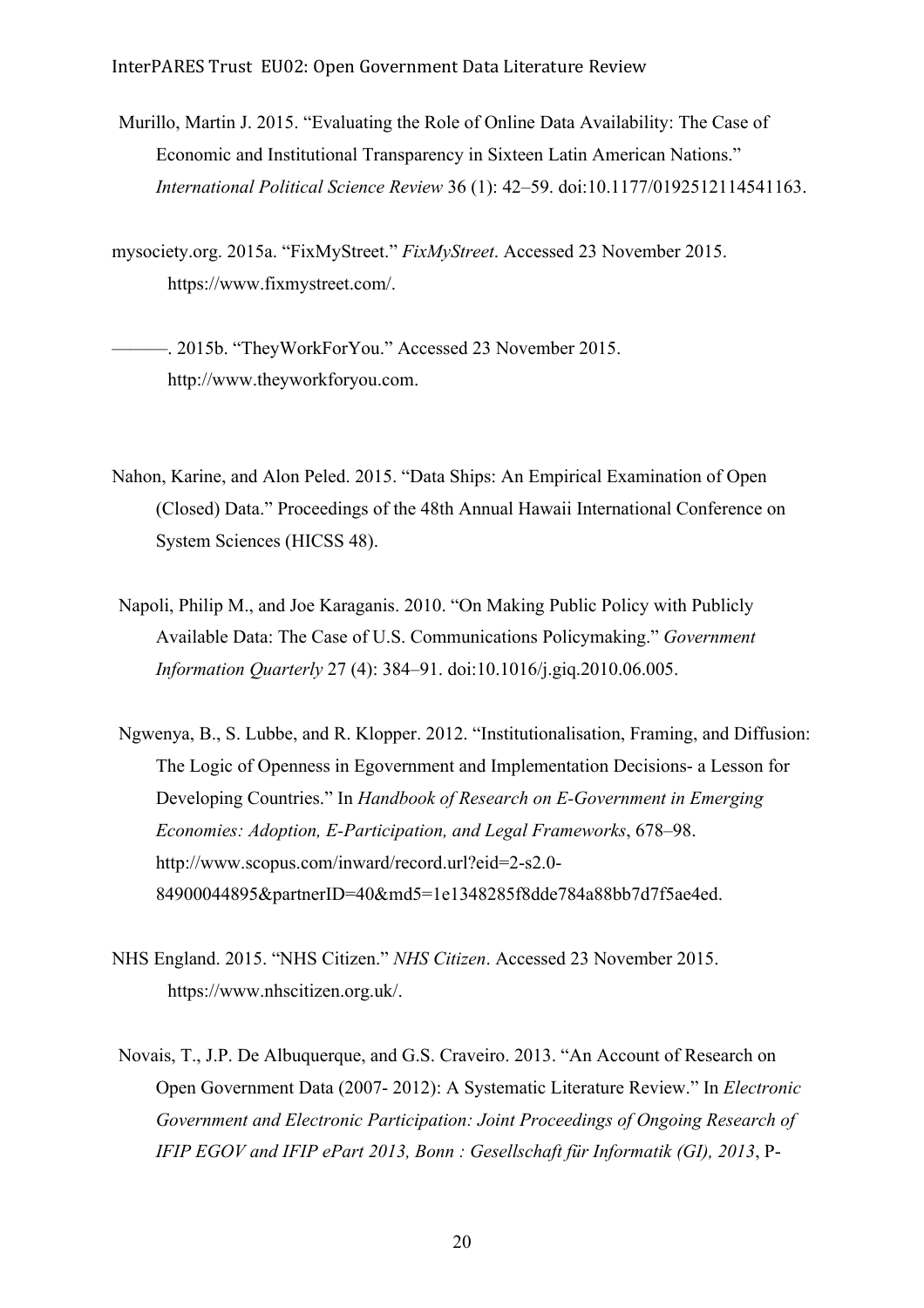221:76–83. http://www.scopus.com/inward/record.url?eid=2-s2.0- 84918551984&partnerID=40&md5=8b722dd21af1f1c3743202eaeaae389d.

- Open Data Institute. 2015a. "Benchmarking Open Data Automatically | Guides." *Open Data Institute*. Accessed 21 August 2015. http://theodi.org/guides/benchmarking-dataautomatically.
	- ———. 2015b. "Engaging with Reusers | Guides." Accessed 24 August 2015. http://opendatainstitute.org/guides/engaging-reusers.
- ———.2015c. "How to Make a Business Case for Open Data | Guides." Accessed 24 August 2015. http://opendatainstitute.org/guides/how-make-business-case-open-data.
- ———.2015d. "How to Plan and Budget an Open Data Initiative | Guides." Accessed 24 August 2015. http://opendatainstitute.org/guides/how-to-plan-and-budget-an-open-datainitiative.
	- ———.2015e. "How to Prioritise Open Data to Drive Global Development | Guides." Accessed 24 August 2015. http://opendatainstitute.org/guides/prioritise-open-data-todrive-global-development.
	- –2015f. "Marking up Your Dataset with DCAT | Guides." Accessed 24 August 2015. http://opendatainstitute.org/guides/marking-up-your-dataset-with-dcat.
- ———.2015g, "Open Data Maturity Model | Guides." Accessed 24 August 2015. http://opendatainstitute.org/guides/maturity-model.
- ———.2015h. "Open Data Roadmap for the UK Is Launched | News." Accessed 21 August 2015. http://theodi.org/news/the-odis-open-data-roadmap-for-the-uk-is-launched.
- ———.2015i. "Publisher's Guide to Open Data Licensing | Guides." Accessed 24 August 2015. http://opendatainstitute.org/guides/publishers-guide-open-data-licensing.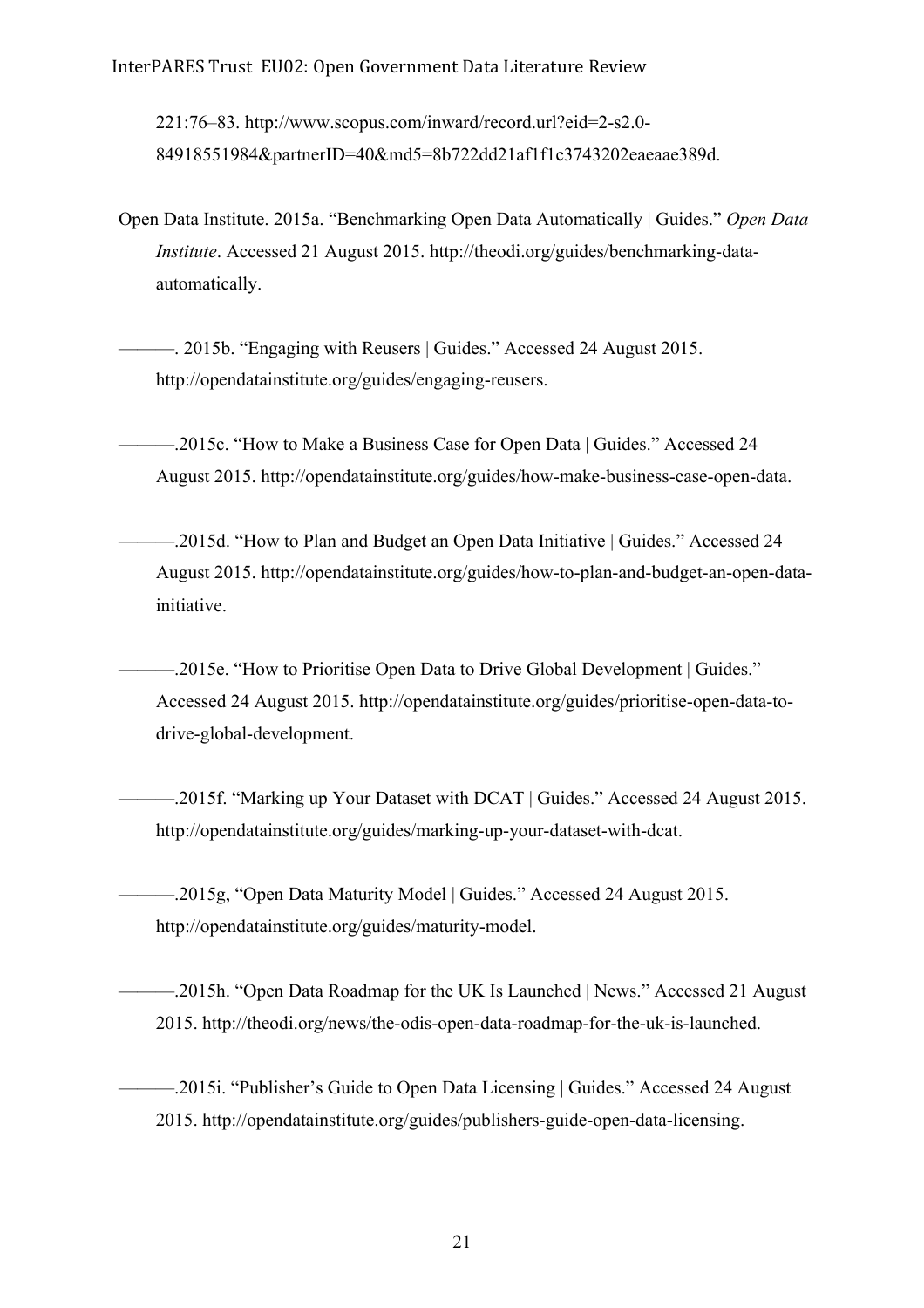-.2015. "Publisher's Guide to the Open Data Rights Statement Vocabulary | Guides." Accessed 24 August 2015. http://opendatainstitute.org/guides/publishers-guide-to-theopen-data-rights-statement-vocabulary.

———.2015k. "Save the Titanic: Hands-on Anonymisation and Risk Control of Publishing Open Data | Guides." Accessed 24 August 2015. http://opendatainstitute.org/guides/save-the-titanic-handson-anonymisation-and-riskcontrol-of-publishing-open-data.

-2015l. "What Makes Data Open? | Guides." Accessed 24 August 2015. http://opendatainstitute.org/guides/what-open-data.

———.2015m. "White Paper: Enhancing Open Data with Identifiers | Guides." Accessed 24 August 2015. http://opendatainstitute.org/guides/data-identifiers-white-paper.

*Open Government Data: The Book*. 2015. Accessed 21 August 2015. https://opengovdata.io/.

Open Government Guide. 2015a. "Open Government Data." Accessed 21 August 2015. http://www.opengovguide.com/topics/open-government-data/.

-.2015b. "Records Management." 2015. Accessed 21 August 2015. http://www.opengovguide.com/topics/records-management/.

Open Government Partnership. 2015a. "Finding Creative Use for Public Data." Accessed 21 August 2015. http://www.opengovpartnership.org/country/israel/case-study/findingcreative-use-public-data.

-.2015b. "Open Data Working Group." Accessed 21 August 2015. http://www.opengovpartnership.org/groups/opendata.

———.2015c. "Resources." 2015. Accessed 21 August 2015. http://www.opengovpartnership.org/groups/opendata/resources.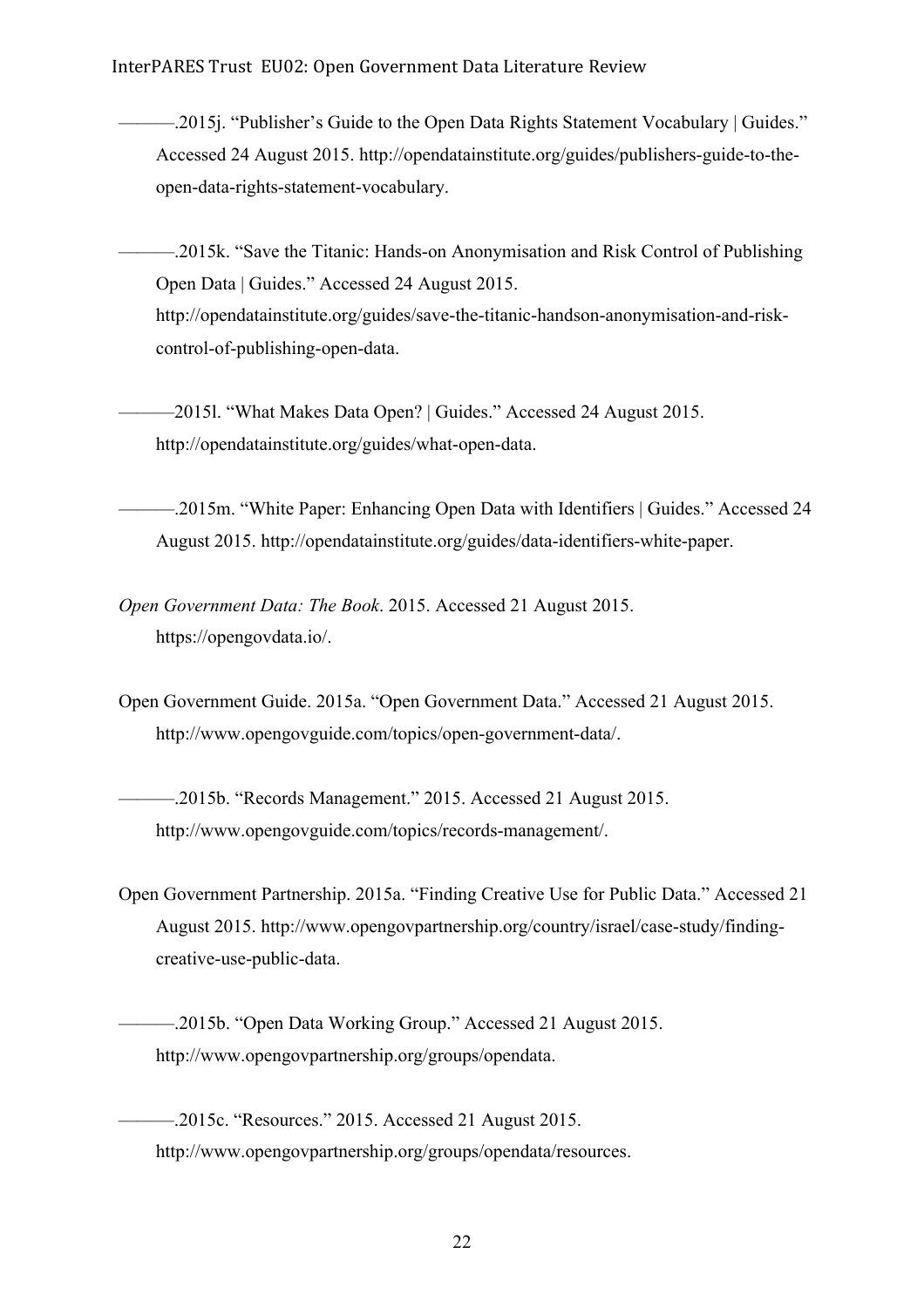-2015d. "Openness and Information Integrity in Norway." Accessed 24 August 2015. http://www.opengovpartnership.org/blog/dr-anne-thurston/2013/10/15/openness-andinformation-integrity-norway.

- Organisation For Economic Co-Operation And Development. 2015. *Assessing Government Initiatives on Public Sector Information: A Review of the OECD Council Recommendation*. Paris: OECD Publishing.
- Parycek, Peter, Johann Hochtl, and Michael Ginner. 2014. "Open Government Data Implementation Evaluation." *Journal of Theoretical and Applied Electronic Commerce Research* 9 (2): 80–99. doi:10.4067/S0718-18762014000200007.
- Peled, Alon. 2011. "When Transparency and Collaboration Collide: The USA Open Data Program." *Journal of the American Society for Information Science and Technology* 62 (11): 2085–94. doi:10.1002/asi.21622.

———. 2013. "Re-Designing Open Data 2.0." *JeDEM - eJournal of eDemocracy and Open Government* 5 (2): 187–99.

- Petychakis, Michael, Olga Vasileiou, Charilaos Georgis, Spiros Mouzakitis, and John Psarras. 2014. "A State-of-the-Art Analysis of the Current Public Data Landscape from a Functional, Semantic and Technical Perspective." *Journal of Theoretical and Applied Electronic Commerce Research* 9 (2): 7–8. doi:10.4067/S0718-18762014000200004.
- Radchenko, Irina, and Anna Sakoyan. 2014. "The View on Open Data and Data Journalism: Cases, Educational Resources and Current Trends." In *Analysis of Images, Social Networks and Texts*, edited by D. I. Ignatov, M. Y. Khachay, A. Panchenko, N. Konstantinova, and R. E. Yavorskiy, 436:47–54.
- Rajshree, N., and B. Srivastava. 2012. "Open Government Data for Tackling Corruption A Perspective." In *Semantic Cities*, AAAI Workshop - Technical Report Volume WS-12- 13: pp. 21–24. http://www.scopus.com/inward/record.url?eid=2-s2.0- 84876136728&partnerID=40&md5=b306284e161c63fb7d735d0fb0871b77.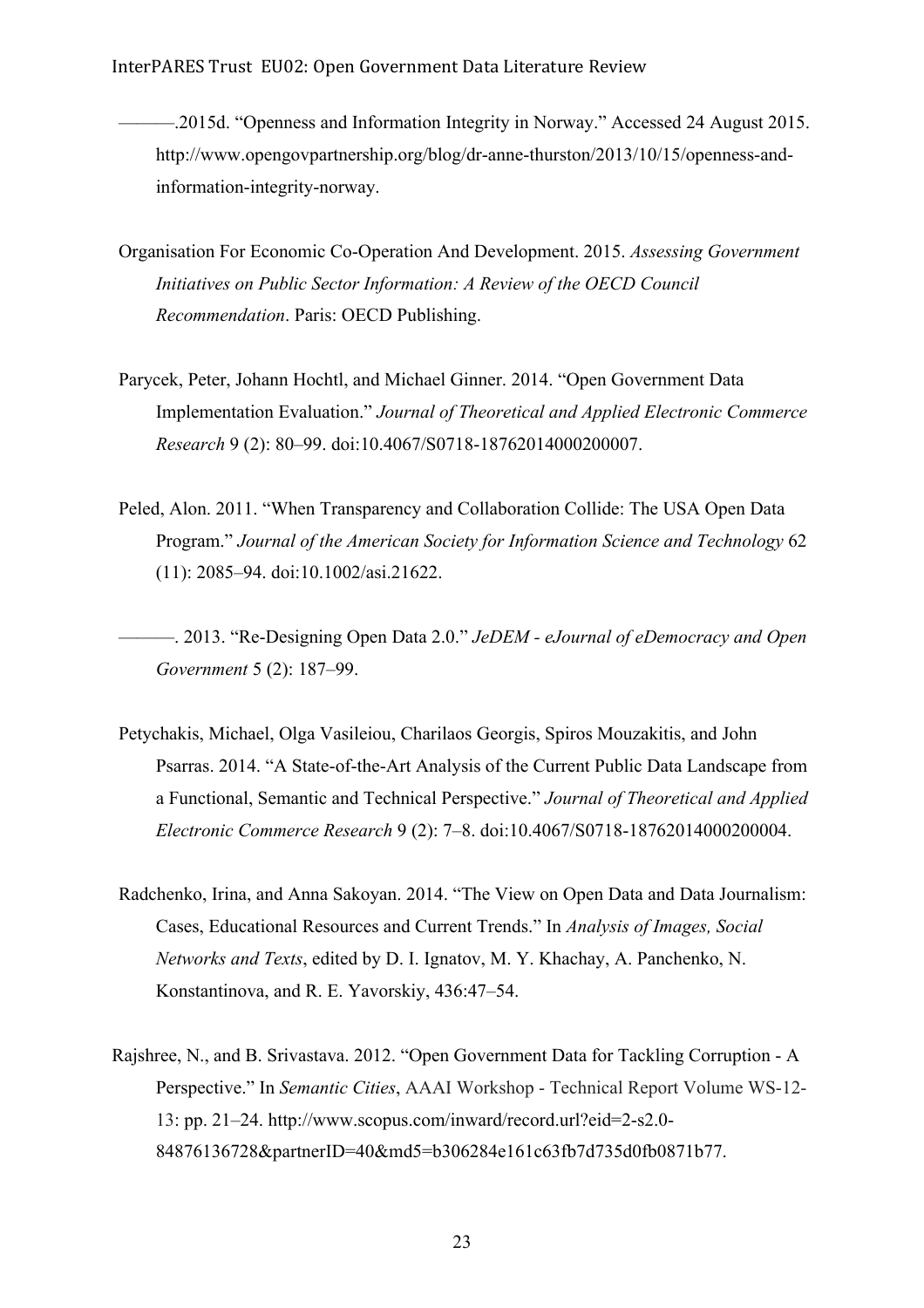- Rozell, Eric, John Erickson, and Jim Hendler. 2012. "From International Open Government Dataset Search to Discovery: A Semantic Web Service Approach." In *Proceedings of the 6th International Conference on Theory and Practice of Electronic Governance*, 480-81. ACM Press. doi:10.1145/2463728.2463827.
- Sarmiento Suarez, Daniel, and Claudia Jimenez-Guarin. 2014. "Natural Language Processing for Linking Online News and Open Government Data." In *Advances in Conceptual Modeling*, edited by M. Indulska and S. Purao, 8823:243–52.
- Sayogo, Djoko Sigit, Theresa A. Pardo, and Meghan Cook. 2014. "A Framework for Benchmarking Open Government Data Efforts." Edited by R. H. Sprague. *47th Hawaii International Conference on System Sciences (hicss)*, 1896–1905. doi:10.1109/HICSS.2014.240.
- Serra, Lluís Esteve Casellas. 2014. "The Mapping, Selecting and Opening of Data: The Records Management Contribution to the Open Data Project in Girona City Council." *Records Management Journal* 24 (2): 87–98. doi:10.1108/RMJ-01-2014-0008.
- Shadbolt, Nigel, K. O'Hara, T. Berners-Lee, N. Gibbins, H. Glaser, W. Hall, and M. C. Schraefel. 2012. "Linked Open Government Data: Lessons from Data.gov.uk." *Intelligent Systems, IEEE* 27 (3): 16–24. doi:10.1109/MIS.2012.23.
- Shadbolt, Nigel, and Kieron O'Hara. 2013. "Linked Data in Government." *Ieee Internet Computing* 17 (4): 72–77.
- Sheridan, J., and J. Tennison. 2010. "Linking UK Government Data." In *CEUR Workshop Proceedings*, Volume 628, 2010, 4p. http://www.scopus.com/inward/record.url?eid=2 s2.0-84868551960&partnerID=40&md5=1d0b90fead22adcaaf786c6533feb420.
- Silva Ribeiro, Claudio Jose, and Durval Vieira Pereira. 2015. "The Publication of Open Government Data: A Proposal for the Revision of Class in Social Security Regarding the Controlled Vocabulary of the Electronic Goverment." *Transinformacao* 27 (1): 73– 82. doi:10.1590/0103-37862015000100007.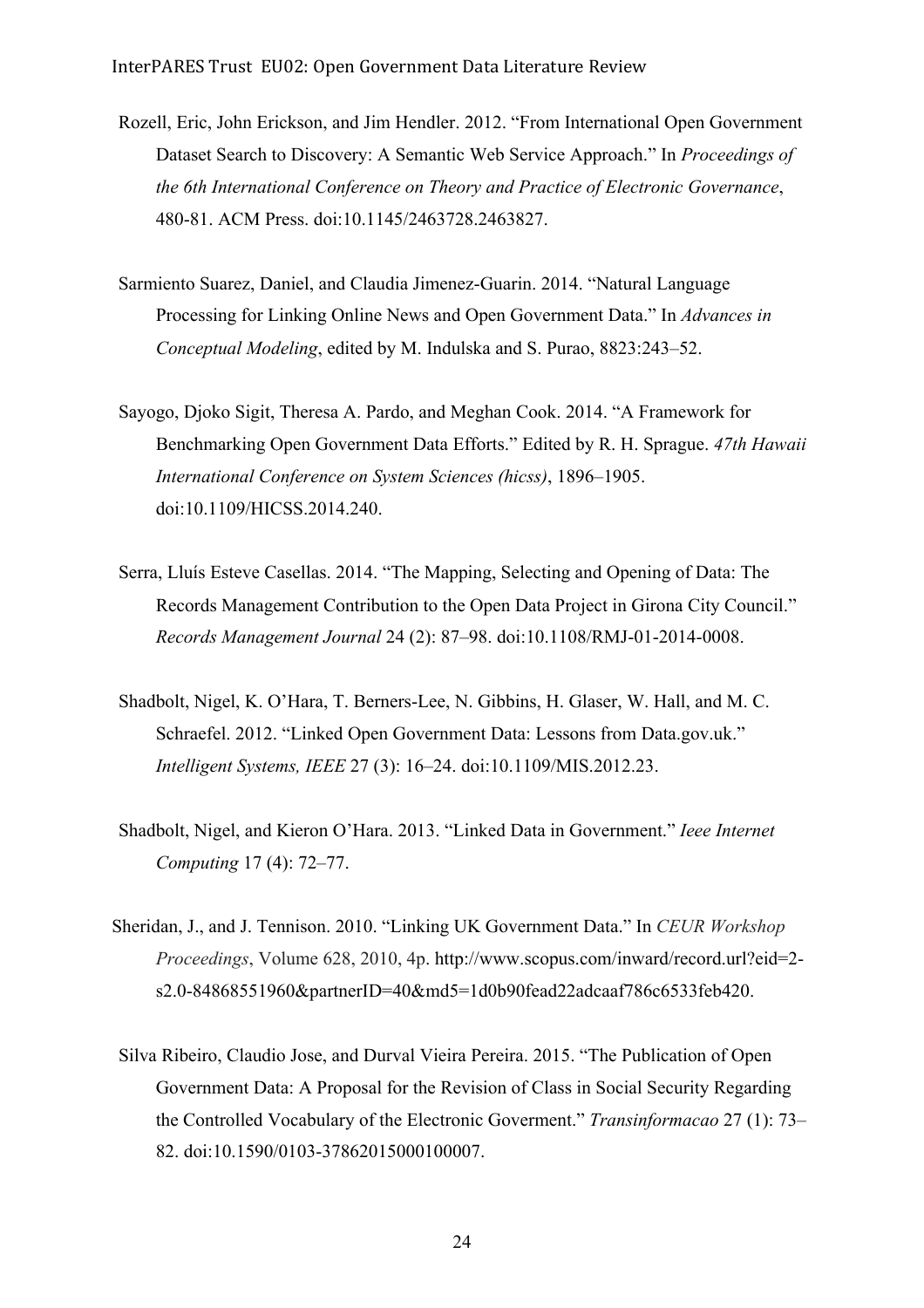- Solar, Mauricio, Gastón Concha, and Luis Meijueiro. 2012. "A Model to Assess Open Government Data in Public Agencies." In *Electronic Government*, edited by Hans J. Scholl, Marijn Janssen, Maria A. Wimmer, Carl Erik Moe, and Leif Skiftenes Flak, 7443:210–21. Berlin, Heidelberg: Springer Berlin Heidelberg. http://link.springer.com/10.1007/978-3-642-33489-4\_18.
- Solar, M., F. Daniels, R. López, and L. Meijueiro. 2014. "A Model to Guide the Open Government Data Implementation in Public Agencies." *Journal of Universal Computer Science* 20 (11): 1564–82.
- Sunlight Foundation. 2015a. "Open Data Policy Guidelines." *Sunlight Foundation*. Accessed 24 August 2015. http://sunlightfoundation.com/opendataguidelines/.
- ———. 2015b. "Sunlight Foundation." *Sunlight Foundation*. Accessed 24 August 2015. http://sunlightfoundation.com/.
- Transparent Chennai. 2015. "Transparent Chennai." Accessed 23 November 2015. http://www.transparentchennai.com/.
- Theocharis, Stamatios A., and George A. Tsihrintzis. 2013. "Open Data for E-Government the Greek Case." In *Fourth International Conference on Information, Intelligence, Systems and Applications (IISA)*, 1–6. IEEE. doi:10.1109/IISA.2013.6623722.
- Thurston, Anne. 2012. "Trustworthy Records and Open Data." *The Journal of Community Informatics* 8 (2). http://ci-journal.net/index.php/ciej/article/view/951.
- ———. 2013. "Transparency Can 'Break Cycle of Poor Governance' in Developing World." *The Guardian*, March 15, sec. Public Leaders Network. http://www.theguardian.com/public-leaders-network/2013/mar/12/transparency-breakcycle-poor-governance.
	- ———. 2014. "Guest Editorial." *Records Management Journal* 24 (2). doi:10.1108/RMJ-06-2014-0027.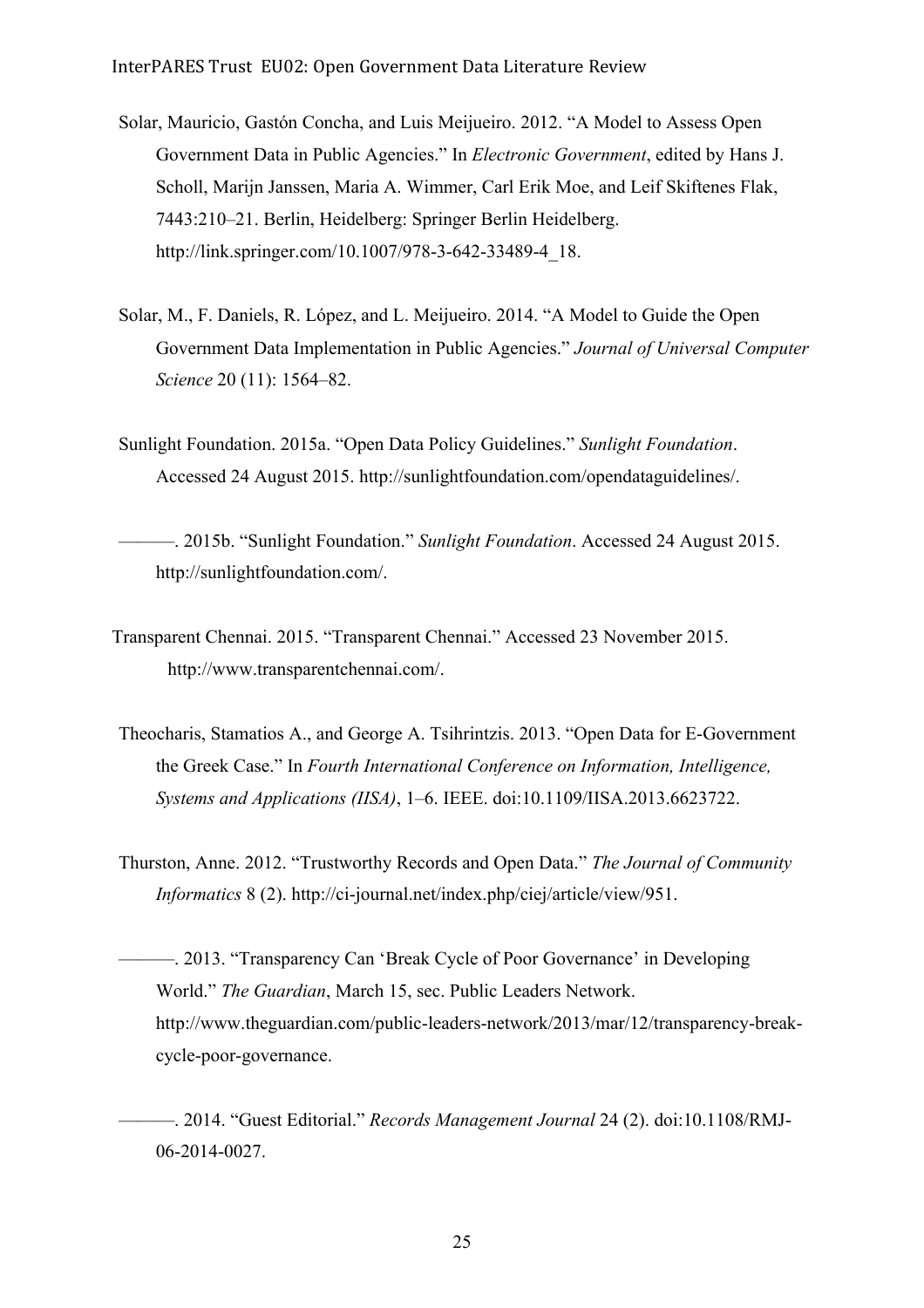- ———. 2015. "Managing Records and Information for Transparent, Accountable and Inclusive Governance in the Digital Environment: Lessons from Nordic Countries." World Bank.
- Todesco, B., B. Blume, A. Zancanaro, J.L. Todesco, and F. Gauthier. 2013. "Linked Open Government Data Research Panorama." In *Proceedings of the International Conference on Knowledge Engineering and Ontology Development, Vilamoura, Algarve, Portugal, 19-22 September, 2013*, 278–85. http://www.scopus.com/inward/record.url?eid=2-s2.0- 84887792330&partnerID=40&md5=5696cbff152134ca0c94542a13025ee2.
- Traunmüller, Roland. 2012. "Knowledge Management in Government: New Perspectives." In *Advancing Democracy, Government and Governance*, edited by Andrea Kő, Christine Leitner, Herbert Leitold, and Alexander Prosser, 7452:1–9. Berlin, Heidelberg: Springer Berlin Heidelberg. http://link.springer.com/10.1007/978-3-642- 32701-8\_1.

Tygel, Alan Freihof, Judie Attard, Fabrizio Orlandi, Maria Luiza Machado Campos, and Sören Auer. "'How Much?' Is Not Enough - An Analysis of Open Budget Initiatives" Accessed 21 August 2015 https://www.google.co.uk/url?sa=t&rct=j&q=&esrc=s&source=web&cd=2&ved=0CC 0QFjABahUKEwifvOWt7fvIAhWCvxoKHfgpCLw&url=https%3A%2F%2Fcirandas. net%2Falantygel%2Fgaleria%2Fbudgetdata.pdf&usg=AFQjCNGJGljcOYNMrXmDCe SQx-uhceuq5g

- Ubaldi, Barbara. 2013a. *Open Government Data: Towards Empirical Analysis of Open Government Data Initiatives*. OECD Working Papers on Public Governance, no.22. Paris: OECD Publishing.
	- ———. 2013b. "Open Government Data." OECD Working Papers on Public Governance. Paris: Organisation for Economic Co-operation and Development. http://www.oecdilibrary.org/content/workingpaper/5k46bj4f03s7-en.
- UK Government. 2015a. "Public Sector Information: Market Assessment Publications GOV.UK." Accessed 21 August 2015.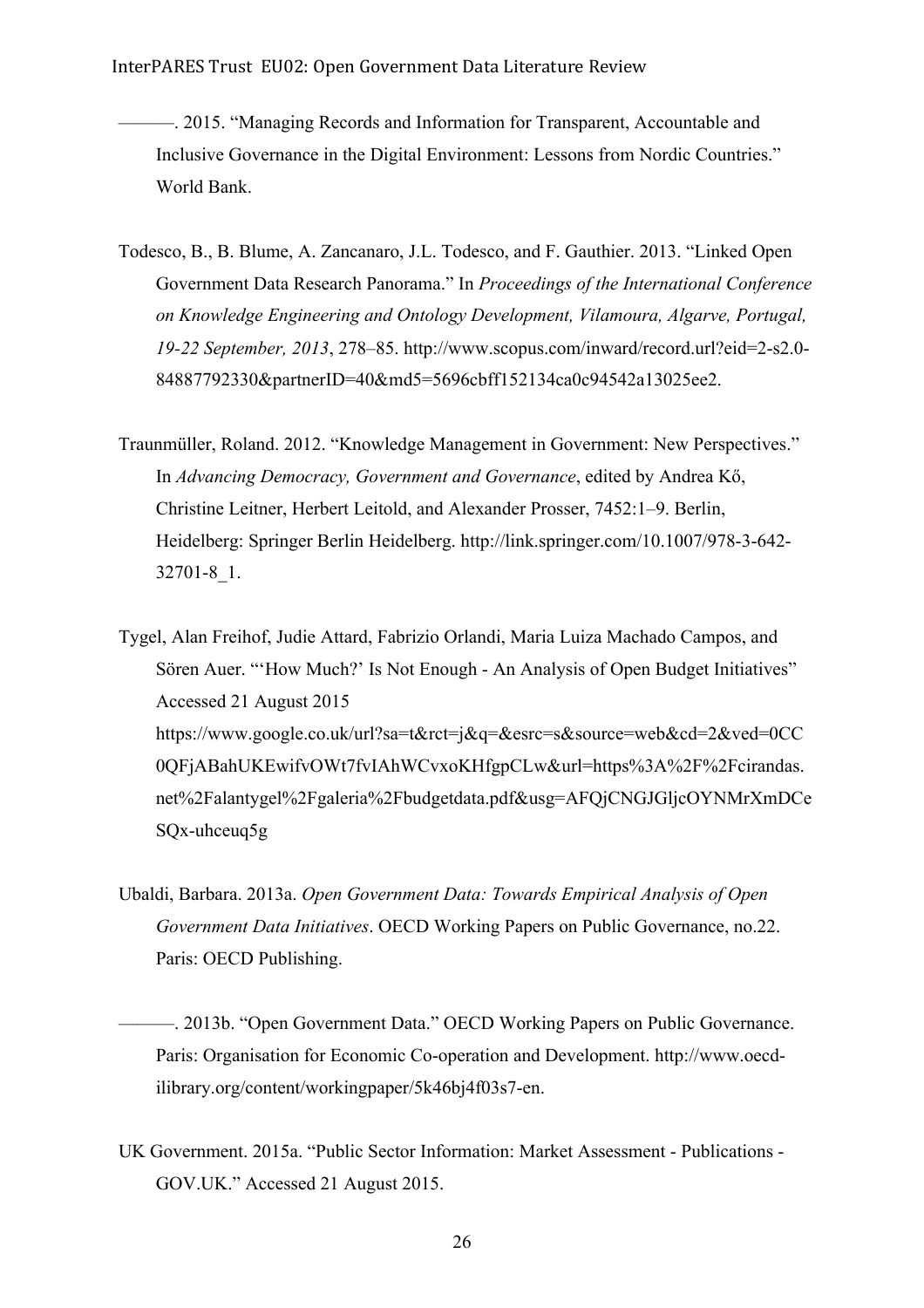https://www.gov.uk/government/publications/public-sector-information-marketassessment.

- ———. 2015b. "Open Data: Unleashing the Potential Publications GOV.UK." Accessed 21 August 2015. https://www.gov.uk/government/publications/open-data-white-paperunleashing-the-potential.
	- ———. 2015c. "Shakespeare Review of Public Sector Information Publications GOV.UK." Accessed 21 August 2015. https://www.gov.uk/government/publications/shakespeare-review-of-public-sectorinformation.
- United Nations Data Revolution Group. 2015. "Data Revolution Report." Accessed 24 August 2015. http://www.undatarevolution.org/report/.
- Van Schalkwyk, Francois. 2014. "Definitions of Open Data." Accessed 24 August 2015 https://zenodo.org/record/10259/files/Definitions of open data.pdf.
- Veljković, Nataša, Sanja Bogdanović-Dinić, and Leonid Stoimenov. 2014. "Benchmarking Open Government: An Open Data Perspective." *Government Information Quarterly* 31 (2): 278–90. doi:10.1016/j.giq.2013.10.011.
- Verma, Neeta, and M. P. Gupta. 2013. "Open Government Data: Beyond Policy & Portal, a Study in Indian Context." In *Proceedings of the 7th International Conference on Theory and Practice of Electronic Governance*, pp. 338–41. ACM Press. doi:10.1145/2591888.2591949.
- Viscusi, G., B. Spahiu, A. Maurino, and C. Batini. 2014. "Compliance with Open Government Data Policies: An Empirical Assessment of Italian Local Public Administrations." *Information Polity* 19 (3-4): 263–75. doi:10.3233/IP-140338.
- Whitmore, Andrew. 2014. "Using Open Government Data to Predict War: A Case Study of Data and Systems Challenges." *Government Information Quarterly* 31 (4): 622–30. doi:10.1016/j.giq.2014.04.003.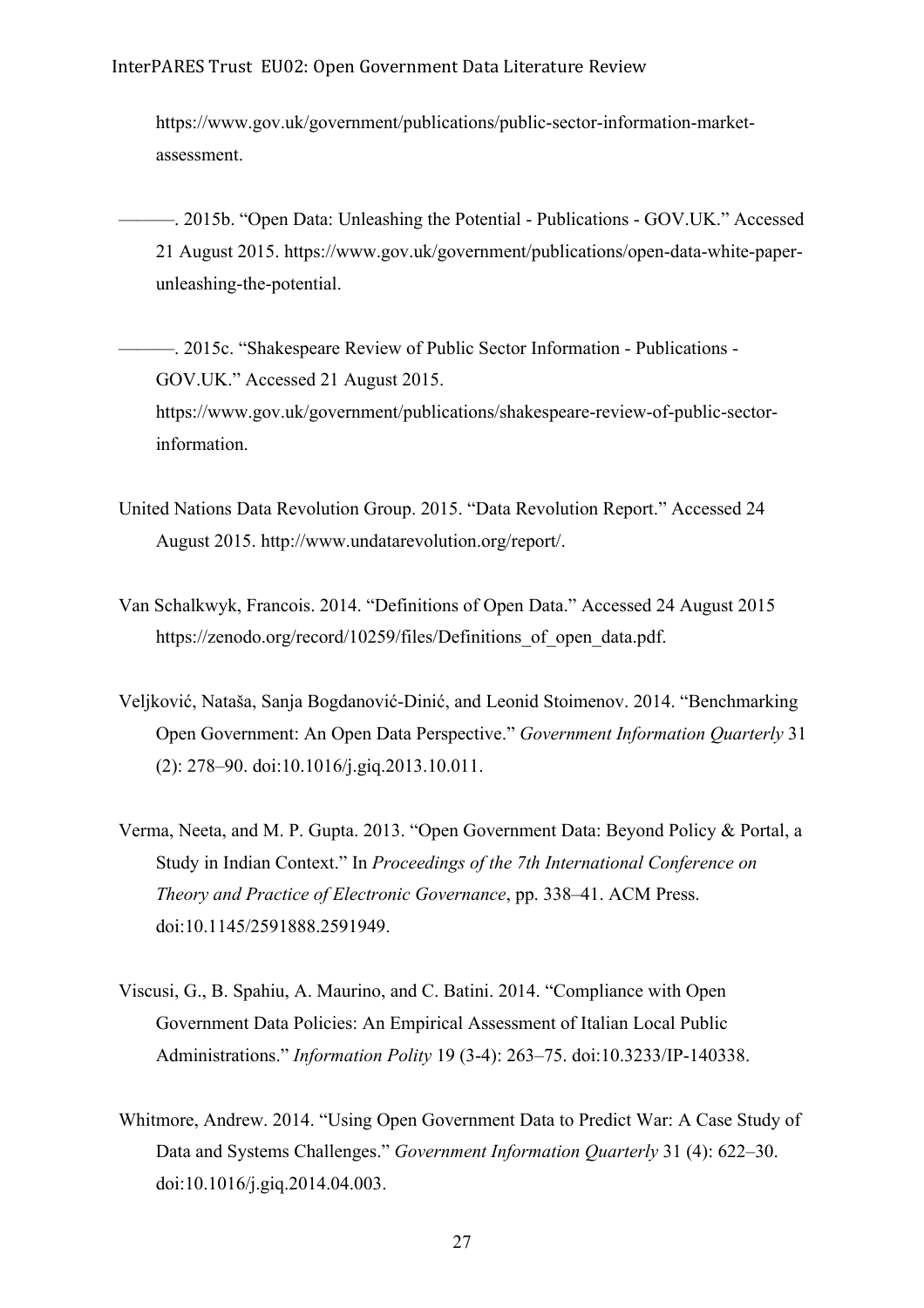- World Bank. 2013. "Open Government Data Toolkit | Data." Accessed 24 October 2015. http://opendatatoolkit.worldbank.org/en/.
- Yang, Tung-Mou, Jin Lo, Hui-Ju Wang, and Jing Shiang. 2013. "Open Data Development and Value-Added Government Information: Case Studies of Taiwan E-Government." In *Proceedings of the 7th International Conference on Theory and Practice of Electronic Governance,* 238–41. ACM Press. doi:10.1145/2591888.2591932.
- Yannoukakou, Aikaterini, and Iliana Araka. 25. "Access to Government Information: Right to Information and Open Government Data Synergy." *Procedia - Social and Behavioral Sciences* 147: 332–40. doi:10.1016/j.sbspro.2014.07.107.
- Yuanming, Yuan, Wu Chanle, and Ai Haojun. 2014. "Application of Linked Open Government Data: State of the Art and Challenges." In *Information Science and Management Engineering, Vols 1-3*, edited by P. Ren and Z. Du, 46:1403–11.
- Yu, Harlan, and David G. Robinson. 2012. "The New Ambiguity of 'Open Government.'" SSRN Scholarly Paper ID 2012489. Rochester, NY: Social Science Research Network. http://papers.ssrn.com/abstract=2012489.
- Zuiderwijk, A. M. G., M. F. W. H. A. Janssen, R. Choenni, R. F. Meijer, and TU Delft: Technology, Policy and Management: Engineering Systems and Services. 2014. "Design Principles for Improving the Process of Publishing Open Data." In *Transforming Government: People, Process and Policy*, Vol. 8 Iss: 2, pp.185 - 204. Emerald Group Publishing Limited. http://resolver.tudelft.nl/uuid:1778264b-c15c-49cf-9833-e95f5ec58194.
- Zuiderwijk, Anneke, and Marijn Janssen. 2014a. "The Negative Effects of Open Government Data - Investigating the Dark Side of Open Data." In *Proceedings of the 15th Annual International Conference on Digital Government Research*, 147–52. ACM Press. doi:10.1145/2612733.2612761.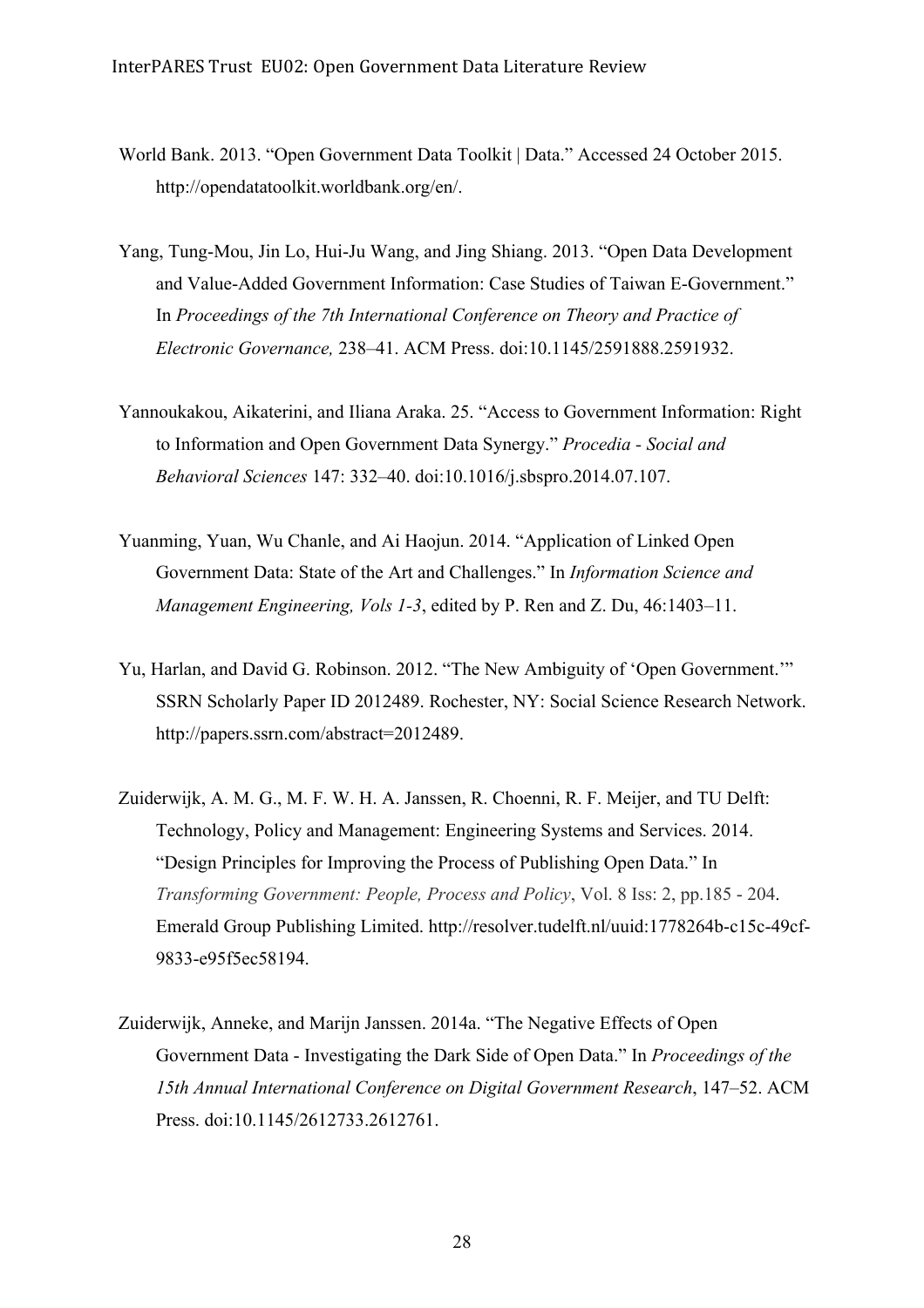InterPARES Trust EU02: Open Government Data Literature Review

- ———. 2014b. "Open Data Policies, Their Implementation and Impact: A Framework for Comparison." *Government Information Quarterly* 31 (1): 17–29. doi:10.1016/j.giq.2013.04.003.
- 김학래, and Jae Hwa Choi. 2011. "The State of the Art: Open Government Data the Semantic Web Perspective." *The E-Business Studies* 12 (3): 371–93.
- 홍연웅. 2014. "A Study on the Invigorating Strategies for Open Government Data." *Journal of the Korean Data And Information Science Sociaty* 25 (4): 769–77. doi:10.7465/jkdi.2014.25.4.769.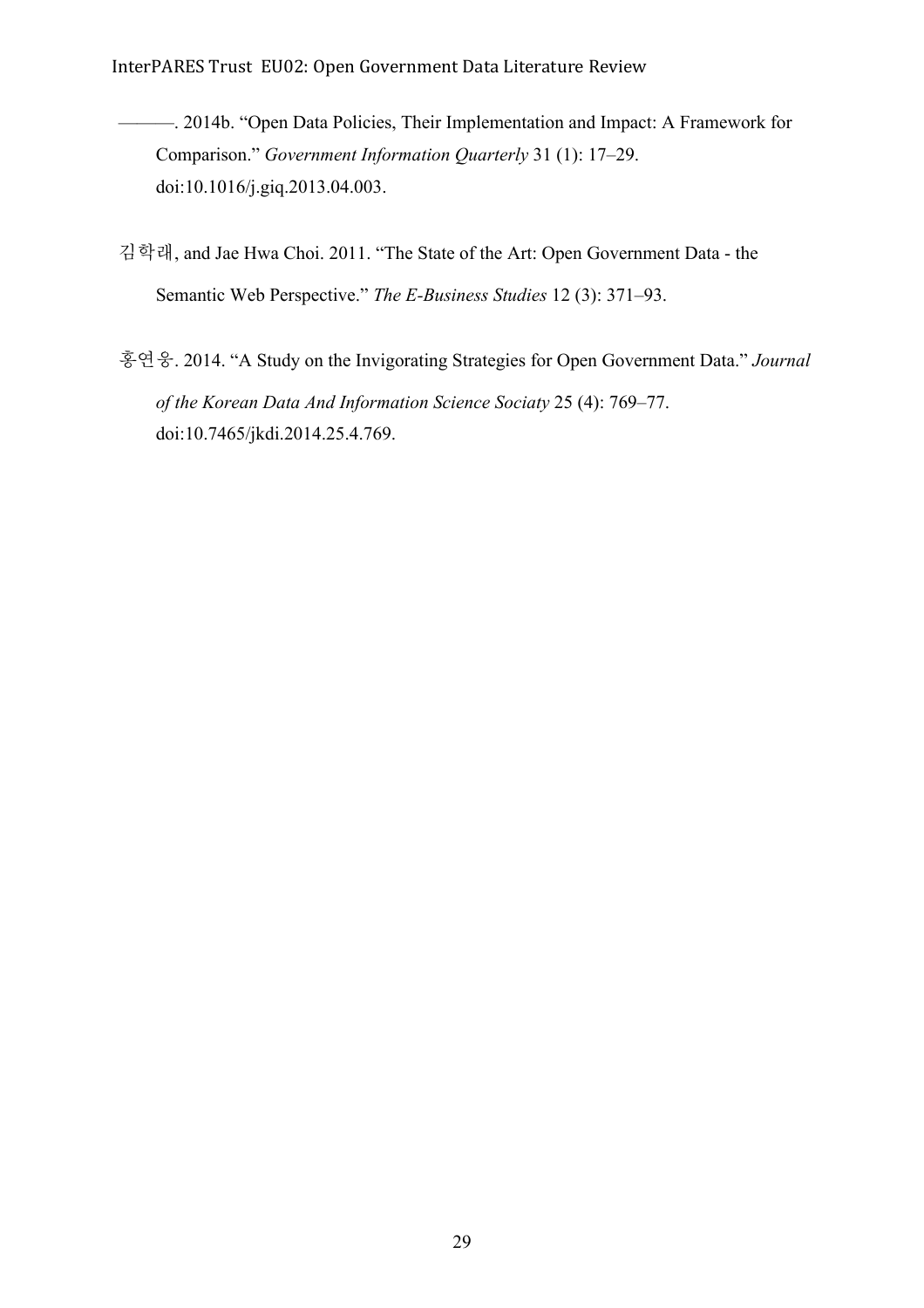#### **3. Annotated Bibliography**

This annotated bibliography includes the items in the literature search results, with their published abstracts.

Albano, C.S. 2013. "Open Government Data: A Value Chain Model Proposal." In *Proceedings of the 14th Annual International Conference on Digital Government Research*, 285-86. ACM Press. doi:10.1145/2479724.2479775.

Open Government Data (OGD) is a technology platform adopted by governments to meet new society demands. This theme is based on the assumptions of transparency, collaboration and participation. It is believed that from these initiatives, it is possible to generate activities of economic and social value through the use of public data by society. However, some challenges emerge for the effective achievement of these objectives. They include a series of factors, among which the article highlights: technical problems related to the handling of information within government structures, political principles of each government, priorities of government actions, legal issues and aspects related mainly to the interest and use of this information by society. Thus, the main purpose of this study is to identify and describe the activities developed along the value chain of open government data.

Albano, C.S., and N. Reinhard. 2014. *Open Government Data: Facilitating and Motivating Factors for Coping with Potential Barriers in the Brazilian Context*. Vol. 8653 LNCS. Lecture Notes in Computer Science (including Subseries Lecture Notes in Artificial Intelligence and Lecture Notes in Bioinformatics). http://www.scopus.com/inward/record.url?eid=2-s2.0- 84906336072&partnerID=40&md5=eac3d25e6d5d1d4970a89f1471e3d747.

The use of Open Government Data (OGD) involves multiple activities developed by networks of users with different capacities and goals, along a value chain. These users, and also government agents supplying OGD recognize benefits, motivations, barriers,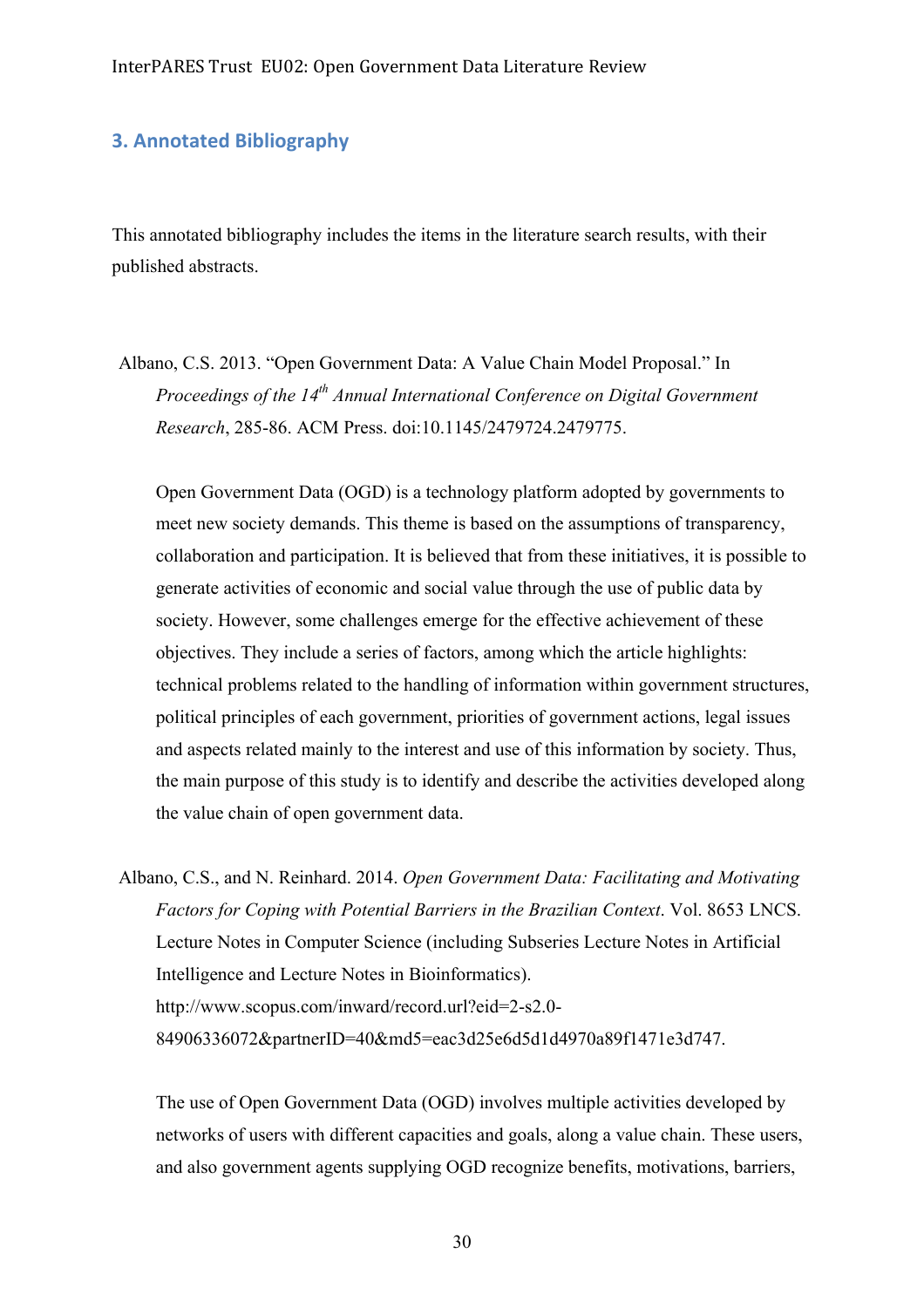facilitating and inhibiting factors in the process. This paper surveyed the perceptions of Brazilian OGD users and government agents, in order to provide information for the improvement of OGD supply and use.

Alexopoulos, C., E. Loukis, Y. Charalabidis, and I. Tagkopoulos. 2012. "A Methodology for Evaluating PSI E-Infrastructures Based on Multiple Value Models." In *2012 16th Panhellenic Conference on Informatics (PCI)*, 37–43. IEEE. doi:10.1109/PCi.2012.80.

The trend of opening government data, in order to be used for scientific, commercial and political purposes, has resulted in the development of numerous e-infrastructures providing public sector information (PSI). The big investments that have been made in this direction necessitate a deeper understanding and assessment of the value they produce. This paper presents a methodology for evaluating PSI e-infrastructures, which is based on the estimation of multiple value models corresponding to their main stakeholder groups: data users and data providers. Each value model consists of several value dimensions and their corresponding value measures, organized in three levels (associated with efficiency, effectiveness and future behaviour), and also the relations among them. The proposed methodology allows a comprehensive assessment of the various types of value generated by a PSI e-infrastructure for each stakeholder group, and also the interconnections among them. This enables a better understanding of the whole value generation mechanism and a rational definition of improvements priorities.

Alexopoulos, C., A. Zuiderwijk, Y. Charapabidis, E. Loukis, and M. Janssen. 2014. *Designing a Second Generation of Open Data Platforms: Integrating Open Data and Social Media*. Vol. 8653 LNCS. Lecture Notes in Computer Science (including Subseries Lecture Notes in Artificial Intelligence and Lecture Notes in Bioinformatics). http://www.scopus.com/inward/record.url?eid=2-s2.0- 84906344191&partnerID=40&md5=736e2234016f34e409c8fb99570eed5b.

Two important trends in government that are emerging in the recent years have been on one hand the exploitation of the Web 2.0 social media, supporting a more extensive interaction and collaboration with citizens, and on the other hand the opening of government data to the citizens through the Internet, in order to be used for scientific, commercial and political purposes. However, there has been limited attempt of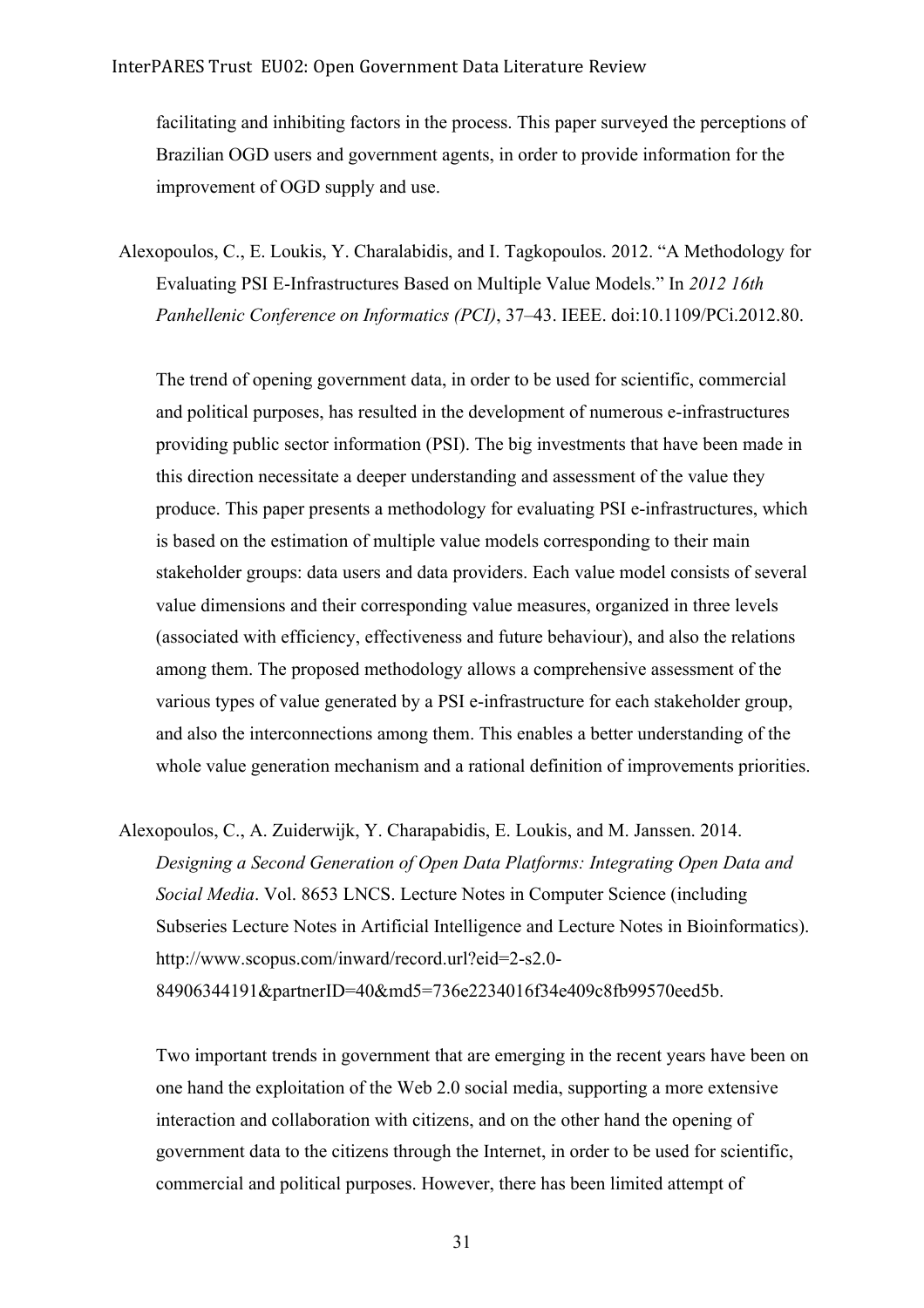integrating them. Using a design science approach a second generation of open government data (OGD) platforms has been developed, which offer to the users both the 'classical' first generation functionalities, and also a comprehensive set of additional novel Web 2.0 features. The latter aim to provide support to the users in order to generate value from ODG. They enable users to become 'prosumers', both producing and consuming data. These novel capabilities for performing various types of processing, information and knowledge exchange, and collaboration were found to be useful and valuable by users in a first evaluation.

Al-Khalifa, Hend S. 2013. "A Lightweight Approach to Semantify Saudi Open Government Data." In *2013 16th International Conference on Network-Based Information Systems (nbis 2013)*, edited by L. Barolli, T. Enokido, F. Xhafa, M. Takizawa, and J. J. Park, 594–96.

In the past couple of years we have witnessed an increased interest among governments around the world to release raw data to their citizens. This interest was augmented by converting the raw data into semantic representation to insure that the data can be shared and reused across applications. In this paper the authors present the attempt to convert Saudi Open Government Data (OGD) into Resource Description Framework (RDF) format by reusing existing ontologies. The advantage of performing such a process is twofold: (1) contribute to the vision of the semantic web and linked open data initiative and (2) enable data exchange and linking with other semantic resources.

Arzberger, Peter, Peter Schroeder, Anne Beaulieu, Geof Bowker, Kathleen Casey, Leif Laaksonen, David Moorman, Paul Uhlir, and Paul Wouters. 2004. "An International Framework to Promote Access to Data." *Science* 303 (5665): 1777–78.

The emergence of a global cyberinfrastructure is rapidly increasing the ability of scientists to produce, manage, and use data, leading to new understanding and modes of scientific inquiry that depend on broader data access. As research becomes increasingly global, data intensive, and multifaceted, it is imperative to address national and international data access and sharing issues systematically in a policy arena that transcends national jurisdictions. The authors of this Policy Forum summarize key findings of an international group that studied these issues on behalf of the OECD, and

32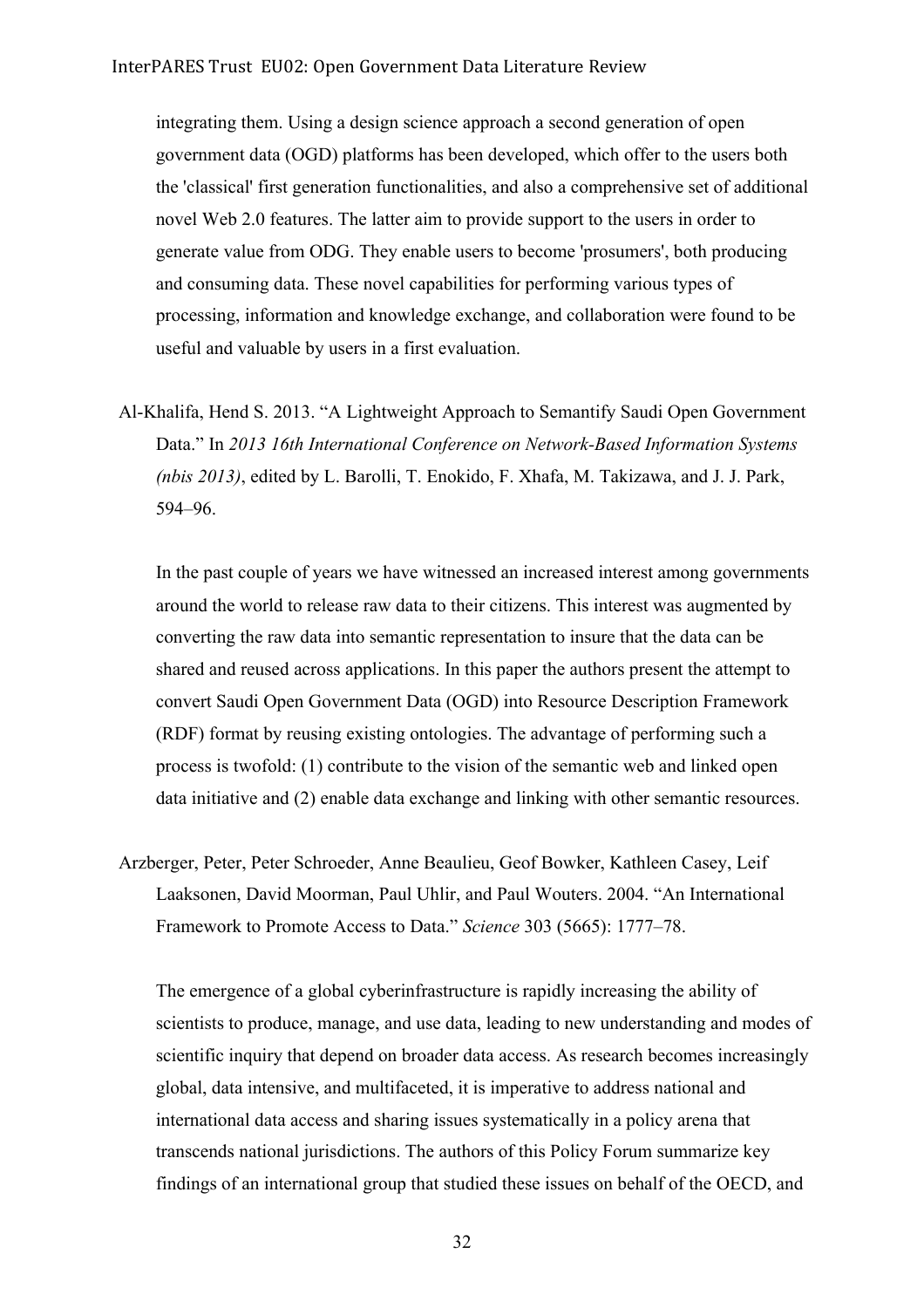argue that an international framework of principles and guidelines for data access is needed to better realize this potential. They provide a framework for locating and analysing where improvements can be made in data access regimes, and highlight several topics that require further examination to better inform future policies.

Bates, Jo. 2012. "'This Is What Modern Deregulation Looks Like' : Co-Optation and Contestation in the Shaping of the UK's Open Government Data Initiative." *The Journal of Community Informatics* 8 (2). http://cijournal.net/index.php/ciej/article/view/845.

The article argues, drawing on interviews, event observations, academic and policy literature, that the UK's Open Government Data (OGD) initiative should be understood as part of a deep seated social and political struggle with significant processes of cooptation and contestation over outcomes underway. The OGD initiative's intersections with both the PSI re-use industry and the UK government's programme of forced 'austerity' and marketisation of public services are problematised. Civil society advocates' vulnerabilities within this context are discussed and a number of recommendations are offered for the progressive shaping of OGD based on egalitarian principles.

Bates, Jo. 2013. "The Domestication of Open Government Data Advocacy in the United Kingdom: A Neo‐Gramscian Analysis." *Policy & Internet* 5 (1): 118–37. doi:10.1002/poi3.25.

*The article adopts a neo-Gramscian analytical framework developed in the field of International Political Economy in order to analyze the relationship between an online collective of civil society actors and U.K. government policymakers in the case of the UK's Open Government Data (OGD) initiative. The aim of the article is to consider the neo-Gramscian notion of* trasformismo *as a useful conceptual tool for exploring the relations between the OGD advocates and policymakers within the U.K. state. Empirical evidence is presented which suggests that the notion of* trasformismo *is able to illuminate some of the political processes of absorption, adaptation, and distortion which have emerged during the development of the UK's OGD initiative, and which*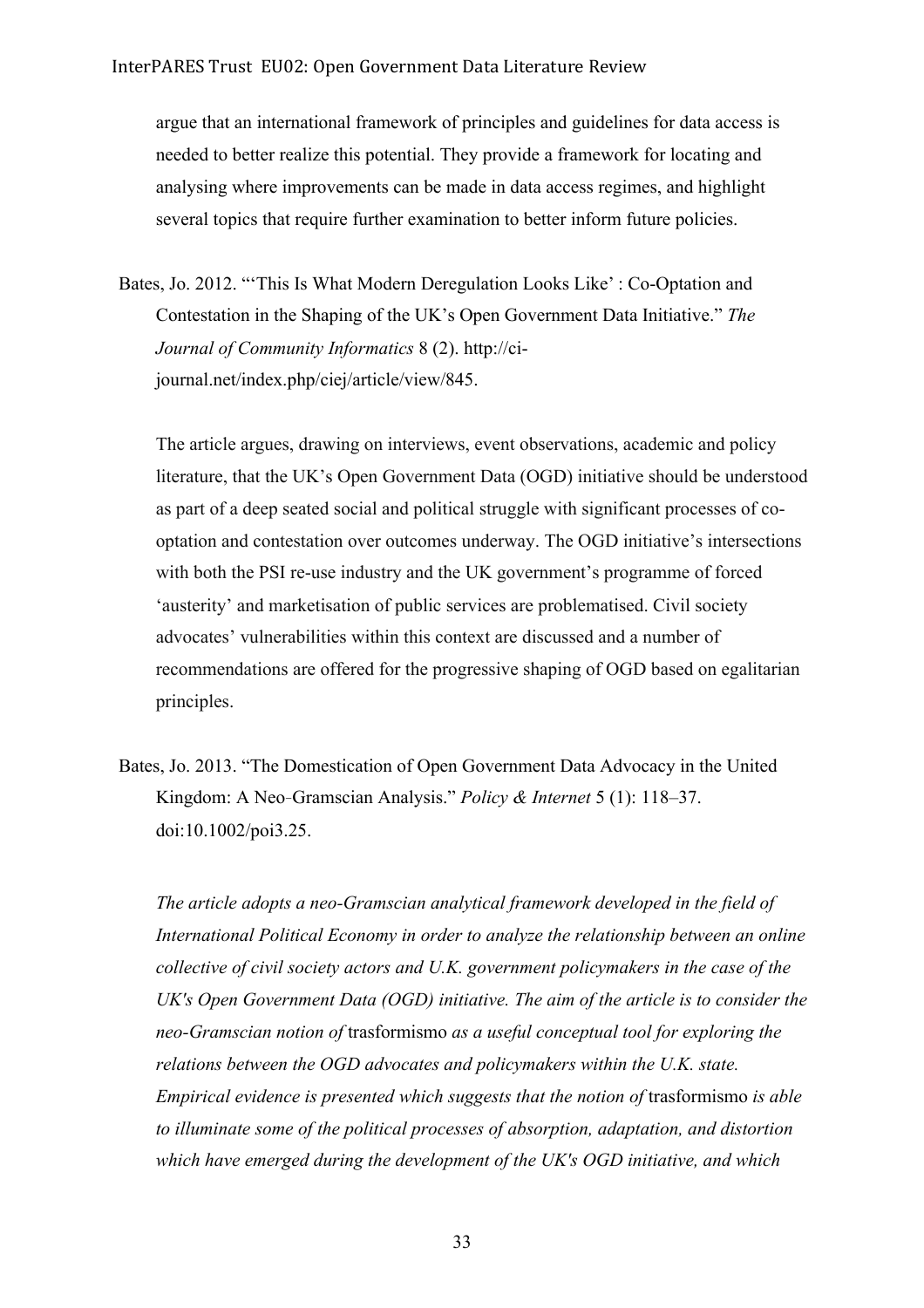*have functioned to restrict the counterhegemonic potential of OGD in order to shape the initiative toward a distinctly neoliberal framework for action*.

Bates, Jo. 2014. "The Strategic Importance of Information Policy for the Contemporary Neoliberal State: The Case of Open Government Data in the United Kingdom." *Government Information Quarterly* 31 (3): 388–95. doi:10.1016/j.giq.2014.02.009.

The article analyses the role of Open Government Data policy as part of the broader public policy agenda of the UK government. A thematic analysis of interview, observational and policy documentation is presented which suggests that since 2010 the Open Government Data agenda has been used strategically by the UK's centre-right coalition government to progress a range of controversial policies, which are aimed at the continuation of the neoliberal form of state through its current crisis. Specifically, the relationship between Open Government Data policy and the neoliberal objectives of the marketisation of public services and privatisation of public assets, the leveraging of financial markets and the pharmaceutical industry, and the embedding of OGD into a broader agenda aimed at rebuilding trust in political elites are analysed. These findings are examined in relation to Braman's (2006, 2011) arguments regarding the strategic implementation of information policy by Governments in the exercising of state power, and the development of the 'informational state'.

Batini, Carlo, Cinzia Cappiello, Chiara Francalanci, and Andrea Maurino. 2009. "Methodologies for Data Quality Assessment and Improvement." *ACM Computing Surveys* 41 (3): 1–52. doi:10.1145/1541880.1541883.

The literature provides a wide range of techniques to assess and improve the quality of data. Due to the diversity and complexity of these techniques, research has recently focused on defining methodologies that help the selection, customization, and application of data quality assessment and improvement techniques. The goal of this article is to provide a systematic and comparative description of such methodologies. Methodologies are compared along several dimensions, including the methodological phases and steps, the strategies and techniques, the data quality dimensions, the types of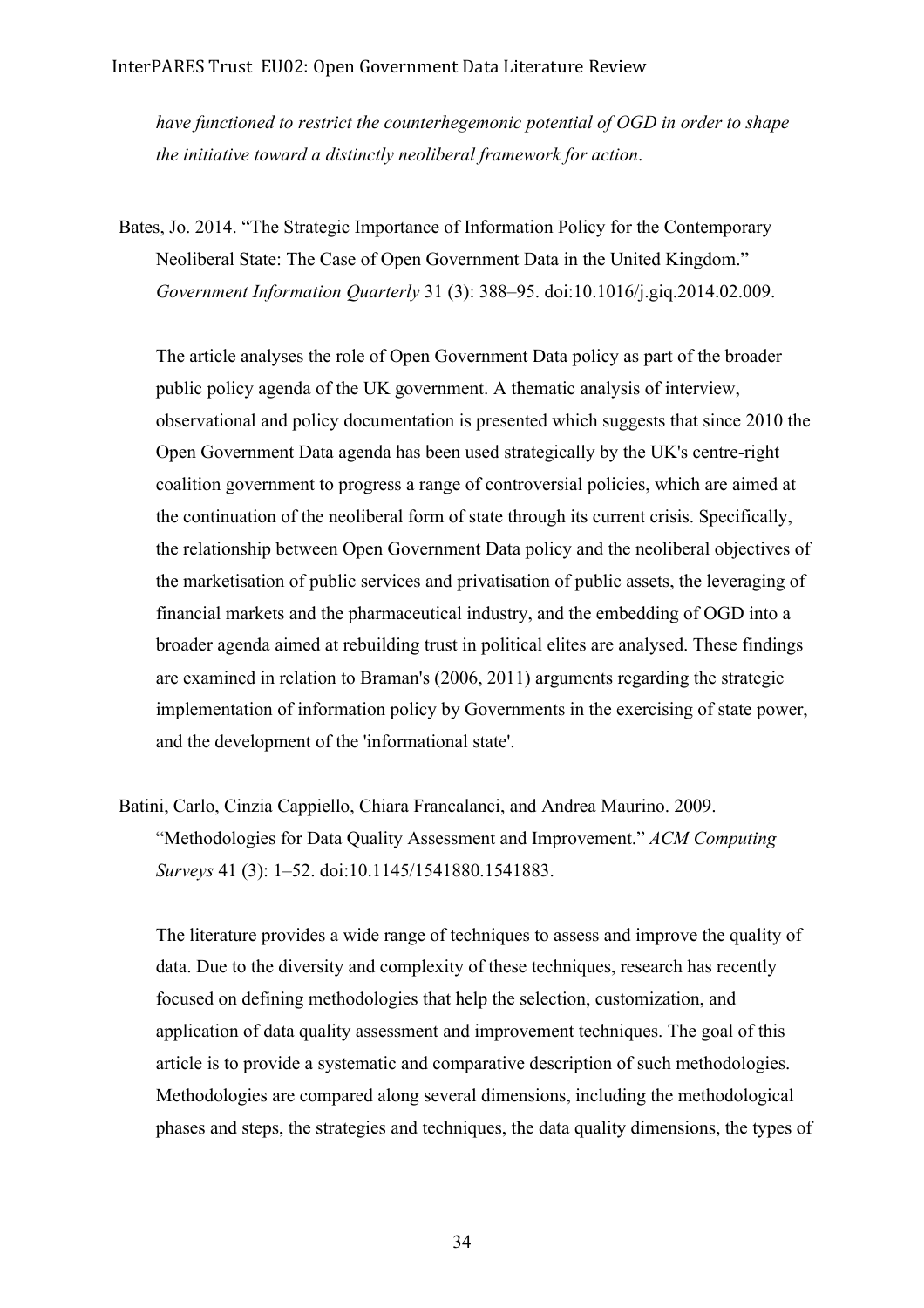data, and, finally, the types of information systems addressed by each methodology. The article concludes with a summary description of each methodology.

Bellamy, Christine. 1998. *Governing in the Information Age / Christine Bellamy and John A. Taylor.* Public Policy and Management Y. Buckingham: Open University Press.

Providing a broad investigation into the significance of the "information age" to contemporary government, this study examines available perspectives on the relationship between information and communication technology and social change, applying this to government practice in the UK.

Birchall, C. 2015. "'Data.gov-in-a-Box': Delimiting Transparency." *European Journal of Social Theory* 18 (2): 185–202. doi:10.1177/1368431014555259.

Given that the Obama Administration still relies on many strategies we would think of as on the side of secrecy, it seems that the only lasting transparency legacy of the Obama Administration will be data-driven or e-transparency as exemplified by the web interface 'data.gov'. As the data-driven transparency model is exported and assumes an ascendant position around the globe, it is imperative that we ask what kind of publics, subjects, and indeed, politics it produces. Open government data is not just a matter concerning accountability but seen as a necessary component of the new 'data economy'. To participate and benefit from this info-capitalist-democracy, the data subject is called upon to be both auditor and entrepreneur. This article explores the implications of responsibilisation, outsourcing, and commodification on the contract of representational democracy and asks if there are other forms of transparency that might better resist neoliberal formations and re-politicise the public sphere.

Böhm, C, Naumann, F, Freitag, M, George, S, Höfler, N, Köppelmann, M, Lehmann, C, Mascher, A, Schmidt, T. 2010. "Linking Open Government Data: What Journalists Wish They Had Known." In *Proceedings of the 6th International Conference on Semantic Systems, September 01-03, 2010, Graz, Austria*, 1. ACM Press. doi:10.1145/1839707.1839751.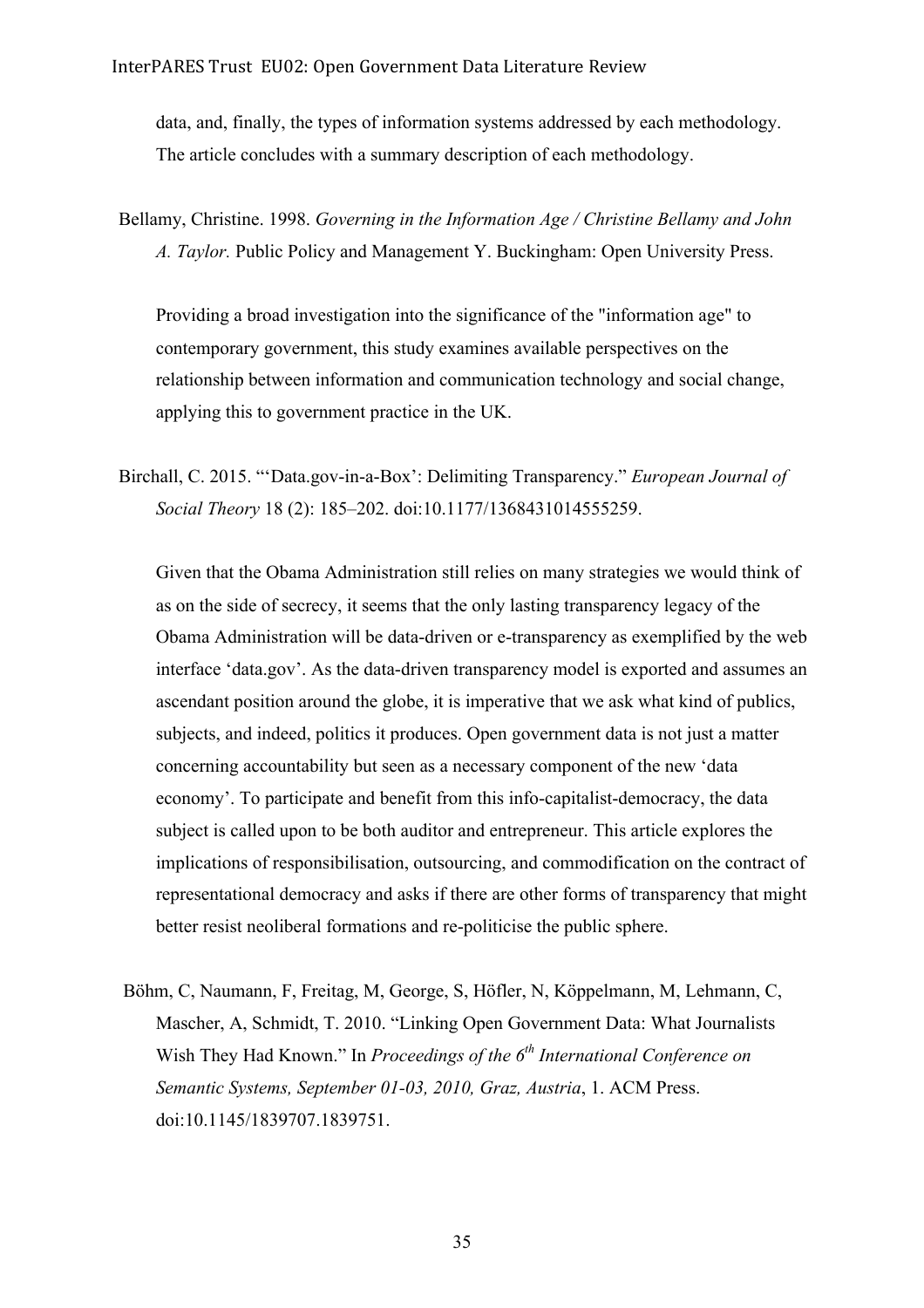Many government organizations publish a variety of data on the web to facilitate transparency. The multitude of sources has resulted in heterogeneous structures and formats as well as varying quality of such data. The authors report on a project dubbed *GovWild* (Government Web Data Integration for Linked Data) that integrates and cleanses open government data at a large scale. Also, the authors point to the unified and clean integration result, published as Linked Open Data at govwild.hpi-web.de, and feature their web application to showcase the usability of the created dataset.

Borglund, Erik, and Tove Engvall. 2014. "Open Data?: Data, Information, Document or Record?" *Records Management Journal* 24 (2): 163–80. doi:10.1108/RMJ-01-2014- 0012.

The aim of the article is to investigate what characterizes the information constructs that the archival discourse and the open data discourse communicate in text, and what their similarities and differences are. This article proposes that it is possible to see the open data initiative and modern archival practice as two discourses that have used different terminology to express and communicate their messages in the literature. In this article, the authors have applied a hypothesis-like assumption that the information constructs used in open data are actually nothing other than records, as they are in the archival discourse.

Both, Wolfgang. 2012. "Open Data - What the Citizens Really Want." *The Journal of Community Informatics* 8 (2). http://ci-journal.net/index.php/ciej/article/view/814.

To design the first steps, the City of Berlin performed an Open Data Online Voting. More than 1.300 participants voted for three interesting categories out of a list of 20. A list from "Administration" via "Education" and "Health" to "Waste" was given. Five categories covered nearly 50 percent of the responders' interest. The statistical results of the Survey were compared to a SAS survey about the general interest in Open Data, Transparency and Access from 2010. The Citizens were also asked, if they would read published Open Data and work with Open Data, to create Apps and Visualisation of combined Data Sets. This could be used as a blueprint for other cities.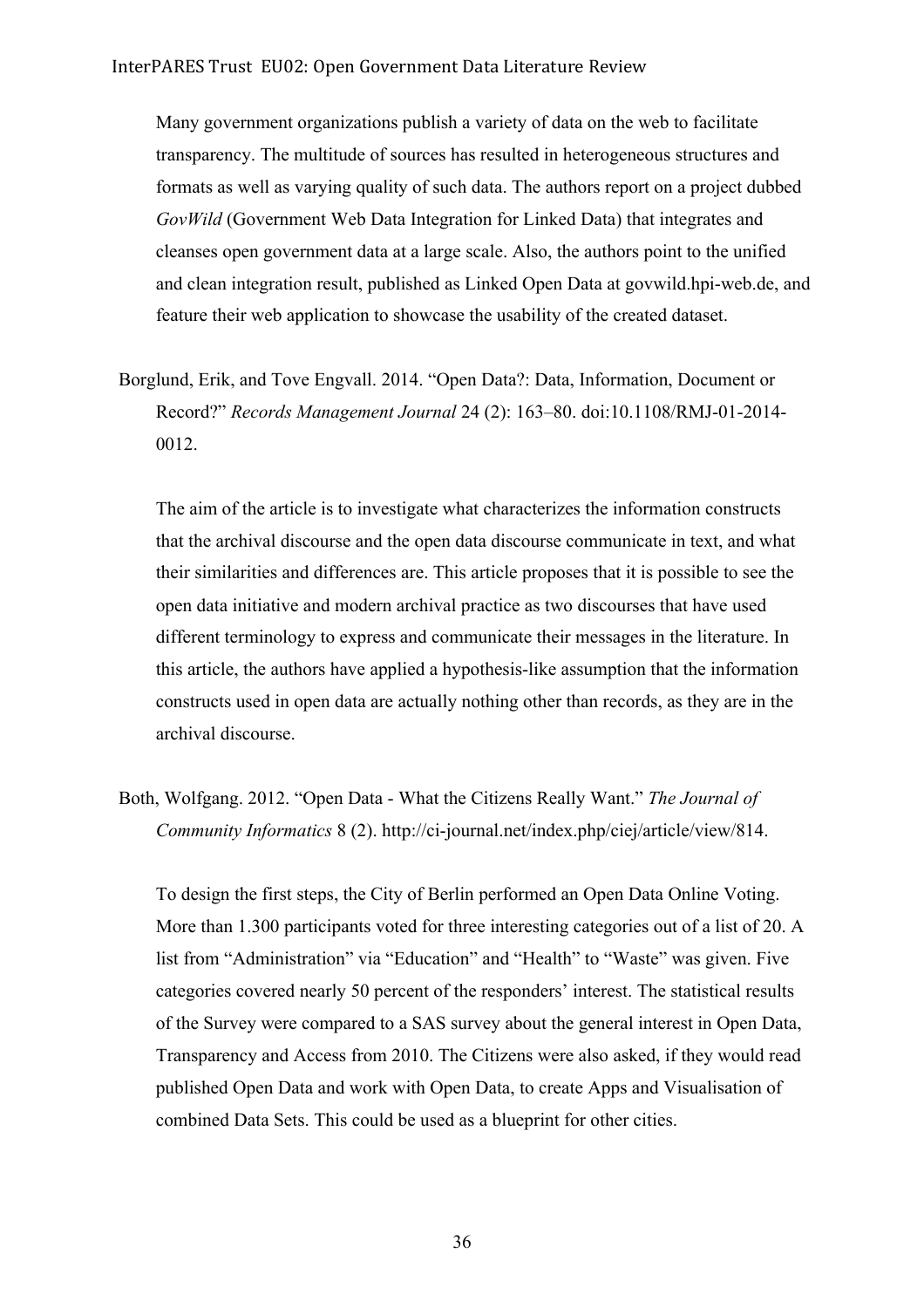Breitman, Karin, Percy Salas, Marco Antonio Casanova, Daniel Saraiva, José Viterbo, Regis Pires MagalhãEs, Ednylton Franzosi, and Miriam Chaves. 2012. "Open Government Data in Brazil." *Intelligent Systems, IEEE* 27 (3): 45–49. doi:10.1109/MIS.2012.25.

This article discusses the current status of open government data in Brazil and summarizes the lessons learned from publishing Brazilian government data as linked data.

Brito, Kellyton dos Santos, Marcos Antonio Silva Costa, Vinicius Cardoso Garcia, and Silvio Romero de Lemos Meira. 2014. "Experiences Integrating Heterogeneous Government Open Data Sources to Deliver Services and Promote Transparency in Brazil." In *Computer Software and Applications Conference (COMPSAC), 2014 IEEE 38th Annual*, 606–7. IEEE. doi:10.1109/COMPSAC.2014.87.

The use of Government Open Data to deliver services and promote transparency is a current goal of many governments. The paper briefly describes two contest winner applications with focus on these goals, and presents a discussion about the difficulties of integrating Government Open Data to develop them.

Burdon, Mark. 2009. "Commercializing Public Sector Information Privacy and Security Concerns." *IEEE Technology and Society Magazine* 28 (1): 34–40. doi:10.1109/MTS.2009.931860.

The enhanced development of information and communication technologies in government has created new opportunities for agencies to collect, share and re-use data. At the same time, the commercial worth of governmental data sets and value-added information products/services have increased. Government agencies are finding that data they have routinely collected to fulfil their statutory and business functions can now more easily be re-used for commercial purposes. The prospect of increasing revenue through the commercial re-use of public sector information (PSI) is clearly appealing for governments and their agencies. Examples of PSI that have been re-used commercially include residential property transaction details, land title information, ordinance survey data and street address registers. This article examines those shifting boundaries, particularly in light of information privacy and national security concerns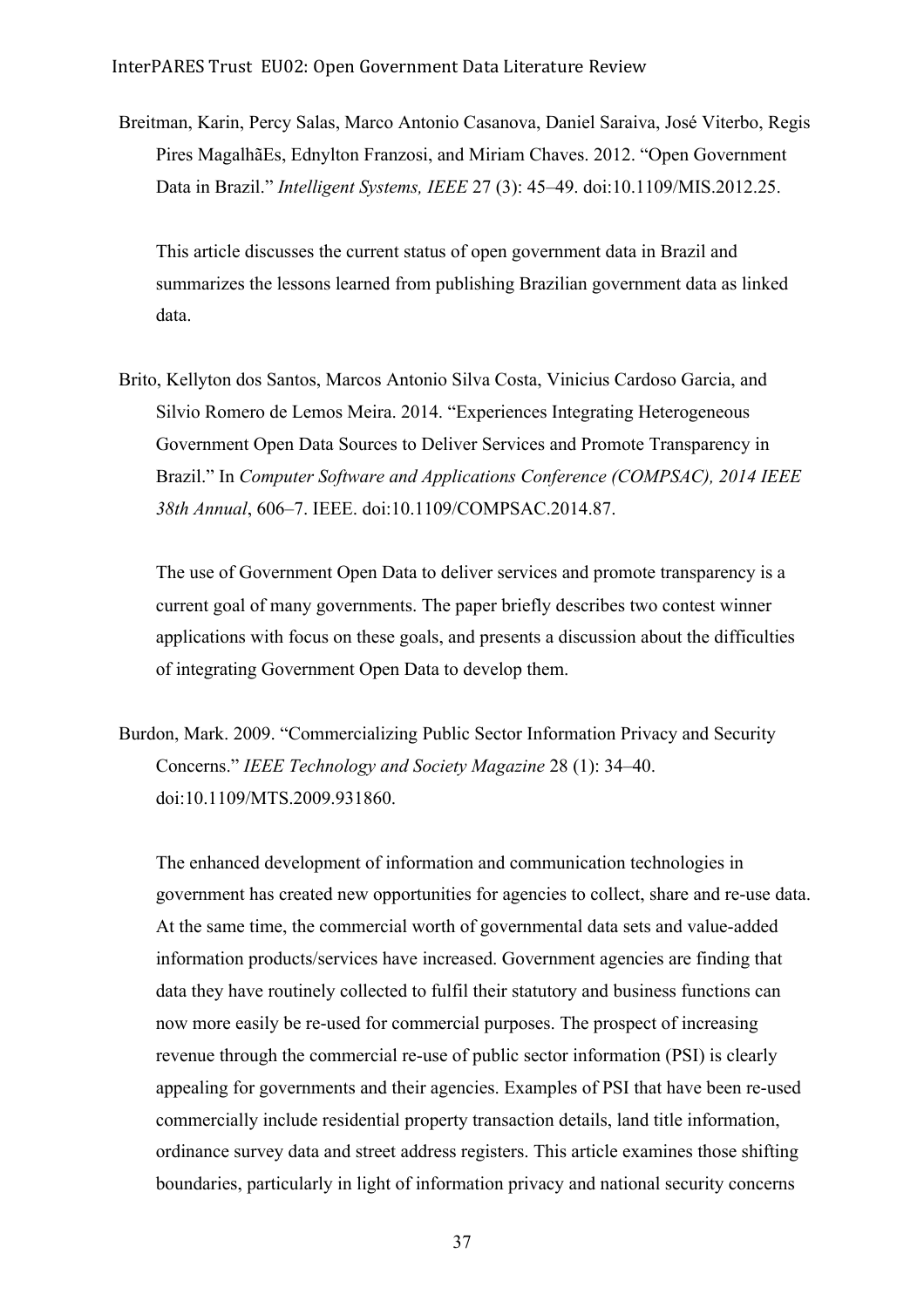arising from governmental commercialization of PSI that includes personal information. The author seeks to show that information privacy laws can be subverted in the face of overt commercialization by government agencies; that commercialization can have a negative impact on individuals; and can also give rise to societal concerns relating to privacy, security, and the open governance of the information society.

Ceolin, Davide, Luc Moreau, Kieron O'Hara, Wan Fokkink, Willem Robert van Hage, Valentina Maccatrozzo, Alistair Sackley, Guus Schreiber, and Nigel Shadbolt. 2014. "Two Procedures for Analyzing the Reliability of Open Government Data." In *Information Processing and Management of Uncertainty in Knowledge-Based Systems*, edited by Anne Laurent, Olivier Strauss, Bernadette Bouchon-Meunier, and Ronald R. Yager, 442:15–24. Cham: Springer International Publishing. http://link.springer.com/10.1007/978-3-319-08795-5\_3.

Open Government Data often contain information that, in more or less detail, regard private citizens. For this reason, before publishing them, public authorities manipulate data to remove any sensitive information while trying to preserve their reliability. This paper addresses the lack of tools aimed at measuring the reliability of these data. The authors present two procedures for the assessment of the Open Government Data reliability, one based on a comparison between open and closed data, and the other based on analysis of open data only. The authors evaluate the procedures over data from the data.police.uk website and from the Hampshire Police Constabulary in the United Kingdom. The procedures effectively allow estimating the reliability of open data and, actually, their reliability is high even though they are aggregated and smoothed.

Ceolin, D., L. Moreau, K. O'Hara, G. Schreiber, A. Sackley, W. Fokkink, W.R. Van Hage, and N. Shadbolt. 2013. "Reliability Analyses of Open Government Data." In *CEUR Workshop Proceedings*, 1073:34–39. http://www.scopus.com/inward/record.url?eid=2 s2.0-84924742944&partnerID=40&md5=36af14737da954db53dbbde67cb1ff96.

Public authorities are increasingly sharing sets of open data. These data are often preprocessed (e.g. smoothened, aggregated) to avoid to expose sensible data, while trying to preserve their reliability. The authors present two procedures for tackling the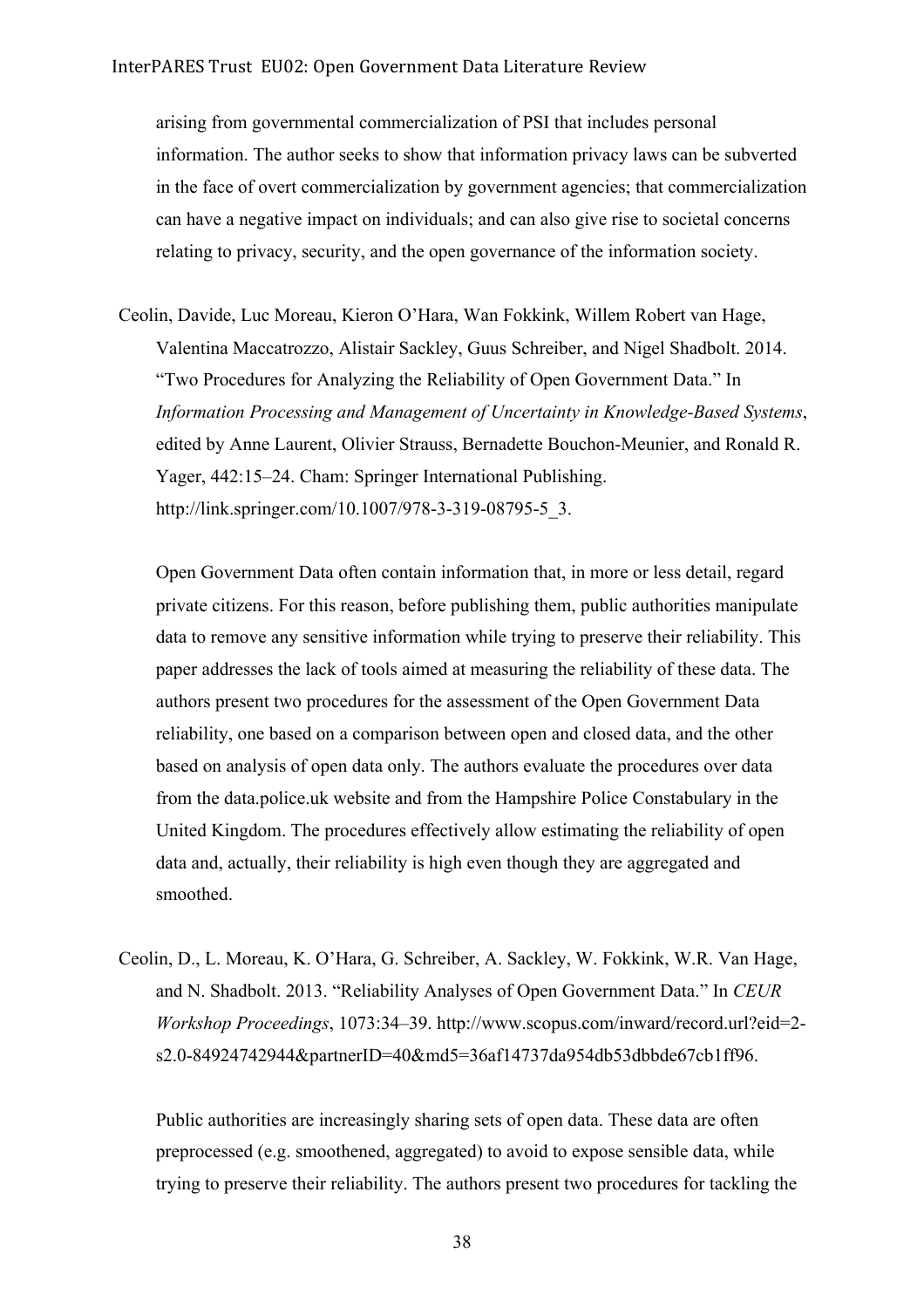lack of methods for measuring the open data reliability. The first procedure is based on a comparison between open and closed data, and the second derives reliability estimates from the analysis of open data only. The authors evaluate these two procedures over data from the data.police.uk website and from the Hampshire Police Constabulary in the UK. With the first procedure the authors show that the open data reliability is high despite preprocessing, while with the second one the authors show how it is possible to achieve interesting results concerning the open data reliability estimation when analysing open data alone.

Cerdeña Hernández, T., F. Fumero Batista, L.M. Moreno De Antonio, D. Pérez Barbudo, and J.L. Roda García. 2011. "Publication and Reuse of Open Government Data: A Practical Approach." In , 547–50. http://www.scopus.com/inward/record.url?eid=2 s2.0-80052567296&partnerID=40&md5=a4340a1eff7a31aec568a6a6549fa9c4.

Web 2.0 has changed the way that information is presented to people. Public administrations have an important role to play in this new era. Global institutions, central, regional and local governments gather and produce a wide variety of information that is potentially reusable by citizens and the digital content industry. Gov 2.0 follows the approach of giving access to open public data to citizens. Open Government Data (OGD) establishes the principles for providing public data to the public. The development of innovative applications by companies or individuals from these public records, will meet the demand of information from citizens, as well as developing the basic principles of transparency, publication and reutilization. The authors present a local administration experience showing the steps to implement the OGD strategy. Benefits and responsibilities of those involved in the full process are presented. The authors have developed a real case of publicly available data from the population census of the municipality.

Charalabidis, Yannis, Euripides Loukis, and Charalampos Alexopoulos. 2014a. "Evaluating Second Generation Open Government Data Infrastructures Using Value Models." Edited by R. H. Sprague. *2014 47th Hawaii International Conference on System Sciences (hicss)*, 2114–26. doi:10.1109/HICSS.2014.267.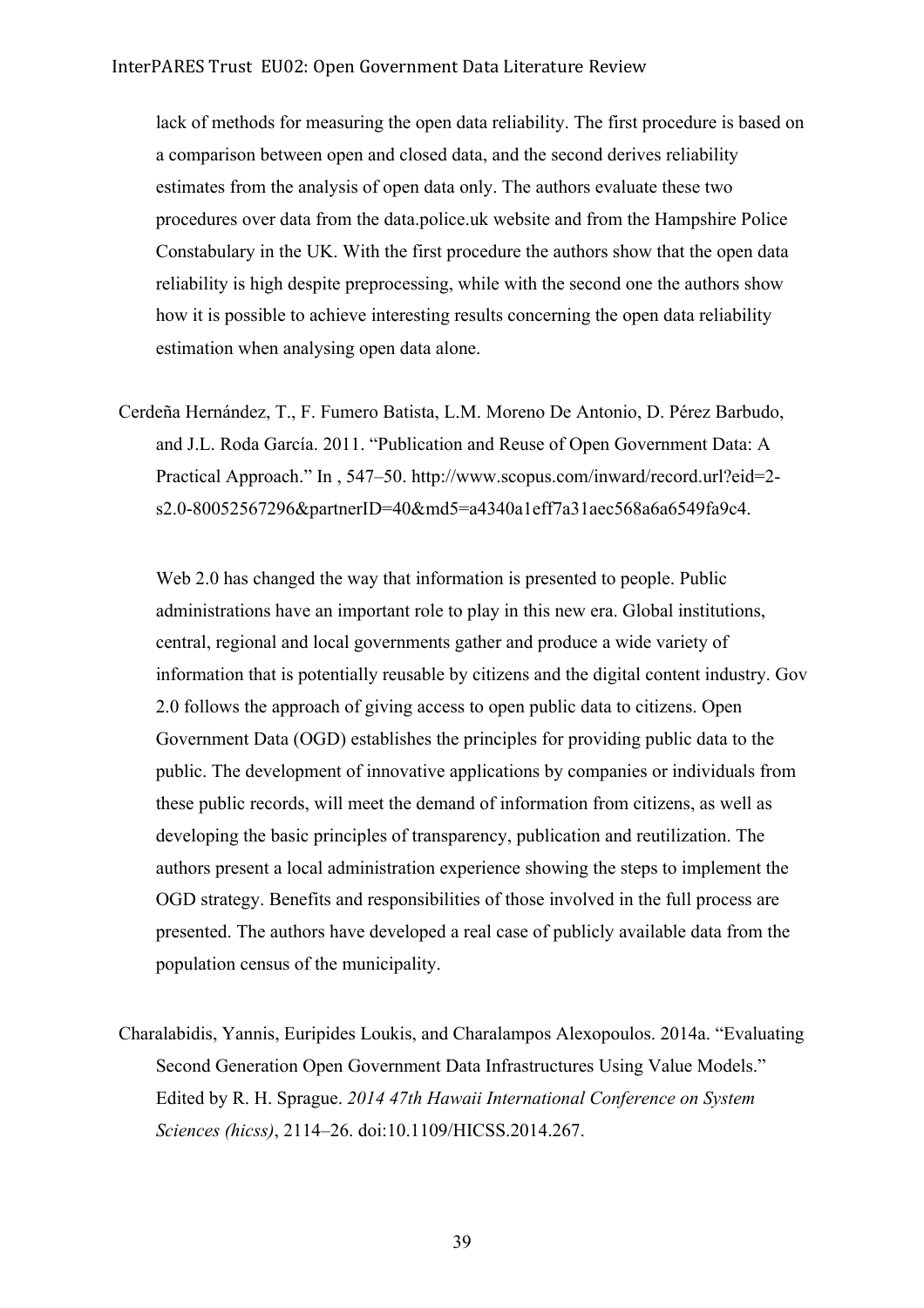Recently, a second generation of advanced open government data (OGD) infrastructures has emerged, influenced by the principles of the Web 2.0 paradigm, and oriented towards the elimination of the clear distinction between providers and consumers of such data, and the support of data 'pro-sumers'. This paper presents and validates a methodology for evaluating these advanced second generation of ODG infrastructures, which is based on the estimation of value models of them from users' ratings. This value model includes assessments of the various types of value generated by such an infrastructure, and also of the relations among them as well. This enables a deeper understanding of the whole value generation mechanism and a rational definition of improvement priorities. The proposed methodology has been used for the evaluation of an advanced second generation ODG e-Infrastructure developed in the European project ENGAGE.

Charalampos, Alexopoulos, Euripides Loukis, Yannis Charalabidis, and Anneke Zuiderwijk. 2013. "An Evaluation Framework for Traditional and Advanced Open Public Data E-Infrastructures." Edited by W. Castelnovo and E. Ferrari. *Proceedings of the 13th European Conference on Egovernment*, 102–11.

Considerable investments are made to develop numerous e-infrastructures for the reuse of open government data for scientific, commercial and political purposes. This necessitates a deeper understanding and assessment of the value these infrastructures generate. For this purpose, the paper presents a framework for evaluating open government data infrastructures, both 'traditional' ones following the web 1.0 paradigm and also advanced ones influenced by the web 2.0 paradigm. The evaluation framework is based on findings of previous research on the evaluation of public projects, information systems and e-services, and also on technology acceptance and IS success models. The proposed evaluation framework consists of an evaluation model with measurable evaluation dimensions and criteria, as well as a comprehensive evaluation procedure for using this evaluation model, which enables both higher level and detailed evaluation. It includes quantitative as well as qualitative methods in order to provide comprehensive and deep insights. Finally, the authors describe an application of the proposed framework (both the model and the procedure) for the evaluation of a European e-infrastructure for opening government data. this first application has provided some first evidence concerning the applicability and usefulness of the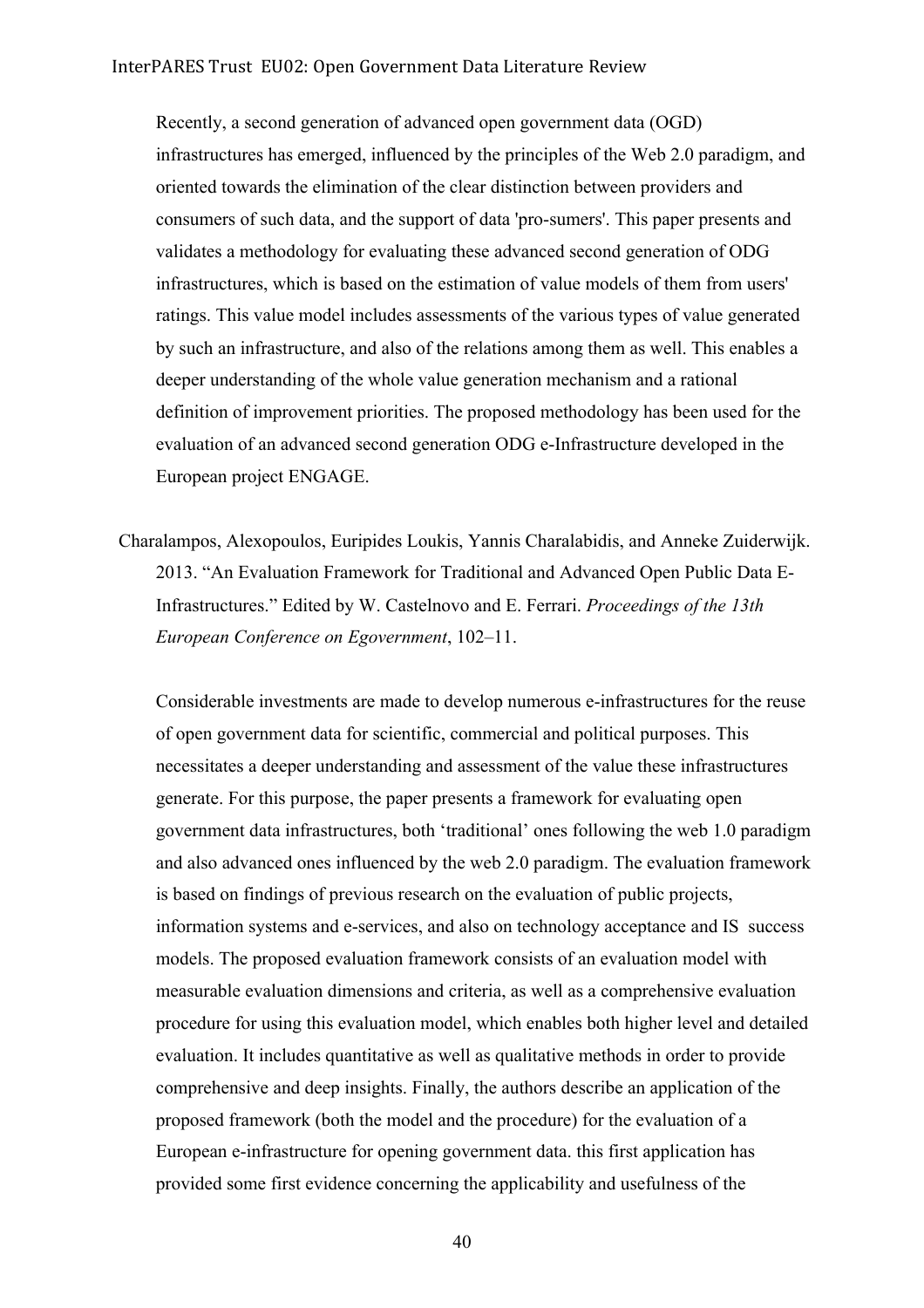proposed evaluation framework, and at the same time useful directions and ideas for the improvement of the above-mentioned e-infrastructure.

Quién te financia is a campaign that advocates for transparency within the Chilean political process. The campaign's website allows users to request details of financial donations from politicians, and allows them to add their name toward a petition urging more transparency within Chilean campaign finance. The site also allows users to utilize social media to demonstrate their support for the campaign, such as the ability to use Twitter to assert support for specific financial transparency platforms. The campaign uses data from the Smart Citizen Foundation, as well as data supplied by users, academics, and politicians.

Correa, Andreiwid Sheffer, Pedro L.P. Correa, Daniel L. Silva, and Flavio Soares Correa Da Silva. 2014. "Really Opened Government Data: A Collaborative Transparency at Sight." In *2014 IEEE International Congress on Big Data (BigData Congress)*, 806–7. IEEE. doi:10.1109/BigData.Congress.2014.131.

Transparency initiatives are increasingly present at all levels of government, making volume and variety of data grow as governmental institutions wish to make their administration more open. In this context, transparency portals appear as large silos of documents with heterogeneous and often unstructured data, in which the information provided is mainly through PDF, HTML, Excel spreadsheets or other print-like format. Although they allow comfortable reading to humans, these documents fail to provide a deep, integrated and multidimensional data analysis, which would allow citizens the effective use of transparency. The authors hence present a work in progress to structure this information and to allocate them into repositories that comply with Open Government Data principles to provide citizens with the power of machine analysis, indiscriminate and independent technology data access. The authors describe a collaborative framework that engages users in capturing and transforming unstructured information into machine-readable datasets.

CiudadanoInteligente.org. 2015. "Quien Te Financia?" *Quien Te Financia?* Accessed 23 November 2015. http://casopenta.cl.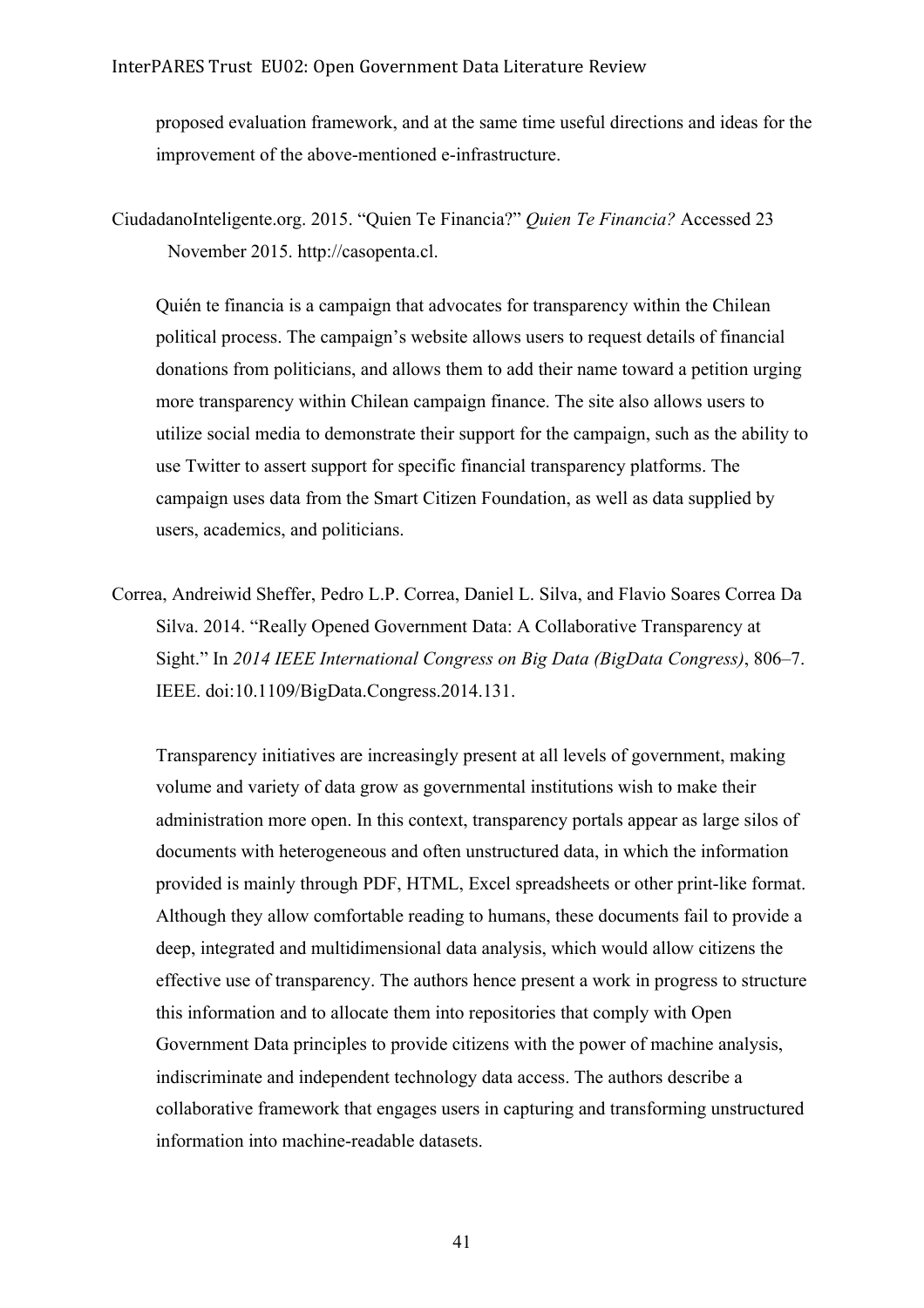Corrêa, Andreiwid Sheffer, Pedro Luiz Pizzigatti Corrêa, and Flávio Soares Corrêa da Silva. 2014. "Transparency Portals versus Open Government Data: An Assessment of Openness in Brazilian Municipalities." In *Proceedings of the 15th Annual International Conference on Digital Government Research*, 178–85. ACM Press. doi:10.1145/2612733.2612760.

Since the launch of the Open Government Partnership, several countries have acceded to this multilateral agreement to develop and to implement ambitious reforms to make their governments more open. Brazil, as one of the eight founding countries, has implemented a series of actions to open its government. One of these key actions is its Access to Information Law. The Brazilian law established a legal framework of guidelines for opening data from all levels of government in the country, in addition to considering internet and transparency portals key elements for the consolidation of open government. In this scenario, local governments built websites dedicated to transparency without observing the law requirements and, consequently, Open Government Data (OGD) principles. This paper shows a comprehensive assessment of transparency websites through a survey with 20 municipalities. The Brazilian law requirements are used as evaluation criteria because they somehow cover OGD principles. The results show a gap between local transparency portals and the effective implementation of the OGD principles. This gap leads to a misconception that transparency portals are dissociated from the open government initiative, which is not true.

Davies, Tim. 2015. "Open Data Barometer - Global Report - 2nd Edition - PRINT.pdf." World Wide Web Foundation.

The Open Data Barometer aims to uncover the true prevalence and impact of open data initiatives around the world. It analyses global trends, and provides comparative data on countries and regions via an in-depth methodology combining contextual data, technical assessments and secondary indicators to explore multiple dimensions of open data readiness, implementation and impact.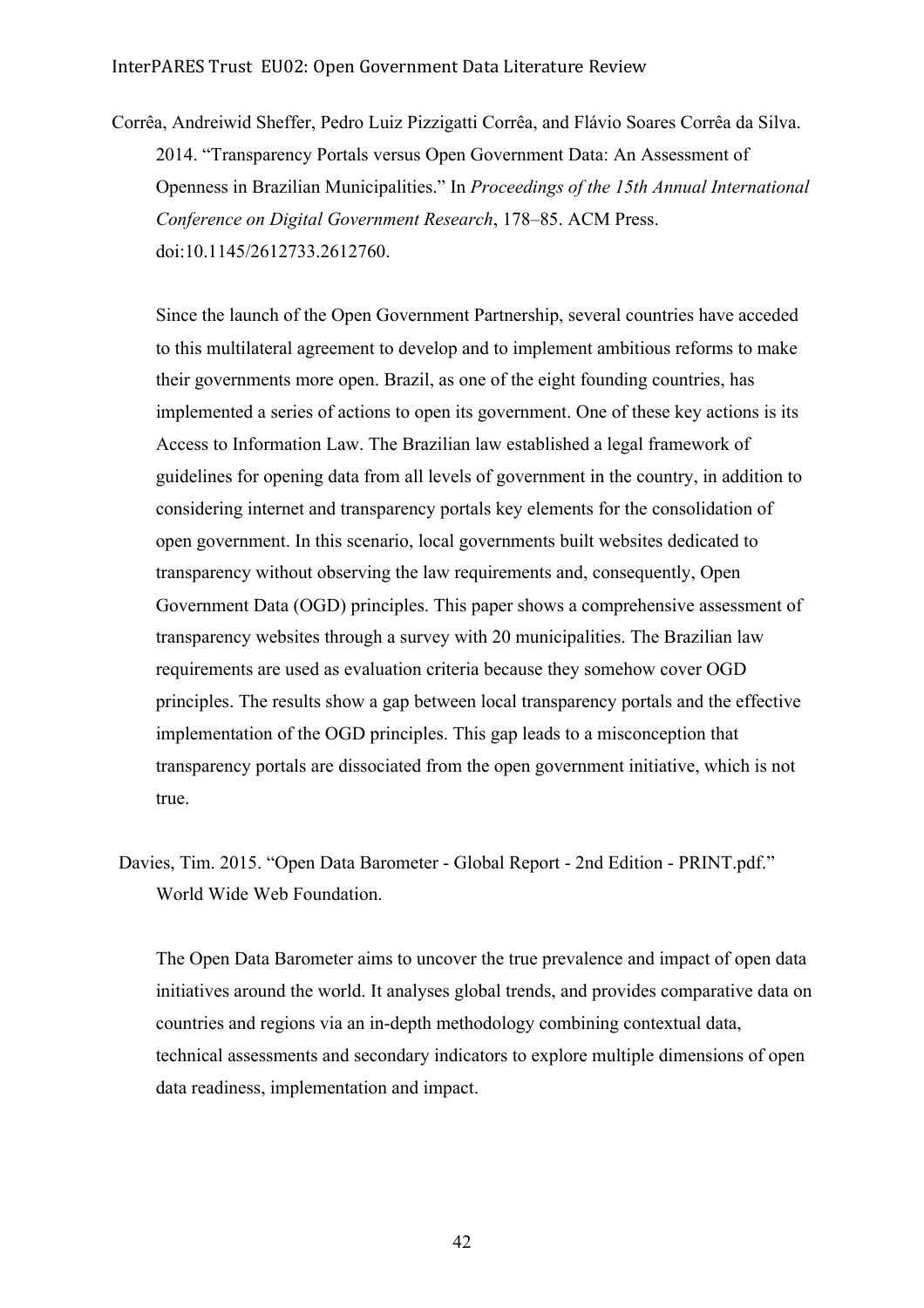Davies, Tim, and Mark Frank. 2013. "'There's No Such Thing as Raw Data': Exploring the Socio-Technical Life of a Government Dataset." In *Proceedings of the 5th Annual ACM Web Science Conference*, 75–78. ACM Press. doi:10.1145/2464464.2464472.

Under the UK government's open government data (OGD) initiative, departments have been encouraged to make nonpersonal government held datasets available online under open licenses and in standard formats, enabling the re-use of data to support transparency and accountability, improved public services and innovation and economic growth. This policy covers a wide range of government datasets, from core reference data and regularly collected performance indicators, to one-off research commissioned to support policy making. In arguments for open data, government datasets are commonly treated as if they are pre-existing artefacts waiting to be transferred from their current locations locked away on government hard drives, to public availability on websites and data-portals. However, in practice, many datasets are constructed in the process of being opened: whether as combinations of source material, or as derivative extracts of internal data systems. In this short paper the authors present a brief case study of one instance of open data release, focusing on a dataset related to the 'Digital Landscape Research' published in 2012 alongside a new Government Digital Strategy. The authors explore different factors influencing how the data came to be published, and question whether a simple call for 'raw data' best serves the cause of promoting data re-use.

Davies, Tim, and Zainab Ashraf Bawa. 2012. "The Promises and Perils of Open Government Data (OGD)." *The Journal of Community Informatics* 8 (2). http://cijournal.net/index.php/ciej/article/view/929.

This editorial essay presents an overview of the contributions in the Special Issue. It also raises critical questions for further research and thinking about Open Government Data.

Denis, Jérôme, and Samuel Goëta. 2014. "Exploration, Extraction and 'Rawification'. The Shaping of Transparency in the Back Rooms of Open Data." http://dx.doi.org/10.2139/ssrn.2403069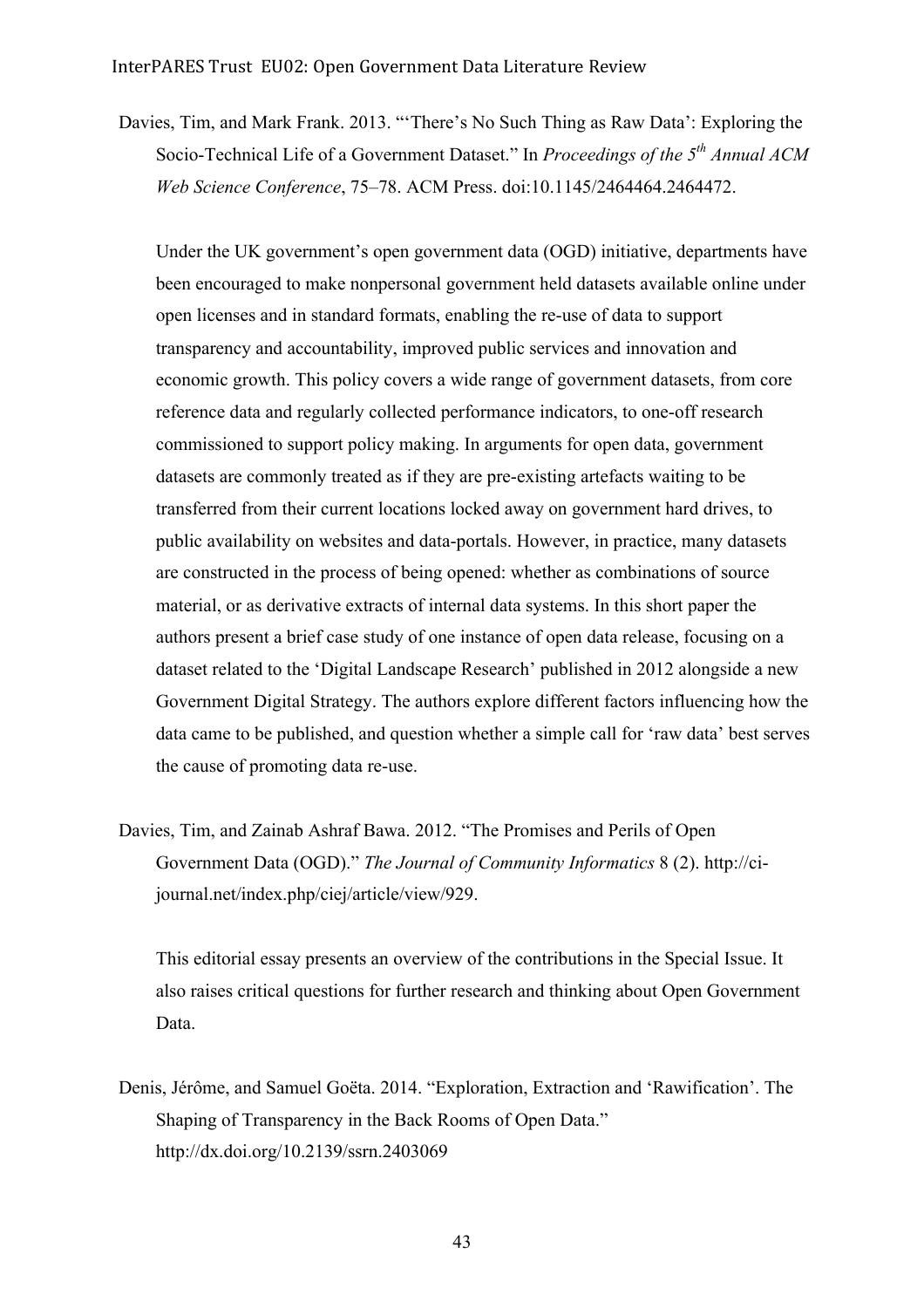With the advent of open data initiatives, raw data has been staged as a crucial element of government transparency. If the consequences of such data-driven transparency have already been discussed, we still don't know much about its back rooms. What does it mean for an administration to open its data? Following information infrastructure studies, this communication aims to question the modes of existence of raw data in administrations. Drawing on an ethnography of open government data projects in several French administrations, it shows that data are not ready-at-hand resources. Indeed, three kinds of operations are conducted that progressively instantiate open data. The first one is exploration. Where are, and what are, the data within the institution are tough questions, the response to which entails organizational and technical inquiries. The second one is extraction. Data are encapsulated in databases and its release implies a sometimes complex disarticulation process. The third kind of operations is 'rawification'. It consists in a series of tasks that transforms what used to be indexical professional data into raw data. To become opened, data are (re)formatted, cleaned, ungrounded. Though largely invisible, these operations foreground specific 'frictions' that emerge during the sociotechnical shaping of transparency, even before data publication and reuses.

DiFranzo, Dominic, Alvaro Graves, John S. Erickson, Li Ding, James Michaelis, Timothy Lebo, Evan Patton, et al. 2011. *The Web Is My Back-End: Creating Mashups with Linked Open Government Data*. Edited by D. Wood.

Governments around the world have been releasing raw data to their citizens at an increased pace. The mixing and linking of these datasets by a community of users enhances their value and makes new insights possible. The use of *mashups* — digital works in which data from one or more sources is combined and presented in innovative ways — is a great way to expose this value. Mashups enable end users to explore data that has a real tangible meaning in their lives. Although there are many approaches to publishing and using data to create mashups, the authors believe Linked Data and Semantic Web technologies solve many of the true challenges in open government data and can lower the cost and complexity of developing these applications. In this chapter the authors discuss why Linked Data is a better model and how it can be used to build useful mashups.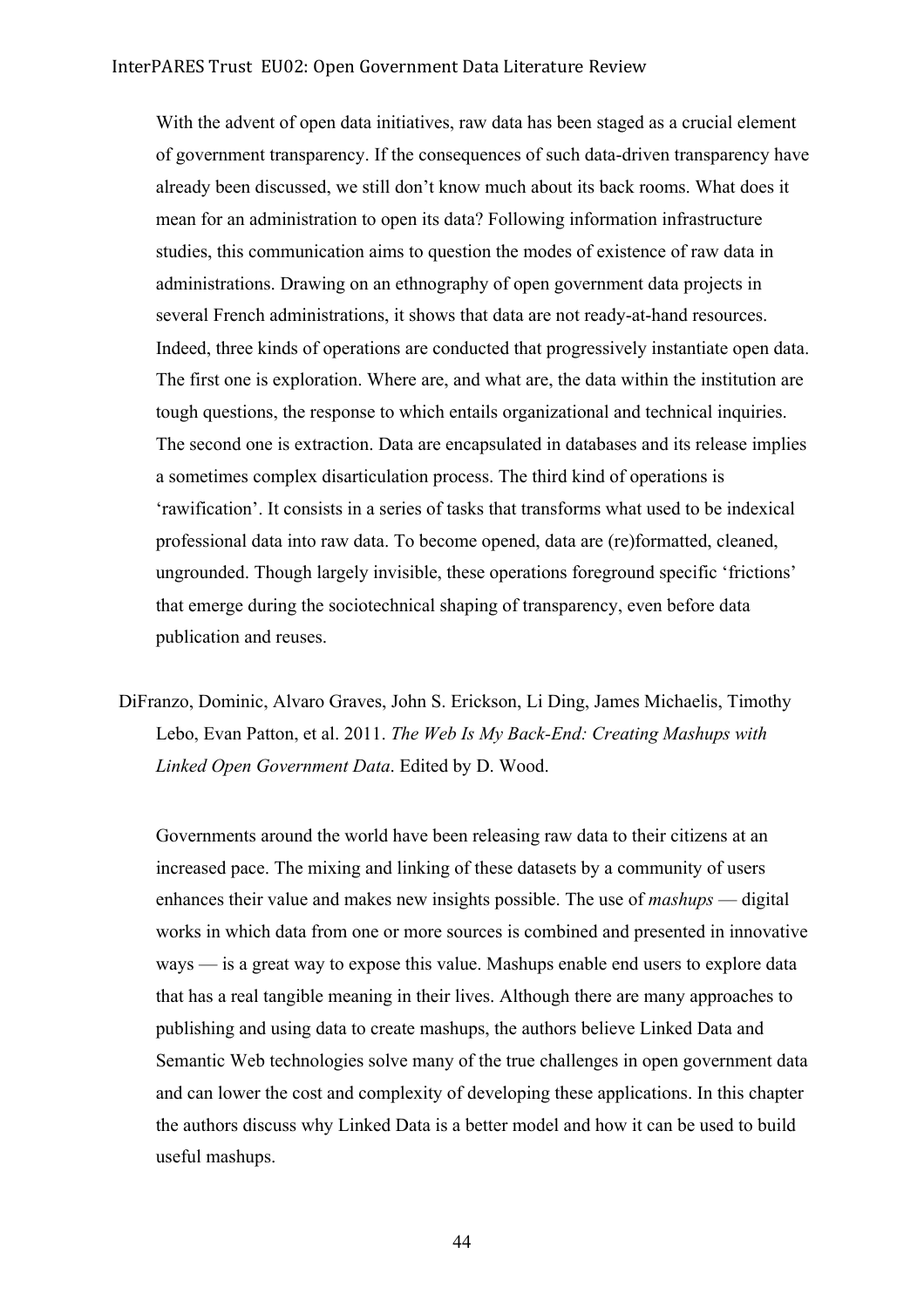Erickson, John S., Amar Viswanathan, Joshua Shinavier, James A. Yongmei Shi, and James A. Hendler. 2013. "Open Government Data: A Data Analytics Approach." *Intelligent Systems, IEEE* 28 (5): 19–23. doi:10.1109/MIS.2013.134.

The International Open Government Dataset Search (IOGDS) team discusses what they've learned about international government data publication trends and tendencies through the application of data analytics and visualization to metadata.

Façanha, R.L., and M.C. Cavalcanti. 2014. "On the Road to Bring Government Legacy Systems Data Schemas to Public Access." In . Vol. 1301. http://www.scopus.com/inward/record.url?eid=2-s2.0- 84916232274&partnerID=40&md5=6878b127273b81dbcf32953af645e0be.

Government organizations produce and disseminate a large quantity of information every day. Open government data movement have made these data available for reuse and accessibility. However, to merely publish data retrieved from legacy systems is not enough for reuse and integration. Despite the approaches proposed to publish government data, using technologies like XML, RDF e OWL, these are not suitable for representing real intended meaning of database conceptual schemas belonging to legacy systems. Some approaches propose using top-level ontologies. This paper aims to raise the difficulties to establish the ontological commitment of legacy schemas towards toplevel ontologies. It illustrates the difficulties by describing a small case study on the Legal domain.

GotToVote. 2015. "Http://gottovote.cc." Accessed 23 November 2015. http://gottovote.cc.

GotToVote initially started as an attempt to make an otherwise hard-to-find document released by the Kenyan government regarding voter registration centres available widely by circulating the document online. However, the project soon grew to use mapping data in conjunction with the document, allowing users to find their nearest voting centres. GotToVote now operates within Kenya, Ghana, Malawi, Zimbabwe and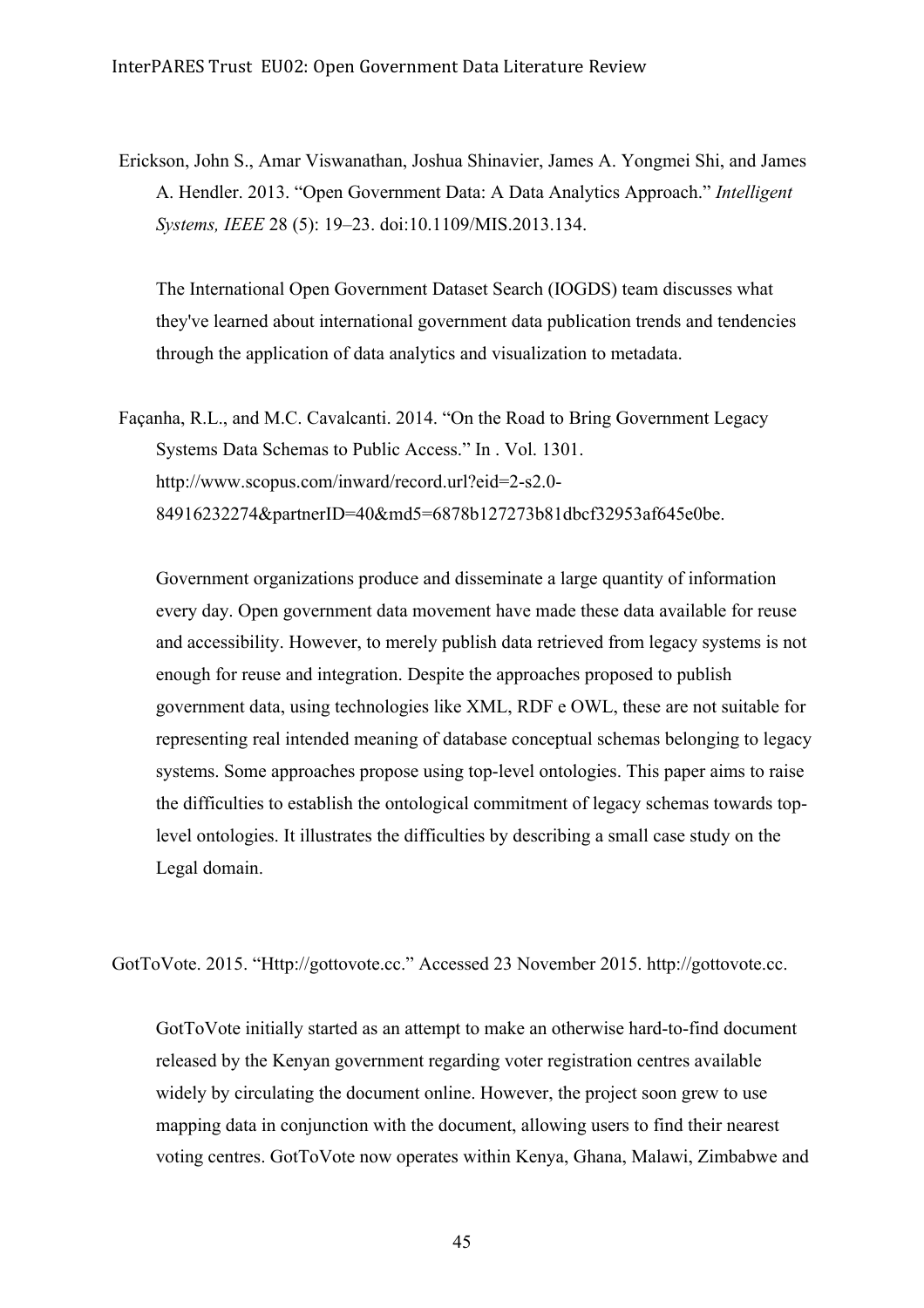provides election results within these countries and allows users to check that they are registered to vote and that their details are correct. The data used by the GotToVote sites is available on the respective government websites, but is used by GotToVote in a way that makes it clear and accessible for users.

Gurstein, Michael. 2012. "Two Worlds of Open Government Data: Getting the Lowdown on Public Toilets in Chennai and Other Matters." *The Journal of Community Informatics* 8 (2). http://ci-journal.net/index.php/ciej/article/view/927.

The article discusses problems encountered in accessing information about public toilets in Chennai, despite the Indian Right to Information (RTI) legislation. Attempts to access the data revealed corruption at a local level in the allocation of public funds.

Heath, Tom. 2014. "Conceptualizing Open Data Ecosystems: A Timeline Analysis of Open Data Development in the UK." Free University Berlin, School of Business & Economics, Discussion Paper, Management 2014/12, Accessed 24 August 2015, http://edocs.fuberlin.de/docs/servlets/MCRFileNodeServlet/FUDOCS\_derivate\_000000003562/discp aper2014\_12-2.pdf

In this paper, the authors conceptualize Open Data ecosystems by analysing the major stakeholders in the UK. The conceptualization is based on a review of popular Open Data definitions and business ecosystem theories, which the authors applied to empirical data using a timeline analysis. The work is informed by a combination of discourse analysis and in-depth interviews, undertaken during the summer of 2013. Drawing on the UK as a best practice example, the authors identify a set of structural business ecosystem properties: circular flow of resources, sustainability, demand that encourages supply, and dependence developing between suppliers, intermediaries, and users. However, significant gaps and shortcomings are found to remain. Most prominently, demand is not yet fully encouraging supply and actors have yet to experience fully mutual interdependence.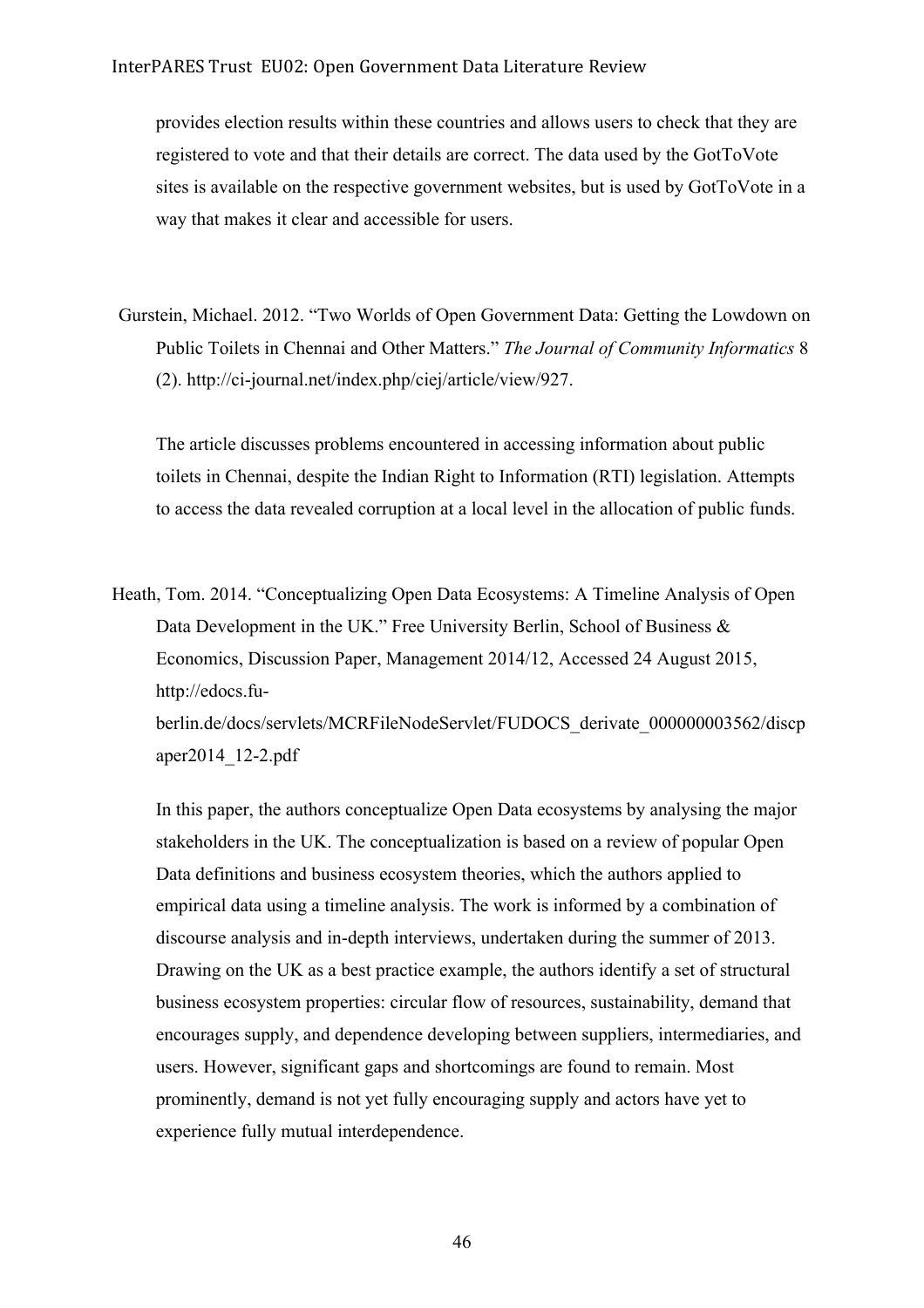Heimstädt, Maximilian, Fredric Saunderson, Tom Heath, and Universität / Fachbereich Wirtschaftswissenschaft. 2014. "Conceptualizing Open Data Ecosystems." Free University Berlin, School of Business & Economics, Discussion Paper, Management 2014/12, Accessed 24 August 2015, http://edocs.fuberlin.de/docs/servlets/MCRFileNodeServlet/FUDOCS\_derivate\_000000003562/discp aper2014\_12-2.pdf

In this paper, we conceptualize Open Data ecosystems by analysing the major stakeholders in the UK. The conceptualization is based on a review of popular Open Data definitions and business ecosystem theories, which we applied to empirical data using a timeline analysis. Our work is informed by a combination of discourse analysis and in-depth interviews, undertaken during the summer of 2013. Drawing on the UK as a best practice example, we identify a set of structural business ecosystem properties: circular flow of resources, sustainability, demand that encourages supply, and dependence developing between suppliers, intermediaries, and users. However, significant gaps and shortcomings are found to remain. Most prominently, demand is not yet fully encouraging supply and actors have yet to experience fully mutual interdependence.

Hellberg, Ann-Sofie, and Karin Hedström. 2015. "The Story of the Sixth Myth of Open Data and Open Government." *Transforming Government: People, Process and Policy* 9 (1): 35–51. doi:10.1108/TG-04-2014-0013.

The aim of this paper is to describe a local government effort to realise an open government agenda. This is done using a storytelling approach. The empirical data are based on a case study. The authors participated in, as well as followed, the process of realising an open government agenda on a local level, where citizens were invited to use open public data as the basis for developing apps and external Web solutions. Based on an interpretative tradition, they chose storytelling as a way to scrutinise the competition process. In this paper, they present a story about the competition process using the story elements put forward by Kendall and Kendall (2012). The research builds on existing research by proposing the myth that the "public" wants to make use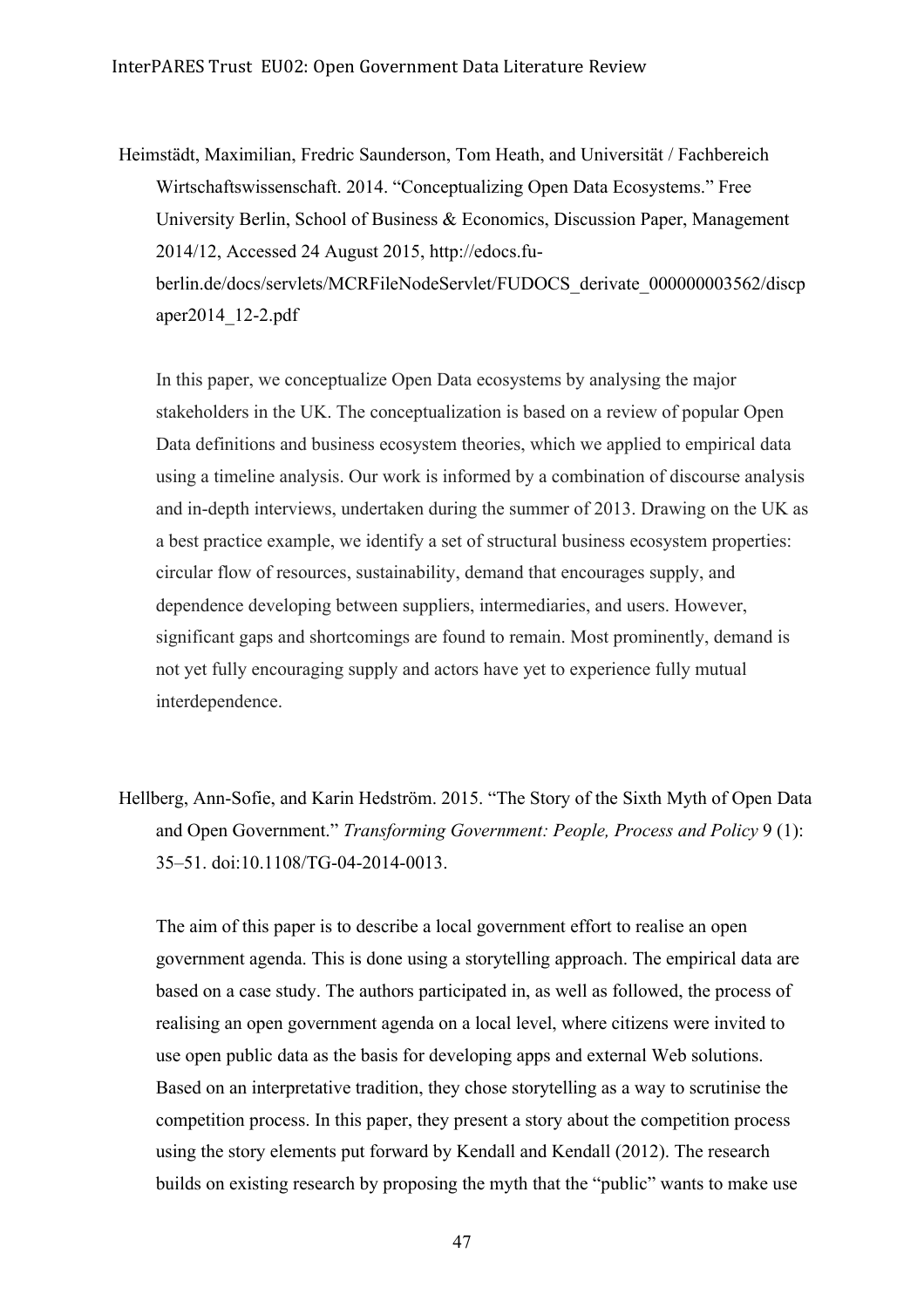of open data. The authors provide empirical insights into the challenge of gaining benefits from open public data. In particular, they illustrate the difficulties in getting citizens interested in using open public data. Their case shows that people seem to like the idea of open public data, but do not necessarily participate actively in the data reuse process. The results are based on one empirical study. Further research is, therefore, needed. The authors would especially welcome more studies that focus on citizens' interest and willingness to reuse open public data. This study illustrates the difficulties of promoting the reuse of open public data. Public organisations that want to pursue an open government agenda can use these findings as empirical insights. This paper answers the call for more empirical studies on public open data. Furthermore, it problematises the "myth" of public interest in the reuse of open public data.

Henninger, Maureen. 2013. "The Value and Challenges of Public Sector Information." *Cosmopolitan Civil Societies: An Interdisciplinary Journal* 5 (3): 75. doi:10.5130/ccs.v5i3.3429.

The aim of this paper is to explore the concept of public sector information (PSI), what it is, its history and evolution, what constitutes its corpus of documents and the issues and challenges it presents to society, its institutions and to those who use and manage it. The paper, by examining the literatures of the law, political science, civil society, economics and information and library science explores the inherent tensions of access to and use of PSI—pragmatism vs. idealism; openness vs. secrecy; commerce vs. altruism; property vs. commons; public good vs. private good. It focusses on open government data (OGD)—a subset of what is popularly referred to as 'big data'—its background and development since much of the current debate of its use concerns its commercial value for both the private sector and the public sector itself. In particular it looks at the information itself which, driven by technologies of networks, data mining and visualisation gives value in industrial and economic terms, and in its ability to enable new ideas and knowledge.

Janssen, Katleen. 2011. "The Influence of the PSI Directive on Open Government Data: An Overview of Recent Developments." *Government Information Quarterly* 28 (4): 446– 56. doi:10.1016/j.giq.2011.01.004.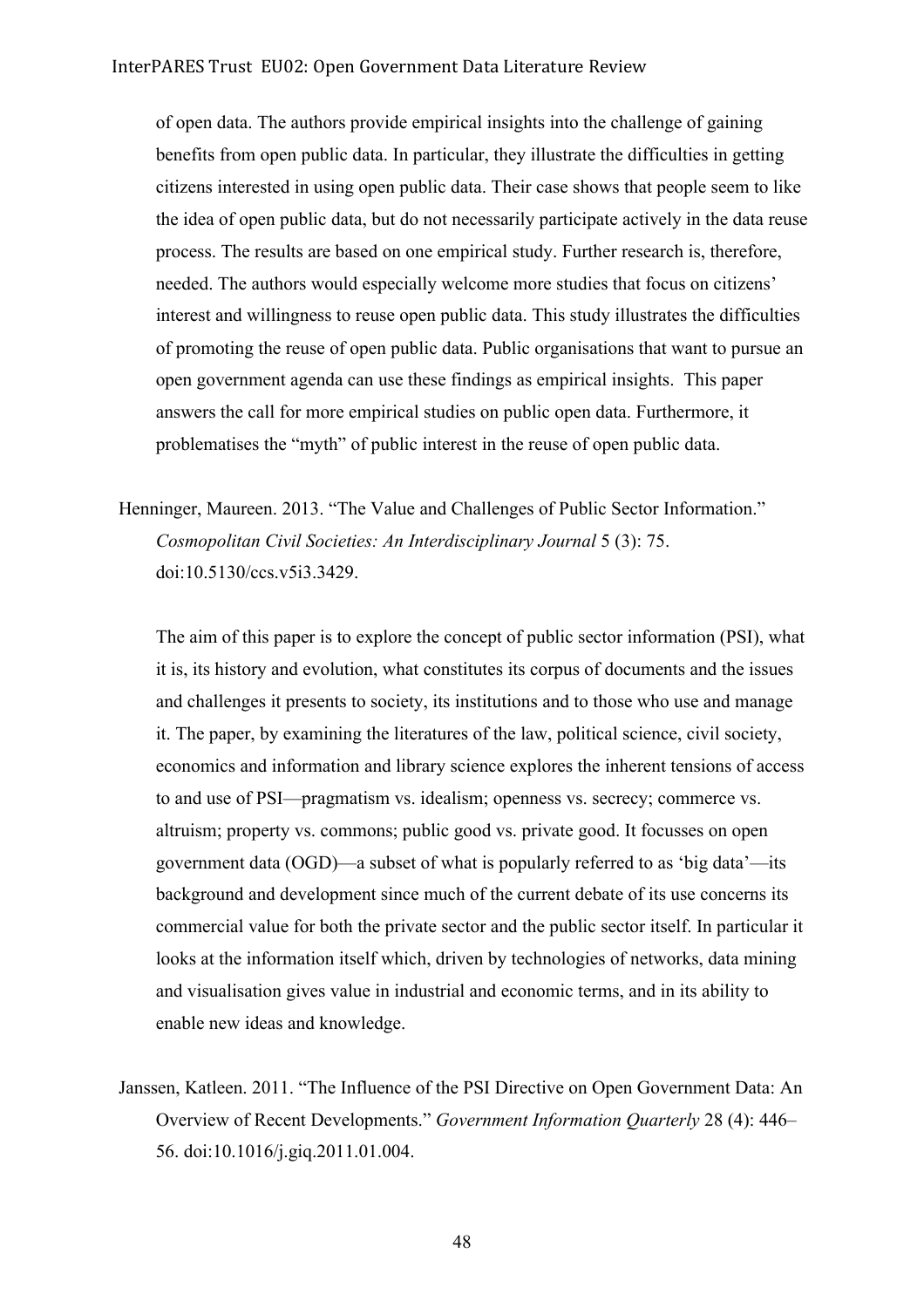## InterPARES Trust EU02: Open Government Data Literature Review

This paper looks at the role of the European Directive on re-use of public sector information in the current trend towards opening up government data. After discussing the PSI directive, it gives an overview of current policies and practices with regard to open government data in the Member States. It is argued that the success of the open government data movement in some Member States can be related to the confusion or ignorance about the relationship between traditional freedom of information legislation and the re-use of public sector data. If future information policies decide to follow this trend, they should always ensure that existing rights on freedom of information are not harmed

———. 2012. "Open Government Data and the Right to Information: Opportunities and Obstacles." *The Journal of Community Informatics* 8 (2). http://cijournal.net/index.php/ciej/article/view/952.

This article discusses the relationship between the open government data (OGD) movement and the right to information (RTI) movement. While both movements are closely related, there are some differences that may have a considerable impact on the right of the citizen to access government information. The article argues that the calls for OGD may on the one hand risk limiting the access to government information, while on the other hand they may also provide an alternative source of access to information for existing freedom of information legislation, which is being threatened in some countries.

Janssen, Marijn, Yannis Charalabidis, and Anneke Zuiderwijk. 2012. "Benefits, Adoption Barriers and Myths of Open Data and Open Government." *Information Systems Management* 29 (4): 258–68. doi:10.1080/10580530.2012.716740.

Although a significant number of public organizations have embraced the idea of open data, many are still reluctant to do this. One root cause is that the publicizing of data represents a shift from a closed to an open system of governance, which has a significant impact upon the relationships between public agencies and the users of open data. Yet no systematic research is available which compares the benefits of an open data with the barriers to its adoption. Based on interviews and a workshop, the benefits and adoption barriers for open data have been derived. The findings show that a gap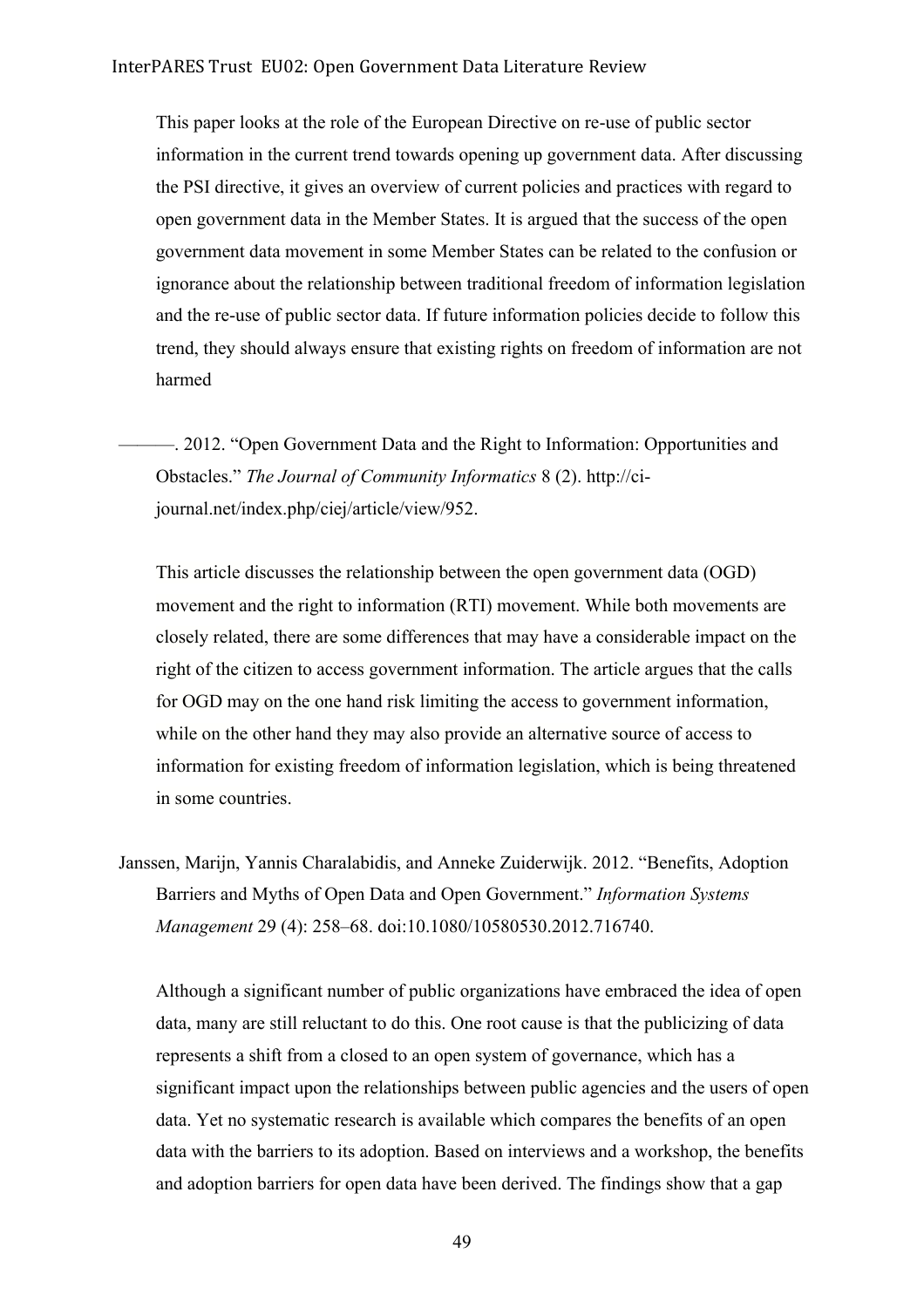exists between the promised benefits and barriers. They furthermore suggest that a conceptually simplistic view is often adopted with regard to open data, one which automatically correlates the publicizing of data with use and benefits. Five 'myths' are formulated promoting the use of open data and placing the expectations within a realistic perspective. Further, the recommendation is given to take a user's view and to actively govern the relationship between government and its users.

Jetzek, Thorhildur, Michel Avital, and Niels Bjorn-Andersen. 2014. "Data-Driven Innovation through Open Government Data." *Journal of Theoretical and Applied Electronic Commerce Research* 9 (2): 100–120. doi:10.4067/S0718- 18762014000200008.

The exponentially growing production of data and the social trend towards openness and sharing are powerful forces that are changing the global economy and society. Governments around the world have become active participants in this evolution, opening up their data for access and re-use by public and private agents alike. The phenomenon of Open Government Data has spread around the world in the last four years, driven by the widely held belief that use of Open Government Data has the ability to generate both economic and social value. However, a cursory review of the popular press, as well as an investigation of academic research and empirical data, reveals the need to further understand the relationship between Open Government Data and value. In this paper, the authors focus on how use of Open Government Data can bring about new innovative solutions that can generate social and economic value. The authors apply a critical realist approach to a case study analysis to uncover the mechanisms that can explain how data is transformed to value. They explore the case of Opower, a pioneer in using and transforming data to induce a behavioural change that has resulted in a considerable reduction in energy use over the last six years.

Kalampokis, Evangelos, Michael Hausenblas, and Konstantinos Tarabanis. 2011.

"Combining Social and Government Open Data for Participatory Decision-Making." In *Electronic Participation*, edited by Efthimios Tambouris, Ann Macintosh, and Hans de Bruijn, 6847:36–47. Berlin, Heidelberg: Springer Berlin Heidelberg. http://link.springer.com/10.1007/978-3-642-23333-3\_4.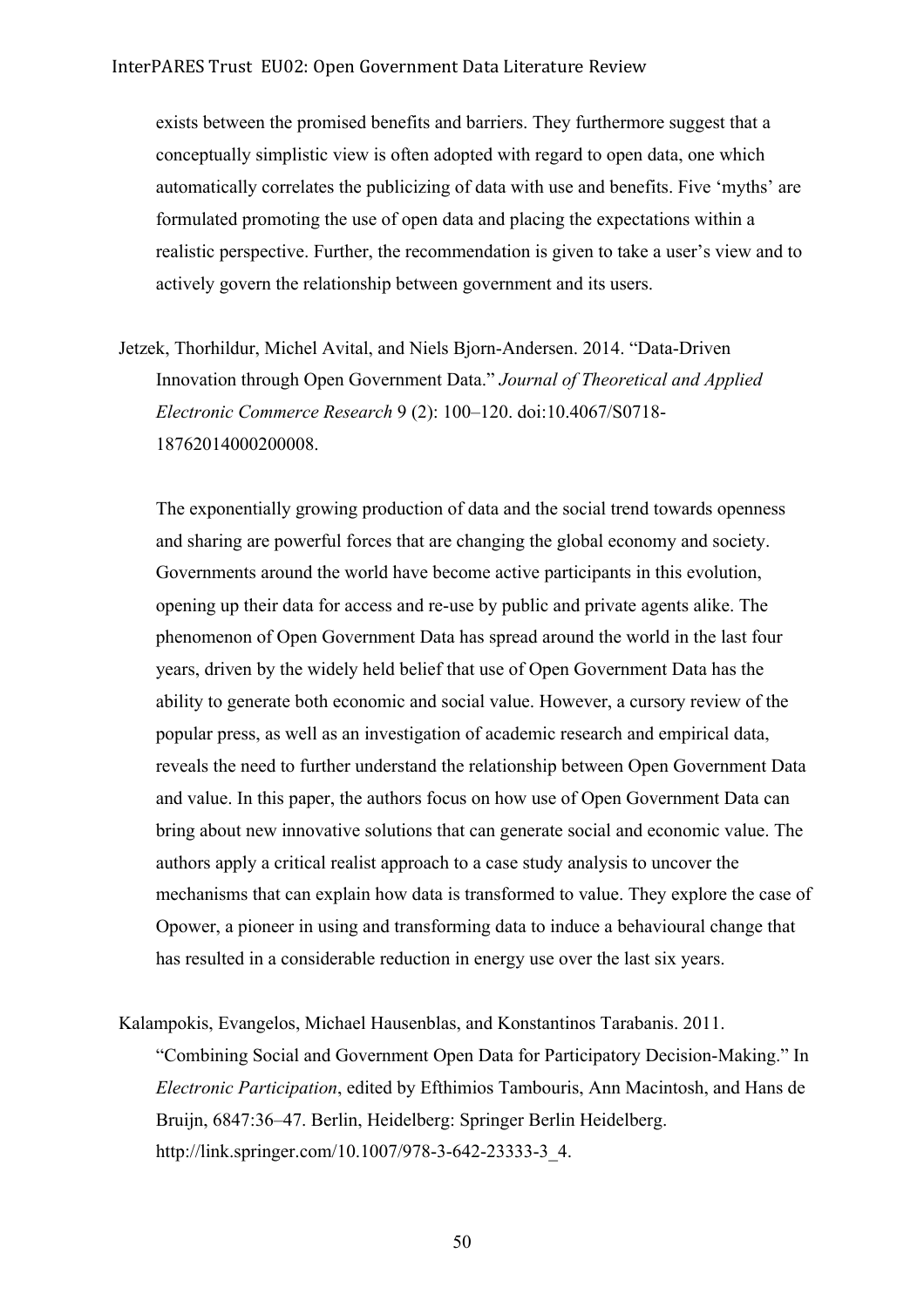In the last years, several research endeavours were launched aiming at involving popular social media platforms in electronic participation. These early endeavours seem to present some essential limitations related mainly to scalability and uptake. In order to avoid these limitations, the authors introduce a two-phased approach for supporting participatory decision-making based on the integration and analysis of social and government open data. The proposed approach is based on the literature related to the analysis of massive amounts of social data for future events prediction. In this paper the authors also present a Web data driven architecture for the implementation of the proposed approach. The architecture is based on the use of linked data paradigm as a layer that will enable integration of data from different sources. The authors anticipate that the proposed approach will (i) allow decision makers to understand and predict public opinion and reaction about specific decisions; and (ii) enable citizens to inadvertently contribute in decision-making.

Kalampokis, Evangelos, Efthimios Tambouris, and Konstantinos Tarabanis. 2011a. "A Classification Scheme for Open Government Data: Towards Linking Decentralised Data." *International Journal of Web Engineering and Technology* 6 (3): 266. doi:10.1504/IJWET.2011.040725.

Open government data (OGD) refers to making public sector information freely available in open formats and ways that enable public access and facilitate exploitation. Lately, a large number of OGD initiatives launched worldwide aiming to implement one-stop portals acting as single points of access to governmental data. At the same time, the so-called linked data technologies emerged aiming at publishing structured data on the web in such a way that enables semantically enriching data, uniform access to data, and linking of data. In this paper, the authors first propose a classification scheme for OGD initiatives based on the relevant literature. The authors thereafter review and analyse OGD initiatives based on the proposed scheme. The authors finally present an architecture and prototype implementation for the most advanced OGD class in the scheme, which enables linking decentralised data.

———. 2011b. "Open Government Data: A Stage Model." In *Electronic Government*, edited by Marijn Janssen, Hans J. Scholl, Maria A. Wimmer, and Yao-hua Tan,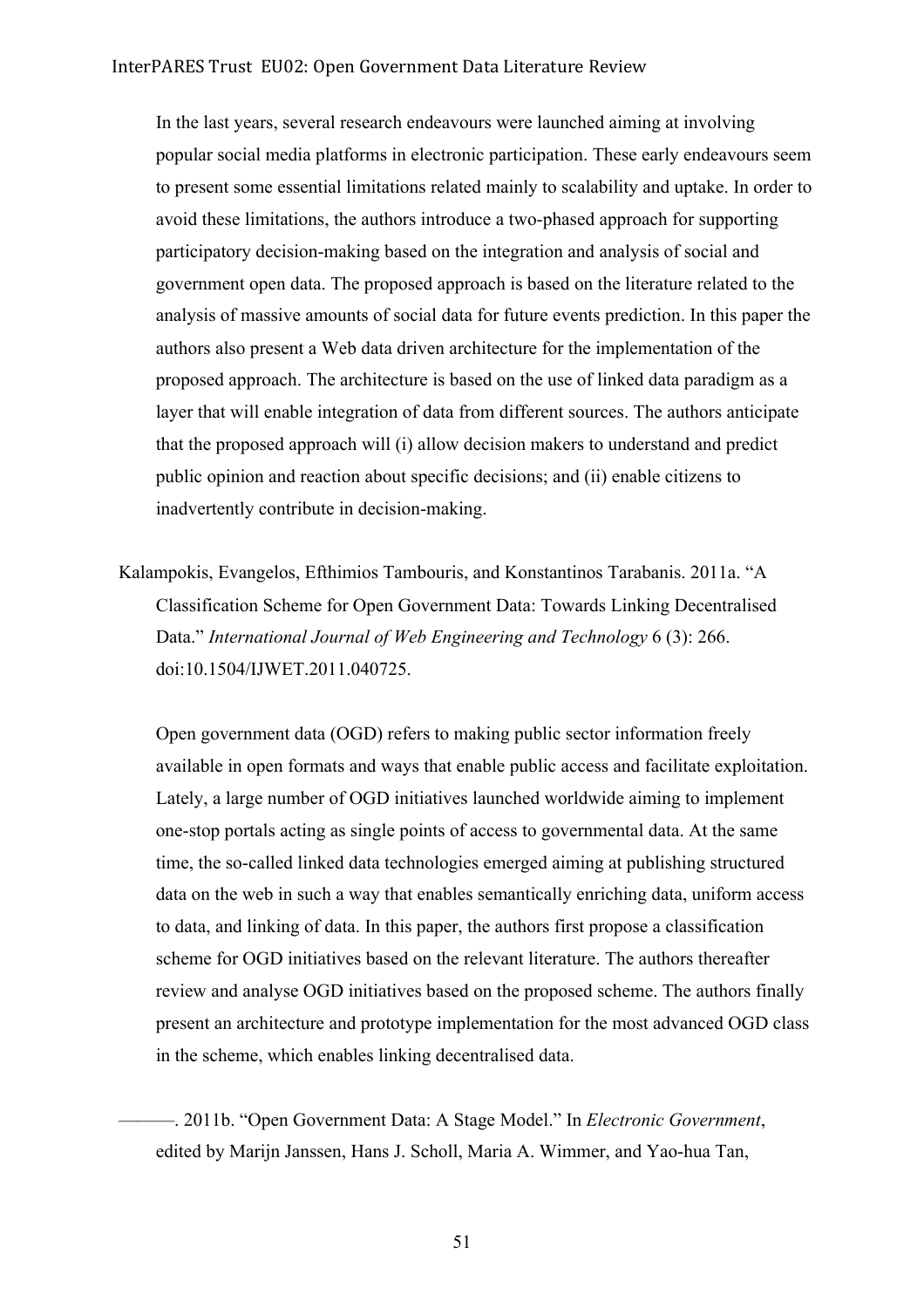6846:235–46. Berlin, Heidelberg: Springer Berlin Heidelberg. http://link.springer.com/10.1007/978-3-642-22878-0\_20.

Public sector information constitutes a valuable primary material for added-value services and products, which however remains unexploited. Recently, Open Government Data (OGD) initiatives emerged worldwide aiming to make public data freely available to everyone, without limiting restrictions. Despite its potential however there is currently a lack of roadmaps, guidelines and benchmarking frameworks to drive and measure OGD progress. This is particularly true as proposed stage models for measuring eGovernment progress focus on services and do not sufficiently consider data. In this paper, the authors capitalize on literature on eGovernment stage models and OGD initiatives to propose a stage model for OGD. The proposed model has two main dimensions, namely organizational & technological complexity and added value for data consumers. The authors anticipate the proposed model will open up a scientific discussion on OGD stage models and will be used by practitioners for constructing roadmaps and for benchmarking just like the European Union stage model is currently used for measuring public service online sophistication.

Kucera, Jan and Dusan Chlapek. 2014. "Benefits and Risks of Open Government Data." *Journal of Systems Integration* 5 (1): 30.

Public sector bodies maintain a large amount of data from various domains. This data represents a potential resource that organizations and individuals can use to enhance their own datasets or which can be used to develop new and innovative products and services. In order to foster the reuse of the data held by the public sector bodies a number of countries around the world has started to publish its data according to the Open Data principles. In this paper the authors present a set of benefits that can be achieved by publishing Open Government Data (OGD) and a set of risks that should be assessed when a dataset is considered for opening up. Benefits and risks presented in this paper were mostly identified during two OGD activities.

Lebo, Timothy, Ping Wang, Alvaro Graves, and Deborah L. McGuinness. 2012. "Towards Unified Provenance Granularities." In *Provenance and Annotation of Data and*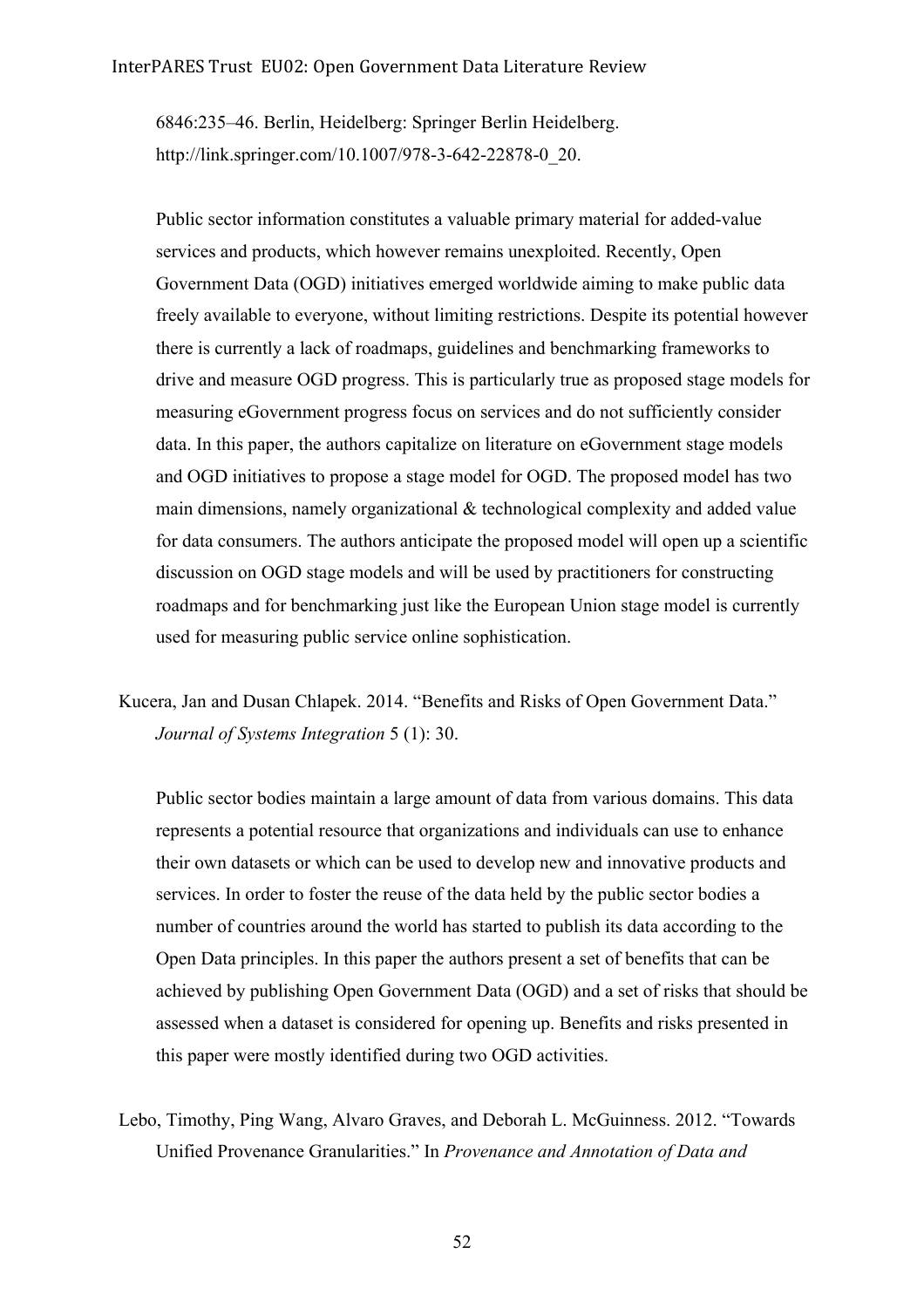*Processes*, edited by Paul Groth and James Frew, 7525:39–51. Berlin, Heidelberg: Springer Berlin Heidelberg. http://link.springer.com/10.1007/978-3-642-34222-6\_4.

As Open Data becomes commonplace, methods are needed to integrate disparate data from a variety of sources. Although Linked Data design has promise for integrating world wide data, integrators often struggle to provide appropriate transparency for their sources and transformations. Without this transparency, cautious consumers are unlikely to find enough information to allow them to trust third party content. While capturing provenance in RPI's Linking Open Government Data project, the authors were faced with the common problem that only a portion of provenance that is *captured*  is effectively *used*. Using the water quality portal's use case as an example, the authors argue that one key to enabling provenance use is a better treatment of provenance granularity. To address this challenge, the authors have designed an approach that supports deriving abstracted provenance from granular provenance in an open environment. The authors describe the approach, show how it addresses the naturally occurring unmet provenance needs in a family of applications, and describe how the approach addresses similar problems in open provenance and open data environments.

Lemieux, Victoria, Brianna Gormly, and Lyse Rowledge. 2014. "Meeting Big Data Challenges with Visual Analytics: The Role of Records Management." *Records Management Journal* 24 (2): 122–41. doi:10.1108/RMJ-01-2014-0009.

This paper aims to explore the role of records management in supporting the effective use of information visualisation and visual analytics (VA) to meet the challenges associated with the analysis of Big Data. This exploratory research entailed conducting and analysing interviews with a convenience sample of visual analysts and VA tool developers, affiliated with a major VA institute, to gain a deeper understanding of datarelated issues that constrain or prevent effective visual analysis of large data sets or the use of VA tools, and analysing key emergent themes related to data challenges to map them to records management controls that may be used to address them. The authors identify key data-related issues that constrain or prevent effective visual analysis of large data sets or the use of VA tools, and identify records management controls that may be used to address these data-related issues. This paper discusses a relatively new field, VA, which has emerged in response to meeting the challenge of analysing big,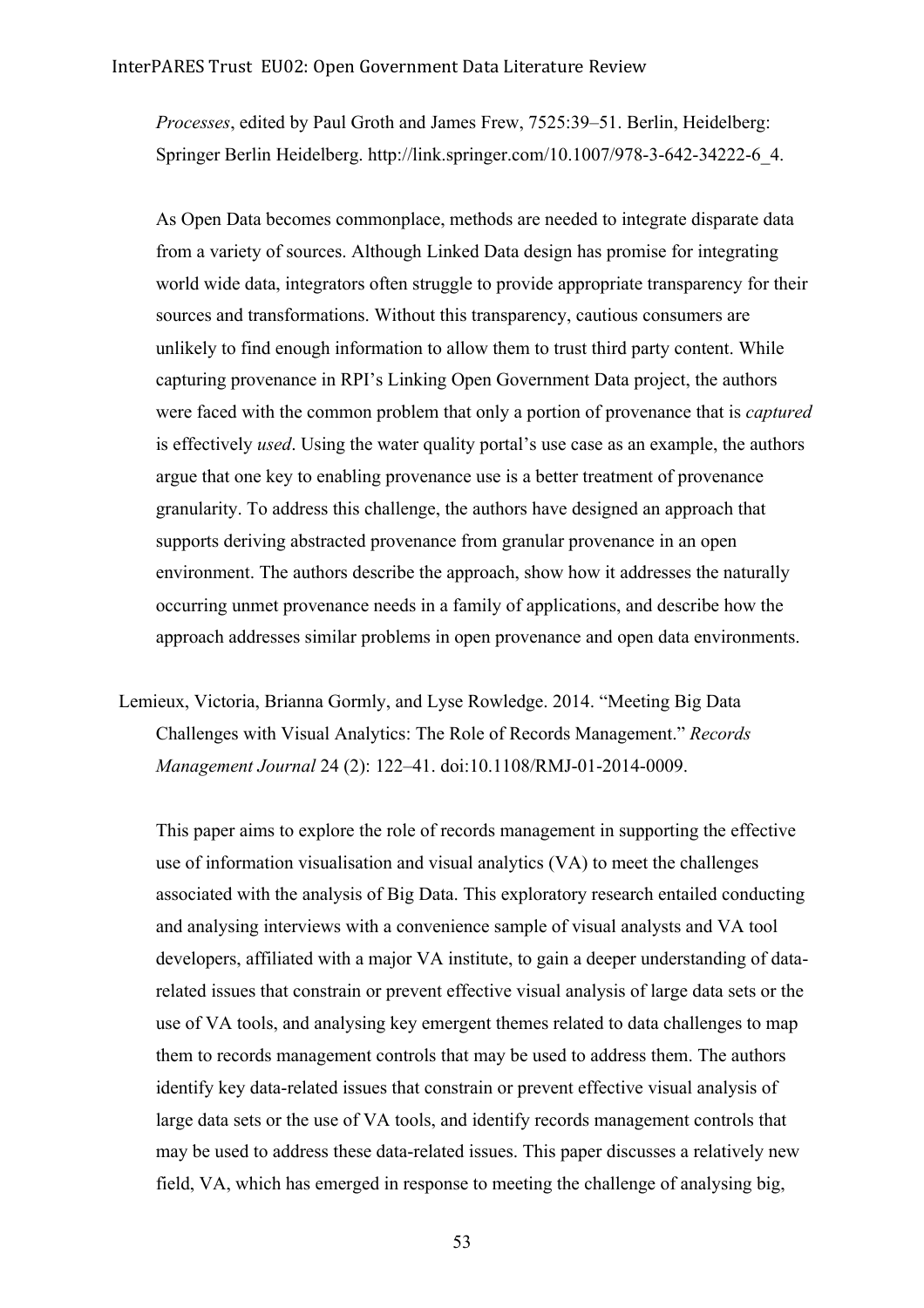open data. It contributes a small exploratory research study aimed at helping records professionals understand the data challenges faced by visual analysts and, by extension, data scientists for the analysis of large and heterogeneous data sets. It further aims to help records professionals identify how records management controls may be used to address data issues in the context of VA.

Lowry, James. 2014. "Opening Government: Open Data and Access to Information." In *Integrity in Government through Records Management*. Farnham: Ashgate.

This chapter describes issues with data quality, value and traceability and questions the use of open data as a mechanism for government accountability. It describes the Norwegian approach to opening government information as an alternative that respects the need for information integrity.

Luna-Reyes, Luis Felipe, John C. Bertot, and Sehl Mellouli. 2014a. "Open Government, Open Data and Digital Government." *Government Information Quarterly* 31 (1): 4–5. doi:10.1016/j.giq.2013.09.001.

An introduction is presented which discusses reports in the issue including one on opening government information to the underserved, one on Dutch open government policies, and one on web sites providing news and other local information.

McDonald, John and Valerie Léveillé. 2014. "Whither the Retention Schedule in the Era of Big Data and Open Data?" *Records Management Journal* 24 (2): 99–121. doi:10.1108/RMJ-01-2014-0010.

This article, which is one of the products of an international collaborative research initiative called iTrust, aims to explore these questions and offer suggestions concerning how the issues they raise can be addressed. The article describes the results of the first stage in a multi-stage research project leading to methods for developing retention and disposition specifications and formal schedules for open data and big data initiatives. A fictitious organization is used to describe the characteristics of open data and big data initiatives, the gap between current approaches to setting retention and disposition specifications and schedules and what is required and how that gap can be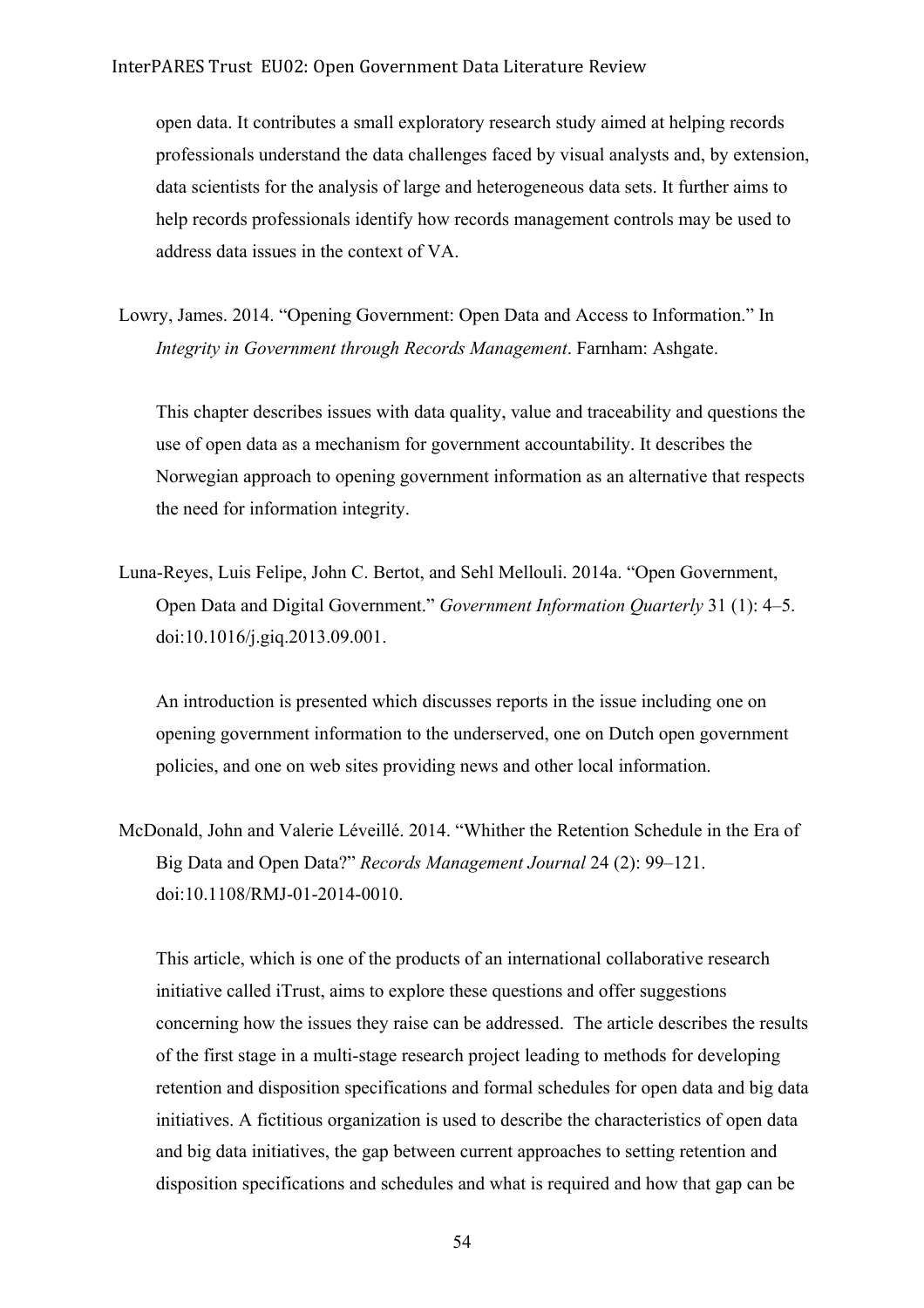closed. The landscape described as a result of this stage in the research will be tested in case studies established in the second stage of the project. The argument is made that the business processes supporting open data and big data initiatives could serve as the basis for developing enhanced standards and procedures that are relevant to the characteristics of these two kinds of initiatives. The point is also made, however, that addressing the retention and disposition issues requires knowledge and leadership, both of which are in short supply in many organizations. The characteristics, the issues and the approaches will be tested through case studies and consultations with those involved with managing and administering big data and open data initiatives. There is very little, if any, current literature that addresses the impact of big data and open data on the development and application of retention schedules. The outcome of the research will benefit those who are seeking to establish processes leading to formally approved retention and disposition specifications, as well as an instrument the approved retention and disposal schedule designed to ensure the ongoing integrity of the records and data associated with big data and open data initiatives.

Martin, C., T. Davies, and J. Bates. 2013. "Socio-Technical Transitions Pathways for UK Open Government Data." ACM.

There is a growing body of research considering the opportunities and challenges associated with open government data. To date research considering the potential medium to long-term (say 2-20 years) impact of open government data has focussed on individual potential pathways. The open government data agenda seeks to drive a transition in a complex socio-technical system of data providers, intermediaries and users. In this paper the authors outline how socio-technical systems transition theory could be applied in a UK open government data context and sketch three transition pathways that might emerge. By doing so the authors hope to foster a collaborative effort, across the web science research community, to explore and develop pathways for open government data.

Martin, Chris. 2014. "Barriers to the Open Government Data Agenda: Taking a Multi‐Level Perspective." *Policy & Internet* 6 (3): 217–40. doi:10.1002/1944-2866.POI367.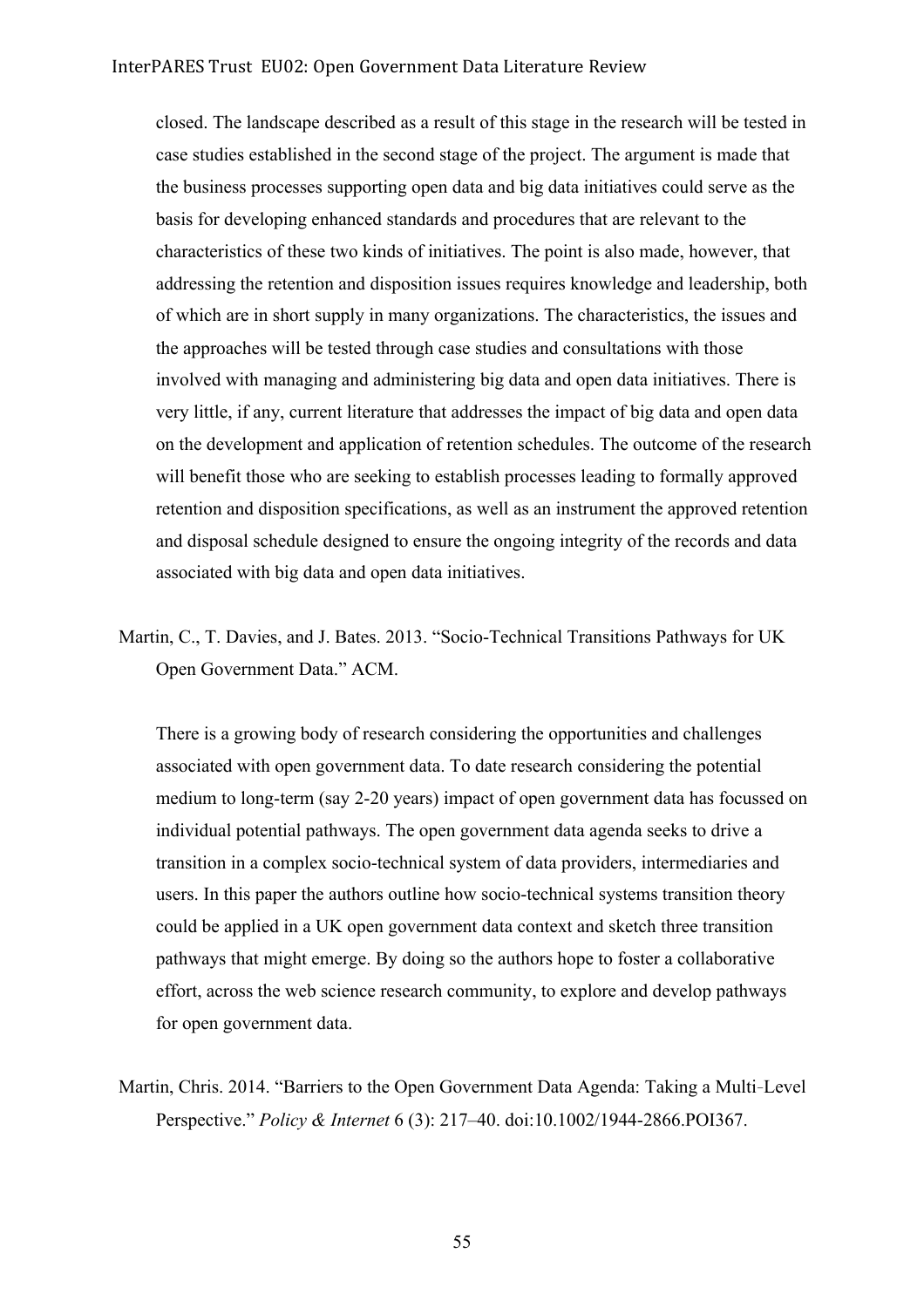A loose coalition of advocates for Open Government Data (OGD) argue that such data has the potential to have a transformative impact by catalysing innovation across sectors of the economy and by fostering democratic participation and engagement. However, there is limited evidence to date of the OGD agenda having such a transformative impact. This article applies the Multi-level Perspective (MLP); an approach more typically applied to study transitions to a sustainable society, to explore the nature of the barriers currently faced by the OGD agenda. It argues that such barriers exist in two forms: implementation barriers and barriers to use. The empirical results presented include survey responses measuring the perceptions of U.K. OGD community members of 33 barriers to the OGD data agenda. These results are analysed to identify implications for OGD policy and practice. The article concludes with a start at establishing a theoretical grounding for the study of barriers to the OGD agenda.

Martin, M., M. Kaltenböck, H. Nagy, and S. Auer. 2011. "The Open Government Data Stakeholder Survey." In . Vol. 739. http://www.scopus.com/inward/record.url?eid=2 s2.0-84890668933&partnerID=40&md5=030bb1922e2755b7f144c37a2698d17c.

This paper describes the results of the LOD2 Open Government Data Stakeholder Survey 2010 (OGD Stakeholder Survey). The objective of the survey was to involve as many relevant stakeholders as possible in the 27 European Union countries in an online questionnaire and ask them about their needs and requirements in the area of open data as well as for the publicdata.eu portal. The main areas of the survey have been questions about Open Government Data itself, questions about data, about the usage of data, questions about the requirements for a centralised data catalogue as well as questions about the participants themselves. The goal of the OGD Stakeholder Survey has been to reach a broad audience of the main stakeholders of open data: citizens, public administration, politics and industry. In the course of the survey that was open for 5 weeks from November 2010 to December 2010 in total 329 participants completed the survey. The results have been published in April 2011 in the form of HTML and PDF, the raw data in CSV. In addition to these publication formats (HTML, PDF, CSV) the authors published the data also as Linked Data using various vocabularies and tools.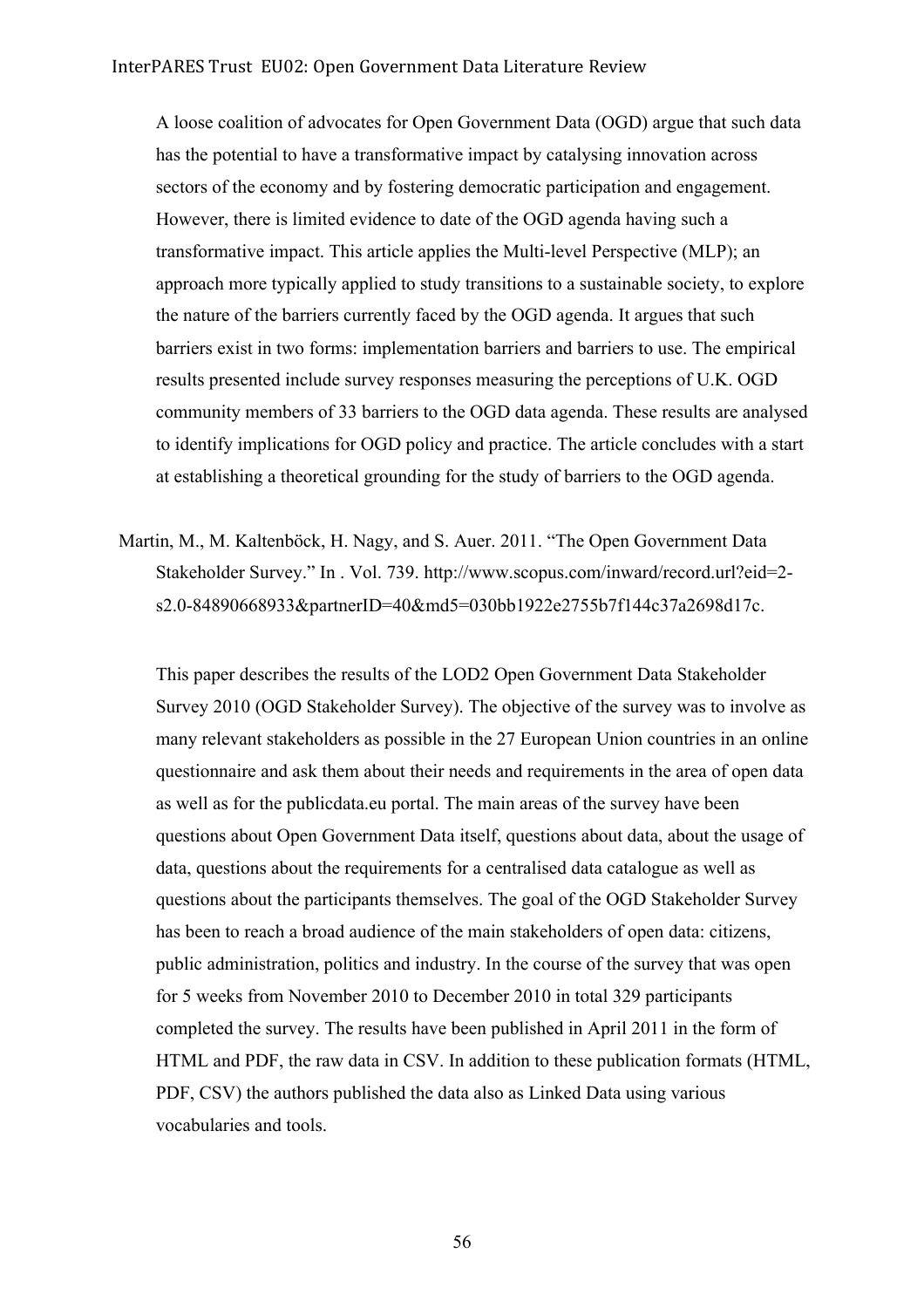Mccusker, J. P., T. Lebo, C. Chang, D. L. Mcguiness, and P. P. Da Silva. 2012. "Parallel Identities for Managing Open Government Data." *Intelligent Systems, IEEE* 27 (3): 55– 62. doi:10.1109/MIS.2012.5.

The article argues that data consumers must be able to trust the data's provenance, and that a descriptive model enables consumers to make informed choices about data sources.

Meijer, Ronald, Peter Conradie, and Sunil Choenni. 2014. "Reconciling Contradictions of Open Data Regarding Transparency, Privacy, Security and Trust." *Journal of Theoretical and Applied Electronic Commerce Research* 9 (3): 32–44. doi:10.4067/S0718-18762014000300004.

While Open Data initiatives are diverse, they aim to create and contribute to public value. Yet several potential contradictions exist between public values, such as trust, transparency, privacy, and security, and Open Data policies. To bridge these contradictions, the authors present the notion of precommitment as a restriction of one's choices. Conceptualized as a policy instrument, precommitment can be applied by an organization to restrict the extent to which an Open Data policy might conflict with public values. To illustrate the use of precommitment, the authors present two case studies at two public sector organizations, where precommitment is applied during a data request procedure to reconcile conflicting values. In this procedure, precommitment is operationalized in three phases. In the first phase, restrictions are defined on the type and the content of the data that might be requested. The second phase involves the preparation of the data to be delivered according to legal requirements and the decisions taken in phase 1. Data preparation includes amongst others the deletion of privacy sensitive or other problematic attributes. Finally, phase 3 pertains to the establishment of the conditions of reuse of the data, limiting the use to restricted user groups or opening the data for everyone.

Millar, L. 2011. "Managing Open Government Data." In *Government Information Management in the 21st Century: International Perspectives*, 171–92. Edited by P. Garvin.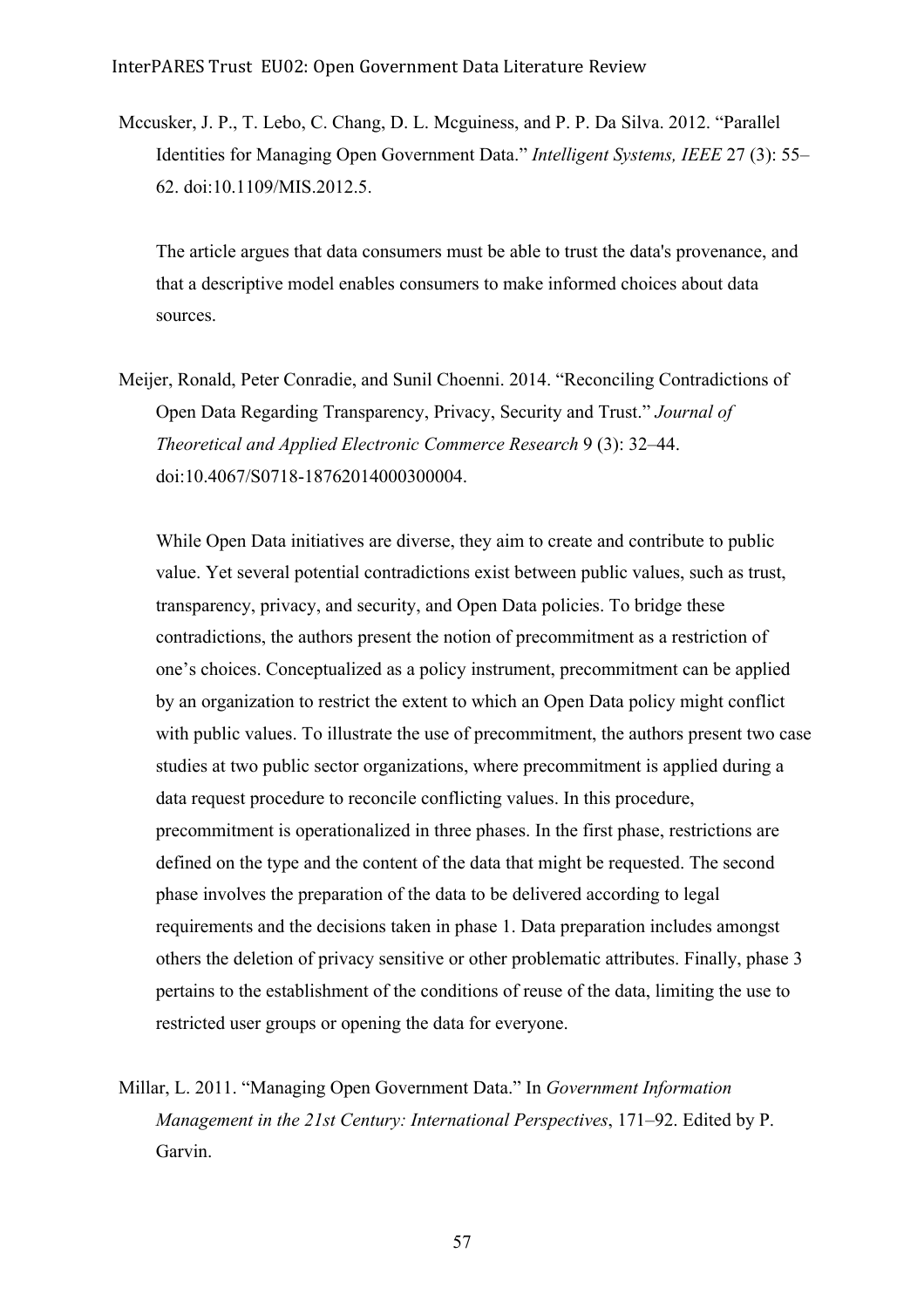Misuraca, Gianluca, and Gianluigi Viscusi. 2014. "Is Open Data Enough?: E-Governance Challenges for Open Government." *International Journal of Electronic Government Research* 10 (1): 18–34. doi:10.4018/ijegr.2014010102.

The article aims to investigate how key e-Governance dimensions related to openness, such as transparency and accountability, which are a necessary condition for reaching a high maturity of e-Government, may not be sufficient for open government. For this purpose, an interpretative framework to identify country attitudes towards Open Government is proposed and it is applied to two cases drawn from different legal, cultural and organisational backgrounds. Among the key findings of the article, the 'attitudes mapping' resulting from the application of the interpretative framework to the case studies points out the key role of different governance traditions in the path towards open government.

Morando, Federico. 2013. "Legal Interoperability: Making Open Government Data Compatible with Businesses and Communities." *JLIS.it* 4 (1).

"Legal interoperability" could be defined as the possibility of legally mixing data coming from different sources (including governmental data, data generated by online communities and data held by private parties). Legal interoperability is similar to technical interoperability, since it is a prerequisite for mixing data and create new knowledge or services. But it also has its own peculiarities, for instance because it could be achieved simply choosing the appropriate licensing scheme, but also because self-help mechanisms which could - at a certain price - guarantee technical interoperability to third parties cannot (lawfully) solve legal interoperability issues. In the mid/long run, legal interoperability could be achieved through the evolution of legal frameworks in order to harmonize the landscape of Government Data. In the short term, the shortcomings generated by diversified legal frameworks may be alleviated through the careful choice of copyright licenses. The presentation will focus on the latter aspects, discussing existing public licenses (such as the Creative Commons and Open Data Commons ones), representing a de facto standard in this domain, and the main open data licenses developed by European governments (e.g. the Open Government Licenses in the UK, the French License Ouverte or the Italian Open Data License).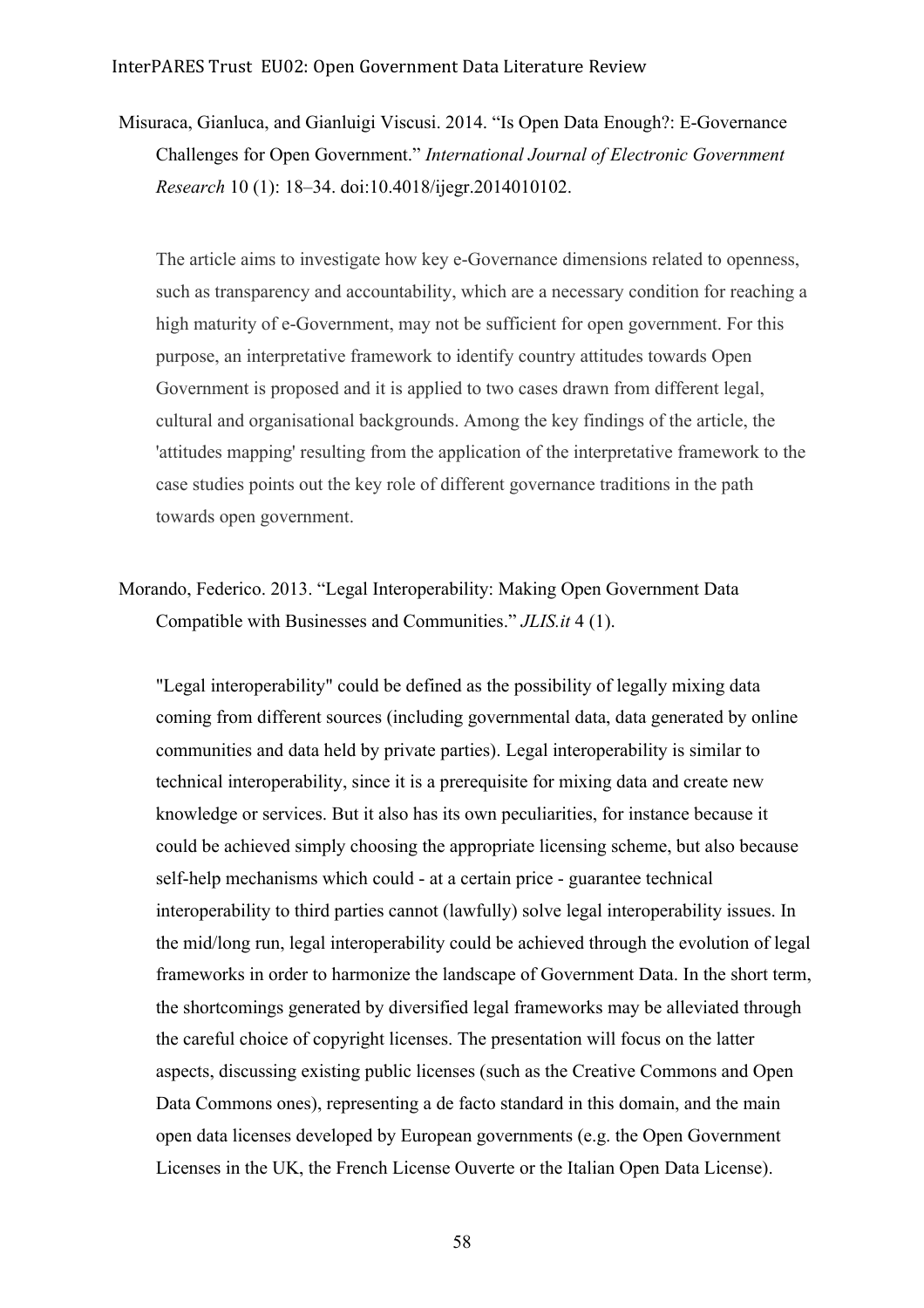mysociety.org. 2015a. "FixMyStreet." *FixMyStreet*. Accessed November 23. https://www.fixmystreet.com/.

The UK's first nationwide resource for reporting local problems (such as fly-tipping or broken street paving), Fix My Street allows users to report problems either through entering the postcode of the area they encountered the issue, matched using data from the Ordinance Survey, or by allowing the website and/or application to have access to their location through geographical mapping data. A report, which users can augment with photographs, is passed to the responsible body for resolution, and published online. The postcode mechanism also allows for users to see all the problems that have been reported within a specific area, allowing for communal awareness and support. If users opt to create an account on the website, they are then given the option to view a resource of all reports that they have filed. Fix My Street, which is run by the charity mySociety, also offers a bespoke service for local government, which integrates the tool with existing websites. Currently, several UK councils have partnered with Fix My Street, including Stevenage, Bromley, Barnet, Oxfordshire, Hart, East Sussex and Greenwich.

———. 2015b. "TheyWorkForYou." Accessed November 23. http://www.theyworkforyou.com.

Run by the charity mySociety since 2006, They Work For You uses data from the UK Parliament and presents it digitally in an understandable and accessible manner. Users supply a postcode (matched using data from the Ordinance Survey), and are taken to the record for their Member of Parliament, Member of Scottish Parliament or Member of the Legislative Assembly (Northern Ireland). Each parliamentarian page contained information regarding votes, recent appearances, a parliamentarian profile and statistics, as well as a database of speeches. Users can also create alerts for specific members, or for particular issues, and will be emailed when either the individual or issue are mentioned within Parliament.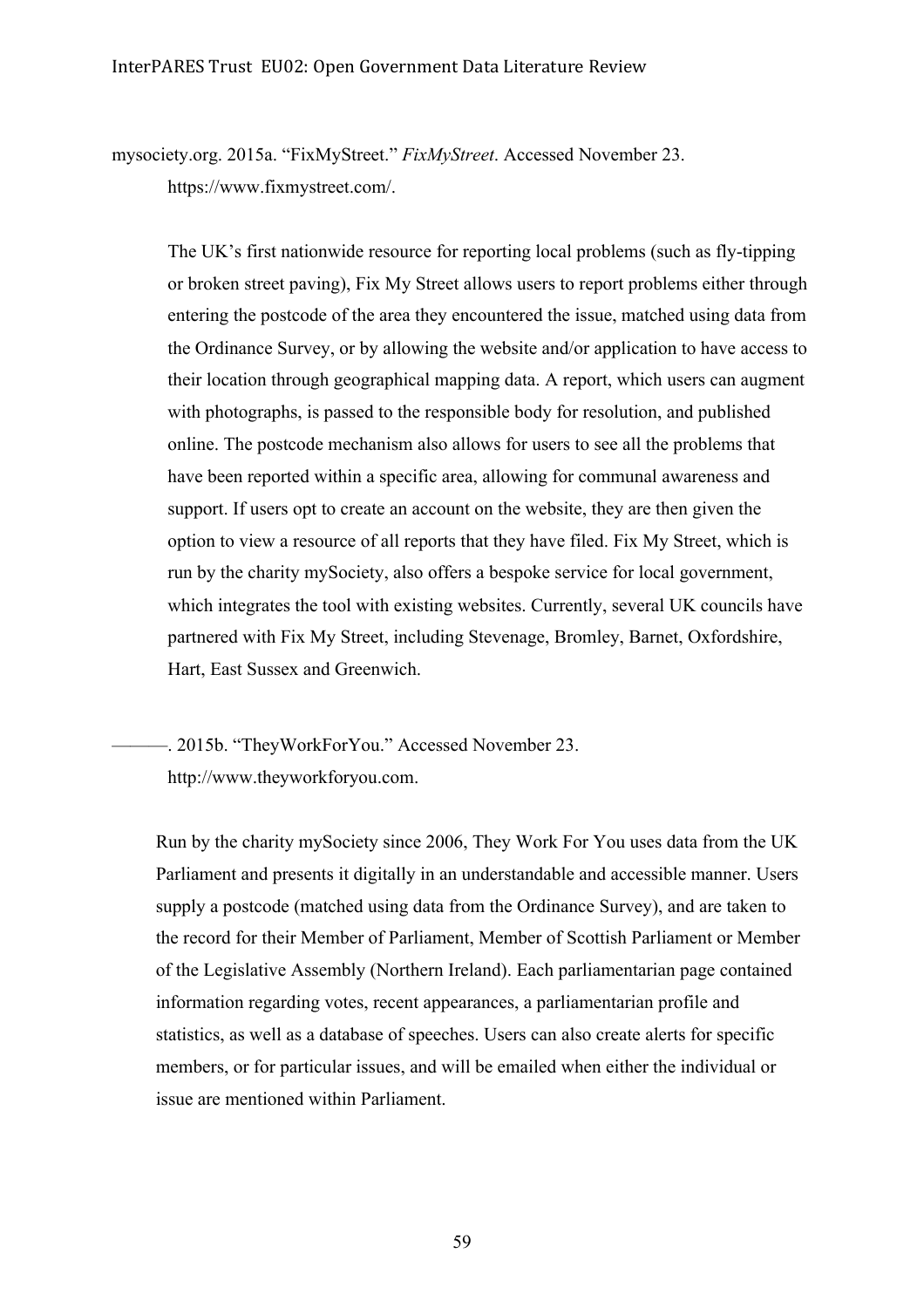NHS England. 2015. "NHS Citizen." *NHS Citizen*. Accessed November 23. https://www.nhscitizen.org.uk/.

A partnership between the National Health Service (NHS) in England, the Tavistock Institute, Involve, the Democratic Society and Public-i, NHS Citizen is a national programme, which aims to get citizens of the UK involved with the NHS as owners, enabling them to influence NHS decision making. The platform allows users to post ideas on an online forum, 'NHS Citizen Gather,' or using the initiative's Facebook and Twitter pages. From here, 10 ideas are taken forward to go before a Citizen's Jury, consisting of 15 members of the public. Five ideas will then be taken forward to NHS Assembly Meetings, to be held twice yearly. NHS Citizen cites the importance of citizens as its primary data source, as asserted in the project's method statement, where citizen's engagement and ideas are posited as 'evidence' for refinement.

Novais, T., J.P. De Albuquerque, and G.S. Craveiro. 2013. "An Account of Research on Open Government Data (2007- 2012): A Systematic Literature Review." In *Electronic Government and Electronic Participation: Joint Proceedings of Ongoing Research of IFIP EGOV and IFIP ePart 2013, Bonn : Gesellschaft für Informatik (GI), 2013*, P-221:76–83. http://www.scopus.com/inward/record.url?eid=2-s2.0- 84918551984&partnerID=40&md5=8b722dd21af1f1c3743202eaeaae389d.

Open Government Data (OGD) is a government policy that is being increasingly adopted by several countries around the world. Despite its growing acceptance, there are still several difficulties both in making OGD available and ensuring it is used effectively by society. A growing body of knowledge has been produced in the last few years in the e-government scientific community to address these problems. This paper conducts a systematic literature re-view on the question of OGD, which is aimed at outlining a knowledge base of the existing scientific literature on OGD produced in the period 2007-2012 that is available in the on-line databases of relevant scientific societies (ACM, AIS, IEEE). In doing so, the paper provides an overview of this knowledge base, and maps out the different research approaches that are being adopted to study OGD, its geographical scope and the application domain they refer to. The results indicate the need of broadening the geographic coverage of OGD studies and also of deepening the discussion of quality criteria for assessing open data.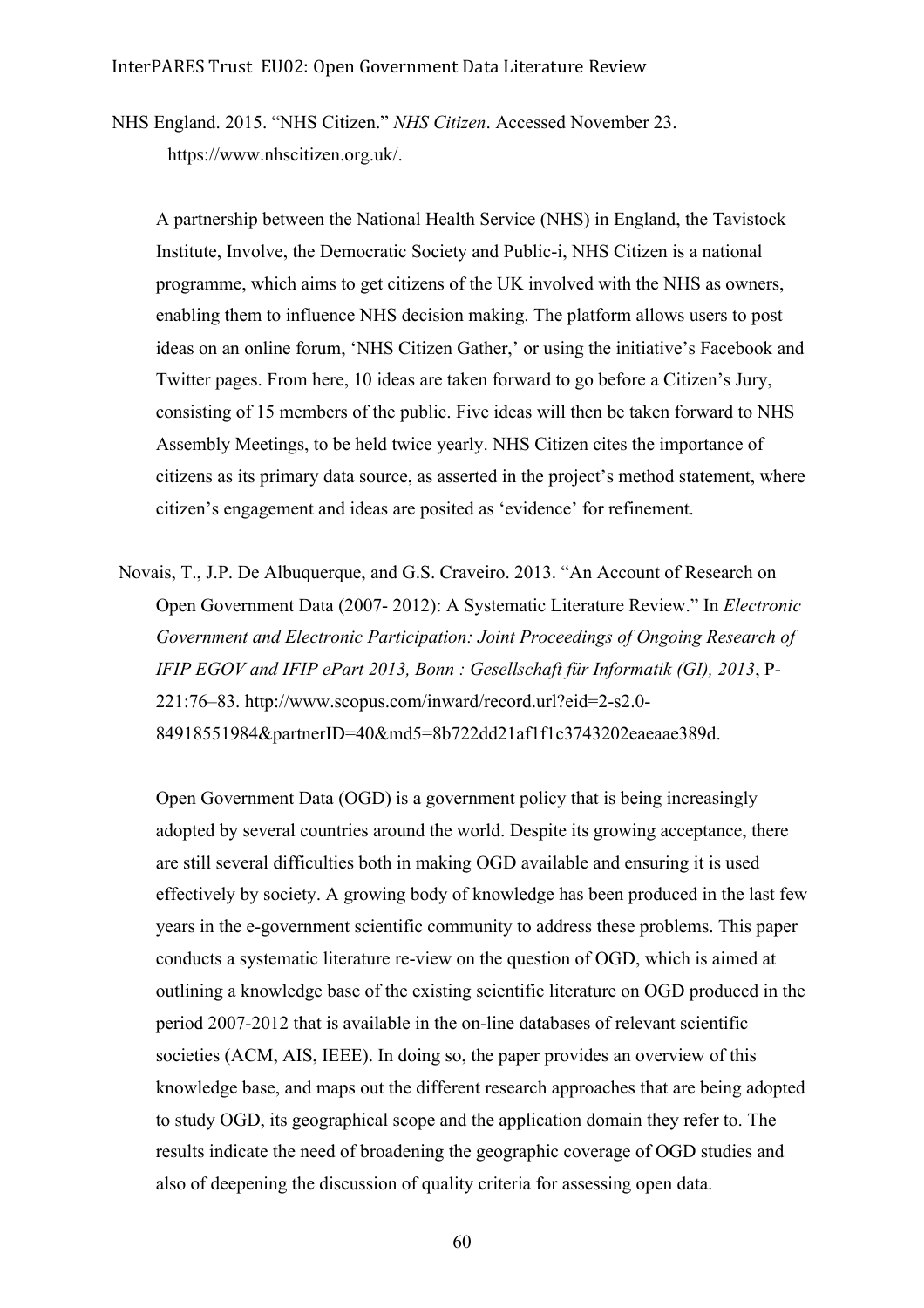Parycek, Peter, Johann Hochtl, and Michael Ginner. 2014. "Open Government Data Implementation Evaluation." *Journal of Theoretical and Applied Electronic Commerce Research* 9 (2): 80–99. doi:10.4067/S0718-18762014000200007.

This paper analyses the implementation of the Open Government Data strategy and portal of the City of Vienna. This evaluation is based on qualitative interviews and online polls after the strategy was implemented. Two groups of users were involved in the evaluation: internal target groups (employees and heads of department in the City of Vienna's public administration departments) and external stakeholders (citizens, business representatives, science and research, journalists). Analysed aspects included the present organizational processes, the benefits (to business and society), and requirements for future Open Government Data initiatives. This evaluation reveals success factors which accompanied the implementation: the clear definition of responsibilities and the implementation along a process model, the integration of the Open Government Data platform into existing Content Management Systems, the evaluation of the Open Government Data initiative very shortly after its inception. Based on the theoretical and empirical findings, recommendations for future Open Government Data strategies are made which target the local authority and would require action on the federal level such as Creative Commons Attribution License as the default for subsidy funds or public relation measures carried out directly by the data providing departments.

Petychakis, Michael, Olga Vasileiou, Charilaos Georgis, Spiros Mouzakitis, and John Psarras. 2014. "A State-of-the-Art Analysis of the Current Public Data Landscape from a Functional, Semantic and Technical Perspective." *Journal of Theoretical and Applied Electronic Commerce Research* 9 (2): 7–8. doi:10.4067/S0718-18762014000200004.

Open Government Data initiatives and particularly Open Government Data portals have proliferated since the late 2000's. A comprehensive analysis of the capabilities and potential of these initiatives is currently missing from the recent research literature. In order to address this gap, the paper at hand aims towards analysing the landscape of Open Governmental Data in the European Union from a functional, semantic and technical perspective. The research focused on the collection and categorization of an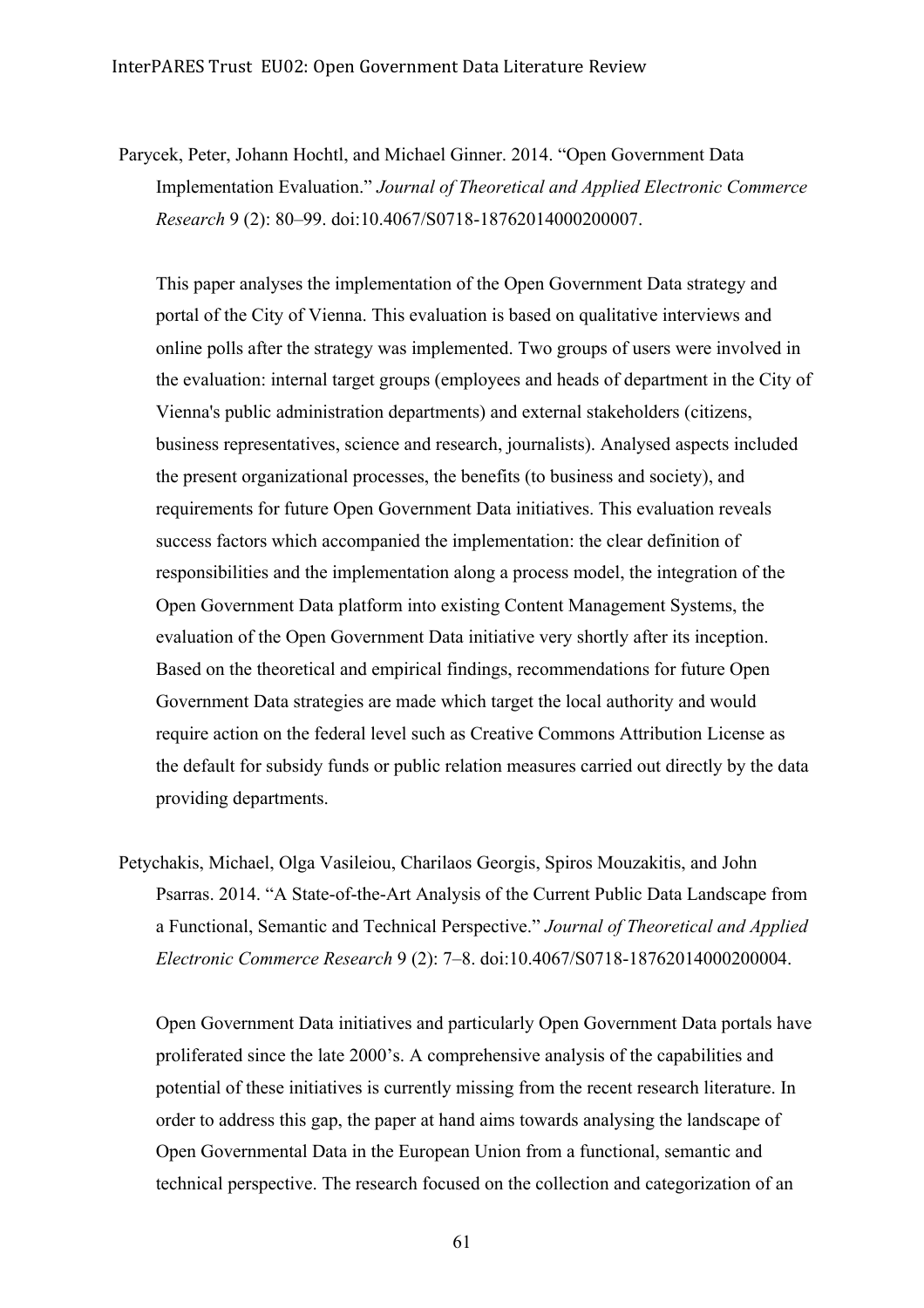## InterPARES Trust EU02: Open Government Data Literature Review

indicative number of public data sources for each of the 27 European Union countrymembers through investigating their services and characteristics. By modelling and classifying the data sources according to their key attributes, the authors were able to proceed to their statistical analysis and assessment in terms of their content, licensing, multilingual support, acquisition, ease of access, provision and data format. The results portray the current quality of Public Sector Information infrastructures and highlight what still needs to be done in order to make public data truly open and readily available for researchers, citizens, companies and innovation in general.

Radchenko, Irina, and Anna Sakoyan. 2014. "The View on Open Data and Data Journalism: Cases, Educational Resources and Current Trends." In *Analysis of Images, Social Networks and Texts*, edited by D. I. Ignatov, M. Y. Khachay, A. Panchenko, N. Konstantinova, and R. E. Yavorskiy, 436:47–54.

This article describes trends of open data development and a new discipline, which was formed largely due to the fact that the data have become available and open on the Internet. The authors provide a brief overview of the main directions in the development of open data and data journalism: educational projects, interaction with the community of developers using data management platforms, development of business community on open data basis. The article also discusses Russian educational projects dealing with open data and data journalism.

Rozell, Eric, John Erickson, and Jim Hendler. 2012. "From International Open Government Dataset Search to Discovery: A Semantic Web Service Approach." In *Proceedings of the 6th International Conference on Theory and Practice of Electronic Governance*, 480-81. ACM Press. doi:10.1145/2463728.2463827.

In this poster, the authors present the International Open Government Dataset Search (IOGDS). IOGDS is a faceted browsing interface for searching over more than one million open government datasets from around the world. The authors present ongoing research and development towards the improved discovery and access to open government data. IOGDS has been designed around S2S, a framework for constructing user interfaces over Semantic Web services. The authors discuss how the Web service abstraction layer in the S2S framework can be extended to support the use of external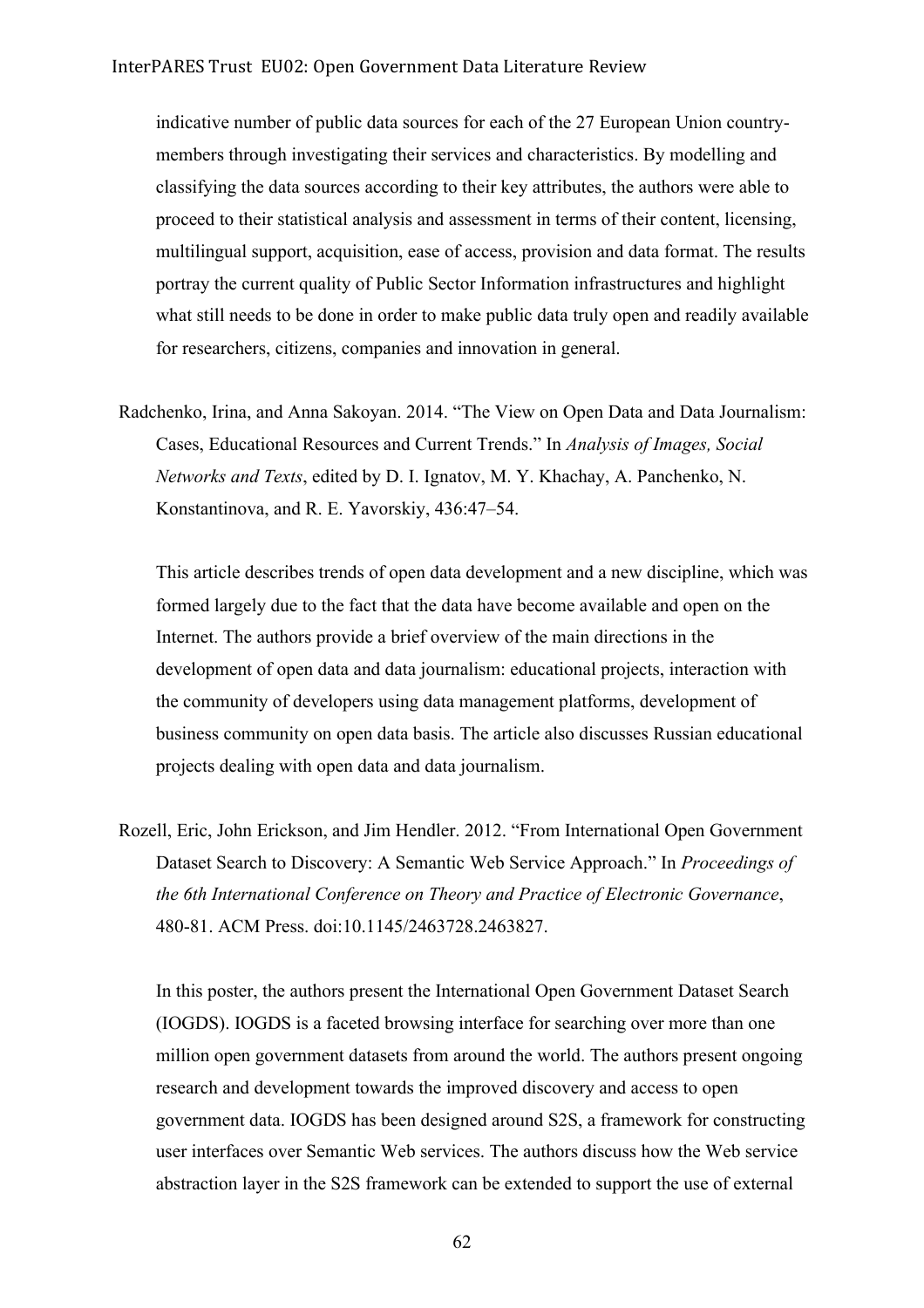vocabularies to aid in the discovery of open government datasets. The authors also discuss how the S2S framework can provide localization and context for non-expert users to improve the accessibility of open government data.

Sayogo, Djoko Sigit, Theresa A. Pardo, and Meghan Cook. 2014a. "A Framework for Benchmarking Open Government Data Efforts." Edited by R. H. Sprague. *2014 47th Hawaii International Conference on System Sciences (hicss)*, 1896–1905. doi:10.1109/HICSS.2014.240.

This paper presents a preliminary exploration on the status of open government data worldwide as well as in-depth evaluation of selected open government data portals. Using web content analysis of the open government data portals from 35 countries, this study outlines the progress of open government data efforts at the national government level. This paper also conducted in-depth evaluation of selected cases to justify the application of a proposed framework for understanding the status of open government data initiatives. This paper suggest that findings of this exploration offer a new-level of understanding of the depth, breath, and impact of current open government data efforts. The review results also point to the different stages of open government data portal development in term of data content, data manipulation capability and participatory and engagement capability. This finding suggests that development of open government portal follows an incremental approach similar to those of e-government development stages in general. Subsequently, this paper offers several observations in terms of policy and practical implication of open government data portal development drawn from the application of the proposed framework.

Serra, Lluís Esteve Casellas. 2014. "The Mapping, Selecting and Opening of Data: The Records Management Contribution to the Open Data Project in Girona City Council." *Records Management Journal* 24 (2): 87–98. doi:10.1108/RMJ-01-2014-0008.

This paper aims to share the contribution of records managers to the Open Government in the City Council of Girona (Catalonia), based on the strategy of participation in the Open Data project. The contribution of the Records Management Department is to facilitate locating data sets and to be responsible for the data selection processes. Records Management allows a first global identification of the functions, activities and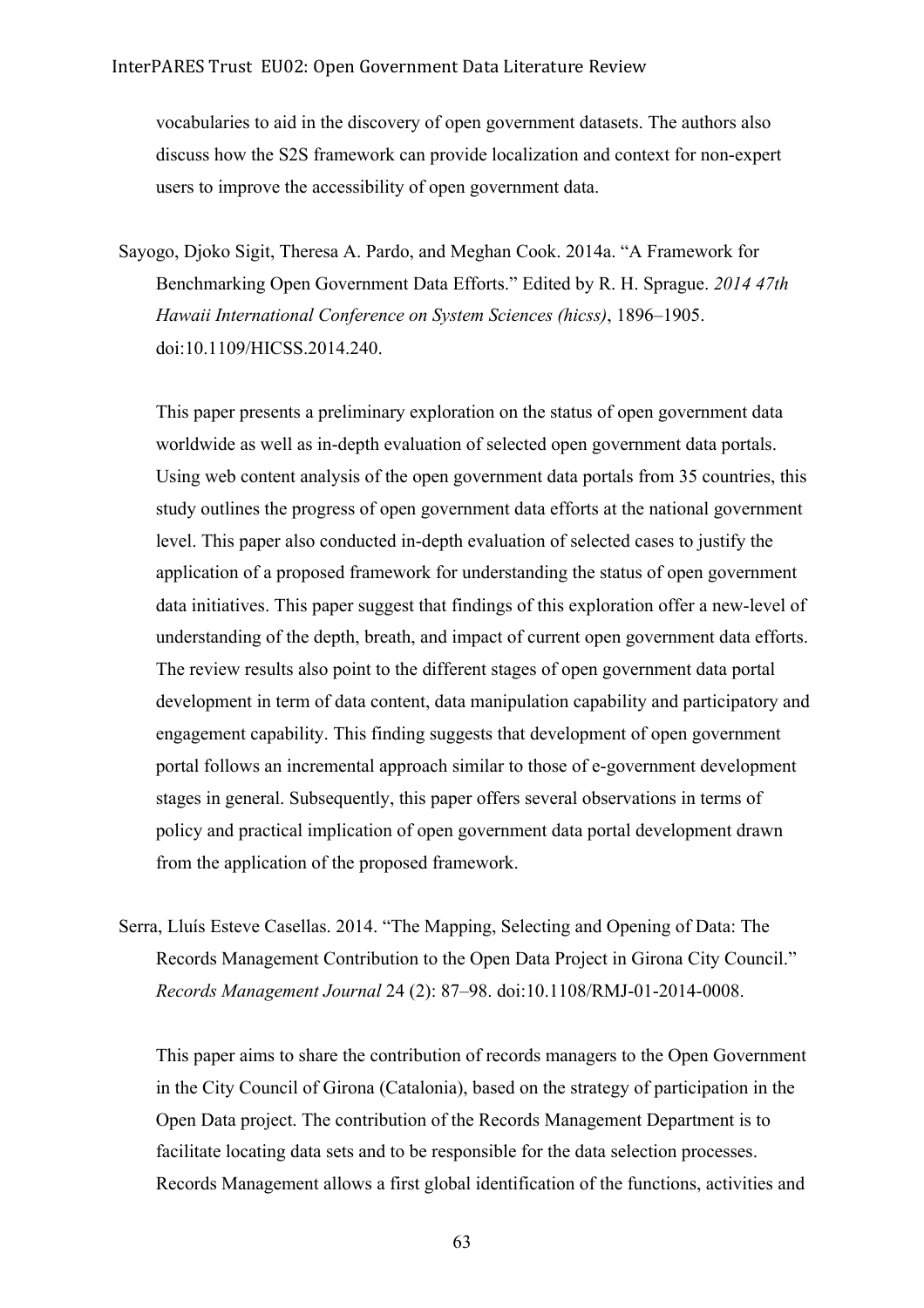producers, using the Records Classification Scheme and the General Register of Case Files. In addition, it can obtain a greater detail of information using the Application Catalogue and the Register of Personal Data Files. Records Management can contribute to data selection in the Open Data projects by the appraisal of data, also taking into consideration functions and records of the organization. At the same time, Open Data projects could reinforce the strategies of records preservation in databases, because the same extraction processes could be shared. In addition, Open Data projects could mean an opportunity for Historical Archives if they take charge of the maintenance of the Open Data Archive. This could be relevant in the future for the transformation of data from information systems into documentary heritage. The opening of the city's Open Government portal is scheduled for the beginning of 2014. Thus, it is necessary to consider this work as a work in progress. This work is a specific case study of the contribution of Records Management to the Open Data projects; its proposals and reflections have been made from a very practical point of view.

Shadbolt, Nigel, and Kieron O'Hara. 2013. "Linked Data in Government." *Ieee Internet Computing* 17 (4): 72–77.

Government data is powerful, plentiful, and relevant to citizens' concerns. Making it open supports transparency, crowdsourced data enhancement, and innovative service development. The authors review the state of linked open government data, in the context of the potential for the publishing organizations and the Linked Data Web itself, as well as the administrative and political issues raised.

Solar, Mauricio, Gastón Concha, and Luis Meijueiro. 2012. "A Model to Assess Open Government Data in Public Agencies." In *Electronic Government*, edited by Hans J. Scholl, Marijn Janssen, Maria A. Wimmer, Carl Erik Moe, and Leif Skiftenes Flak, 7443:210–21. Berlin, Heidelberg: Springer Berlin Heidelberg. http://link.springer.com/10.1007/978-3-642-33489-4\_18.

In this article a maturity model is proposed, named OD-MM (Open Data Maturity Model) to assess the commitment and capabilities of public agencies in pursuing the principles and practices of open data. The OD-MM model has a three level hierarchical structure, called domains, sub-domains and critical variables. Four capacity levels are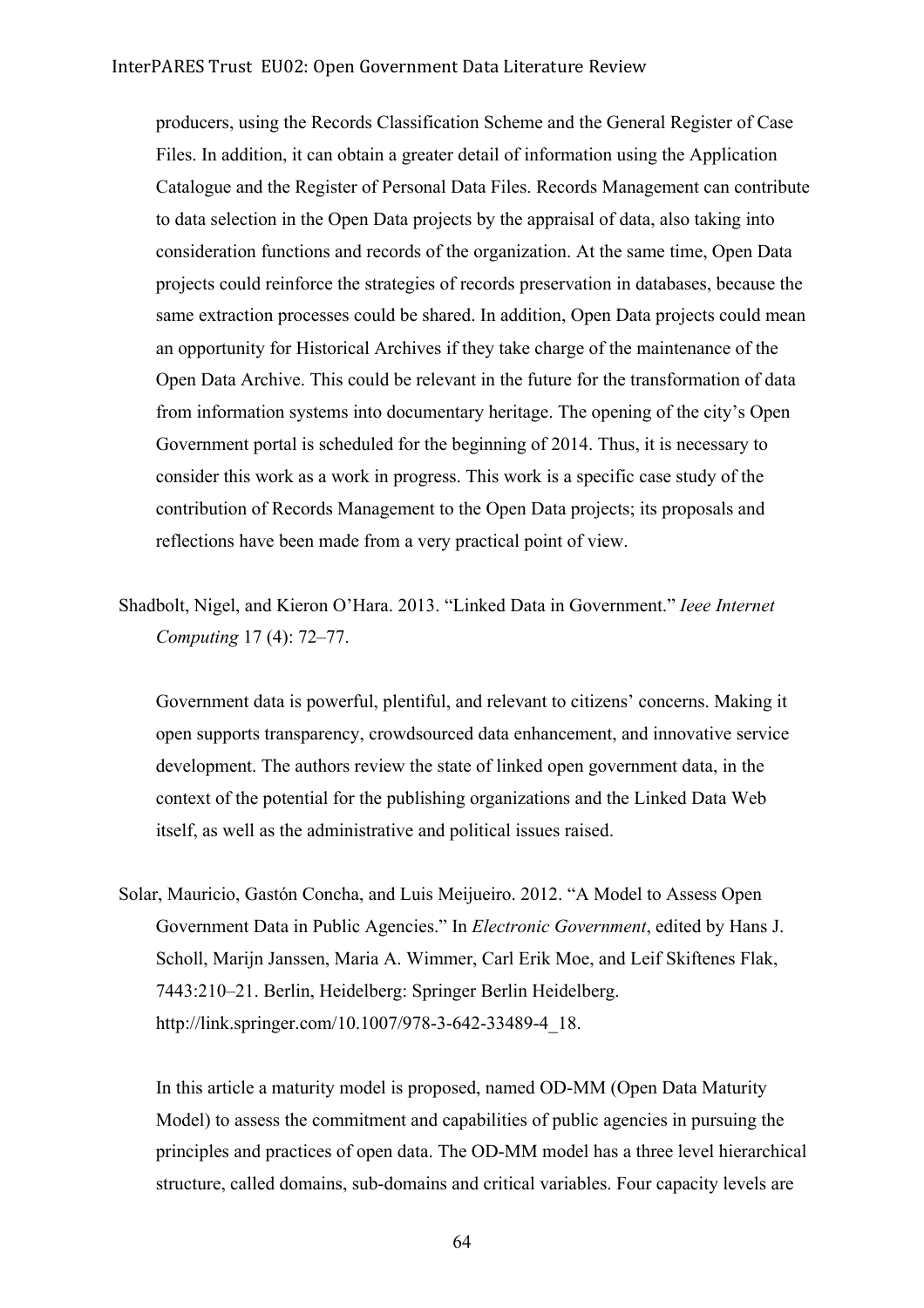defined for each of the 33 critical variables distributed in nine sub-domains in order to determine the organization maturity level. The model is a very valuable diagnosis tool for public services, given it shows all weaknesses and the way (a roadmap) to progress in the implementation of open data.

Thurston, Anne. 2012. "Trustworthy Records and Open Data." *The Journal of Community Informatics* 8 (2). http://ci-journal.net/index.php/ciej/article/view/951.

The Open Data movement has assumed that that accurate data is available to demonstrate government expenditure and actions. However, in many countries, the records of government policies, activities and transactions that should provide the basis for a large proportion of government data are incomplete, inaccurate or inaccessible. This will result in inaccurate data. This paper suggests that alongside the enthusiasm for Open Data, there needs to be parallel attention to ensuring that government records are managed as the evidence base for Open Government. The paper explores key records issues that will affect Open Data and draws attention to the value of international records management standards.

Thurston, Anne. 2015. "Managing Records and Information for Transparent, Accountable and Inclusive Governance in the Digital Environment: Lessons from Nordic Countries." World Bank.

This set of three case studies explores the intersection of openness, digital governance, and high quality information in Estonia, Finland, and Norway with the aim of identifying lessons that will support the same objectives in lower resource countries. Openness, a key aspect of the international agenda for increasing transparency and accountability, for reducing public sector corruption, and for strengthening economic performance, rests on the principle that citizens have a right to know what their governments are doing and to benefit from using government information. Goals for open, accountable, and inclusive governance rest on the assumption that trustworthy information is available and can be shared meaningfully through strategies for digital governance. This assumption needs to be examined. Does reliable and complete information exist across lower resource countries? Can it be accessed readily? Will it survive through time?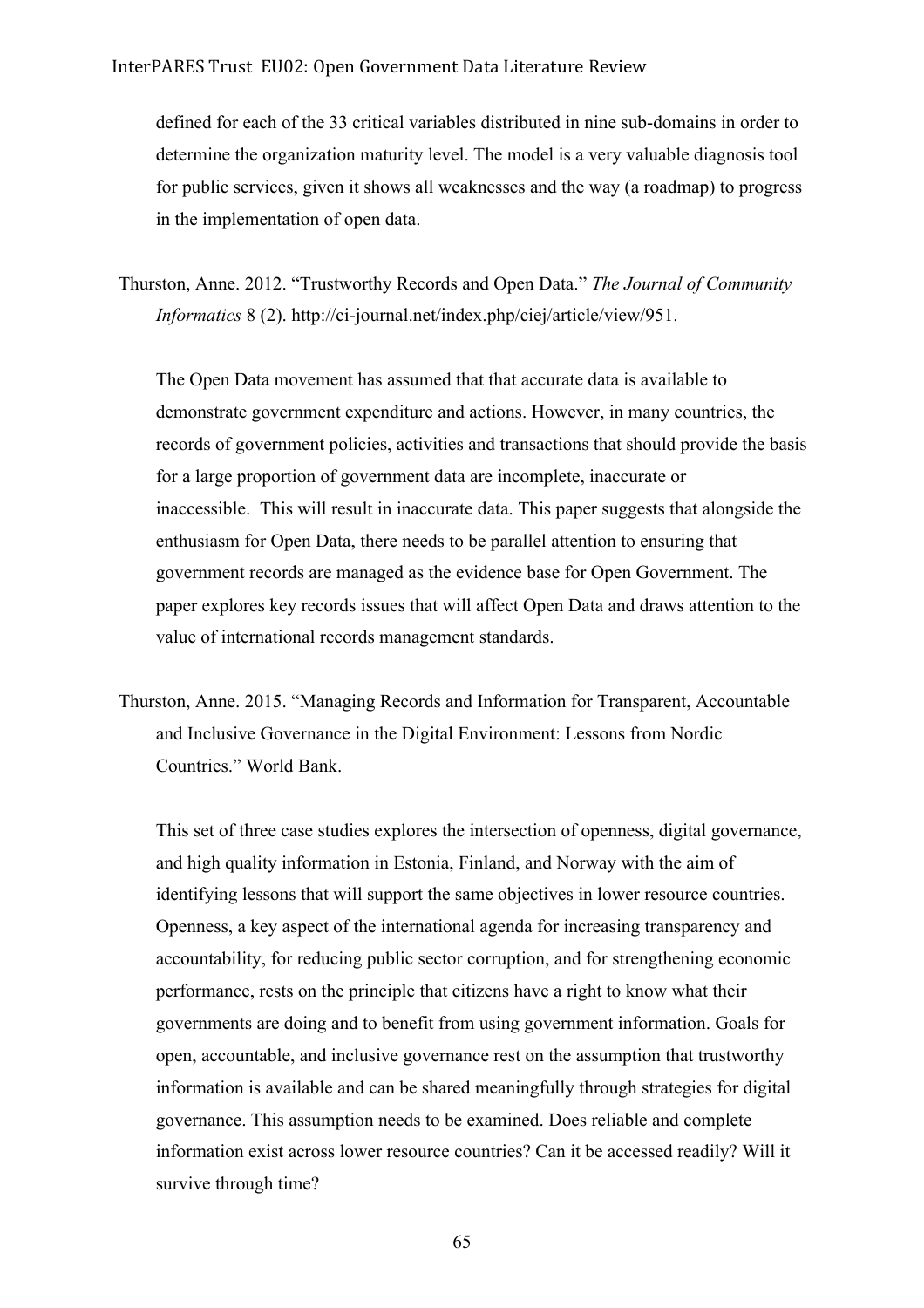Todesco, B., B. Blume, A. Zancanaro, J.L. Todesco, and F. Gauthier. 2013. "Linked Open Government Data Research Panorama." In *Proceedings of the International Conference on Knowledge Engineering and Ontology Development, Vilamoura, Algarve, Portugal, 19-22 September, 2013*, 278–85. http://www.scopus.com/inward/record.url?eid=2-s2.0- 84887792330&partnerID=40&md5=5696cbff152134ca0c94542a13025ee2.

In order to increase transparency and civic participation, governments around the world sought ways to open their data and allow both to itself as to companies and the civil population a greater share in the maintenance, surveillance and optimization of the services provided. To this end, using a technology called linked data (LD), the data released by governments became easier to be understood and properly used by humans and machines alike, thus creating what today is called linked open government data (LOGD). The purpose of this article is to present the state of art of the research in LOGD through bibliometric research, ultimately presenting a feedback on the matter.

Transparent Chennai. 2015. "Transparent Chennai." Accessed 23 November 2015. http://www.transparentchennai.com/.

Transparent Chennai marries data created for governmental purposes and user generated content to advocate for issues facing citizens of Chennai, and in particular, issues facing the poor. Available in both English and Tamil, Transparent Chennai creates maps and datasets, with the aim of enabling the area's poor to have a greater voice within planning and city governance. The site uses mapping data, provided through Google, which can be overlaid with a variety of datasets, from user-generated data (such as the location of slum eviction sites) to governmental data, such as the location of ward boundaries.

Ubaldi, Barbara. 2013a. *Open Government Data: Towards Empirical Analysis of Open Government Data Initiatives / Barbara Ubaldi*. OECD Working Papers on Public Governance, no.22. Paris: OECD Publishing.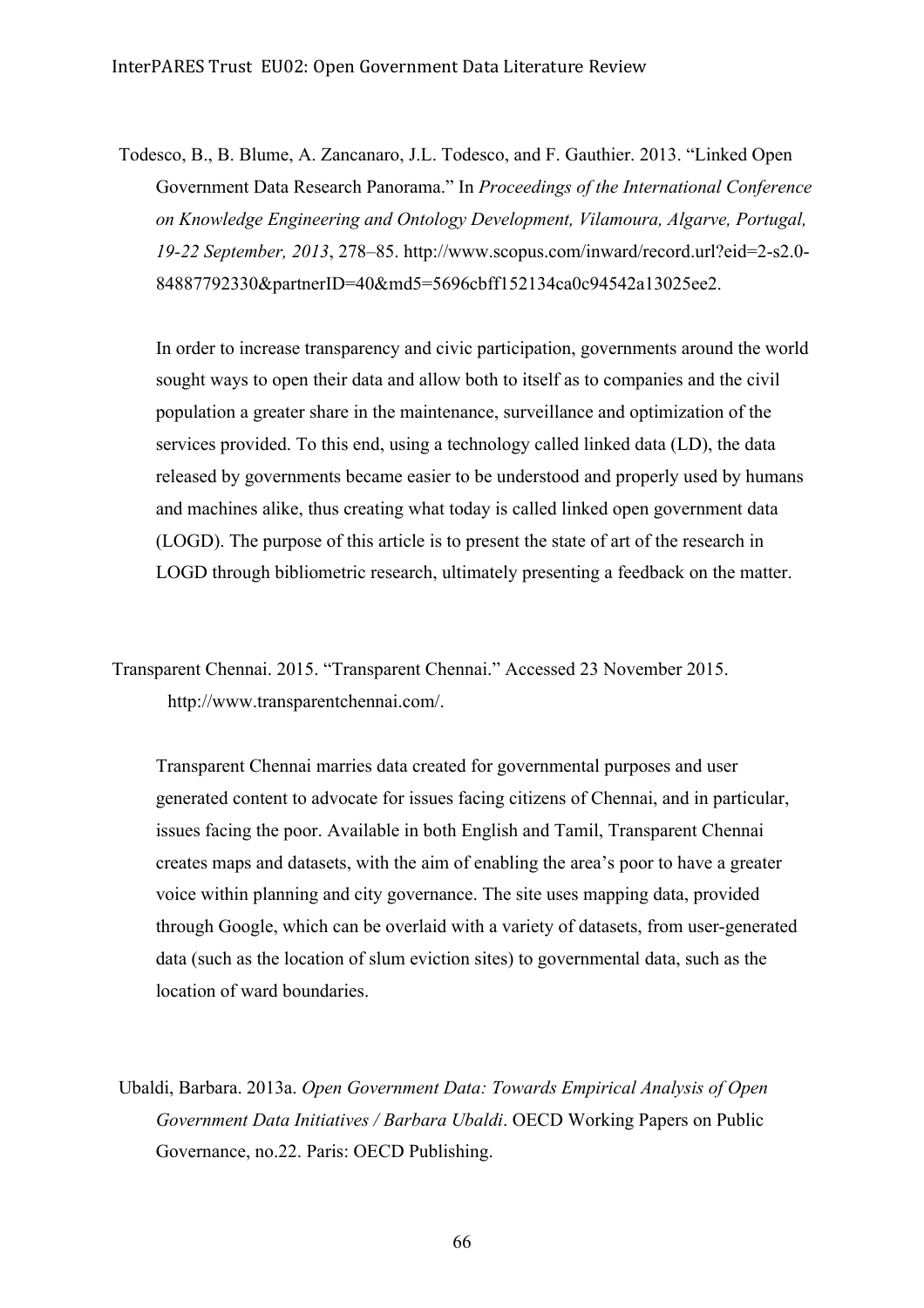Open Government Data (OGD) initiatives, and in particular the development of OGD portals, have proliferated since the mid-2000s both at central and local government levels in OECD and non OECD countries. Understanding the preconditions that enable the efficient and effective implementation of these initiatives is essential for achieving their overall objectives. This is especially true in terms of the role played by OGD in relation to Open Government policies in general. This paper highlights the main principles, concepts and criteria framing open government data initiatives and the issues challenging their implementation. It underlines the opportunities that OGD and data analytics may offer policy makers, while providing a note of caution on the challenges this agenda poses for the public sector. Finally, the overall analysis of key concepts and issues aims to pave the way for an empirical analysis of OGD initiatives. So far, little has been done to analyse and prove the impact and accrued value of these initiatives. The paper suggests a methodology comprising an analytical framework for OGD initiatives (to be applied to ex post and ex ante analysis of initiatives) and a related set of data to be collected across OECD countries. The application of the analytical framework and the collection of data would enable the acquisition of a solid body of evidence that could ultimately lead to mapping initiatives across OECD countries (i.e. a typography of initiatives) and developing a common set of metrics to consistently assess impact and value creation within and across countries.

Veljković, Nataša, Sanja Bogdanović-Dinić, and Leonid Stoimenov. 2014. "Benchmarking Open Government: An Open Data Perspective." *Government Information Quarterly* 31 (2): 278–90. doi:10.1016/j.giq.2013.10.011.

This paper presents a benchmark proposal for the Open Government and its application from the open data perspective using data available on the U.S. government's open data portal (data.gov). The benchmark is developed over the adopted Open Government conceptual model, which describes Open Government through data openness, transparency, participation and collaboration. Resulting in two measures, that is, one known as the e-government openness index (eGovOI) and the other Maturity, the benchmark indicates the progress of government over time, the efficiency of recognizing and implementing new concepts and the willingness of the government to recognize and embrace innovative ideas.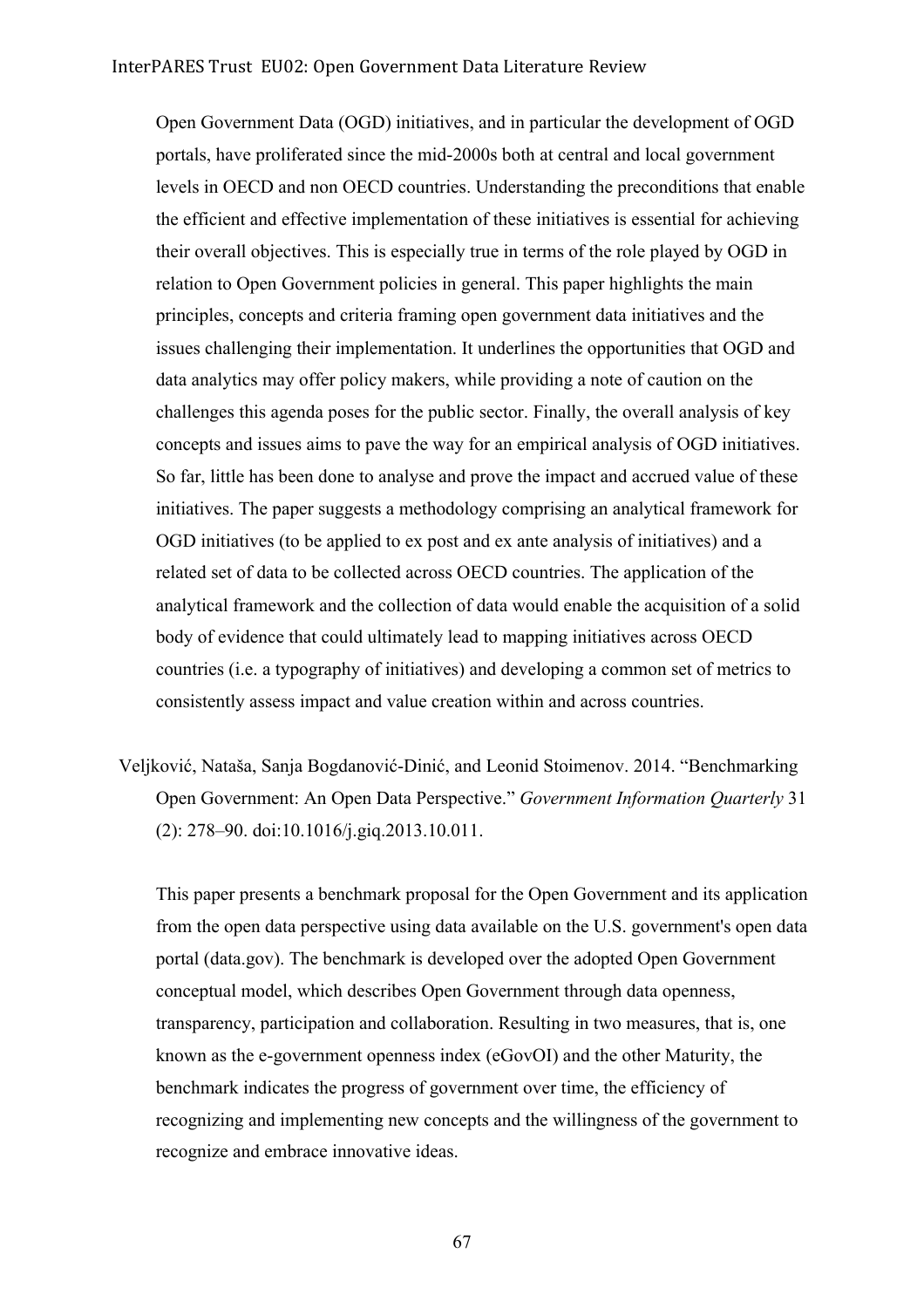Yannoukakou, Aikaterini, and Iliana Araka. 25. "Access to Government Information: Right to Information and Open Government Data Synergy." *Procedia - Social and Behavioral Sciences* 147: 332–40. doi:10.1016/j.sbspro.2014.07.107.

The right to information springs from the right to expression under the notion that in order for an individual to be able to freely express ideas, opinions and thoughts, it should be able to freely formulate them, hence to be very well informed. The Right to Information (RTI) movement focuses on the fact that government information is being collected for the benefit of the public, and not for the benefit of the organisations themselves, and it constitutes the basis of a democratic regime. On the other hand, Open Government Data (OGD) refers to data produced or commissioned by government or government controlled entities, which can be freely used, reused and redistributed by anyone. The core of OGD movement lays into the proactive dissemination of unstructured raw data aiming firstly to innovation and economic growth by exploiting the given data to produce new products with added value, and secondly to accountability and transparency by providing access to data that bears political value on the way governments and administrations work. This paper attempts to present the underlined ideology of these two movements, which have fashioned the access to government information and to substantiate that the way to the future is a oneway street towards the greatest possible dissemination of government information as this can be established by the synergy of RTI and OGD in order to preserve and promote the primary human and political right to receive information so as to be informed and able to freely express opinions, ideas and thoughts.

Yuanming, Yuan, Wu Chanle, and Ai Haojun. 2014. "Application of Linked Open Government Data: State of the Art and Challenges." In *Information Science and Management Engineering, Vols 1-3*, edited by P. Ren and Z. Du, 46:1403–11.

Open government data (OGD) is growing steadily, and it has been a vital communication channel between government and citizens. Government data published by linked data technology can promote transparency and even improve reuse rate of data. The paper describes the related concepts, publishing principles, and advantages of linked government data. It then deeply analyses technology architecture which includes expression layer, compiling layer, interlinking, and browse/query layer on the basis of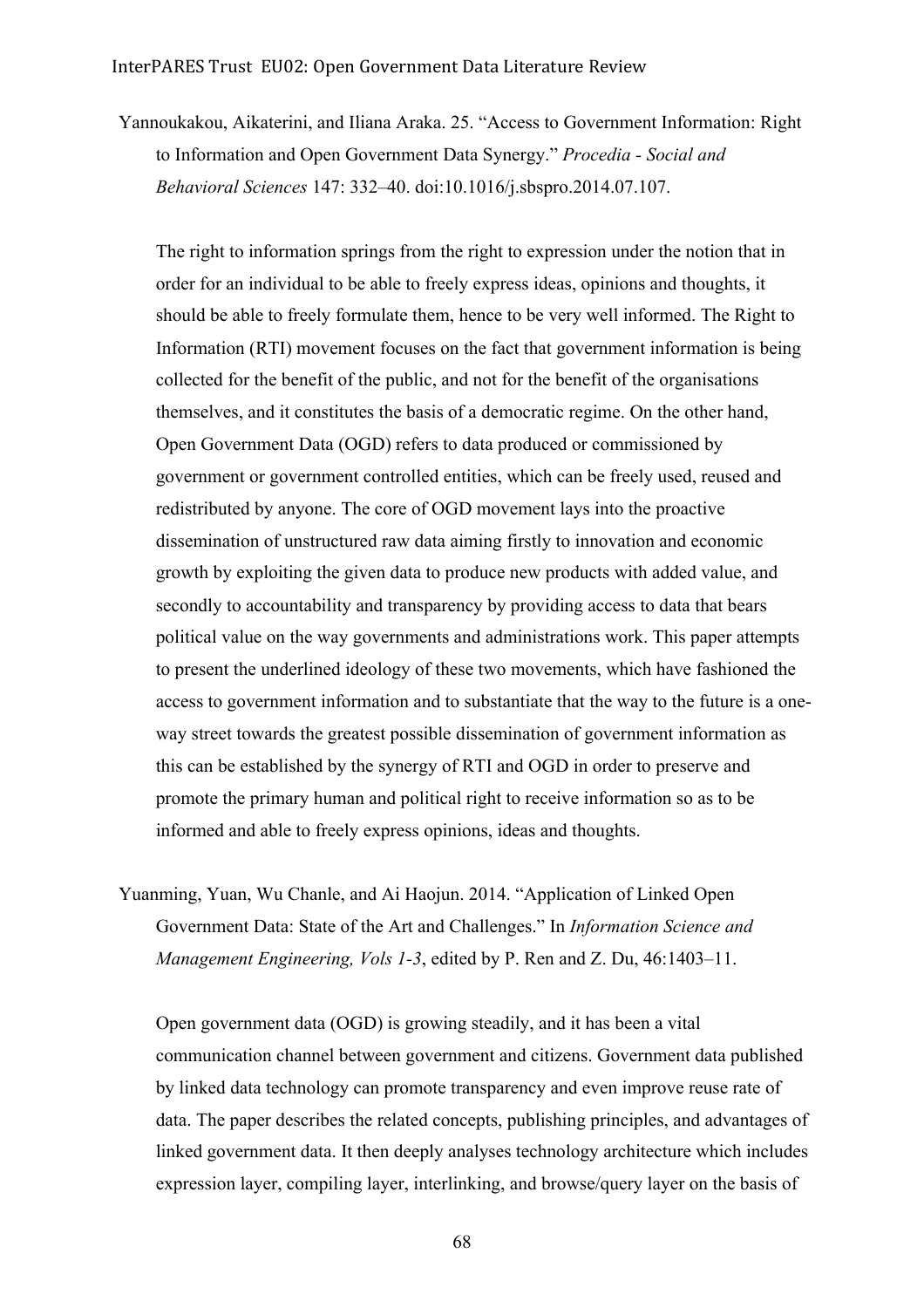related concepts. Following this, the paper summarizes applications of linked government data in the developed countries such as the United States and the United Kingdom.. Finally, it gets a view of applications and challenges of linked government data in China smart city construction.

Zuiderwijk, A. M. G., M. F. W. H. A. Janssen, R. Choenni, R. F. Meijer, and TU Delft: Technology, Policy and Management: Engineering Systems and Services. 2014. "Design Principles for Improving the Process of Publishing Open Data." In . Emerald Group Publishing Limited. http://resolver.tudelft.nl/uuid:1778264b-c15c-49cf-9833 e95f5ec58194.

Governments create large amounts of data. However, the publication of open data is often cumbersome and there are no standard procedures and processes for opening data. This blocks the easy publication of government data. The purpose of this paper is to derive design principles for improving the open data publishing process of public organizations. Action Design Research (ADR) was employed to derive design principles. The literature was used as a foundation, and discussion sessions with civil servants were used to evaluate the usefulness of the principles. Barriers preventing easy and low-cost publication of open data were identified and connected to design principles, which can be used to guide the design of an open data publishing process. Five new principles are 1) start thinking about the opening of data at the beginning of the process, 2) develop guidelines, especially about privacy and policy sensitivity of data, 3) provide decision support by integrating insight in the activities of other actors involved in the publishing process, 4) make data publication an integral, well-defined and standardized part of daily procedures and routines, 5) monitor how the published data are reused. The principles are derived using ADR in a single case. A next step can be to investigate multiple comparative case studies and detail the principles further. The authors recommend using these principles to develop a reference architecture. The design principles can be used by public organizations to improve their open data publishing processes. The design principles are derived from practice and discussed with practitioners. The discussions showed that the principles could improve the publication process. Decreasing the barriers for publishing open government data could result in the publication of more open data. These open data can then be used and stimulate various public values, such as transparency, accountability, innovation,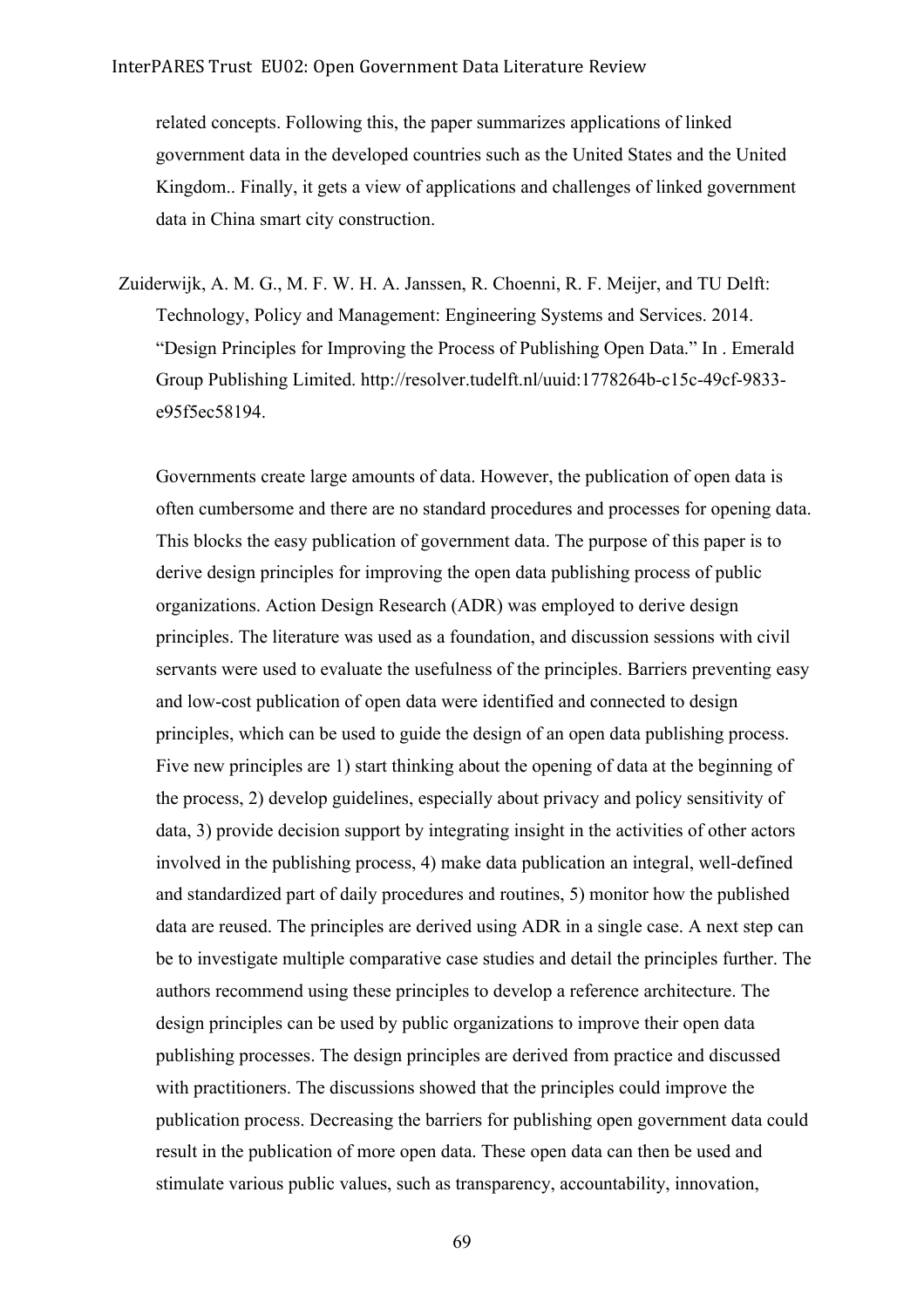economic growth and informed decision and policy-making. Publishing data by public organizations is a complex and ill-understood activity. The lack of suitable business processes and the unclear division of responsibilities blocks publication of open data. This paper contributes to the literature by presenting design principles which can be used to improve the open data publishing process of public sector organizations.

Zuiderwijk, Anneke, and Marijn Janssen. 2014a. "The Negative Effects of Open Government Data - Investigating the Dark Side of Open Data." In *Proceedings of the 15th Annual International Conference on Digital Government Research*, 147–52. ACM Press. doi:10.1145/2612733.2612761.

Reports and research appears to assume that the benefits of open data dominate open data's negative consequences. Moreover, much of the existing research discusses benefits and disadvantages on a high level without providing much detailed insight in the underlying processes. Yet many governments are reluctant to open their data, as they are afraid of possible negative consequences of opening data. The objective of this policy paper is to better understand the aspects of the dark side of open data and contributes to the literature by providing a more realistic perspective on open data. The authors conducted nineteen in depth interviews with public sector officials and data archivists and identified sixteen categories of negative effects. For the dark side inherent to open data efforts the research suggests that a context and dataset dependent decision-making model needs to be made weighing the benefits of open data on the one hand (e.g. creating transparency, the possibility to strengthen economic growth), and the risks and disadvantages of open data (e.g. violating privacy and possible misuse and misinterpretation of data) on the other hand.

———. 2014b. "Open Data Policies, Their Implementation and Impact: A Framework for Comparison." *Government Information Quarterly* 31 (1): 17–29. doi:10.1016/j.giq.2013.04.003.

In developing open data policies, governments aim to stimulate and guide the publication of government data and to gain advantages from its use. Currently there is a multiplicity of open data policies at various levels of government, whereas very little systematic and structured research has been done on the issues that are covered by open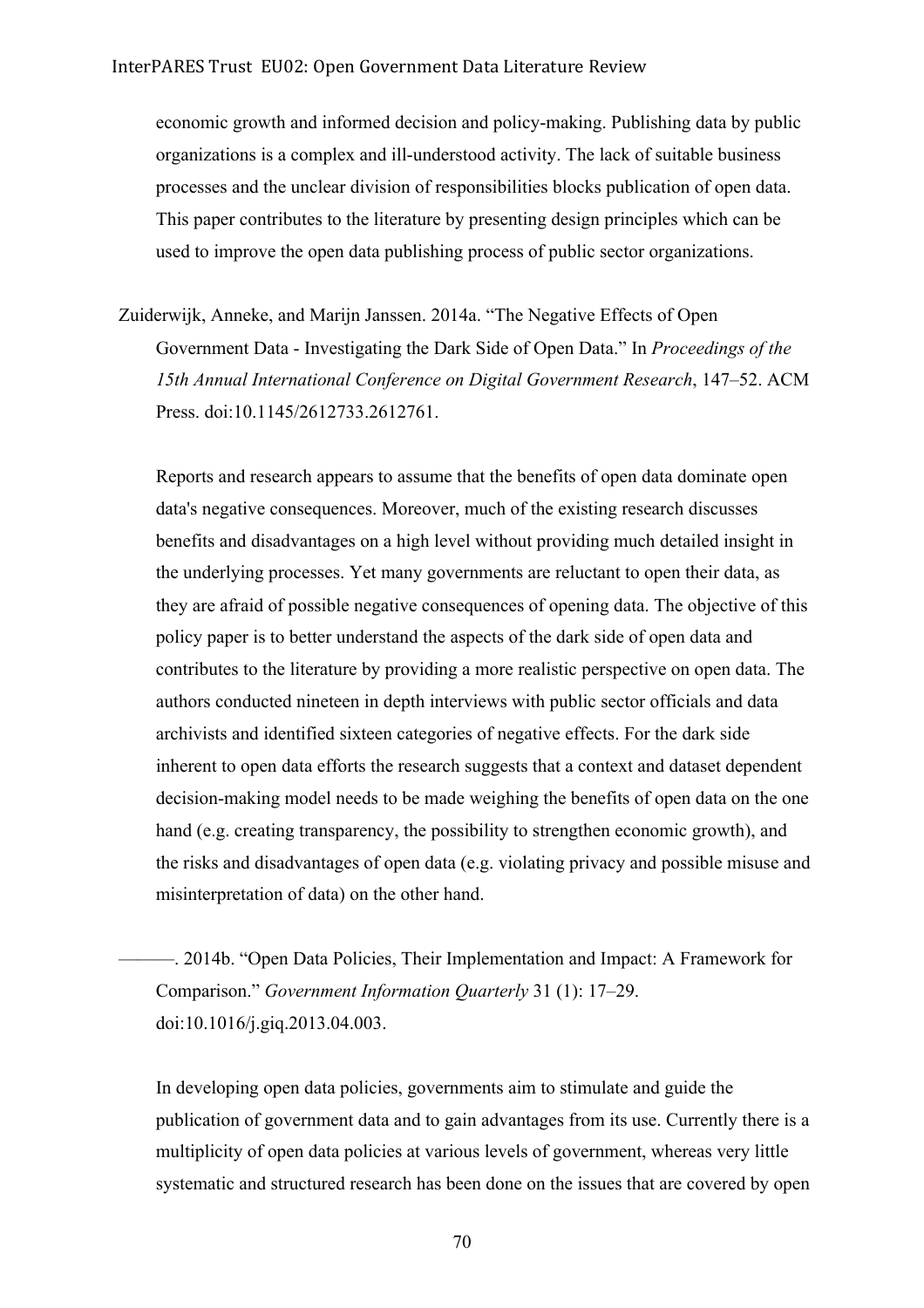data policies, their intent and actual impact. Furthermore, no suitable framework for comparing open data policies is available, as open data is a recent phenomenon and is thus in an early stage of development. In order to help bring about a better understanding of the common and differentiating elements in the policies and to identify the factors affecting the variation in policies, this paper develops a framework for comparing open data policies. The framework includes the factors of environment and context, policy content, performance indicators and public values. Using this framework, seven Dutch governmental policies at different government levels are compared. The comparison shows both similarities and differences among open data policies, providing opportunities to learn from each other's policies. The findings suggest that current policies are rather inward looking, open data policies can be improved by collaborating with other organizations, focusing on the impact of the policy, stimulating the use of open data and looking at the need to create a culture in which publicizing data is incorporated in daily working processes. The findings could contribute to the development of new open data policies and the improvement of existing open data policies.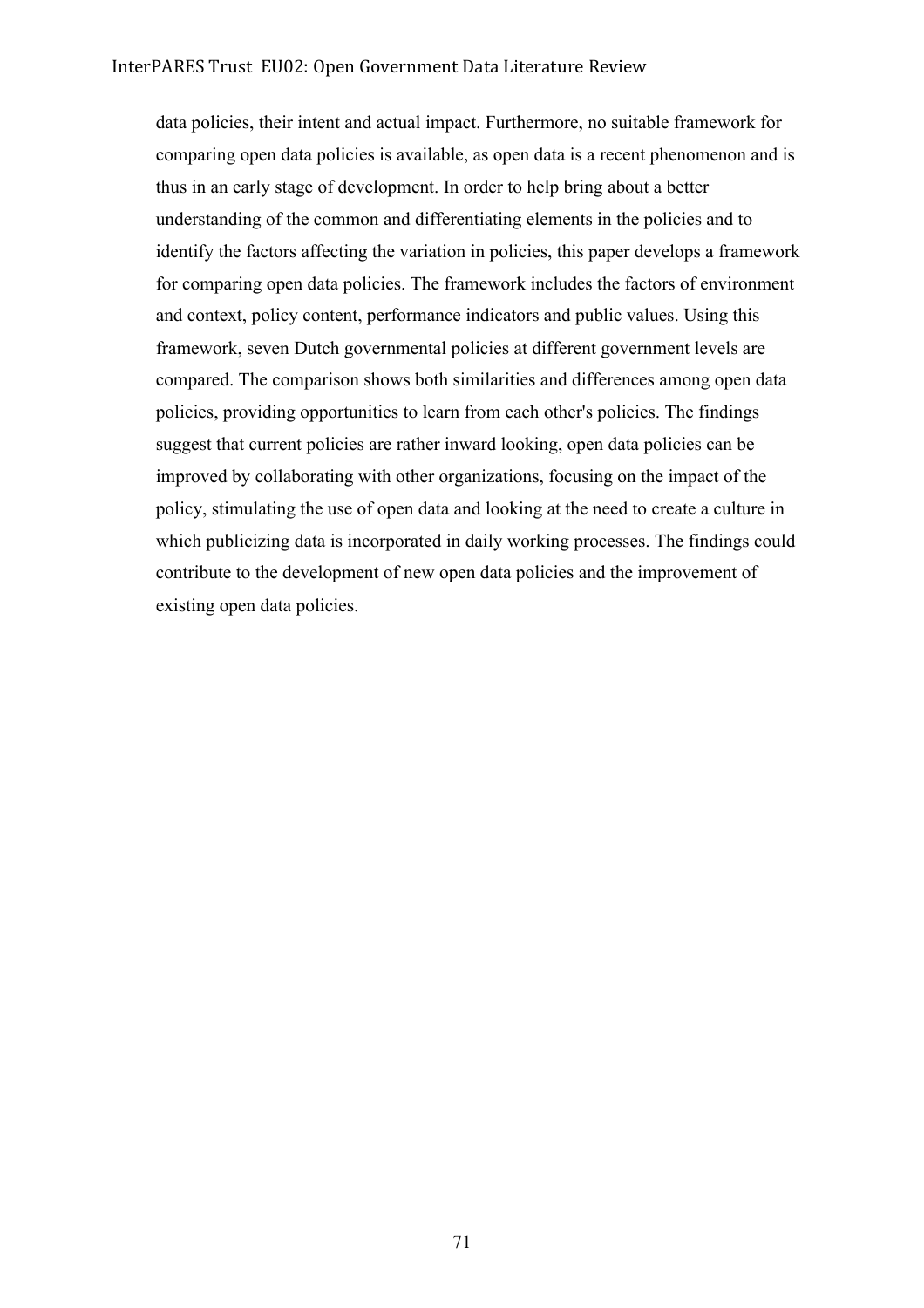## **4. Literature Review**

A work of fundamental significance to the current project is Novais, De Albuquerque, and Craveiro's (2013) literature review of open government data from 2007 to 2012. The present literature review predominantly concerns work from 2012 to 2015, not least because it is primarily concerned with records and archives management contributions to open government data, or areas of open government data work to which the records / archives management profession could make useful inputs, which has arisen as a subject of enquiry only since 2012.

The present literature review found that the number of resources available for the study of open government data is growing rapidly, but this rapid growth is not necessarily reflected in the traditional means of scholarly communication, such as peer-reviewed journals. Instead, much of the discourse about open government data is spread across various media, platforms and formats, and takes place between various actors including governments, academics, nongovernment organisations and activists, both as individuals and participants in networks of varying degrees of formality and coherence. This dynamic environment presents challenges to the study of open government data, as the exploration of specific ideas might unfold conversationally, across various platforms with differing levels of permanence or persistence. For example, there has been a great deal of discussion in the United Kingdom about government registers of company ownership data. This discussion has taken place over social media platforms (particularly Twitter), civil society list-servs and online fora (either public or membership-based), face to face meetings and teleconferences that may or may not be reported via NGO websites and blogs, and opinion pieces published in the mainstream media. However, this energetic discussion has not yet been captured in a journal article, so that, to judge from a traditional literature review company data does not appear to be a significant issue.

The particular interest of this literature review is the intersection between open government data and records and archives management. The review has found that this is a vastly underresearched area that warrants much more attention than it is currently receiving either from the open data or the records and archives management communities.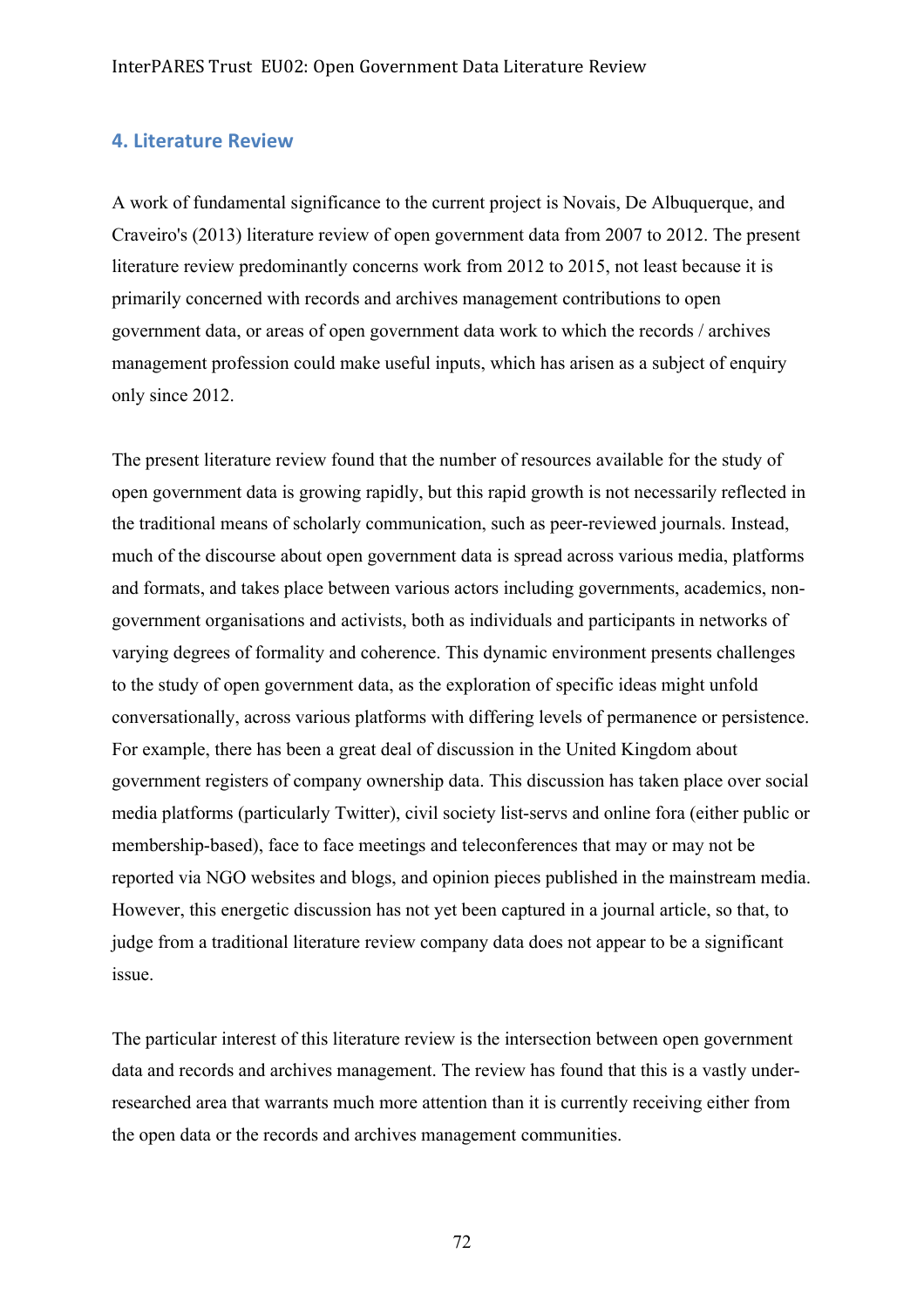Following Thurston's 2012 piece "Trustworthy Records and Open Data" in *The Journal of Community Informatics* (Thurston 2012), the records / archives management field has begun to engage with open data. 2014 seems to have been a particular turning point, with the publication of Borglund and Engvall 's (2014) "Open Data?: Data, Information, Document or Record?", Lemieux, Gormly, and Rowledge's (2014) "Meeting Big Data Challenges with Visual Analytics: The Role of Records Management", Lowry's (2014) "Opening Government: Open Data and Access to Information", McDonald and Léveillé's (2014) "Whither the Retention Schedule in the Era of Big Data and Open Data?", and Serra's (2014) "The Mapping, Selecting and Opening of Data: The Records Management Contribution to the Open Data Project in Girona City Council", which reports what seems to represent the first attempt (the city of Helsinki's early work on uniting open data and records management has not been written about in English) to extract data from a records management system as a basis for open data derived from a source that enables reliable contextual metadata to be provided, which helps to underpin the integrity of the data.

The attention to open data from the records management community continued into 2015 with work from Léveillé and Timms (2015) and Thurston (2015), the latter the result of an indepth study of openness and information integrity in Estonia, Finland and Norway under the auspices of the World Bank. 2015 also saw the further development of records management guidance in the Open Government Guide, an online resource developed by international civil society organisations to support governments in developing commitments for Open Government Partnership national action plans ("Records Management" 2015). Much of this work is concerned with introducing controls to ensure the trustworthiness of data, which had appeared infrequently in the open data literature (two rare examples are Ceolin et al.'s (2013) "Reliability Analyses of Open Government Data" and Ceolin et al.'s (2014) "Two Procedures for Analyzing the Reliability of Open Government Data").

Scholars in the area of e-government are approaching open government data from their own perspective. Examples include Ngwenya, Lubbe, and Klopper's (2012) thinking about openness and e-government in the developing world, Milić, Veljković, and Stoimenov's (2012) framework for data mining, and Misuraca and Viscusi's (2014) questions about the usefulness of raw data, which obviously has synergies with questions coming out of the records and archives management discipline. Given the work that went on in the late 1990s and 2000s to align records management with e-government, it is easy to see that this work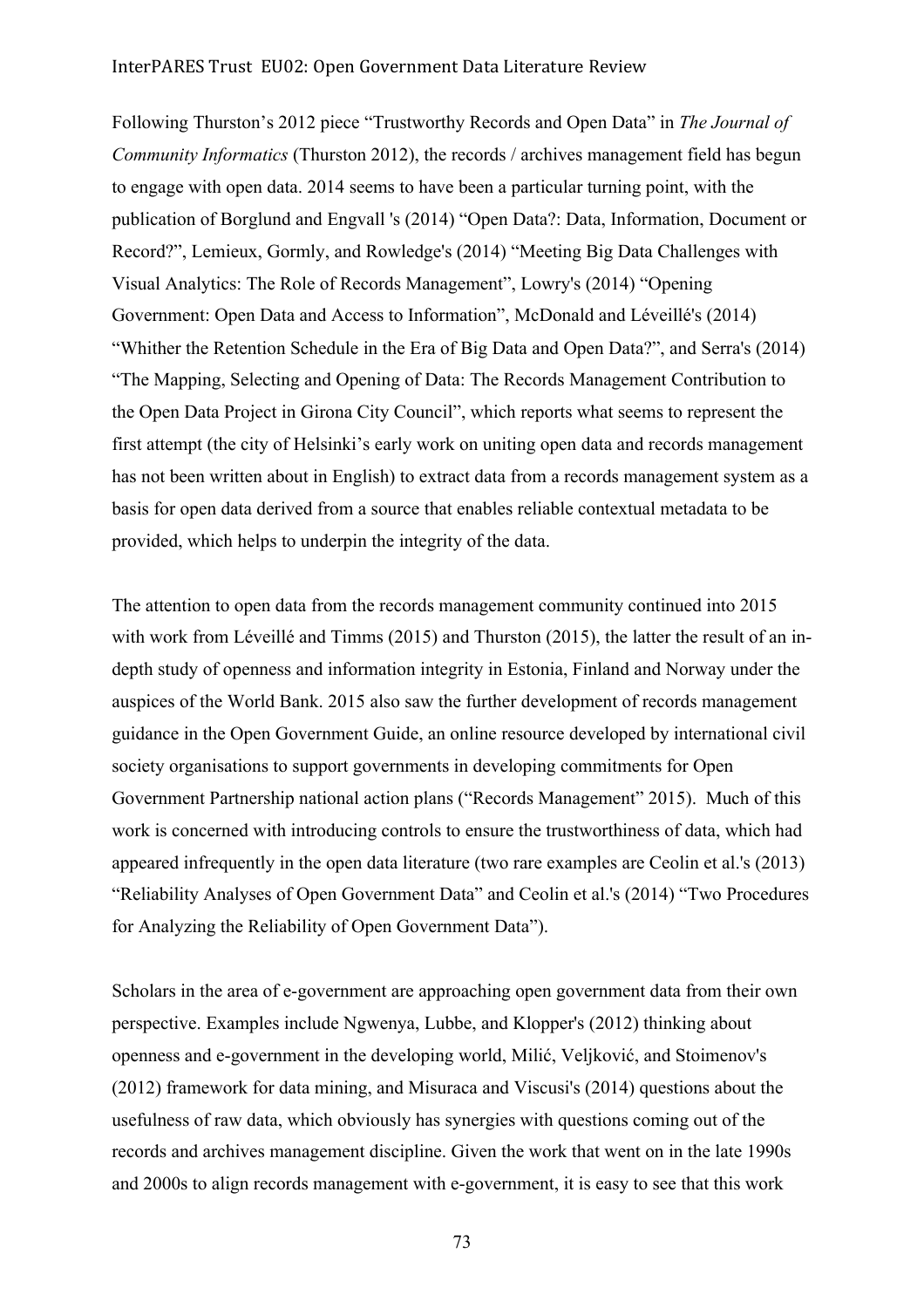from the e-government community could be useful context for records / archives interventions into the open government data discourse, particularly regarding the value of contextual information for evidence of activity in the digital environment.

An important finding of this review is that open government data is an area of convergence between disparate disciplines, each with its own vocabulary. Terms such as 'quality', 'value', and 'persistence' are used differently by different communities. For instance, provenance has a particular meaning in archival science, but it is also used in data management, for instance in Lebo et al.'s (2012) "Towards Unified Provenance Granularities" in Groth and Frew's (eds.) *Provenance and Annotation of Data and Processes*. It is easy to envisage a large-scale inter-disciplinary research project that attempts to map and harmonise these professional vocabularies with a view to facilitating work between disciplines. The InterPARES terminology database could serve as a point of departure for this work.

The primary interest of the open data community has been securing access to government information and distributing it, with increasing attention on the means of delivering information (the raw data or representations of it) to end users, such as civil society. Relatively little attention was given to issues of data quality in the early enthusiasm for data openness. However, we can see, from this literature review, signs of a recognition from the open data community that data quality is a significant issue in determining the value and use of open data. This is demonstrated in, for example, Both's (2012) article, where value to end users is considered. Even a rudimentary correlation between data value and appraisal, as a concept in archival science, suggests possible lines of enquiry that could yield results beneficial to data retention practices and user satisfaction.

Ideas of data quality in relation to data handling – particularly that there is 'no such thing' as raw data - seem to have started to emerge in the literature in 2013, with Davies and Frank's (2013) article on the 'socio-technical life of a government dataset'. Denis and Goëta (2014) took this a step further with "Exploration, Extraction and 'Rawification'. The Shaping of Transparency in the Back Rooms of Open Data." This work provides an avenue into the conversation about open data for records managers, whose concern with trustworthiness and authenticity has led to the creation of a body of technical knowledge that could be presented to what is essentially a new user community: open data proponents, analysts and users.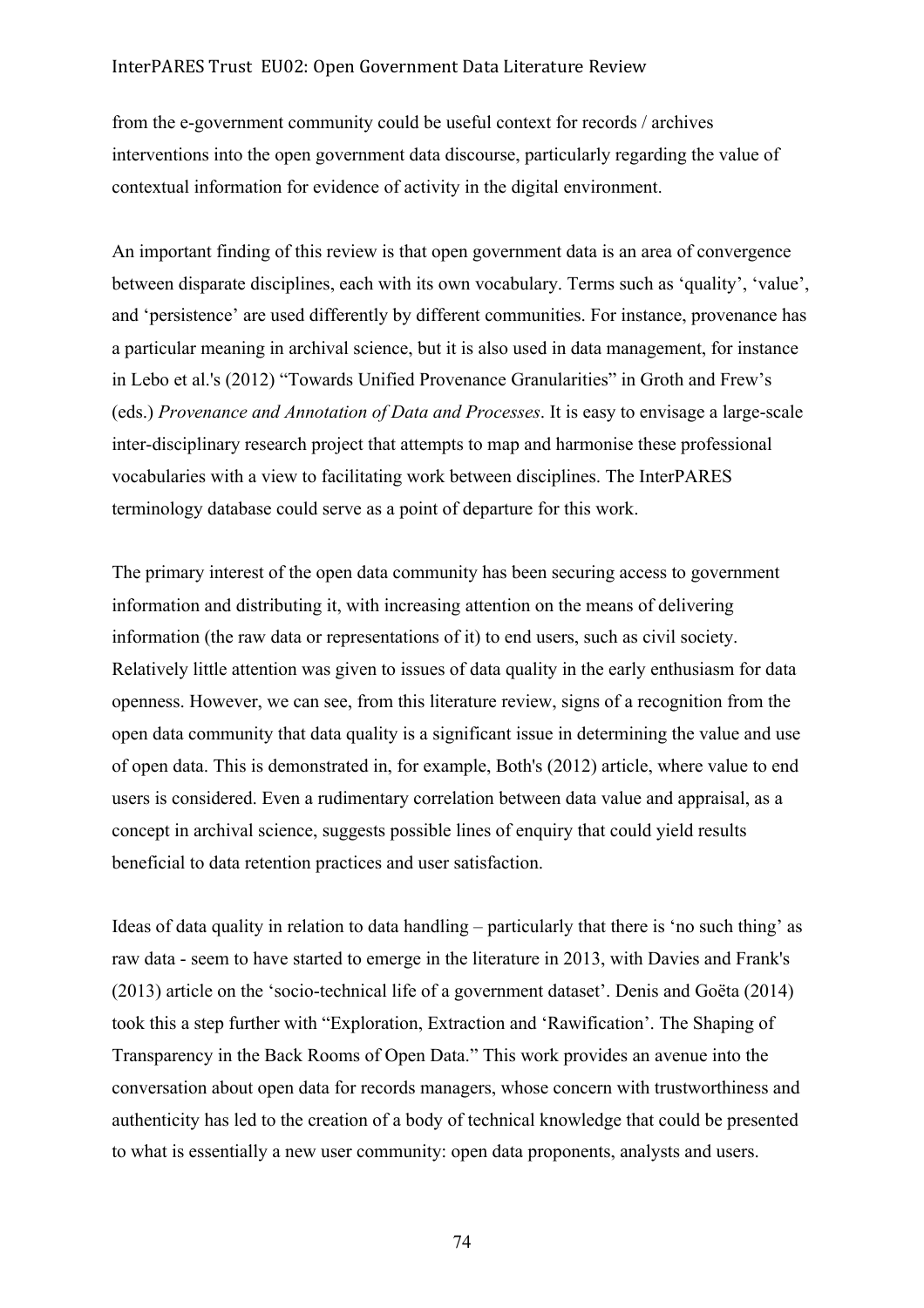Links between open government data and policy-making, or governance more broadly, are fairly 'old' and well-established in the literature. In 2010, Napoli and Karaganis explored the use of 'publicly available data' in US communications policy. In 2011, Kalampokis, Hausenblas, and Tarabanis explored the use of open data in participatory decision-making, and in 2012, Rajshree and Srivastava looked at the use of open government data in fighting corruption, which has long been a focus for thinking about the value of records as evidence. More recently, a number of resources have considered the socio-political implications of open government data. This is epitomised in the work of Jo Bates, whose work has raised questions about the UK government's openness agenda and the appropriateness of its tactics in involving civil society in policy making (see, for instance, the 2012 article "'This Is What Modern Deregulation Looks Like' : Co-Optation and Contestation in the Shaping of the UK's Open Government Data Initiative."). Echoing the observations that Darch and Underwood (2010) made about the correlations between Freedom of Information and neoliberal ideas, Bates has recently asked questions of the political ramifications of open data in the UK (see Bates "The Strategic Importance of Information Policy for the Contemporary Neoliberal State: The Case of Open Government Data in the United Kingdom", 2014). In view of some of the current thinking about records and archives in relation to political power, this work could provide a useful means of extending the socio-political line of enquiry between the fields of open data and records and archives.

At a more practical level, there is a body of technical guidance on opening government data, much of it emanating from civil society or from government-funded organisations such as the Open Data Institute, which has produced the following guidance:

- "Benchmarking Open Data Automatically | Guides" 2015
- "Finding Creative Use for Public Data" 2015
- "How to Make a Business Case for Open Data | Guides" 2015
- "How to Plan and Budget an Open Data Initiative | Guides" 2015
- "How to Prioritise Open Data to Drive Global Development | Guides" 2015
- "Open Data Maturity Model | Guides" 2015

A preliminary review of the documents suggests an absence of records / archives technical knowledge. For instance, there is nothing in this subset about data preservation over time, and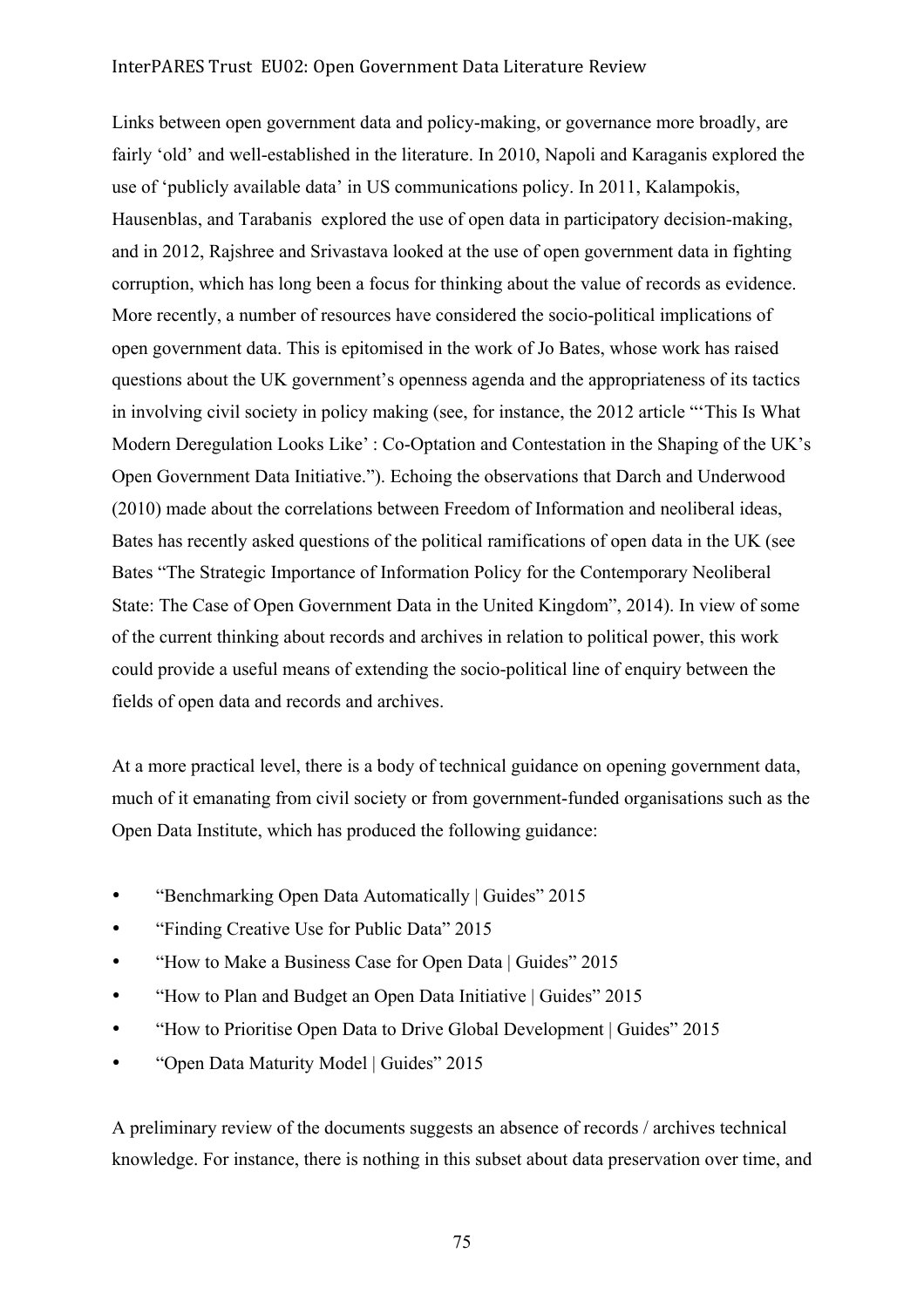the work that has been done on web archiving and web crawling is not presented to data users in guides of this kind.

As the scholarly writing on open government data becomes more diverse, we see broader issues appearing in the literature. For instance, people are now thinking about legacy issues: Façanha and Cavalcanti (2014) have written on bringing government legacy system data into the public domain.

Studies of data visualisation, though often found in various fields, such as computer science, data management, and statistics, are still rare in the scholarly literature on open government data. A notable example is by Graves and Hendler (2014). It is interesting to note that the other two principal examples are Kukimoto's (2014) work "Open Government Data Visualization System to Facilitate Evidence-Based Debate Using a Large-Scale Interactive Display", which introduces the language of 'evidence' into data visualisation, and Lemieux, Gormly, and Rowledge's (2014) work, "Meeting Big Data Challenges with Visual Analytics: The Role of Records Management", which appears to be the only work to date that links data visualisation with records management.

Another emerging trend in the open government data literature is the attempt to deal with privacy and data anonymisation. Examples include Meijer, Conradie, and Choenni's (2014) "Reconciling Contradictions of Open Data Regarding Transparency, Privacy, Security and Trust" and the Open Data Institute's (2015) "Save the Titanic: Hands-on Anonymisation and Risk Control of Publishing Open Data | Guides." This is clearly an area where records and archives professionals could be making contributions.

There is a great deal of interest in the open data community in how open data can facilitate innovation, but this is not reflected in the scholarly literature, where Jetzek, Avital, and Bjorn-Andersen's (2014) article is one of the few examples of research that considers the value of open data for innovation. It is possible that a useful line of research may be to explore the impact on innovation of open data that is not derived from reliable records sources.

The literature review revealed only one example of research into linkages between open data and social media (Alexopoulos et al. 2014). Given InterPARES Trust's concern for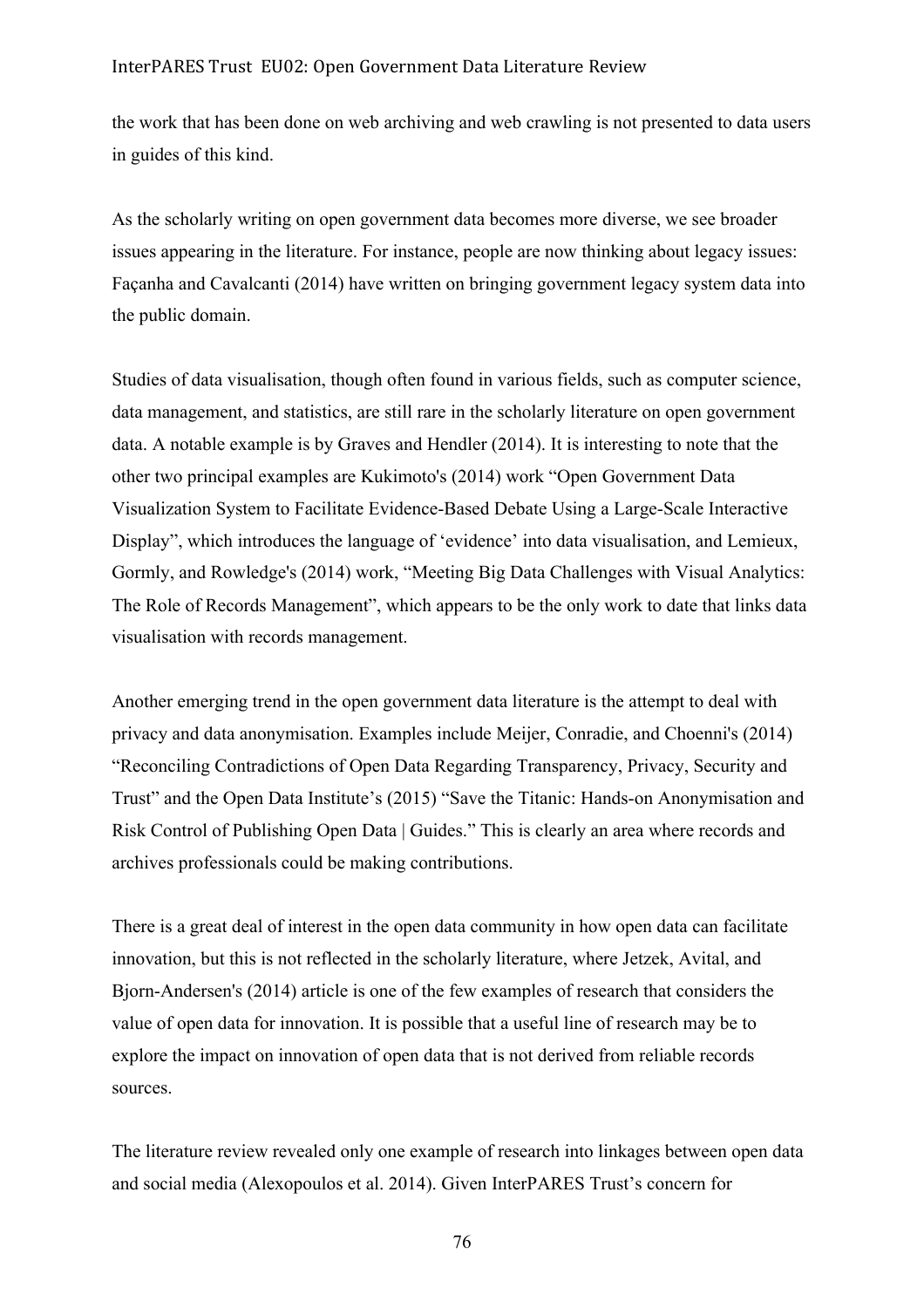information integrity in the online, cloud and social media environments, it seems that some of the emerging work on social media could be fed into this.

There is a discrete body of online resources that have gone unexamined by the records and archives professional community. These resources – civic technologies – take government data and present them to users in visual or interactive ways for the purposes of effecting social change. Broadly defined, civic technology is technology that intersects with public life, enabling engagement or participation of the public with the government for a variety of purposes, from making government more transparent and accountable, to enhancing civic communities, and impacting policy decisions. The Knight Foundation (2015) has identified two specific strands of civic technology: open government and community action. From this, civic technology can be further divided into six streams: public data access and transparency; social causes and civic engagement; place based networks and community forums; funding for projects enhancing public services and spaces; and peer to peer sharing of resident owned goods and services (Knight Foundation, 2015). Civic technology, therefore, can be embodied through a variety of initiatives: an application that enables residents to share goods and skills and a website allowing resident feedback on environmental issues posited by local government are both examples of civic technology. However, a common thread is a foregrounding of the user-citizen, with a focus on their empowerment and engagement within the community, and therefore the political process, through technological means.

This literature review looked at a number of civic technologies, and analysed the following three examples in the annotated bibliography (section 2 of this report):

- GotToVote: http://gottovote.cc/
- Fix my Street: https://www.fixmystreet.com
- They Work For You: http://www.theyworkforyou.com
- Transparent Chennai: http://www.transparentchennai.com/
- NHS Citizen: https://www.nhscitizen.org.uk
- Quién te financia: http://quientefinancia.cl/

It is clear from the literature that civic technologies provide opportunities for case studies of the data management / handling practices into which records management could feed. For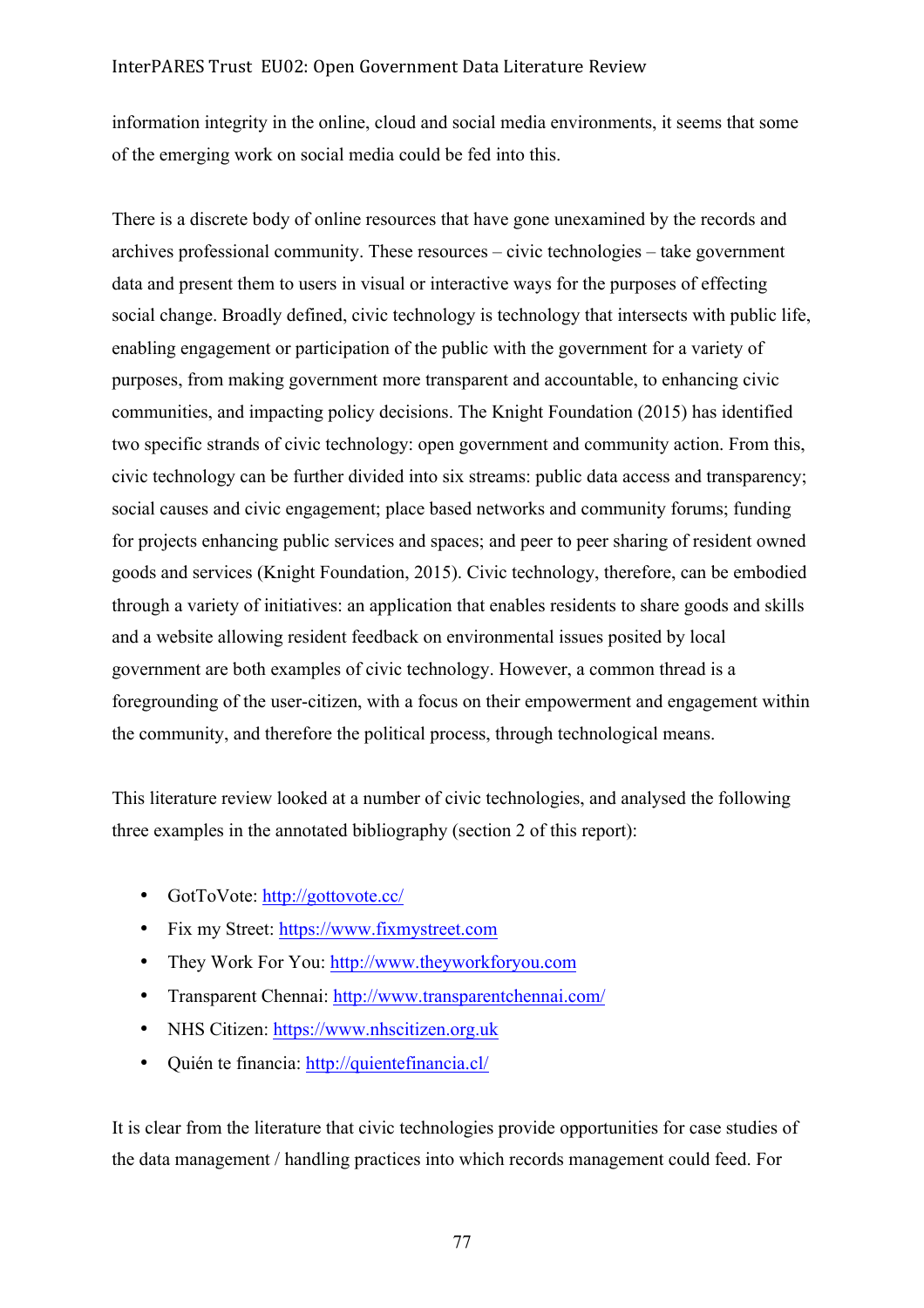example, Gurstein's (2012) article on the use of data for addressing problems with public toilets in India, an often-cited example of the positive potential social impact of open data, and Hayakawa, Imi, and Ito's (2014) work on the OpenStreetMap community in Japan following the Tohoku earthquake, invite critical review from the records management community. For instance, what is the impact on citizens and data users when data is not drawn from records? How can data from records work with or against crowdsourced data to produce an accurate picture of events or circumstances?

Moving from the subjects of research to the approaches to research: A number of national case studies of open government data exist, including case studies for Albania (Hoxha, Brahaj, and Vrandečić 2011), Brazil ( Breitman et al. 2012, Matheus, Ribeiro, and Vaz 2012, Albano and Reinhard 2014, Brito et al. 2014, Corrêa, and da Silva 2014), Germany ("BMI: Studie "Open Government Data Deutschland"" 2012), Greece (Alexopoulos, Spiliotopoulou, and Charalabidis 2013, Galiotou and Fragkou 2013, Theocharis and Tsihrintzis 2013), Italy (Viscusi et al. 2014), Latvia (Bojārs and Liepiņš 2014), Mexico (González et al. 2014), Saudi Arabia (Al-Khalifa 2013), and Taiwan (Yang et al. 2013). International, comparative studies are far less common (Murillo (2015) has looked at online data availability in sixteen Latin American countries). These two approaches – national and comparative / international studies – present two parameters that could be used in examining records issues in relation to open government data in various jurisdictions. These case studies also suggest various scopes of study that might be useful in research in the records and archives field; some of the case studies are broad overviews of national 'data landscapes' (i.e. Bojārs and Liepiņš 2014) while others are quite specific, looking at issues as particular as sources of data (i.e. Alexopoulos, Spiliotopoulou, and Charalabidis 2013).

There is a body of work on models and methods for evaluating open government data. An early example is Kalampokis, Tambouris, and Tarabanis' (2011) stage model of open government data, followed by Charalampos et al.'s (2013) "Evaluation Framework for Traditional and Advanced Open Public Data E-Infrastructures", Parycek, Hochtl, and Ginner's (2014) "Open Government Data Implementation Evaluation", and Charalabidis, Loukis, and Alexopoulos' (2014) "Evaluating Second Generation Open Government Data Infrastructures Using Value Models." In 2015, the Open Data Institute published two guides that are relevant here: the "Open Data Maturity Model" and "Benchmarking Open Data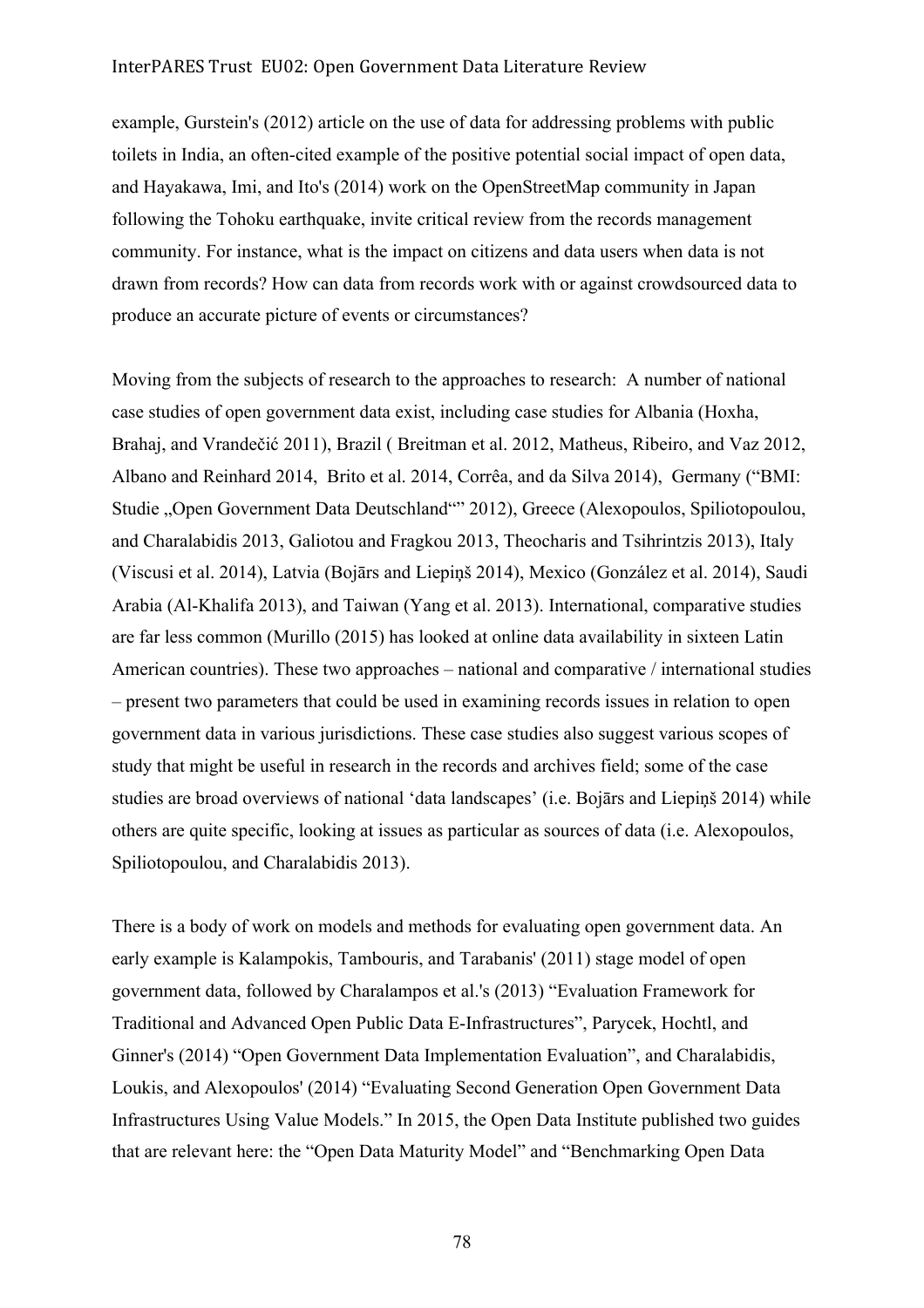Automatically". It would be worthwhile to analyse these models and guides more closely to see to what extent they recognise or incorporate records issues.

There appears to be an increasing interest in benchmarking open government data practices. Following Solar, Concha, and Meijueiro's (2012) model for assessing open government data in public agencies, Veljković, Bogdanović-Dinić, and Stoimenov (2014) suggested an open data approach, and the International Records Management Trust suggested "Benchmarks for Open Government and Trustworthy Records" (2015). The Open Data Institute has also provided guidance on benchmarking open data 'automatically' ("Benchmarking Open Data Automatically | Guides" 2015): it would be worthwhile to critically compare these approaches to benchmarking.

This literature review has presented a great number of avenues for further research for the records / archives community, but the overarching characteristic of all of these is the need for collaboration and engagement between disciplines and fields of practice, since there are significant gaps between communities that could be closed to the benefit of open data projects, the quality of the data being released, and therefore, ultimately, the users of the information. Many new fields of enquiry are opened up to us, but many will require us to work collaboratively with people outside our discipline. It is not so much about starting new research as seeking new partnerships to work with in closing the gaps.

# **References**

- Alexopoulos, C., L. Spiliotopoulou, and Y. Charalabidis. 2013. "Open Data Movement in Greece: A Case Study on Open Government Data Sources." In , 279–86. doi:10.1145/2491845.2491857.
- Alexopoulos, C., A. Zuiderwijk, Y. Charapabidis, E. Loukis, and M. Janssen. 2014. *Designing a Second Generation of Open Data Platforms: Integrating Open Data and Social Media*. Vol. 8653 LNCS. Lecture Notes in Computer Science (including Subseries Lecture Notes in Artificial Intelligence and Lecture Notes in Bioinformatics). http://www.scopus.com/inward/record.url?eid=2-s2.0- 84906344191&partnerID=40&md5=736e2234016f34e409c8fb99570eed5b.
- Al-Khalifa, Hend S. 2013. "A Lightweight Approach to Semantify Saudi Open Government Data." In *2013 16th International Conference on Network-Based Information Systems (nbis 2013)*, edited by L. Barolli, T. Enokido, F. Xhafa, M. Takizawa, and J. J. Park, 594–96.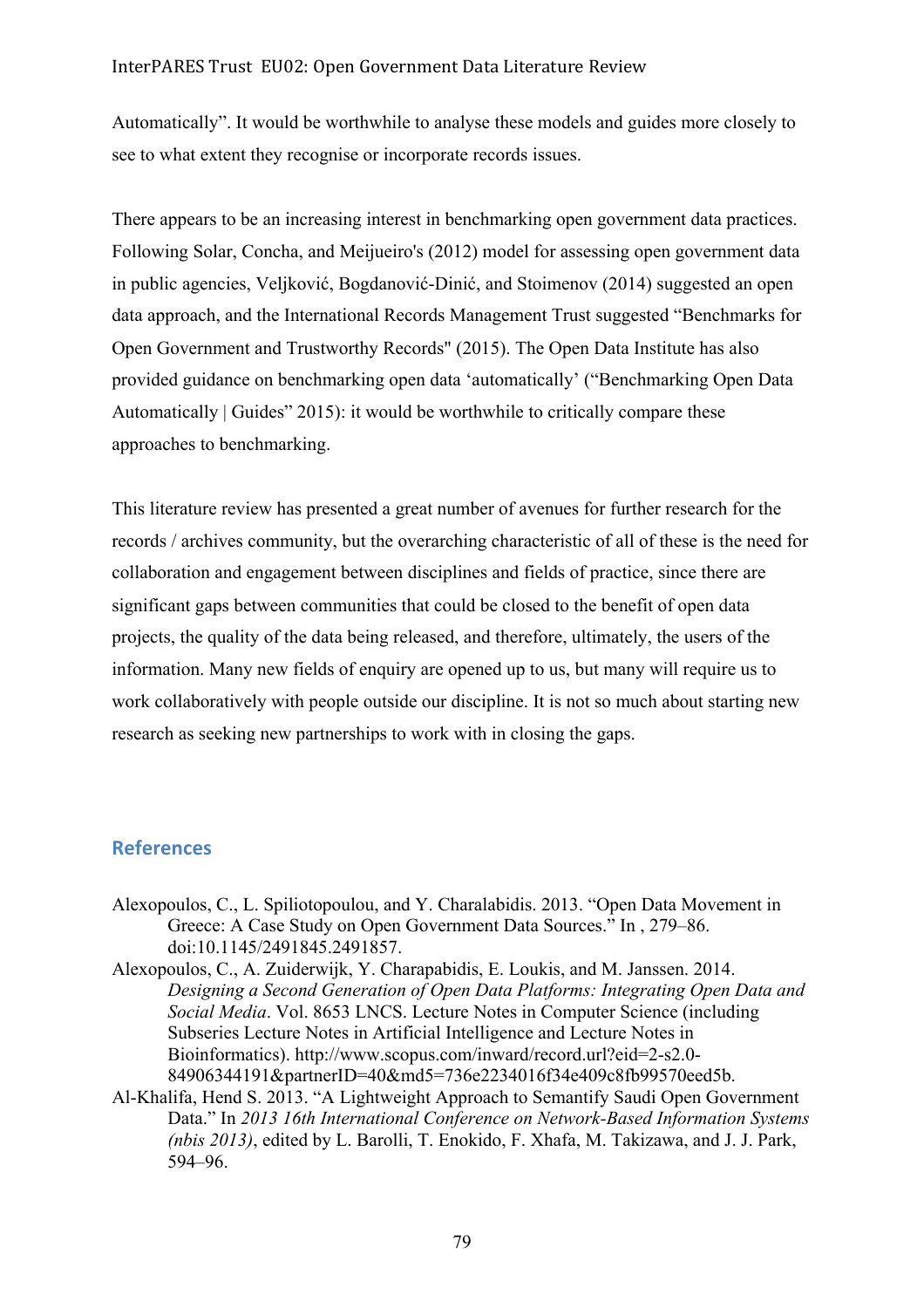- "Benchmarking Open Data Automatically | Guides." 2015. *Open Data Institute*. Accessed August 21. http://theodi.org/guides/benchmarking-data-automatically.
- "Benchmarks for Open Government and Trustworthy Records | International Records Management Trust." 2015. Accessed August 24. http://www.irmt.org/portfolio/opengovernment-trustworthy-records/attachment/benchmarks-for-open-government-andtrustworthy-records-final-2.
- "BMI: Studie "Open Government Data Deutschland"." 2012. *Datenschutz und Datensicherheit - DuD* 36 (10): 779–779. doi:10.1007/s11623-012-0255-7.
- Bojārs, Uldis, and Renārs Liepiņš. 20140619. "The State of Open Data in Latvia: 2014"
- Borglund, Erik, and Tove Engvall. 2014. "Open Data?: Data, Information, Document or Record?" *Records Management Journal* 24 (2): 163–80. doi:10.1108/RMJ-01-2014- 0012.
- Both, Wolfgang. 2012. "Open Data What the Citizens Really Want." *The Journal of Community Informatics* 8 (2). http://ci-journal.net/index.php/ciej/article/view/814.
- Breitman, Karin, Percy Salas, Marco Antonio Casanova, Daniel Saraiva, José Viterbo, Regis Pires MagalhãEs, Ednylton Franzosi, and Miriam Chaves. 2012. "Open Government Data in Brazil." *Intelligent Systems, IEEE* 27 (3): 45–49. doi:10.1109/MIS.2012.25.
- Brito, Kellyton dos Santos, Marcos Antonio Silva Costa, Vinicius Cardoso Garcia, and Silvio Romero de Lemos Meira. 2014. "Experiences Integrating Heterogeneous Government Open Data Sources to Deliver Services and Promote Transparency in Brazil." In , 606–7. IEEE. doi:10.1109/COMPSAC.2014.87.
- Ceolin, Davide, Luc Moreau, Kieron O'Hara, Wan Fokkink, Willem Robert van Hage, Valentina Maccatrozzo, Alistair Sackley, Guus Schreiber, and Nigel Shadbolt. 2014. "Two Procedures for Analyzing the Reliability of Open Government Data." In *Information Processing and Management of Uncertainty in Knowledge-Based Systems*, edited by Anne Laurent, Olivier Strauss, Bernadette Bouchon-Meunier, and Ronald R. Yager, 442:15–24. Cham: Springer International Publishing. http://link.springer.com/10.1007/978-3-319-08795-5\_3.
- Ceolin, D., L. Moreau, K. O'Hara, G. Schreiber, A. Sackley, W. Fokkink, W.R. Van Hage, and N. Shadbolt. 2013. "Reliability Analyses of Open Government Data." In , 1073:34–39. http://www.scopus.com/inward/record.url?eid=2-s2.0- 84924742944&partnerID=40&md5=36af14737da954db53dbbde67cb1ff96.
- Charalabidis, Yannis, Euripides Loukis, and Charalampos Alexopoulos. 2014. "Evaluating Second Generation Open Government Data Infrastructures Using Value Models." Edited by R. H. Sprague. *2014 47th Hawaii International Conference on System Sciences (hicss)*, 2114–26. doi:10.1109/HICSS.2014.267.
- Charalampos, Alexopoulos, Euripides Loukis, Yannis Charalabidis, and Anneke Zuiderwijk. 2013. "An Evaluation Framework for Traditional and Advanced Open Public Data E-Infrastructures." Edited by W. Castelnovo and E. Ferrari. *Proceedings of the 13th European Conference on Egovernment*, 102–11.
- Corrêa, Andreiwid Sheffer, Pedro Luiz Pizzigatti Corrêa, and Flávio Soares Corrêa da Silva. 2014. "Transparency Portals versus Open Government Data: An Assessment of Openness in Brazilian Municipalities." In , 178–85. ACM Press. doi:10.1145/2612733.2612760.
- Darch, Colin. 2010. *Freedom of Information and the Developing World : The Citizen, the State and Models of Openness / Colin Darch and Peter G. Underwood.* Oxford: Chandos.
- Davies, Tim, and Mark Frank. 2013. "'There's No Such Thing as Raw Data': Exploring the Socio-Technical Life of a Government Dataset." In , 75–78. ACM Press. doi:10.1145/2464464.2464472.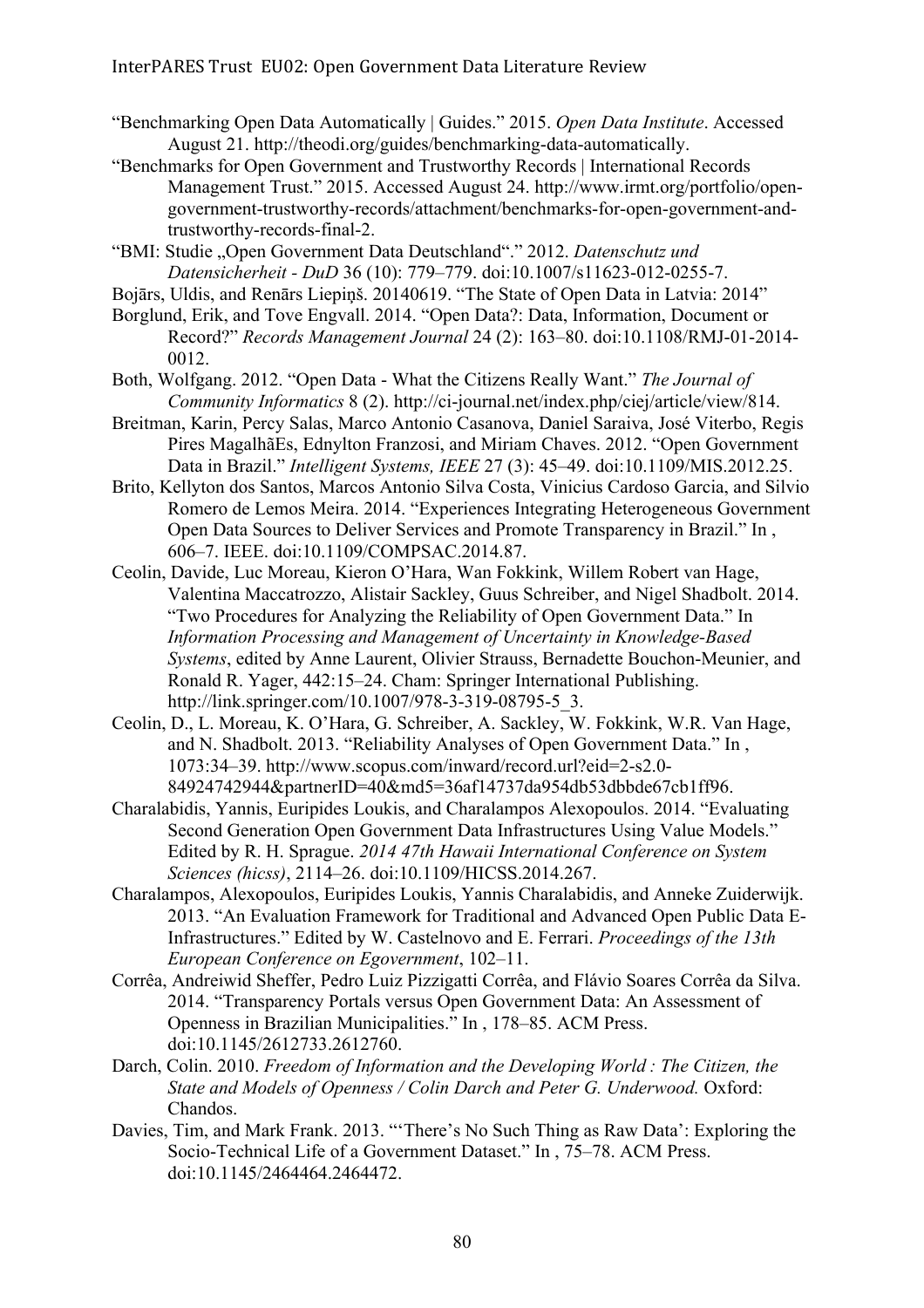- Denis, Jérôme, and Samuel Goëta. 2014. "Exploration, Extraction and 'Rawification'. The Shaping of Transparency in the Back Rooms of Open Data."
- Façanha, R.L., and M.C. Cavalcanti. 2014. "On the Road to Bring Government Legacy Systems Data Schemas to Public Access." In . Vol. 1301. http://www.scopus.com/inward/record.url?eid=2-s2.0- 84916232274&partnerID=40&md5=6878b127273b81dbcf32953af645e0be.
- "Finding Creative Use for Public Data." 2015. *Open Government Partnership*. Accessed August 21. http://www.opengovpartnership.org/country/israel/case-study/findingcreative-use-public-data.
- Galiotou, Eleni, and Pavlina Fragkou. 2013. "Applying Linked Data Technologies to Greek Open Government Data: A Case Study." *Procedia - Social and Behavioral Sciences* 73: 479–86. doi:10.1016/j.sbspro.2013.02.080.
- González, Juan Carlos, Jaime Garcia, Federico Cortés, and David Carpy. 2014. "Government 2.0: A Conceptual Framework and a Case Study Using Mexican Data for Assessing the Evolution towards Open Governments." In , 124–36. ACM Press. doi:10.1145/2612733.2612742.
- Graves, A., and J. Hendler. 2014. "A Study on the Use of Visualizations for Open Government Data." *Information Polity* 19 (1-2): 73–91. doi:10.3233/IP-140333.
- Gurstein, Michael. 2012. "Two Worlds of Open Government Data: Getting the Lowdown on Public Toilets in Chennai and Other Matters." *The Journal of Community Informatics* 8 (2). http://ci-journal.net/index.php/ciej/article/view/927.
- Hayakawa, Tomomichi, Yuma Imi, and Takayuki Ito. 2014. "Towards a Sustainable Volunteered Community: An Analysis of the OpenStreetMap Community in Japan and Its Activity After the 2011 Tohoku Earthquake." Edited by D. F. Kocaoglu, T. R. Anderson, T. U. Daim, D. C. Kozanoglu, K. Niwa, and G. Perman. *2014 Portland International Conference on Management of Engineering & Technology (picmet)*, 2030–38.
- "How to Make a Business Case for Open Data | Guides." 2015. *Open Data Institute*. Accessed August 24. http://opendatainstitute.org/guides/how-make-business-caseopen-data.
- "How to Plan and Budget an Open Data Initiative | Guides." 2015. *Open Data Institute*. Accessed August 24. http://opendatainstitute.org/guides/how-to-plan-and-budget-anopen-data-initiative.
- "How to Prioritise Open Data to Drive Global Development | Guides." 2015. *Open Data Institute*. Accessed August 24. http://opendatainstitute.org/guides/prioritise-opendata-to-drive-global-development.
- Hoxha, Julia, Armand Brahaj, and Denny Vrandečić. 2011. "Open.data.al: Increasing the Utilization of Government Data in Albania." In , 237. ACM Press. doi:10.1145/2063518.2063558.
- Jetzek, Thorhildur, Michel Avital, and Niels Bjorn-Andersen. 2014. "Data-Driven Innovation through Open Government Data." *Journal of Theoretical and Applied Electronic Commerce Research* 9 (2): 100–120. doi:10.4067/S0718-18762014000200008.
- Kalampokis, Evangelos, Michael Hausenblas, and Konstantinos Tarabanis. 2011. "Combining Social and Government Open Data for Participatory Decision-Making." In *Electronic Participation*, edited by Efthimios Tambouris, Ann Macintosh, and Hans de Bruijn, 6847:36–47. Berlin, Heidelberg: Springer Berlin Heidelberg. http://link.springer.com/10.1007/978-3-642-23333-3\_4.
- Kalampokis, Evangelos, Efthimios Tambouris, and Konstantinos Tarabanis. 2011. "Open Government Data: A Stage Model." In *Electronic Government*, edited by Marijn Janssen, Hans J. Scholl, Maria A. Wimmer, and Yao-hua Tan, 6846:235–46. Berlin,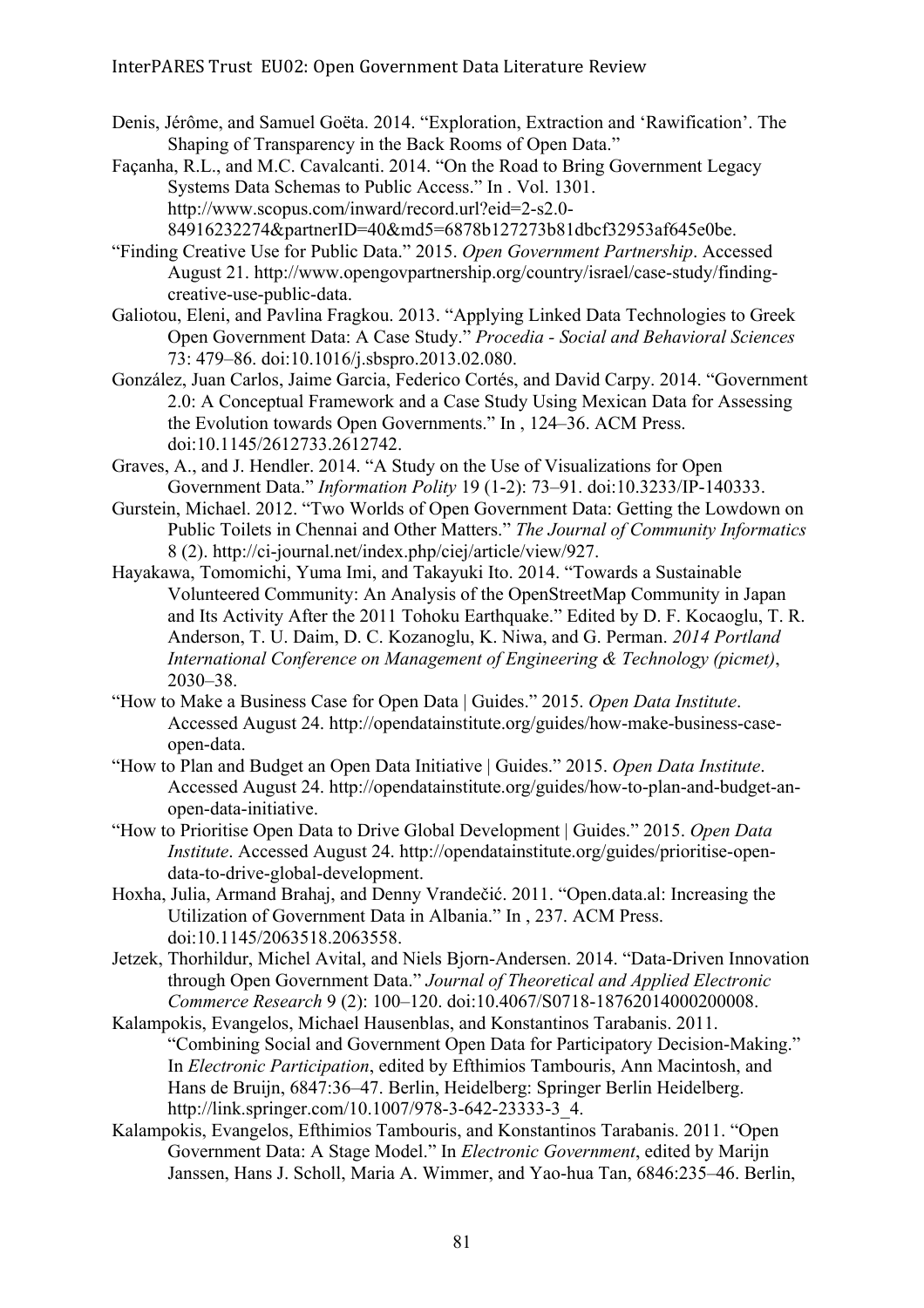Heidelberg: Springer Berlin Heidelberg. http://link.springer.com/10.1007/978-3-642- 22878-0\_20.

- "Knight Foundation: Trends in Civic Tech." 2015. Accessed November 9. http://www.knightfoundation.org/features/civictech/.
- Kukimoto, Nobuyuki. 2014. "Open Government Data Visualization System to Facilitate Evidence-Based Debate Using a Large-Scale Interactive Display." Edited by L. Barolli, K. F. Li, T. Enokido, F. Xhafa, and M. Takizawa. *2014 IEEE 28th International Conference on Advanced Information Networking and Applications*, 955–60. doi:10.1109/AINA.2014.116.
- Lebo, Timothy, Ping Wang, Alvaro Graves, and Deborah L. McGuinness. 2012. "Towards Unified Provenance Granularities." In *Provenance and Annotation of Data and Processes*, edited by Paul Groth and James Frew, 7525:39–51. Berlin, Heidelberg: Springer Berlin Heidelberg. http://link.springer.com/10.1007/978-3-642-34222-6\_4.
- Lemieux, Victoria, Brianna Gormly, and Lyse Rowledge. 2014. "Meeting Big Data Challenges with Visual Analytics: The Role of Records Management." *Records Management Journal* 24 (2): 122–41. doi:10.1108/RMJ-01-2014-0009.
- Léveillé, Valerie, and Katherine Timms. 2015. "Through a Records Management Lens: Creating a Framework for Trust in Open Government and Open Government Information." *Les Objectifs Visés Par Les Systèmes de Gestion Documentaires: La Mise En Place D'un Cadre de Confiance et de La Transparence de L'information Dans Un Gouvernement Ouvert.* 39 (2): 154–90.
- Lowry, James. 2014. "Opening Government: Open Data and Access to Information." In *Integrity in Government through Records Management*. Farnham: Ashgate.
- McDonald, John, and Valerie Léveillé. 2014. "Whither the Retention Schedule in the Era of Big Data and Open Data?" *Records Management Journal* 24 (2): 99–121. doi:10.1108/RMJ-01-2014-0010.
- Meijer, Ronald, Peter Conradie, and Sunil Choenni. 2014. "Reconciling Contradictions of Open Data Regarding Transparency, Privacy, Security and Trust." *Journal of Theoretical and Applied Electronic Commerce Research* 9 (3): 32–44. doi:10.4067/S0718-18762014000300004.
- Milić, Petar, Nataša Veljković, and Leonid Stoimenov. 2012. "Framework for Open Data Mining in E-Government." In , 255. ACM Press. doi:10.1145/2371316.2371369.
- Misuraca, Gianluca, and Gianluigi Viscusi. 2014. "Is Open Data Enough?: E-Governance Challenges for Open Government." *International Journal of Electronic Government Research* 10 (1): 18–34. doi:10.4018/ijegr.2014010102.
- Murillo, Martin J. 2015. "Evaluating the Role of Online Data Availability: The Case of Economic and Institutional Transparency in Sixteen Latin American Nations." *International Political Science Review* 36 (1): 42–59. doi:10.1177/0192512114541163.
- Napoli, Philip M., and Joe Karaganis. 2010. "On Making Public Policy with Publicly Available Data: The Case of U.S. Communications Policymaking." *Government Information Quarterly* 27 (4): 384–91. doi:10.1016/j.giq.2010.06.005.
- Ngwenya, B., S. Lubbe, and R. Klopper. 2012. "Institutionalisation, Framing, and Diffusion: The Logic of Openness in Egovernment and Implementation Decisions- a Lesson for Developing Countries." In *Handbook of Research on E-Government in Emerging Economies: Adoption, E-Participation, and Legal Frameworks*, 678–98. http://www.scopus.com/inward/record.url?eid=2-s2.0- 84900044895&partnerID=40&md5=1e1348285f8dde784a88bb7d7f5ae4ed.
- Novais, T., J.P. De Albuquerque, and G.S. Craveiro. 2013. "An Account of Research on Open Government Data (2007- 2012): A Systematic Literature Review." In , P-